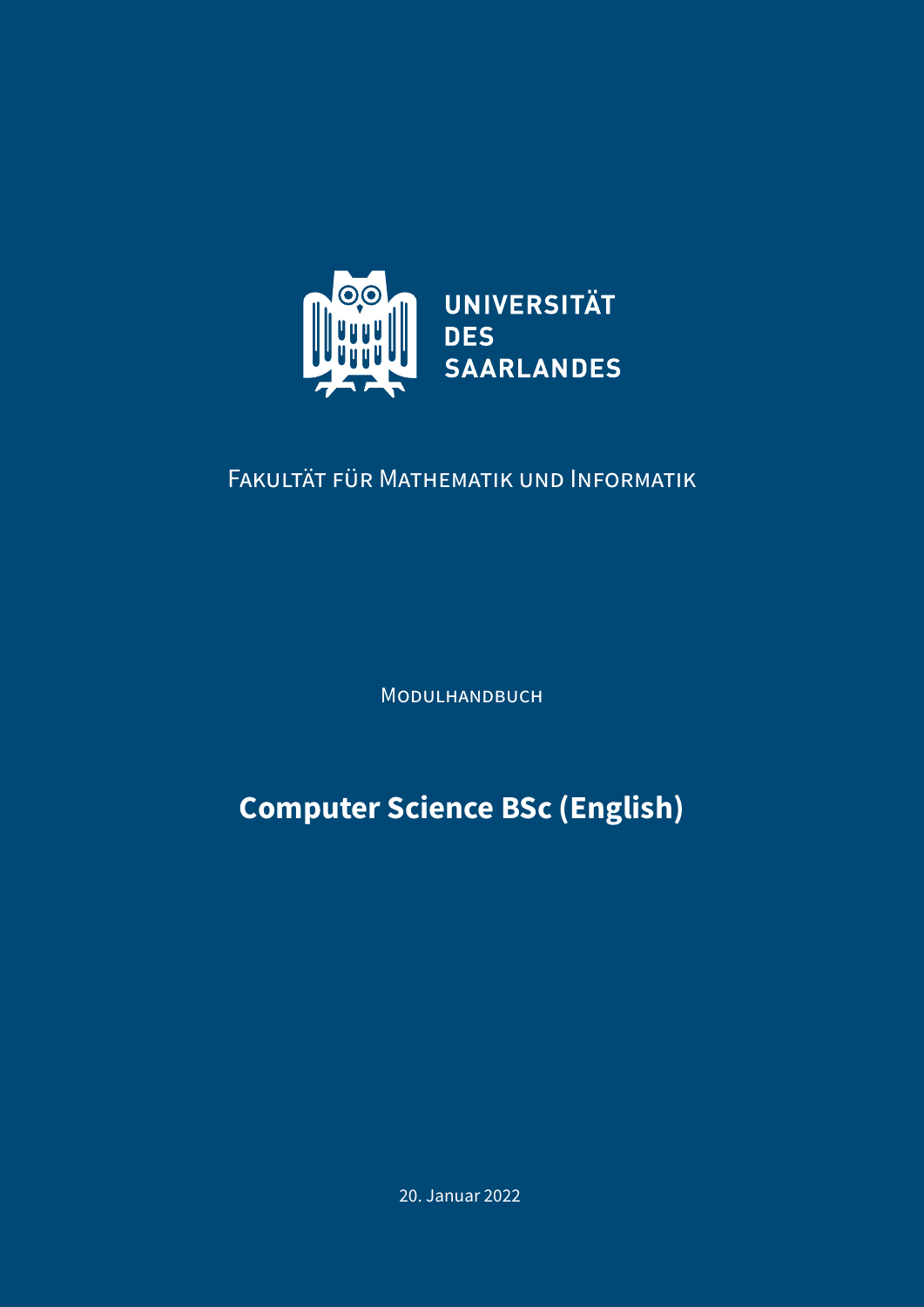# **Liste der Modulbereiche und Module**

| 1              |     | Ringvorlesung über Themen der Informatik                                                                                                                                                                                       | 3              |
|----------------|-----|--------------------------------------------------------------------------------------------------------------------------------------------------------------------------------------------------------------------------------|----------------|
|                | 1.1 |                                                                                                                                                                                                                                | $\overline{4}$ |
| $\overline{2}$ |     | <b>Grundlagen der Mathematik</b>                                                                                                                                                                                               | 5              |
|                | 2.1 |                                                                                                                                                                                                                                | 6              |
|                | 2.2 |                                                                                                                                                                                                                                |                |
|                | 2.3 |                                                                                                                                                                                                                                |                |
| 3              |     | Grundlagen der Informatik                                                                                                                                                                                                      | 12             |
|                | 3.1 |                                                                                                                                                                                                                                |                |
|                | 3.2 |                                                                                                                                                                                                                                |                |
|                | 3.3 |                                                                                                                                                                                                                                |                |
|                | 3.4 |                                                                                                                                                                                                                                |                |
|                | 3.5 |                                                                                                                                                                                                                                |                |
|                | 3.6 |                                                                                                                                                                                                                                |                |
|                | 3.7 |                                                                                                                                                                                                                                |                |
|                | 3.8 |                                                                                                                                                                                                                                |                |
| 4              |     | Praktika                                                                                                                                                                                                                       | 29             |
|                | 4.1 |                                                                                                                                                                                                                                | 30             |
| 5              |     | <b>Seminare</b>                                                                                                                                                                                                                | 32             |
|                | 5.1 |                                                                                                                                                                                                                                |                |
|                | 5.2 |                                                                                                                                                                                                                                |                |
| 6              |     | Stammvorlesungen                                                                                                                                                                                                               | 37             |
|                | 6.1 |                                                                                                                                                                                                                                |                |
|                | 6.2 |                                                                                                                                                                                                                                | 39             |
|                | 6.3 |                                                                                                                                                                                                                                | 41             |
|                | 6.4 | Compiler Construction (a), and a subset of the control of the control of the control of the control of the control of the control of the control of the control of the control of the control of the control of the control of |                |
|                | 6.5 | Complexity Theory (also contained a series of the control of the complexity Theory (also contained a series of the contact of the contact $\sim$ 43                                                                            |                |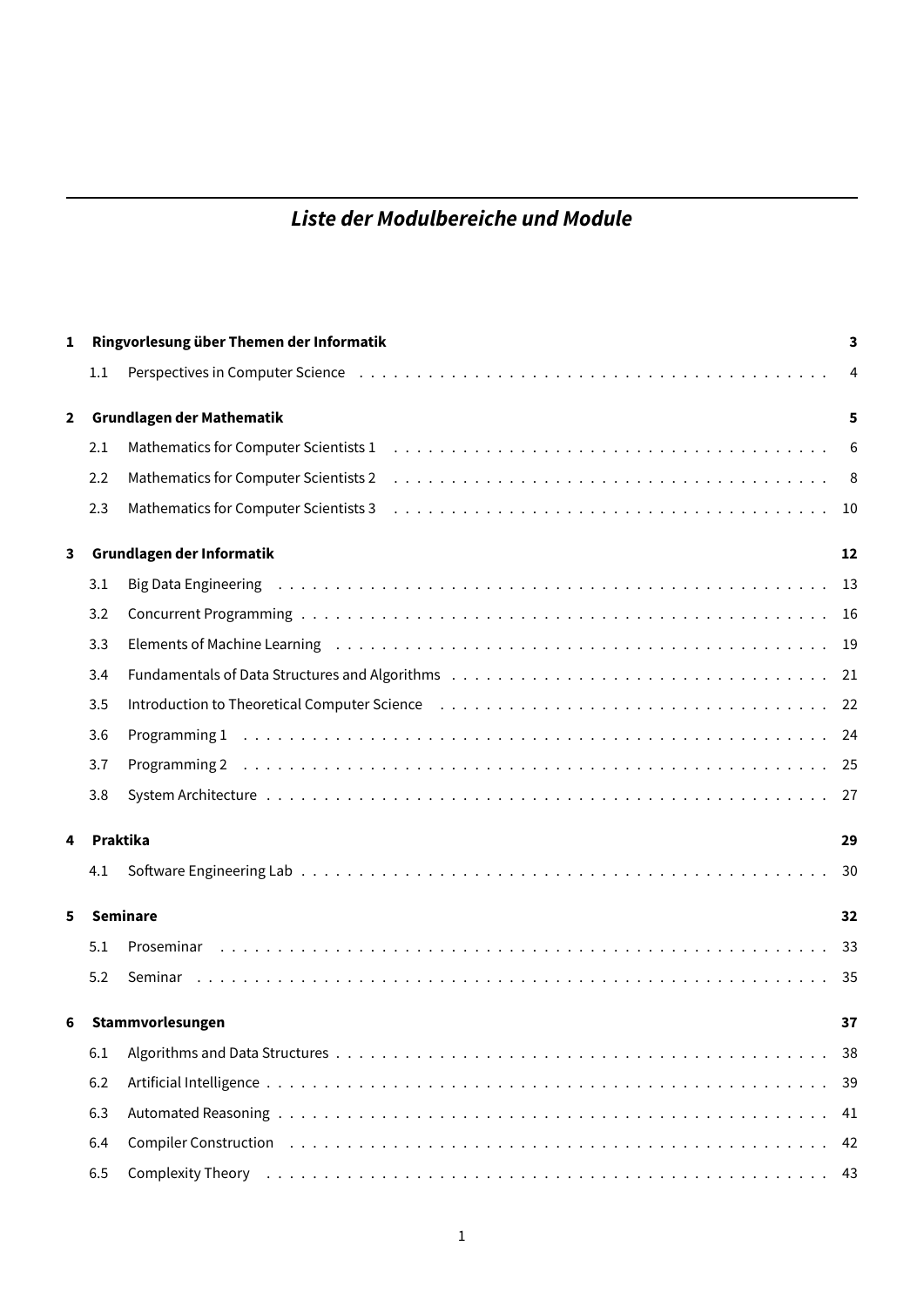|   | 6.6        |                                                                                                                                                                                                                                |      |
|---|------------|--------------------------------------------------------------------------------------------------------------------------------------------------------------------------------------------------------------------------------|------|
|   | 6.7        | Computer Graphics (also assessment of the set of the set of the set of the set of the set of the set of the set of the set of the set of the set of the set of the set of the set of the set of the set of the set of the set  |      |
|   | 6.8        |                                                                                                                                                                                                                                |      |
|   | 6.9        |                                                                                                                                                                                                                                |      |
|   | 6.10       |                                                                                                                                                                                                                                |      |
|   | 6.11       |                                                                                                                                                                                                                                |      |
|   | 6.12       |                                                                                                                                                                                                                                |      |
|   | 6.13       |                                                                                                                                                                                                                                |      |
|   |            | 6.14 Geometric Modelling (and all and all and all and all and all and all and all and all and all and all and s                                                                                                                |      |
|   | 6.15       |                                                                                                                                                                                                                                |      |
|   | 6.16       | Image Processing and Computer Vision (a) contained a series and computer Vision (a) contained a series and computer Vision (b) and contained a series and computer vision of the series of the series of the series of the ser |      |
|   | 6.17       |                                                                                                                                                                                                                                |      |
|   | 6.18       |                                                                                                                                                                                                                                |      |
|   | 6.19       |                                                                                                                                                                                                                                |      |
|   | 6.20       | Operating Systems (all contacts) and the contract of the contact of the contact of the contact of the contact of the contact of the contact of the contact of the contact of the contact of the contact of the contact of the  |      |
|   |            |                                                                                                                                                                                                                                |      |
|   |            |                                                                                                                                                                                                                                |      |
|   |            |                                                                                                                                                                                                                                |      |
|   |            |                                                                                                                                                                                                                                |      |
|   |            |                                                                                                                                                                                                                                |      |
|   |            |                                                                                                                                                                                                                                |      |
| 7 |            | Vertiefungsvorlesungen                                                                                                                                                                                                         | 72   |
|   | 7.1        |                                                                                                                                                                                                                                |      |
|   | 7.2        |                                                                                                                                                                                                                                |      |
|   | 7.3        |                                                                                                                                                                                                                                | - 76 |
|   | 7.4        |                                                                                                                                                                                                                                | - 77 |
|   | 7.5        | Correspondence Problems in Computer Vision (all contained all correspondence Problems in Computer Vision (all contained all correspondence Problems in Computer Vision (all contained all correspondence Problems in Computer  | - 78 |
|   | 7.6        |                                                                                                                                                                                                                                |      |
|   | 7.7        |                                                                                                                                                                                                                                |      |
|   | 7.8        |                                                                                                                                                                                                                                |      |
|   | 7.9        | Multimedia Transport (alternational contract of the contract of the contract of the contract of the contract of                                                                                                                | 85   |
|   | 7.10       |                                                                                                                                                                                                                                |      |
|   |            |                                                                                                                                                                                                                                |      |
| 8 |            | <b>Bachelor-Seminar und -Arbeit</b>                                                                                                                                                                                            | 89   |
|   | 8.1<br>8.2 | Bachelor's Thesis (all contacts) and the state of the state of the state of the state of the state of the state of the state of the state of the state of the state of the state of the state of the state of the state of the | 90   |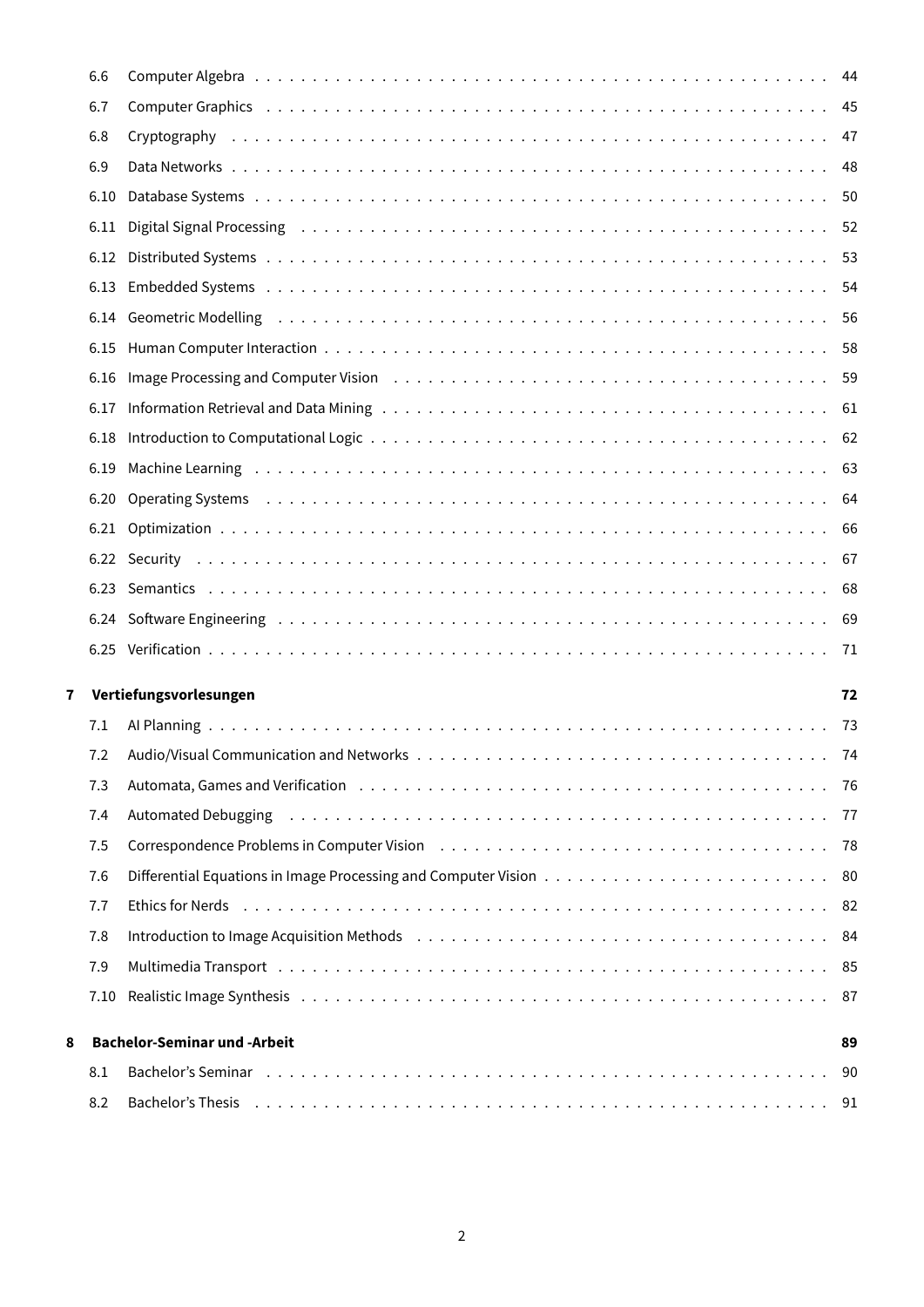<span id="page-3-0"></span>**Modulbereich 1**

**Ringvorlesung über Themen der Informatik**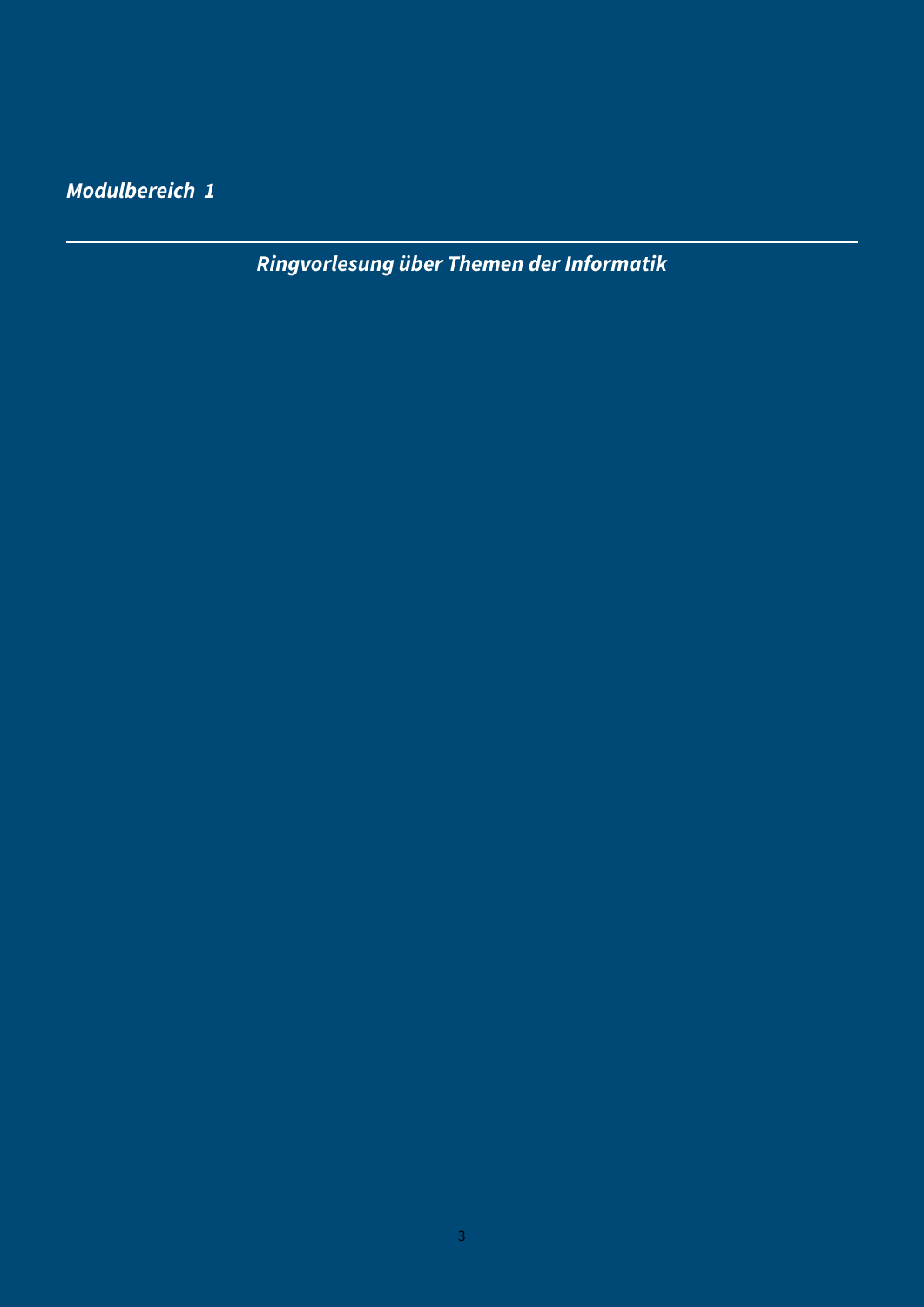| Studiensem. | Regelst.sem.                          | <b>Turnus</b>                                                                                                                                             | Dauer      | <b>SWS</b> | <b>ECTS</b> |
|-------------|---------------------------------------|-----------------------------------------------------------------------------------------------------------------------------------------------------------|------------|------------|-------------|
|             | 6                                     | every winter semester                                                                                                                                     | 1 semester |            |             |
|             |                                       | <b>Modulverantwortliche/r</b> Dean of Studies of the Faculty of Mathematics and Computer Science<br>Dean of Studies of the Department of Computer Science |            |            |             |
|             |                                       | <b>Dozent/inn/en</b> Lecturers of the department                                                                                                          |            |            |             |
|             | Zulassungsvoraussetzungen keine       |                                                                                                                                                           |            |            |             |
|             |                                       | Leistungskontrollen / Prüfungen Demonstrate understanding of the content of at least three lectures, e.g by written<br>paper or test.                     |            |            |             |
|             | Lehrveranstaltungen / SWS 2 h lecture |                                                                                                                                                           |            |            |             |
|             | Arbeitsaufwand                        | 30 h of classes<br>+ 30 h private study<br>$= 60$ h $(= 2$ ECTS)                                                                                          |            |            |             |
|             |                                       | Modulnote The module is passed overall if the examination performance has been passed (un-<br>graded).                                                    |            |            |             |
|             |                                       | <b>Sprache</b> English / Deutsch                                                                                                                          |            |            |             |

<span id="page-4-0"></span>**Perspectives in Computer Science Picce Picce Picce Picce Picce Picce Picce Picce Picce Picce Picce Picce Picce** 

#### **Lernziele / Kompetenzen**

Early motivation and overview of the central scientific topics of computer science, as well as of the competencies of the computer science department in Saarbrücken.

## **Inhalt**

Lectures by weekly changing lecturers offer a cross-section of research topics in computer science in Saarbrücken. The topics span an attractive range from the latest research to challenging problems of industrial practice.

#### **Literaturhinweise**

Material will be provided suitable to the individual lectures.

#### **Weitere Informationen**

This module is identical in content to the German-language module Perspektiven der Informatik.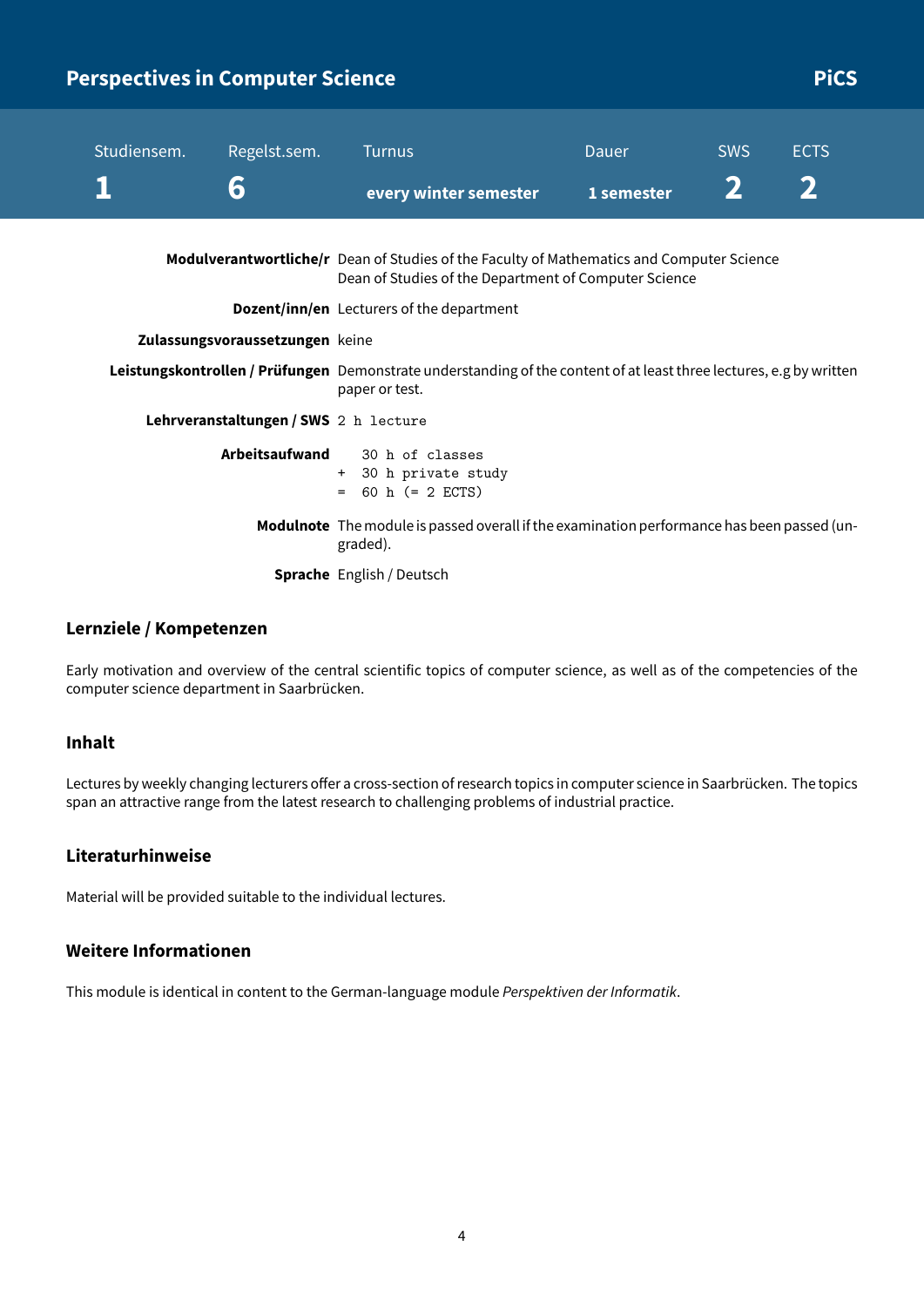<span id="page-5-0"></span>**Modulbereich 2**

**Grundlagen der Mathematik**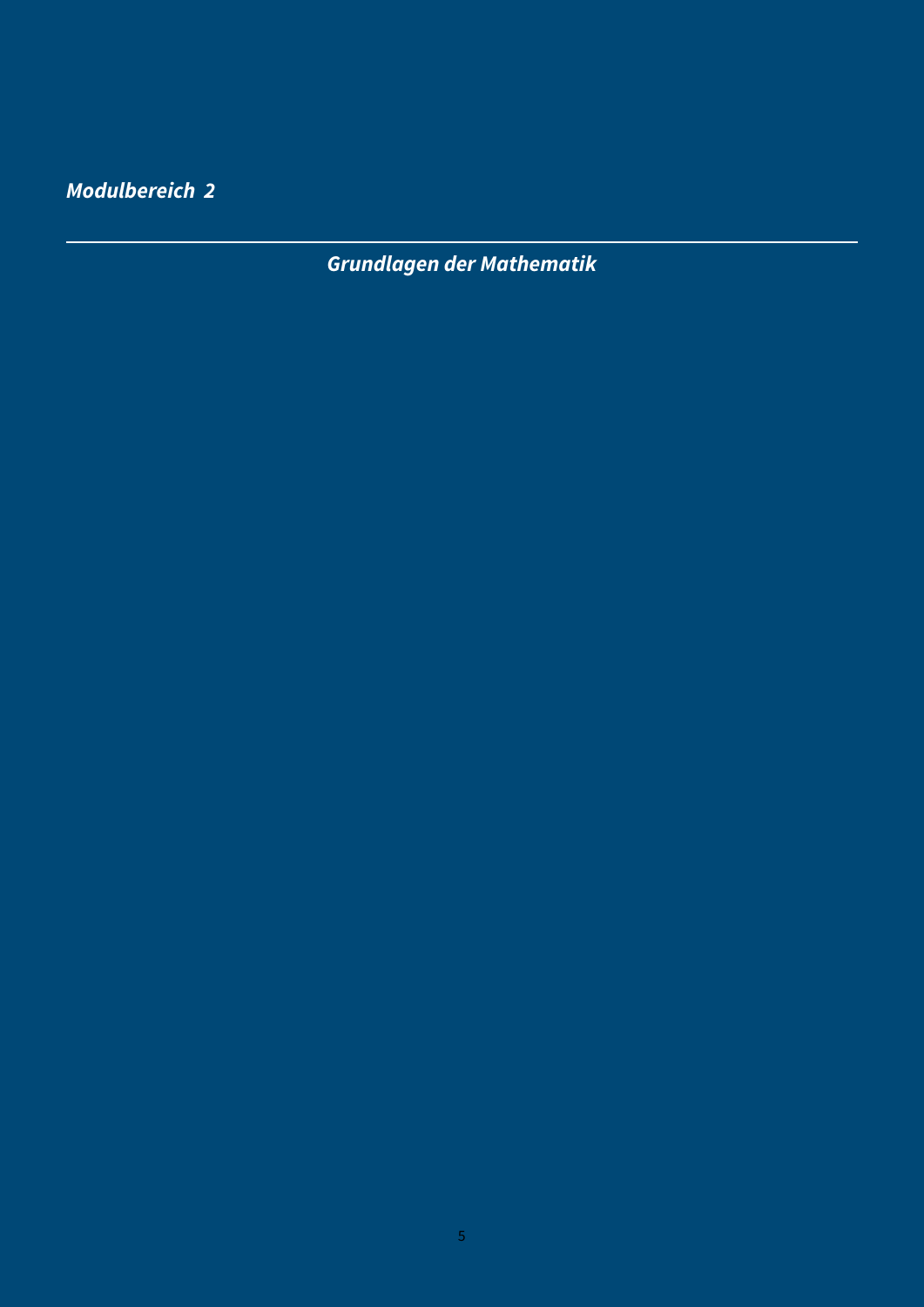# <span id="page-6-0"></span>**Mathematics for Computer Scientists 1 Mathematics for Computer Scientists 1 Microsoft Computer 1 Microsoft Computer 1 Microsoft Computer 1 Microsoft Computer 1 Microsoft Computer 1 Microsoft Computer 1 Microsoft Computer**

| Studiensem. | Regelst.sem.                    | <b>Turnus</b>                                                                                                                                                                                                                                  | <b>Dauer</b> | <b>SWS</b> | <b>ECTS</b> |
|-------------|---------------------------------|------------------------------------------------------------------------------------------------------------------------------------------------------------------------------------------------------------------------------------------------|--------------|------------|-------------|
|             | 6                               | every winter semester                                                                                                                                                                                                                          | 1 semester   | 6          | 9           |
|             |                                 | Modulverantwortliche/r Prof. Dr. Joachim Weickert                                                                                                                                                                                              |              |            |             |
|             |                                 | Dozent/inn/en Prof. Dr. Joachim Weickert<br>Prof. Dr. Mark Groves<br>Prof. Dr. Henryk Zähle<br>Prof. Dr. Christian Bender                                                                                                                      |              |            |             |
|             | Zulassungsvoraussetzungen keine |                                                                                                                                                                                                                                                |              |            |             |
|             | Leistungskontrollen / Prüfungen | • Regular and active participation in tutorials and completion of weakly exer-<br>cise sheets. An overall score of 50 percent on the tutorial sheets is required<br>to qualify for the examination.<br>• Examination at the end of the module. |              |            |             |
|             | Lehrveranstaltungen / SWS       | 4 h lectures<br>+ 2 h tutorial<br>$= 6 h$ (weekly)                                                                                                                                                                                             |              |            |             |
|             | <b>Arbeitsaufwand</b>           | 90 h of classes<br>+ 180 h private study<br>$= 270$ h (= 9 ECTS)                                                                                                                                                                               |              |            |             |
|             |                                 | Modulnote To be determined from performance in examinations and tutorials. Exact modali-<br>ties will be announced at the beginning of the module.                                                                                             |              |            |             |
|             | Sprache English                 |                                                                                                                                                                                                                                                |              |            |             |

#### **Lernziele / Kompetenzen**

- Basic mathematical knowledge required in the context of a computer science or bioinformatics degree.
- Ability to formalise and abstract
- Ability to acquire further mathematical knowledge with the help of text books

#### **Inhalt**

The numbers in parentheses indicate the total number of 2 hour lectures.

DISCRETE MATHEMATICS AND ONE-DIMENSIONAL ANALYSIS

```
A. Fundamentals of discrete mathematics (8)
```

```
1. sets (1)
```

```
2. logic (1)
```

```
3. methods of mathematical proof, including induction (1)
```
- 4. relations (1)
- 5. maps (2)

```
- injective, surjective, bijective
```

```
- cardinality, countability
```

```
- pigeon-hole principle
```

```
6. prime numbers and divisors (1)
```

```
7. modular arithmetic (1)
```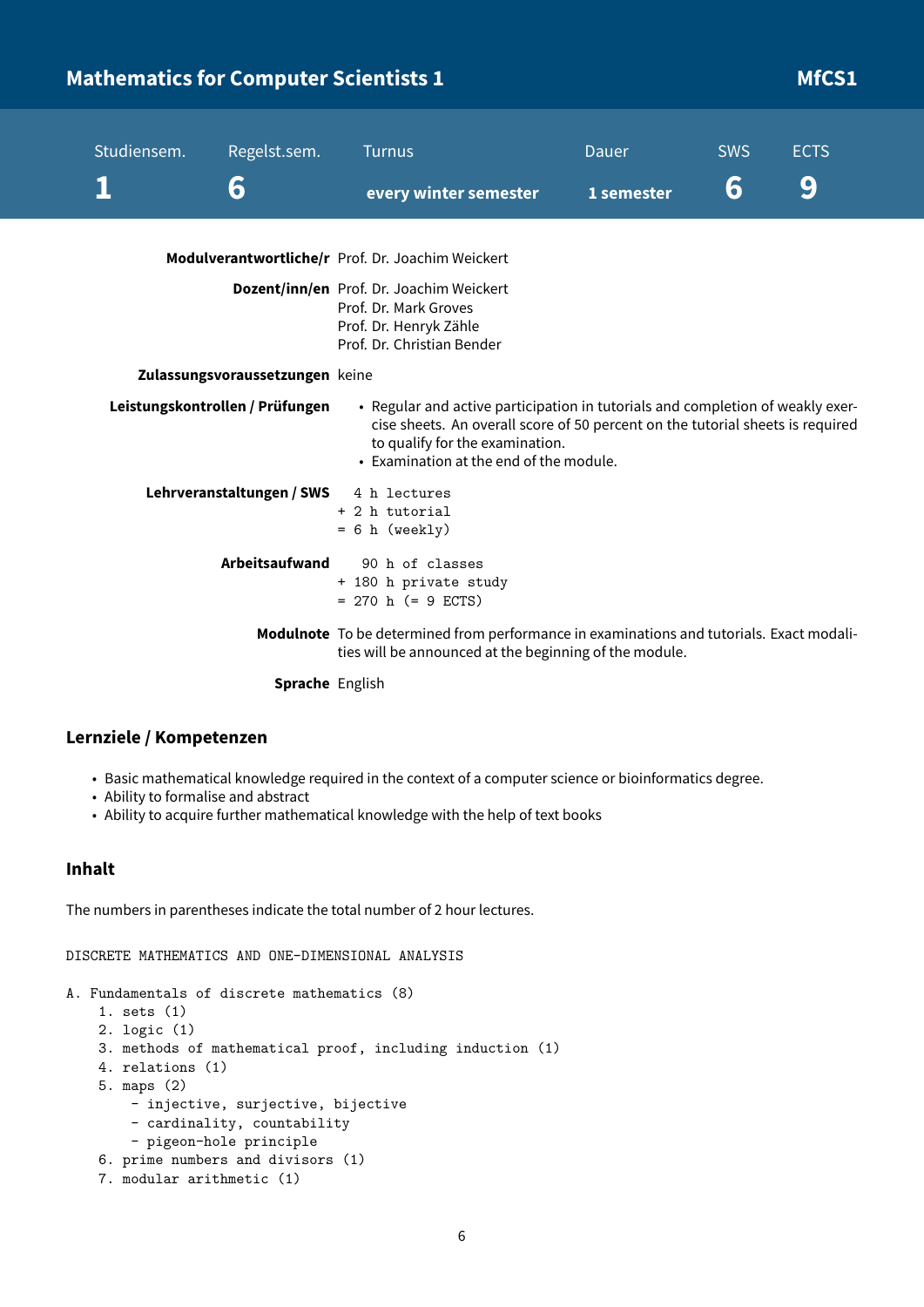```
B. One-dimensional analysis (22)
B.1 Numbers, sequences and series (8)
    8. Axiomatics of real numbers, supremum, infimum (1)
    9. complex numbers (1)
    10. sequences (1 1/2)
    11. big O notation (1/2)
    12. series: convergence tests, absolute convergence (2)
    13. power series (1/2)
    14. representations of numbers (1/2)
    15. binomial coefficients and binomial series (1)
B.2 One-dimensional differential calculus (8)
    16. continuity (1)
    17. elementary functions (1)
    18. differentiability (1 1/2)
    19. mean-value theorems and L'Hopital's rule (1/2)
    20. Taylor's theorem (1)
    21. local extrema, convexity, curve sketching (2)
    22. numerical differentiation (1)
B.3 One-dimensional integral calculus (6)
    23. definite integrals (2)
    24. indefinite integrals and the antiderivative (1)
    25. improper integrals (1)
    26. numerical methods for integration (1)
```

```
27. curves and arc length (1)
```
To be announced before the start of the module on the relevant internet page.

#### **Weitere Informationen**

This module is identical in content to the German-language module Mathematik für Informatiker 1.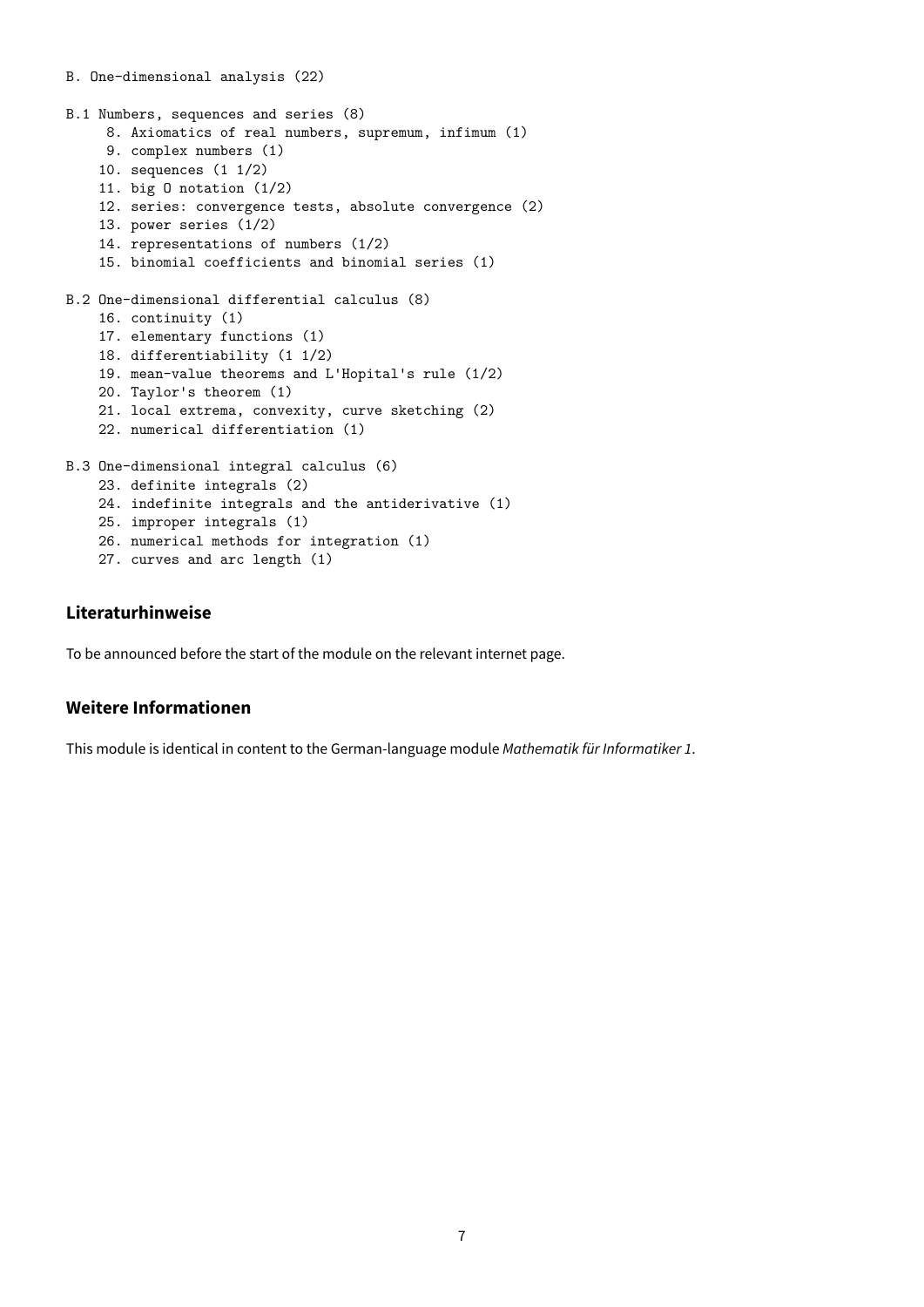# <span id="page-8-0"></span>**Mathematics for Computer Scientists 2 Mathematics for Computer Scientists 2 MfCS2**

| Studiensem. | Regelst.sem.                    | <b>Turnus</b>                                                                                                                                                                                                                                  | <b>Dauer</b> | <b>SWS</b> | <b>ECTS</b> |
|-------------|---------------------------------|------------------------------------------------------------------------------------------------------------------------------------------------------------------------------------------------------------------------------------------------|--------------|------------|-------------|
|             | 6                               | every summer semester                                                                                                                                                                                                                          | 1 semester   | 6          | 9           |
|             |                                 | Modulverantwortliche/r Prof. Dr. Joachim Weickert                                                                                                                                                                                              |              |            |             |
|             |                                 | Dozent/inn/en Prof. Dr. Joachim Weickert<br>Prof. Dr. Mark Groves<br>Prof. Dr. Henryk Zähle<br>Prof. Dr. Christian Bender                                                                                                                      |              |            |             |
|             |                                 | <b>Zulassungsvoraussetzungen</b> Mathematics for Computer Scientists 1 is recommended.                                                                                                                                                         |              |            |             |
|             | Leistungskontrollen / Prüfungen | • Regular and active participation in tutorials and completion of weakly exer-<br>cise sheets. An overall score of 50 percent on the tutorial sheets is required<br>to qualify for the examination.<br>• Examination at the end of the module. |              |            |             |
|             | Lehrveranstaltungen / SWS       | 4 h lectures<br>+ 2 h tutorial<br>$= 6 h$ (weekly)                                                                                                                                                                                             |              |            |             |
|             | Arbeitsaufwand                  | 90 h of classes<br>+ 180 h private study<br>$= 270$ h $(= 9$ ECTS)                                                                                                                                                                             |              |            |             |
|             |                                 | Modulnote To be determined from performance in examinations and tutorials. Exact modali-<br>ties will be announced at the beginning of the module.                                                                                             |              |            |             |
|             | Sprache English                 |                                                                                                                                                                                                                                                |              |            |             |

#### **Lernziele / Kompetenzen**

- Basic mathematical knowledge required in the context of a computer science or bioinformatics degree.
- Ability to formalise and abstract
- Ability to acquire further mathematical knowledge with the help of text books

#### **Inhalt**

The numbers in parentheses indicate the total number of 2 hour lectures.

LINEAR ALGEBRA

```
C. Algebraic structures (5)
    29. groups (2)
    30. rings and fields (1)
    31. polynomial rings over fields (1/2)
    32. Boolean algebras (1/2)
D. Linear algebra (21)
    33. vector spaces (2)
        - definition, examples
        - linear maps
        - subspaces
        - linear span, linear dependence, basis, exchange theorem
```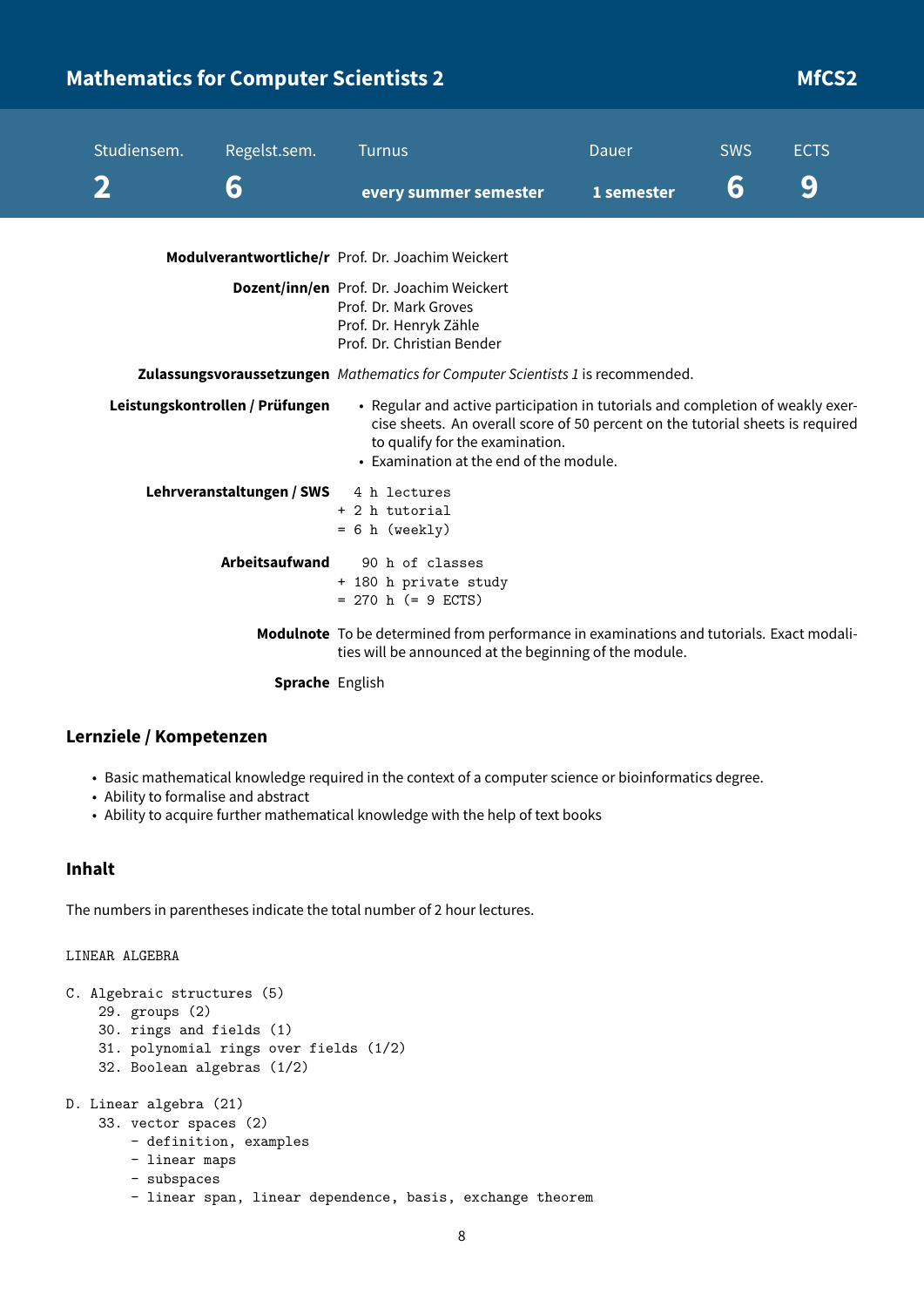```
34. linear transformations (image, kernel) (1)
35. matrix representations of linear transformations (1 1/2)
    - interpretation as linear transformations
    - multiplication by composition
    - ring structure
    - inverses
36. rank of a matrix (1/2)
37. Gaussian algorithmn for systems of linear equations (2)
    - Gaussian elimination (1)
    - Back substitution (1)
38. iterative methods for systems of linear equations (1)
39. determinants (1)
40. Euclidean vector spaces, scalar products (1)
41. functional-analytic generalisations (1)
42. orthogonality (2)
43 Fourier series (1)
44. orthogonal matrices (1)
45. eigenvalues and eigenvectors (1)
46. eigenvalues and eigenvectors of symmetric matrices (1)
47. quadratic forms and positive-definite matrices (1)
48. quadrics (1)
50. matrix norms and eigenvalue estimates (1)
51. numerical calculation of eigenvalues and eigenvectors (1)
```
To be announced before the start of the module on the relevant internet page.

#### **Weitere Informationen**

This module is identical in content to the German-language module Mathematik für Informatiker 2.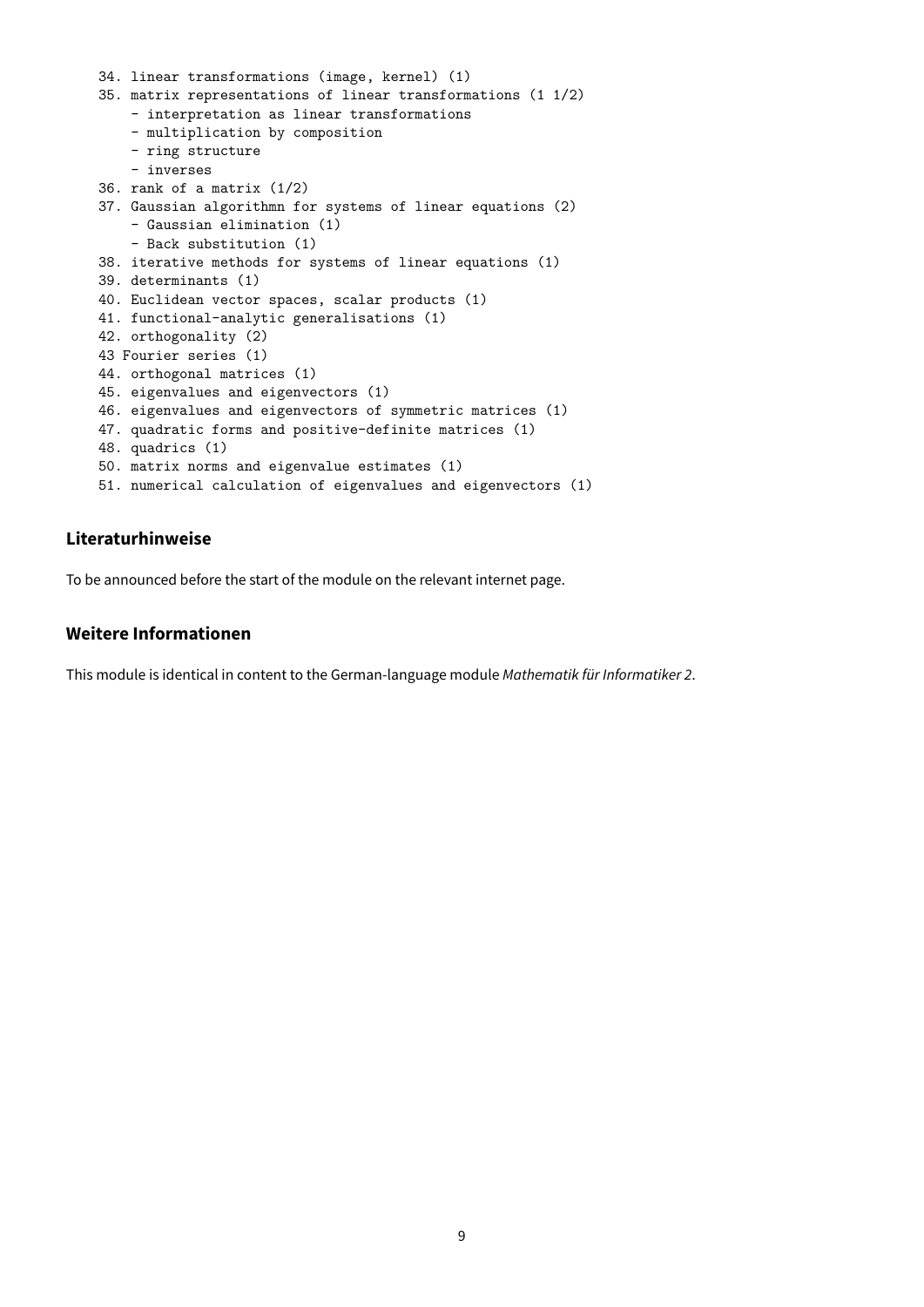# <span id="page-10-0"></span>**Mathematics for Computer Scientists 3 Mathematics for Computer Scientists 3 Mathematics for Computer Scientists 3**

| Studiensem. | Regelst.sem.<br>6               | <b>Turnus</b>                                                                                                                                                                                                                                  | Dauer<br>1 semester | <b>SWS</b><br>6 | <b>ECTS</b><br>9 |
|-------------|---------------------------------|------------------------------------------------------------------------------------------------------------------------------------------------------------------------------------------------------------------------------------------------|---------------------|-----------------|------------------|
|             |                                 | every winter semester                                                                                                                                                                                                                          |                     |                 |                  |
|             |                                 | Modulverantwortliche/r Prof. Dr. Joachim Weickert                                                                                                                                                                                              |                     |                 |                  |
|             |                                 | Dozent/inn/en Prof. Dr. Joachim Weickert<br>Prof. Dr. Mark Groves<br>Prof. Dr. Henryk Zähle<br>Prof. Dr. Christian Bender                                                                                                                      |                     |                 |                  |
|             |                                 | Zulassungsvoraussetzungen Mathematics for Computer Scientists 1 and 2 are recommended.                                                                                                                                                         |                     |                 |                  |
|             | Leistungskontrollen / Prüfungen | • Regular and active participation in tutorials and completion of weakly exer-<br>cise sheets. An overall score of 50 percent on the tutorial sheets is required<br>to qualify for the examination.<br>• Examination at the end of the module. |                     |                 |                  |
|             | Lehrveranstaltungen / SWS       | 4 h lectures<br>+ 2 h tutorial<br>$= 6 h$ (weekly)                                                                                                                                                                                             |                     |                 |                  |
|             | Arbeitsaufwand                  | 90 h of classes<br>+ 180 h private study<br>$= 270$ h (= 9 ECTS)                                                                                                                                                                               |                     |                 |                  |
|             |                                 | Modulnote To be determined from performance in examinations and tutorials. Exact modali-<br>ties will be announced at the beginning of the module.                                                                                             |                     |                 |                  |
|             | Sprache English                 |                                                                                                                                                                                                                                                |                     |                 |                  |

#### **Lernziele / Kompetenzen**

- Basic mathematical knowledge required in the context of a computer science or bioinformatics degree.
- Ability to formalise and abstract
- Ability to acquire further mathematical knowledge with the help of text books

## **Inhalt**

The numbers in parentheses indicate the total number of 2 hour lectures.

STOCHASTICS, NUMERICAL ANALYSIS AND MULTIDIMENSIONAL ANALYSIS

```
E. Numerical complements (3)
    52 Banach fixed-point theorem (1)
    53. interpolation, including splines (2)
F. Multidimesional analysis and numerical analysis (11)
    54. continuity and differential operators for scalar-valued functions (2)
    55. differential operators for vector-valued functions (1)
    56. total differentiability (1/2)
    57. mean value theorem and Taylor's theorem (1 1/2)
    58. extrema of functions of several variables (1)
    59. Newton's method (1)
    60. extrema with side conditions (1)
```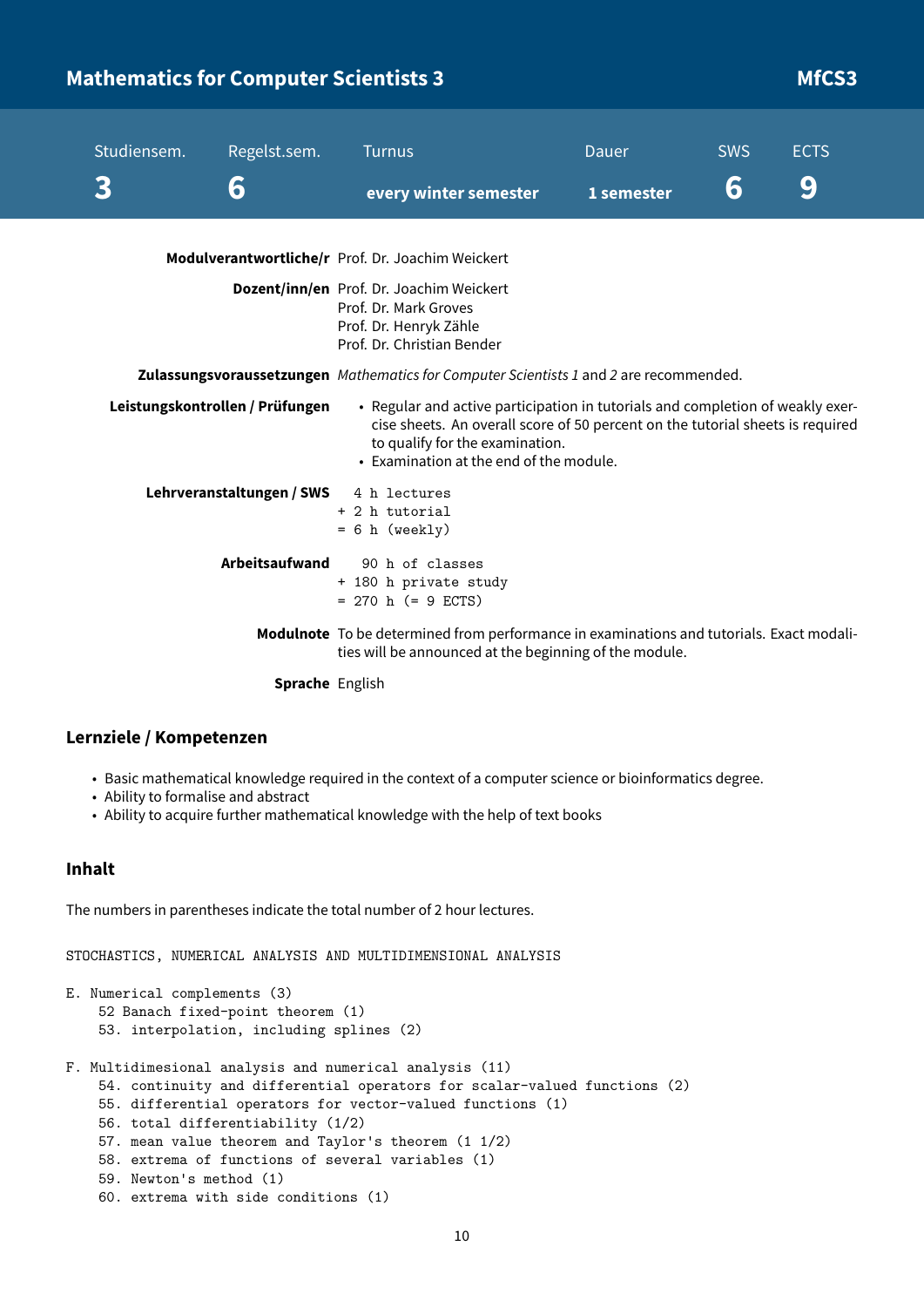```
61. multiple integrals(1)
    62. inverse functions and the transformation rule (1)
    63. calculus of variations (1)
G. Stochastics (16)
    64. basic concepts (probability, sample space) (1/3)
    65. combinatorics (2/3)
    66. generating functions (1)
    67. conditional probabilities (1)
    68. random variables, expectated values, variance (2)
        (system reliability, variance, covariance, Jensen)
    69. estimates of deviations from the mean (1)
        (moments, Markov bounds, Chebyshev, Chernoff, weak law of large numbers)
    70. important discrete distributions (1)
    71. important continuous distributions (1) (including central limit theorem)
    72. multivariate distributions and sums of random variables (1)
    73. parameter estimation and confidence intervals (1)
    74. hypothesis testing (1)
    75. method of least squares (1)
    76. robust statistics (2/3)
    77. propagation of uncertainty (1/3)
    78. markov chains (2)
```
79. pseudo-random numbers and Monte-Carlo method (1)

#### **Literaturhinweise**

To be announced before the start of the module on the relevant internet page.

#### **Weitere Informationen**

This module is identical in content to the German-language module Mathematik für Informatiker 3.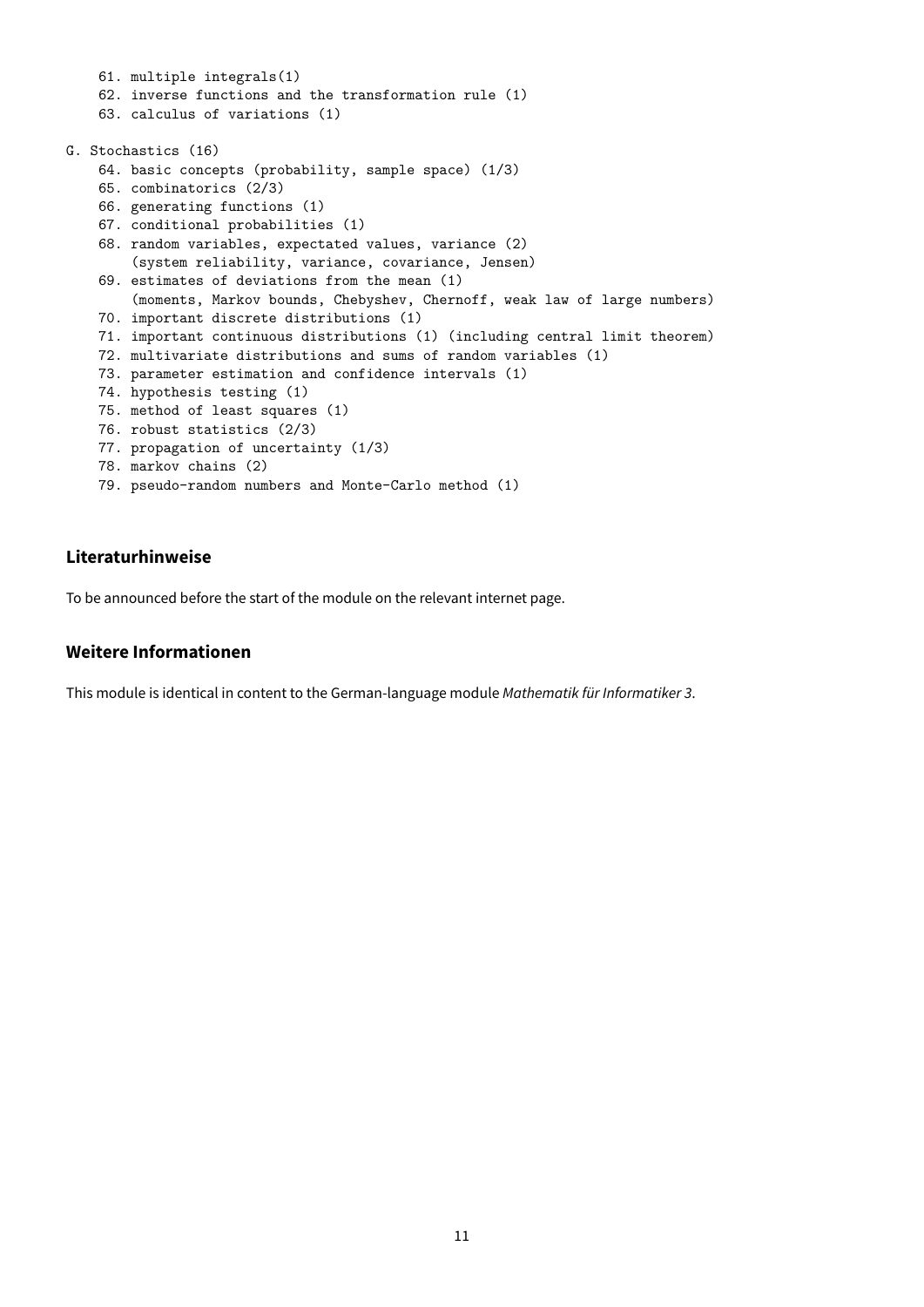<span id="page-12-0"></span>**Modulbereich 3**

**Grundlagen der Informatik**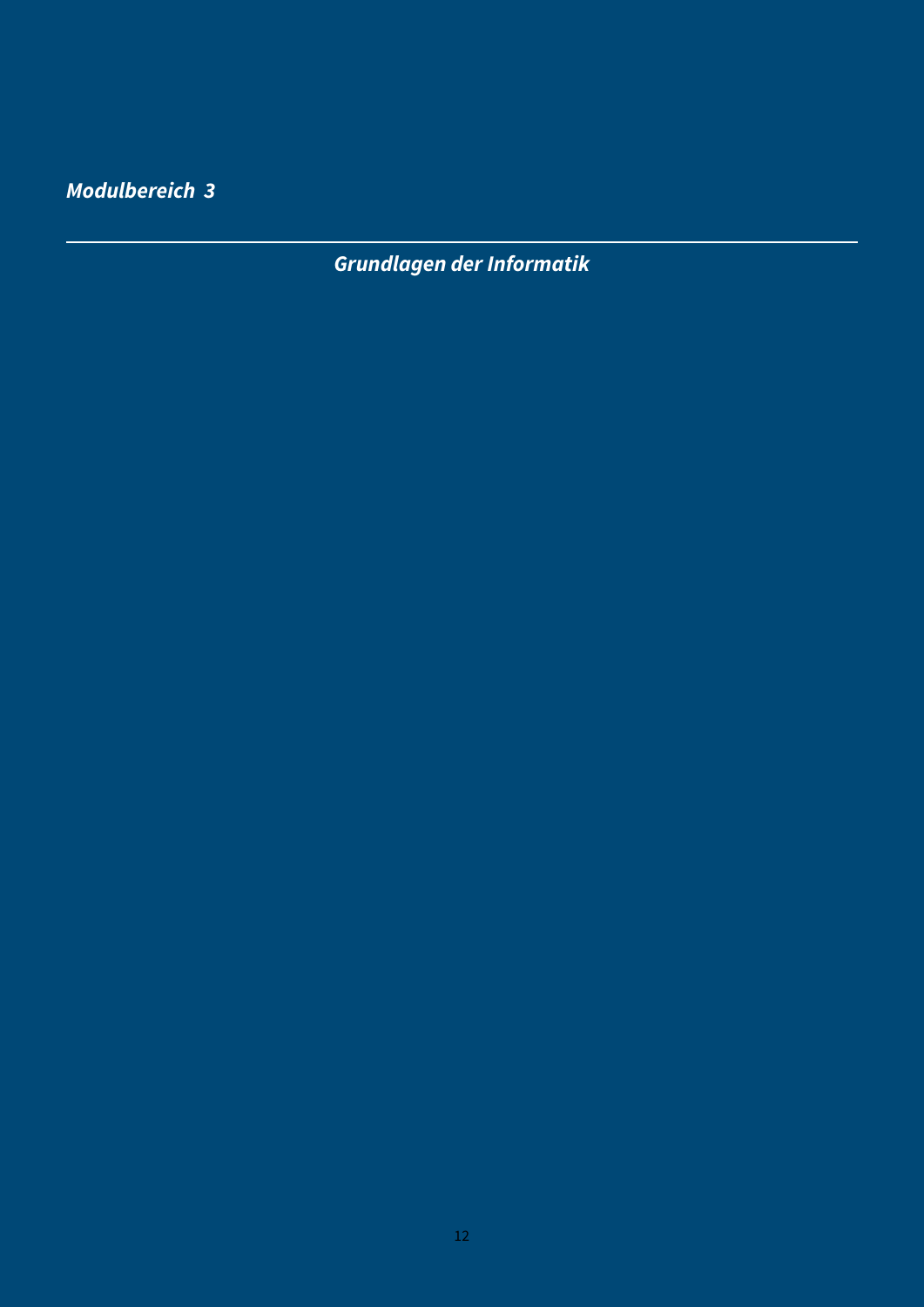# <span id="page-13-0"></span>**Big Data Engineering BDE**

| Studiensem. | Regelst.sem.          | <b>Turnus</b>                                                                                                                                                                                                | Dauer      | <b>SWS</b> | <b>ECTS</b> |
|-------------|-----------------------|--------------------------------------------------------------------------------------------------------------------------------------------------------------------------------------------------------------|------------|------------|-------------|
|             | 6                     | every summer semester                                                                                                                                                                                        | 1 semester | 4          | 6           |
|             |                       | Modulverantwortliche/r Prof. Dr. Jens Dittrich                                                                                                                                                               |            |            |             |
|             |                       | Dozent/inn/en Prof. Dr. Jens Dittrich                                                                                                                                                                        |            |            |             |
|             |                       | Zulassungsvoraussetzungen Programming 1, Programming 2, Software Engineering Lab, Mathematics for Com-<br>puter Scientists 1, as well as Fundamentals of Algorithms and Data Structures (all<br>recommended) |            |            |             |
|             |                       | Leistungskontrollen / Prüfungen Successful participation in the exercises/project entitles the student to take part<br>in the final exam.                                                                    |            |            |             |
|             |                       | Lehrveranstaltungen / SWS 2 h lectures<br>+ 2 h tutorial<br>$= 4 h (weakly)$                                                                                                                                 |            |            |             |
|             | <b>Arbeitsaufwand</b> | 60 h of classes<br>+ 120 h private study<br>$= 180$ h (= 6 ECTS)                                                                                                                                             |            |            |             |
|             |                       | Modulnote Will be determined from performance in exams, exercises, and (optionally) practi-<br>cal tasks. The exact modalities will be announced at the beginning of the module.                             |            |            |             |
|             | .                     |                                                                                                                                                                                                              |            |            |             |

**Sprache** English

#### **Lernziele / Kompetenzen**

The lecture provides basic knowledge of fundamental concepts of data management and data analysis in Big Data Engineering.

As part of the exercises, a project can be carried out during the semester. This can be, for example, a social network (Facebook style) or any other project where data management techniques can be practiced (e.g., natural science data, image data, other web applications, etc.). First, this project will be modeled in E/R, then realized and implemented in a database schema. Then the project is extended to manage and analyze unstructured data as well. Altogether, all fundamental techniques that are important for managing and analyzing data are thus demonstrated on a single project.

#### **Inhalt**

```
1 Introduction and classification
   Classification and delimitation: "Big Data"
   Value of Data: The gold of the 21st century
    Importance of database systems
   What is data?
   Modeling vs Reality
   Costs of inadequate modeling
   Using a database system vs developing it yourself
   Positive examples for apps
   Requirements
   References
   Lecture mode
```

```
2 Data modeling
   Motivation
```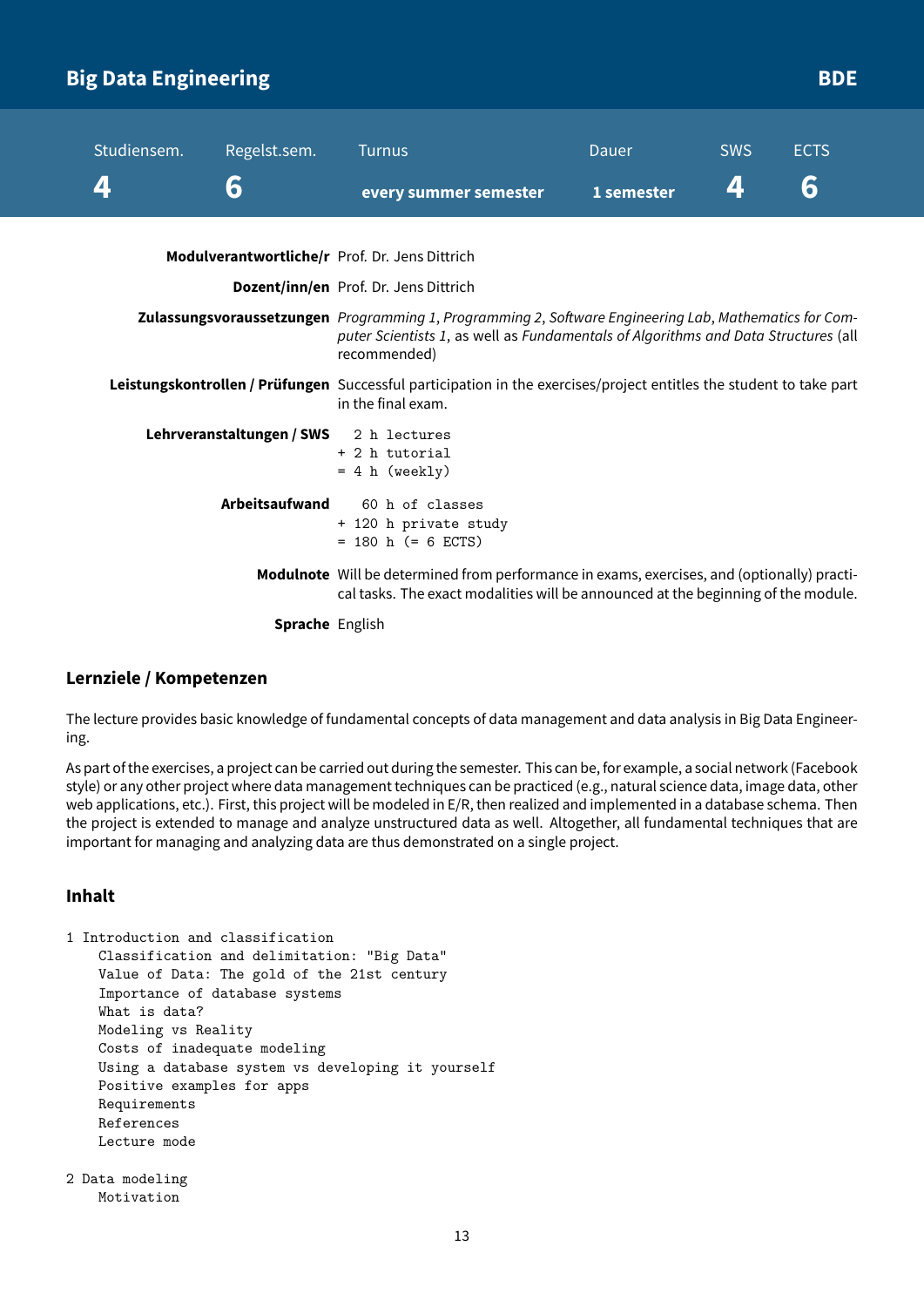E/R Relational Model domains, attributes entity type vs entity relation type vs relation Hierarchical Data keys, foreign keys inheritance Redundancy, normalization, denormalization 3 query languages Relational Algebra Graph-oriented query languages  $4$  SQL. Basics Relationship to relational algebra CRUD-style vs analytical SQL SQL standards joins, grouping, aggregation, having PostgreSQL Integrity constraints Transaction concept ACID Views 5 Basic query optimization **Overview** from WHAT to HOW Costs of different operations EXPLAIN Physical Design Indexes, Tuning Database tuning Rule-based query optimization Cost-based query optimization 6 Automatic Concurrency control Serializability theory Isolation levels Pessimistic concurrency control lock-based approaches, 2PL-variants 7 Grahical Data recursion in SQL, WITH RECURSIVE graph-oriented query languages: e.g. Cypher, Neo4J 8 Database Security SQL injection passwords salt and pepper 9 Ethical Aspects of Big Data mass surveillance NSA the "big data arithmetic" counter measures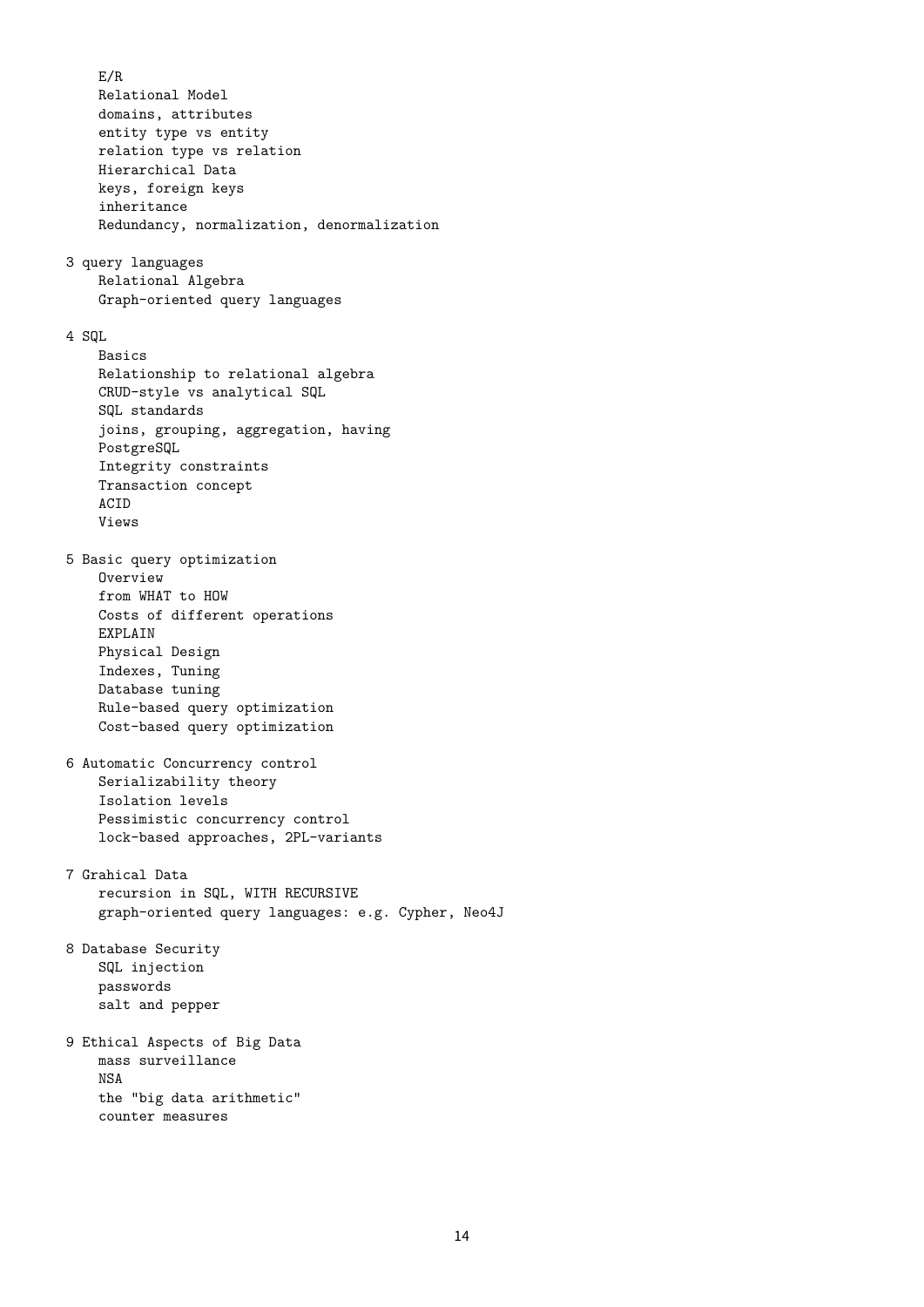Will be announced before the start of the course on the course page on the Internet.

## **Weitere Informationen**

This module was formerly also known as Informationssysteme. This module is identical in content to the German language module Big Data Engineering.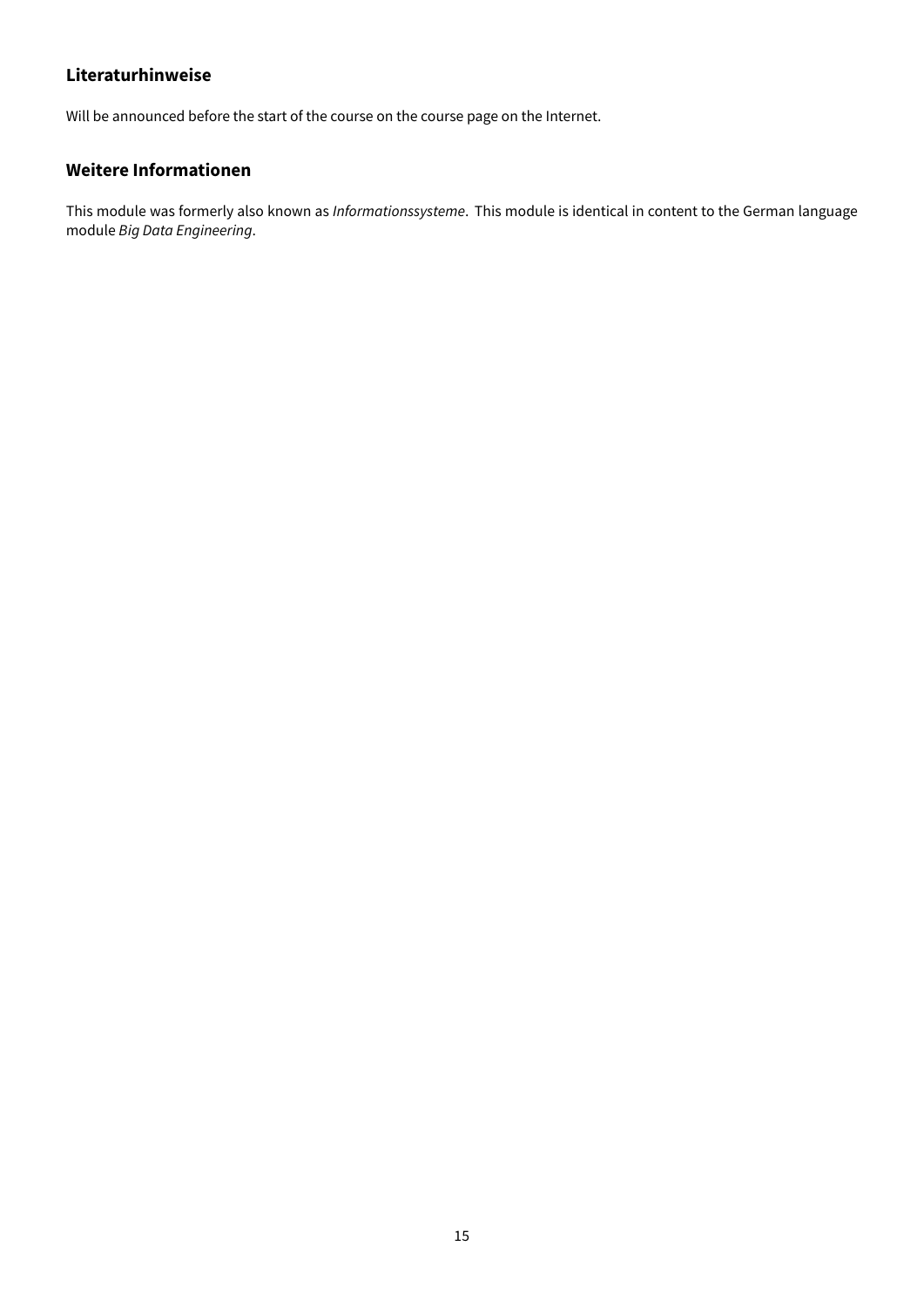## <span id="page-16-0"></span>**Concurrent Programming CP CP**

| Studiensem. | Regelst.sem.                                                                                                                                | <b>Turnus</b>                                                                                                                                                                                                                                                                                                                   | Dauer |            | <b>SWS</b> | <b>ECTS</b> |  |
|-------------|---------------------------------------------------------------------------------------------------------------------------------------------|---------------------------------------------------------------------------------------------------------------------------------------------------------------------------------------------------------------------------------------------------------------------------------------------------------------------------------|-------|------------|------------|-------------|--|
| 4           | 6                                                                                                                                           | every summer semester                                                                                                                                                                                                                                                                                                           |       | 1 semester | 4          | 6           |  |
|             |                                                                                                                                             |                                                                                                                                                                                                                                                                                                                                 |       |            |            |             |  |
|             |                                                                                                                                             | Modulverantwortliche/r Prof. Dr.-Ing. Holger Hermanns                                                                                                                                                                                                                                                                           |       |            |            |             |  |
|             |                                                                                                                                             | Dozent/inn/en Prof. Dr.-Ing. Holger Hermanns<br>Prof. Dr. Bernd Finkbeiner<br>Prof. Dr. Verena Wolf                                                                                                                                                                                                                             |       |            |            |             |  |
|             | Zulassungsvoraussetzungen Programming 1 and 2, Software Engineering Lab, and Introduction to Theoretical<br>Computer Science (recommended). |                                                                                                                                                                                                                                                                                                                                 |       |            |            |             |  |
|             |                                                                                                                                             | Leistungskontrollen / Prüfungen Two exams (mid-term and end-term), practical project.                                                                                                                                                                                                                                           |       |            |            |             |  |
|             |                                                                                                                                             | Re-exams take place within the last weeks before the start of lectures of the fol-<br>lowing semester.                                                                                                                                                                                                                          |       |            |            |             |  |
|             |                                                                                                                                             | Lehrveranstaltungen / SWS Element T - Theory (2 SWS):<br>8 lectures: 6 weeks<br>4 exercises: 6 weeks                                                                                                                                                                                                                            |       |            |            |             |  |
|             |                                                                                                                                             | <b>Element A - Application (2 SWS):</b><br>9 lectures: 6 weeks<br>4 exercises: 6 weeks                                                                                                                                                                                                                                          |       |            |            |             |  |
|             |                                                                                                                                             | <b>Element P - Practice (private study):</b><br>8 written reflections during the semester (preparatory work for exams), followed<br>by project work over approx. 2 weeks                                                                                                                                                        |       |            |            |             |  |
|             |                                                                                                                                             | $= 4$ SWS                                                                                                                                                                                                                                                                                                                       |       |            |            |             |  |
|             | <b>Arbeitsaufwand Element T:</b>                                                                                                            | 24 h of classes, 36 h private study                                                                                                                                                                                                                                                                                             |       |            |            |             |  |
|             |                                                                                                                                             | Element A:<br>26 h of classes, 34 h private study                                                                                                                                                                                                                                                                               |       |            |            |             |  |
|             |                                                                                                                                             | <b>Element P:</b><br>60 h private study                                                                                                                                                                                                                                                                                         |       |            |            |             |  |
|             |                                                                                                                                             | 50 h of classes<br>+ 130 h private study<br>$= 180$ h (= 6 ECTS)                                                                                                                                                                                                                                                                |       |            |            |             |  |
|             |                                                                                                                                             | Modulnote Is determined from performance in written examinations (following elements T<br>and A), as well as the preparatory examinations (element P). The exact modalities<br>will be announced by the person responsible for the module. All module elements<br>must be successfully completed within one examination period. |       |            |            |             |  |
|             |                                                                                                                                             | Sprache English / Deutsch                                                                                                                                                                                                                                                                                                       |       |            |            |             |  |

#### **Lernziele / Kompetenzen**

The participants of this course get acquainted with concurrency in computation as a far-reaching and foundational principle with respect to both theory and application of modern computing sciences. By analysing and applying different formal models, the participants gain a deeper understanding of concurrency, and learn to apply formal computing concepts correctly. The theoretical knowledge acquired in the first half of the lecture is in the second half applied to practical programming. Therein, participants learn using the programming paradigms "shared memory" and "message passing" starting off with the programming language pseuCo before applying their skills to Java and (partially) to Go. In addition, participants learn to describe various phenomena of concurrent programming using formal models, and to derive concrete solutions for practical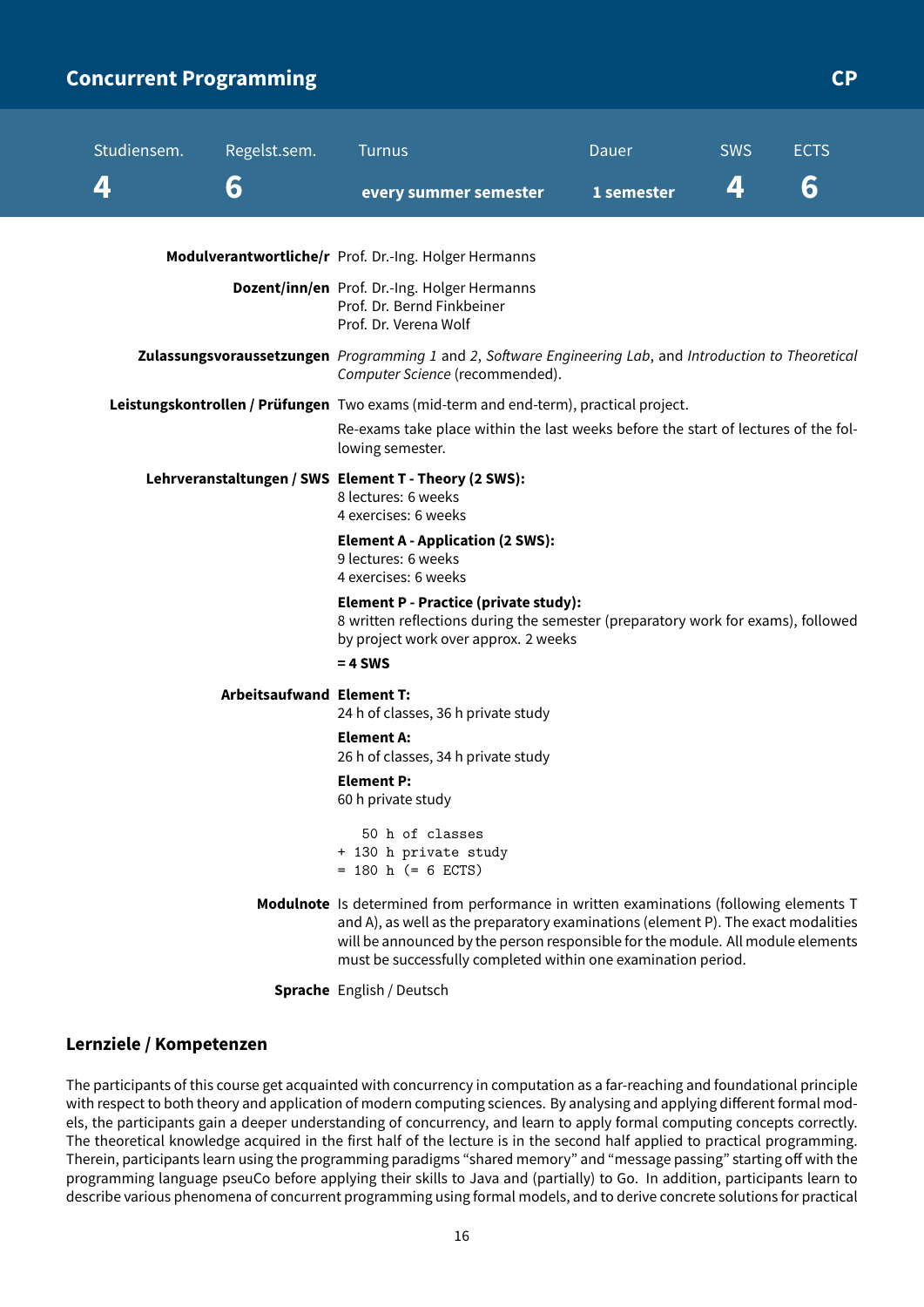problems from them. Moreover, the participants examine existing practitioneer's concepts with respect to their reliability. A specific aspect of this professional practice is the tactically adequate reaction to concurrency problems under tight time constraints.

#### **Inhalt**

Concurrency as a Concept

- potential parallelism
- actual parallelism
- conceptional parallelism

Concurrency in Practice

- object orientation
- operating systems
- multi-core processors, coprocessors
- programmed parallelism
- distributed systems (client-server, peer-to-peer, databases, the Internet)

#### Problems of Concurrency

- resource conflicts
- fairness
- mutual exclusion
- deadlock
- livelock
- starvation

#### Foundations of Concurrency

- sequential vs. concurrent processes
- states, events and transitions
- transition systems
- observable behaviour
- determinism vs. non-determinism
- algebras and operators
- CCS The Calculus of Communicating Systems
	- constructing processes: sequence, choice, recursion
	- concurrency and interaction
	- structural operational semantics
	- equivalence of observations
	- implementation relations
	- CCS with message passing

#### Programming Concurrency

- pseuCo
- message passing in pseuCo and Go
- shared memory in pseuCo and Java
- shared objects and threads in Java
- shared objects and threads as transition systems

#### Programming and Analysis Support

- deadlock detection
- verification of safety and liveness
- model-based design supporting concurrency
- software architectures supporting concurrency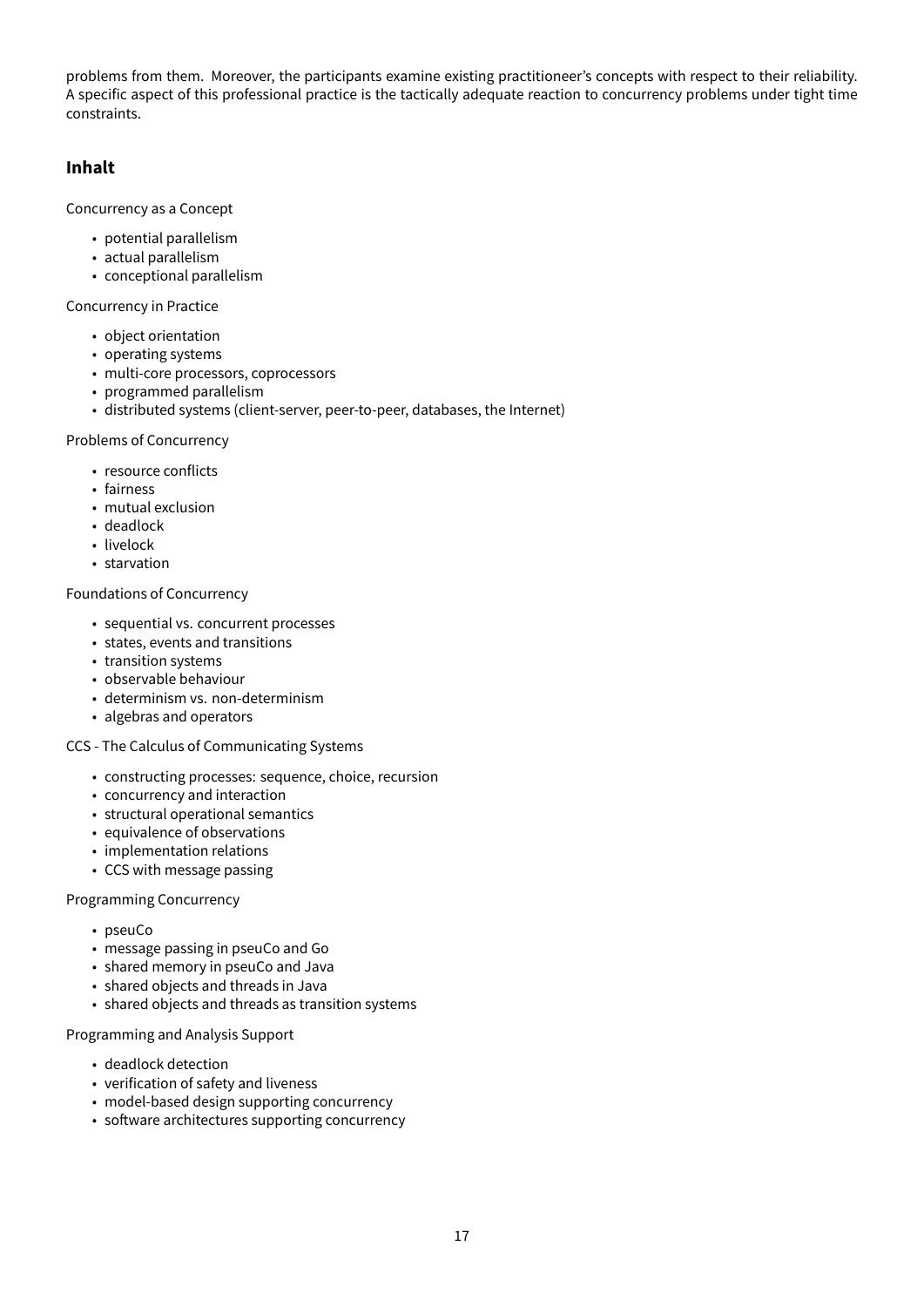Will be announced before the start of the course on the course page on the Internet.

## **Weitere Informationen**

This module is identical in content to the German-language module Nebenläufige Programmierung.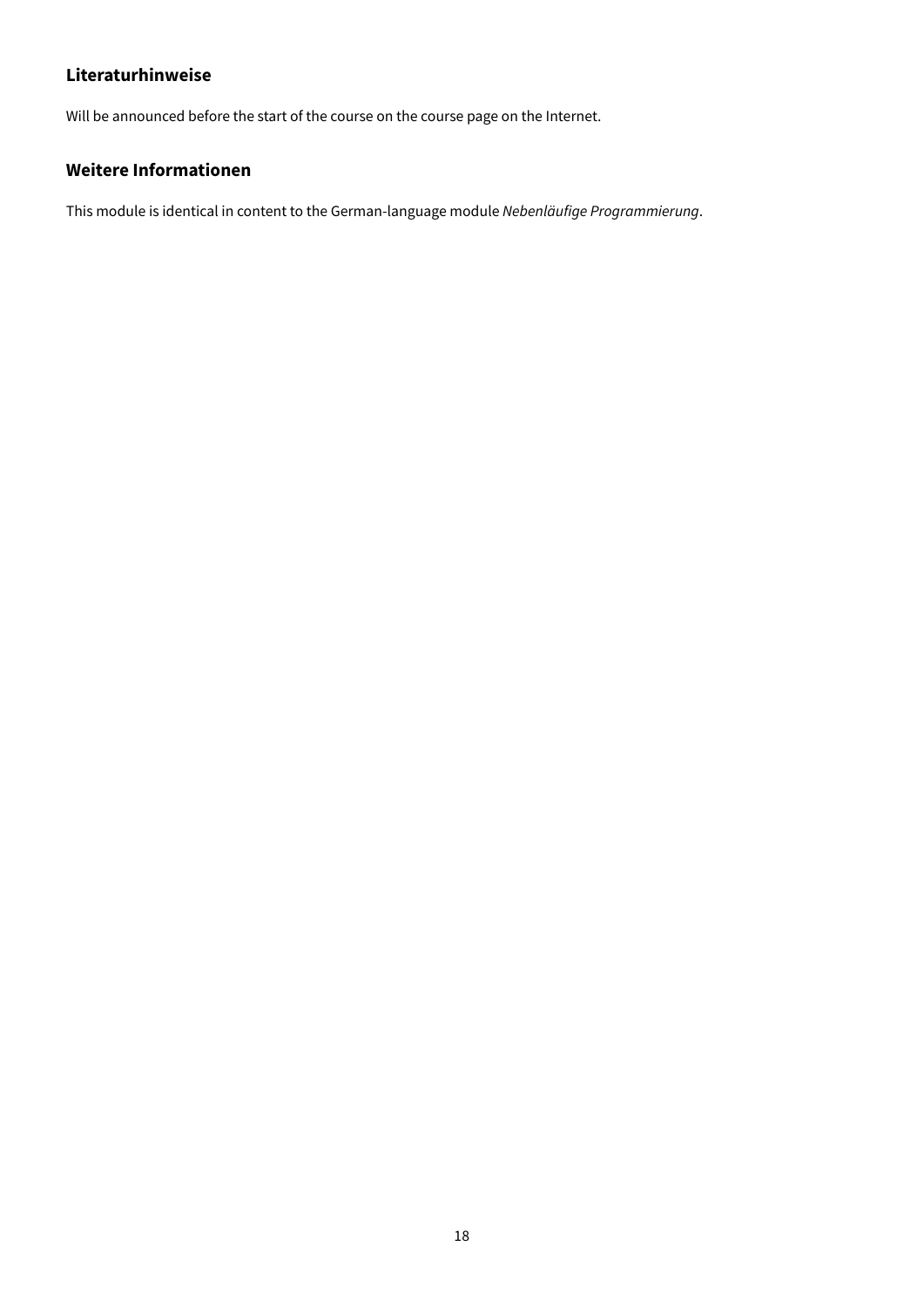# <span id="page-19-0"></span>**Elements of Machine Learning EML EML**

| Studiensem. | Regelst.sem.              | Turnus                                                                                                                                                                                                                                                                                                                                                                                                                                                                                                                                    | Dauer      | <b>SWS</b> | <b>ECTS</b> |
|-------------|---------------------------|-------------------------------------------------------------------------------------------------------------------------------------------------------------------------------------------------------------------------------------------------------------------------------------------------------------------------------------------------------------------------------------------------------------------------------------------------------------------------------------------------------------------------------------------|------------|------------|-------------|
|             | 6                         | every winter semester                                                                                                                                                                                                                                                                                                                                                                                                                                                                                                                     | 1 semester | 4          | 6           |
|             |                           | Modulverantwortliche/r Prof. Dr. Jilles Vreeken<br>Prof. Dr. Isabel Valera                                                                                                                                                                                                                                                                                                                                                                                                                                                                |            |            |             |
|             |                           | Dozent/inn/en Prof. Dr. Jilles Vreeken<br>Prof. Dr. Isabel Valera                                                                                                                                                                                                                                                                                                                                                                                                                                                                         |            |            |             |
|             |                           | Zulassungsvoraussetzungen The lecture assumes basic knowledge in statistics, linear algebra, and program-<br>ming. It is advisable to have successfully completed Mathematics for Computer<br>Scientists 2 and Statistics Lab. The exercises use the programming language R. We<br>will give a basic introduction to R in the first tutorial. In addition, for preparation<br>the following materials are useful: R for Beginners by Emmanuel Paradis (espe-<br>cially chapters 1, 2, 3 and 6) and An introduction to R (Venables/Smith). |            |            |             |
|             |                           | Leistungskontrollen / Prüfungen Prerequisite for admission to the examination is a cumulative 50% of the points<br>of the theoretical and a cumulative 50% of the points of the practical tasks on the<br>exercise sheets. Depending on the number of participants, the examinations are<br>either written or oral. The final modality will be announced in the first two weeks<br>of the lecture.                                                                                                                                        |            |            |             |
|             | Lehrveranstaltungen / SWS | 2 h lectures<br>+ 2 h tutorial<br>$= 4 h (weakly)$                                                                                                                                                                                                                                                                                                                                                                                                                                                                                        |            |            |             |
|             | <b>Arbeitsaufwand</b>     | 60 h of classes<br>+ 120 h private study<br>$= 180$ h (= 6 ECTS)                                                                                                                                                                                                                                                                                                                                                                                                                                                                          |            |            |             |
|             |                           | Modulnote Will be determined from performance in exams.                                                                                                                                                                                                                                                                                                                                                                                                                                                                                   |            |            |             |

**Sprache** English

#### **Lernziele / Kompetenzen**

In this course we will discuss the foundations – the elements – of machine learning. In particular, we will focus on the ability of, given a data set, to choose an appropriate method for analyzing it, to select the appropriate parameters for the model generated by that method and to assess the quality of the resulting model. Both theoretical and practical aspects will be covered. What we cover will be relevant for computer scientists in general as well as for other scientists involved in data analysis and modeling.

#### **Inhalt**

The lecture covers basic machine learning methods, in particular the following contents:

- Introduction to statistical learning
- Overview over Supervised Learning
- Linear Regression
- Linear Classification
- Splines
- Model selection and estimation of the test errors
- Maximum-Likelihood Methods
- Additive Models
- Decision trees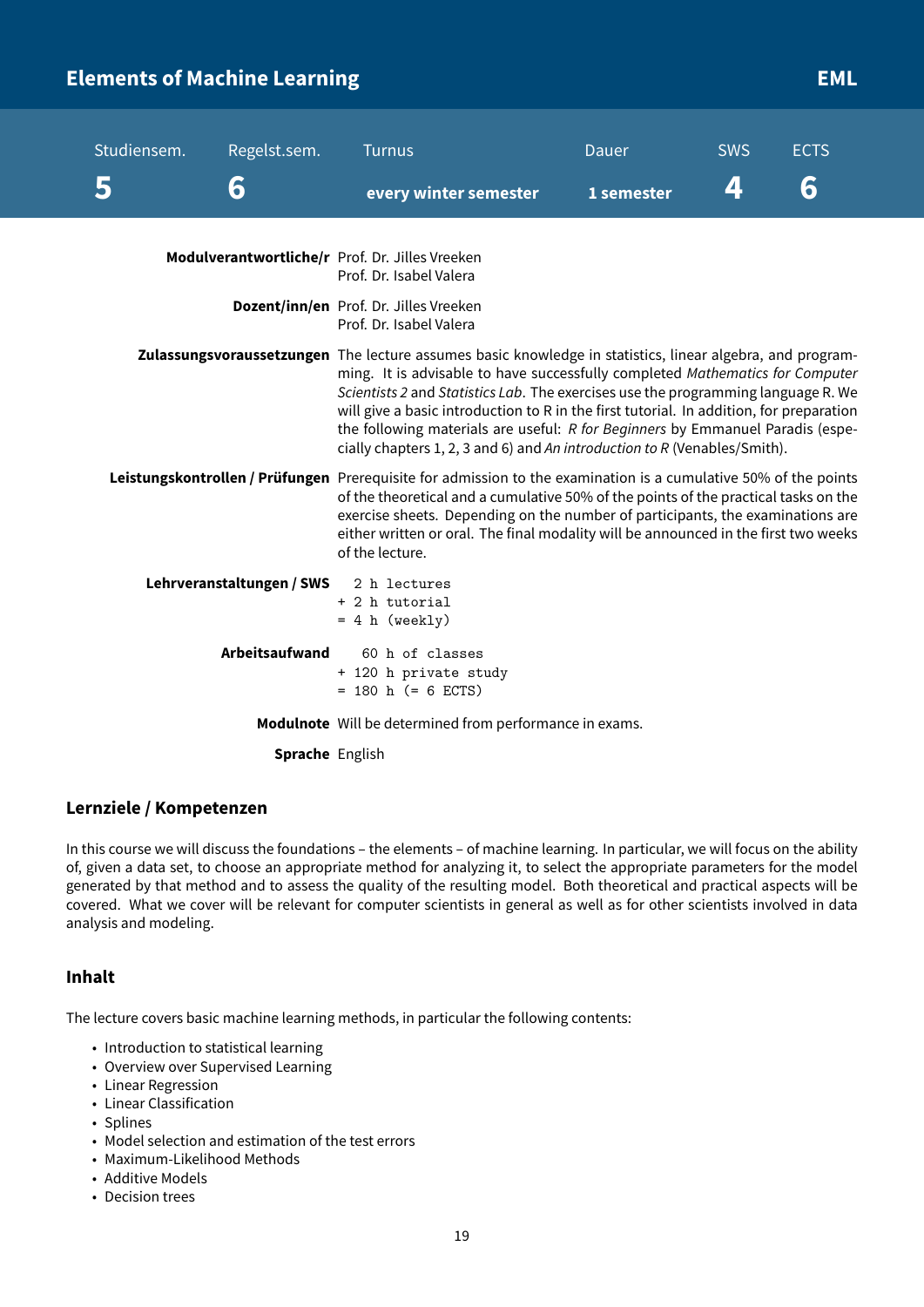- Boosting
- Dimensionality reduction
- Unsupervised learning
- Clustering
- Visualization

The course broadly follows the book An Introduction to Statistical Learning with Applications in R, Springer (2013). In some cases, the course receives additional material from the book The Elements of Statistical Learning, Springer (second edition, 2009). The first book is the introductory text, the second covers more advanced topics. Both books are available as free PDFs. Any change of, or additional material will be announced before the start of the course on the course webpage.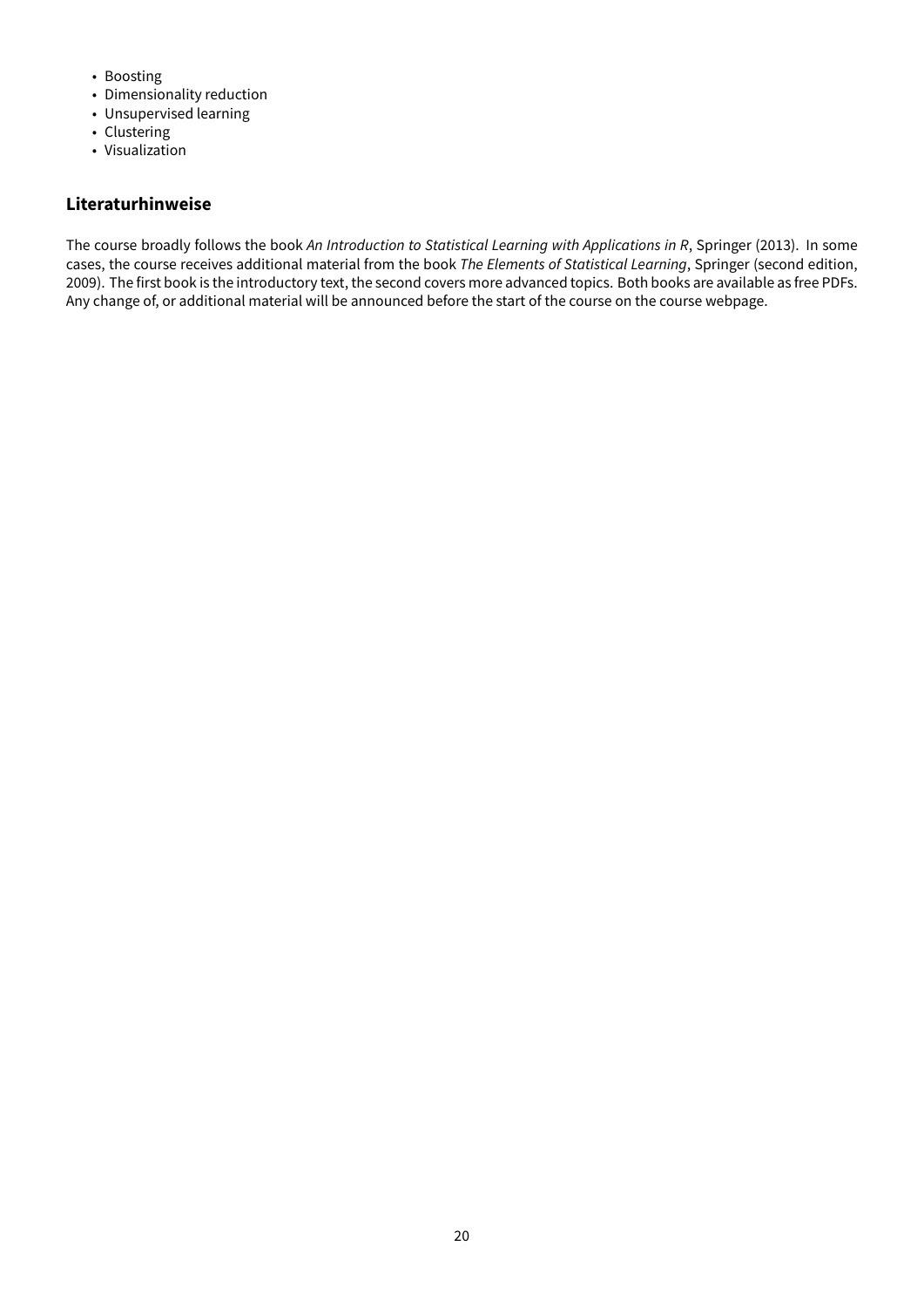# <span id="page-21-0"></span>**Fundamentals of Data Structures and Algorithms**

| Studiensem. | Regelst.sem.                           | <b>Turnus</b>                                                                                                                                                    | Dauer      | <b>SWS</b> | <b>ECTS</b> |
|-------------|----------------------------------------|------------------------------------------------------------------------------------------------------------------------------------------------------------------|------------|------------|-------------|
|             | 6                                      | every winter semester                                                                                                                                            | 1 semester | 4          | 6           |
|             |                                        | Modulverantwortliche/r Prof. Dr. Raimund Seidel                                                                                                                  |            |            |             |
|             |                                        | Dozent/inn/en Prof. Dr. Raimund Seidel<br>Prof. Dr. Markus Bläser<br>Prof. Dr. Karl Bringmann                                                                    |            |            |             |
|             |                                        | Zulassungsvoraussetzungen Programming 1 and 2, and Mathematics for Computer Scientists 1 and 2 or compa-<br>rable courses in mathematics are recommended.        |            |            |             |
|             |                                        | Leistungskontrollen / Prüfungen Successful completion of the exercise sheets entitles to take part in the exam.                                                  |            |            |             |
|             | Lehrveranstaltungen / SWS 2 h lectures | + 2 h tutorial<br>$= 4 h (weakly)$                                                                                                                               |            |            |             |
|             | Arbeitsaufwand                         | 60 h of classes<br>+ 120 h private study<br>$= 180$ h (= 6 ECTS)                                                                                                 |            |            |             |
|             |                                        | Modulnote Will be determined from performance in exams, exercises and practical tasks. The<br>exact modalities will be announced at the beginning of the module. |            |            |             |
|             | <b>Sprache English</b>                 |                                                                                                                                                                  |            |            |             |

#### **Lernziele / Kompetenzen**

Students get to know the most important methods of designing algorithms and data structures: divide-and-conquer, dynamic programming, incremental construction, "greedy algorithms", decimation, forming hierarchies, randomization. They learn to analyze algorithms and data structures for their time and space requirements with respect to

the usual RAM machine model and to compare them on this basis. Various kinds of analysis are considered (worst case, amortized, expected case).

Students get acquainted with important efficient data structures and algorithms. They should acquire the ability to apply theoretial analyses and considerations to given methods in order to check their applicability to actually occuring scenarios. Moreover, students should school their skills in developing or adjusting algorithms and data structures with performance guarantees in mind.

## **Inhalt**

## **Literaturhinweise**

Will be announced before the start of the course on the course page on the Internet.

## **Weitere Informationen**

This module is identical in content to the German-language module Grundzüge von Algorithmen und Datenstrukturen.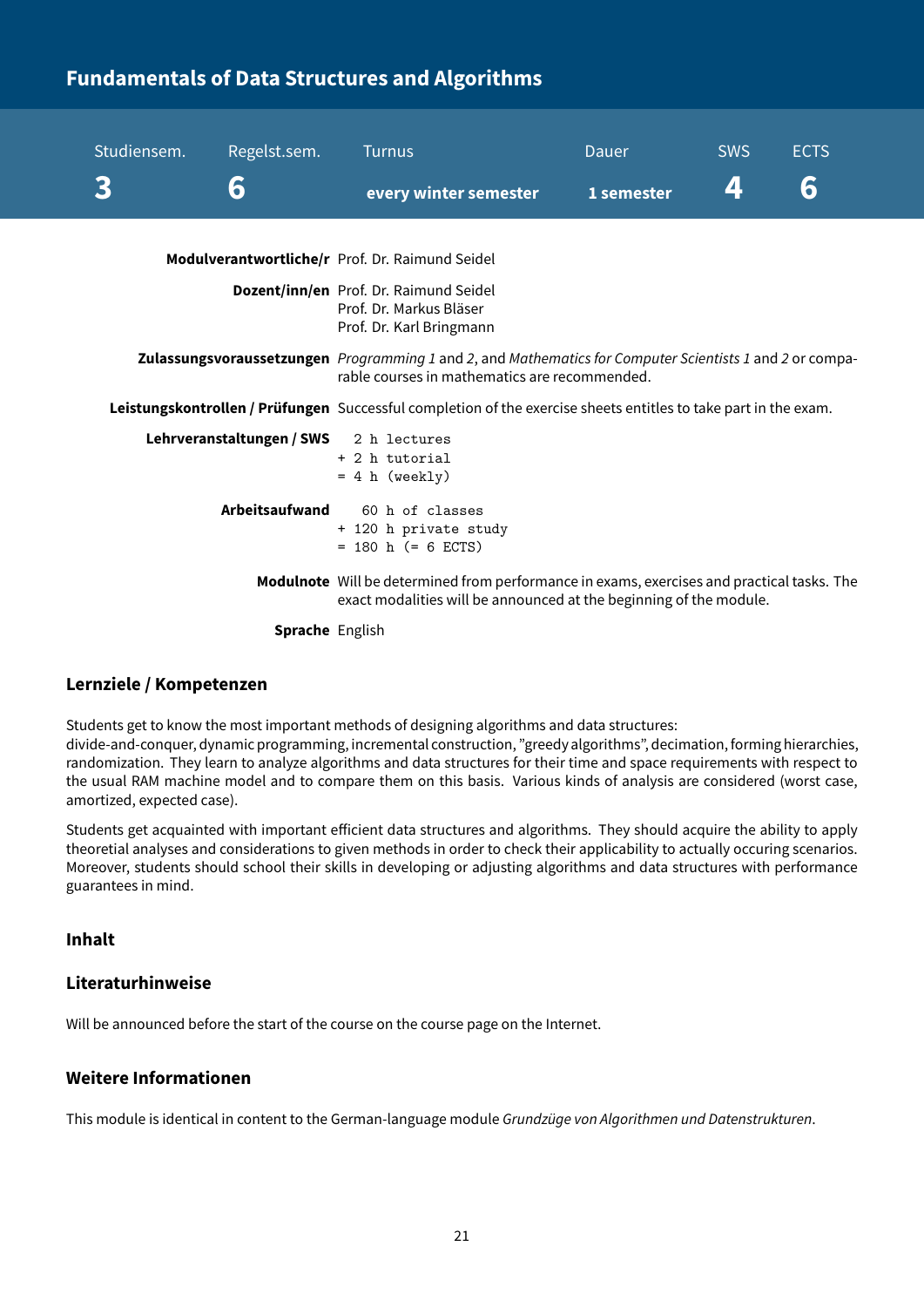# <span id="page-22-0"></span>**Introduction to Theoretical Computer Science**

| Studiensem. | Regelst.sem.              | <b>Turnus</b>                                                                                                                                                    | Dauer      | <b>SWS</b> | <b>ECTS</b> |
|-------------|---------------------------|------------------------------------------------------------------------------------------------------------------------------------------------------------------|------------|------------|-------------|
|             | 6                         | every winter semester                                                                                                                                            | 1 semester | 6          | 9           |
|             |                           | Modulverantwortliche/r Prof. Dr. Raimund Seidel                                                                                                                  |            |            |             |
|             |                           | Dozent/inn/en Prof. Dr. Raimund Seidel<br>Prof. Dr. Bernd Finkbeiner<br>Prof. Dr. Markus Bläser<br>Prof. Dr. Karl Bringmann                                      |            |            |             |
|             |                           | Zulassungsvoraussetzungen Programming 1 and 2 and Mathematics for Computer Scientists 1 and 2 or compa-<br>rable courses in mathematics are recommended.         |            |            |             |
|             |                           | Leistungskontrollen / Prüfungen Successful completion of the exercises entitles the student to take the exam.                                                    |            |            |             |
|             | Lehrveranstaltungen / SWS | 4 h lectures<br>+ 2 h tutorial<br>$= 6 h$ (weekly)                                                                                                               |            |            |             |
|             | Arbeitsaufwand            | 90 h of classes<br>+ 180 h private study<br>$= 270$ h (= 9 ECTS)                                                                                                 |            |            |             |
|             |                           | Modulnote Will be determined from performance in exams, exercises and practical tasks. The<br>exact modalities will be announced at the beginning of the module. |            |            |             |
|             | <b>Sprache</b> English    |                                                                                                                                                                  |            |            |             |

#### **Lernziele / Kompetenzen**

Students know various models of computation and their relative strengths and abilities.

For selected problems they can show, whether they are solvable in a certain model of computation or not.

They understand the formal notion of computability as well as non-computability.

They can reduce problems to each other.

They are familiar with basics of bounding resources (time, space) for computations and the resulting complexity theory.

#### **Inhalt**

The language classes of the Chomsky hierarchy and their various definitions via grammars and automata; closure properties; classification of particular languages ("pumping lemmas");

determinism and non-determinism;

Turing machines and equivalent models of general computability (e.g. μ-recursive function, random acces machins), reducibility, decidability, undecidability;

the complexity measures time and space; the complexity classes P and NP;

the basics of the theory of NP-completeness.

#### **Literaturhinweise**

Will be announced before the start of the course on the course page on the Internet.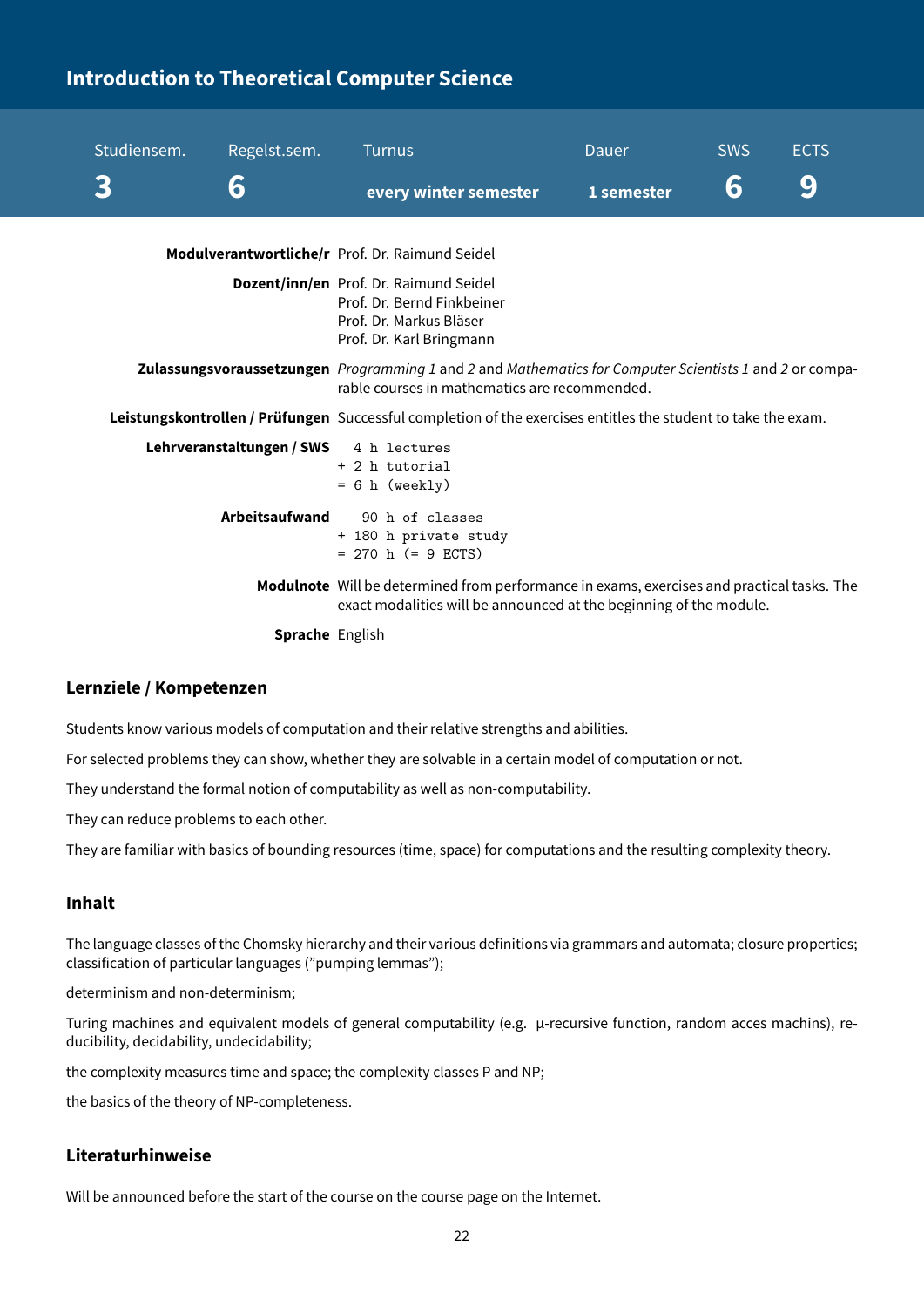## **Weitere Informationen**

This module is identical in content to the German-language module Grundzüge der Theoretischen Informatik.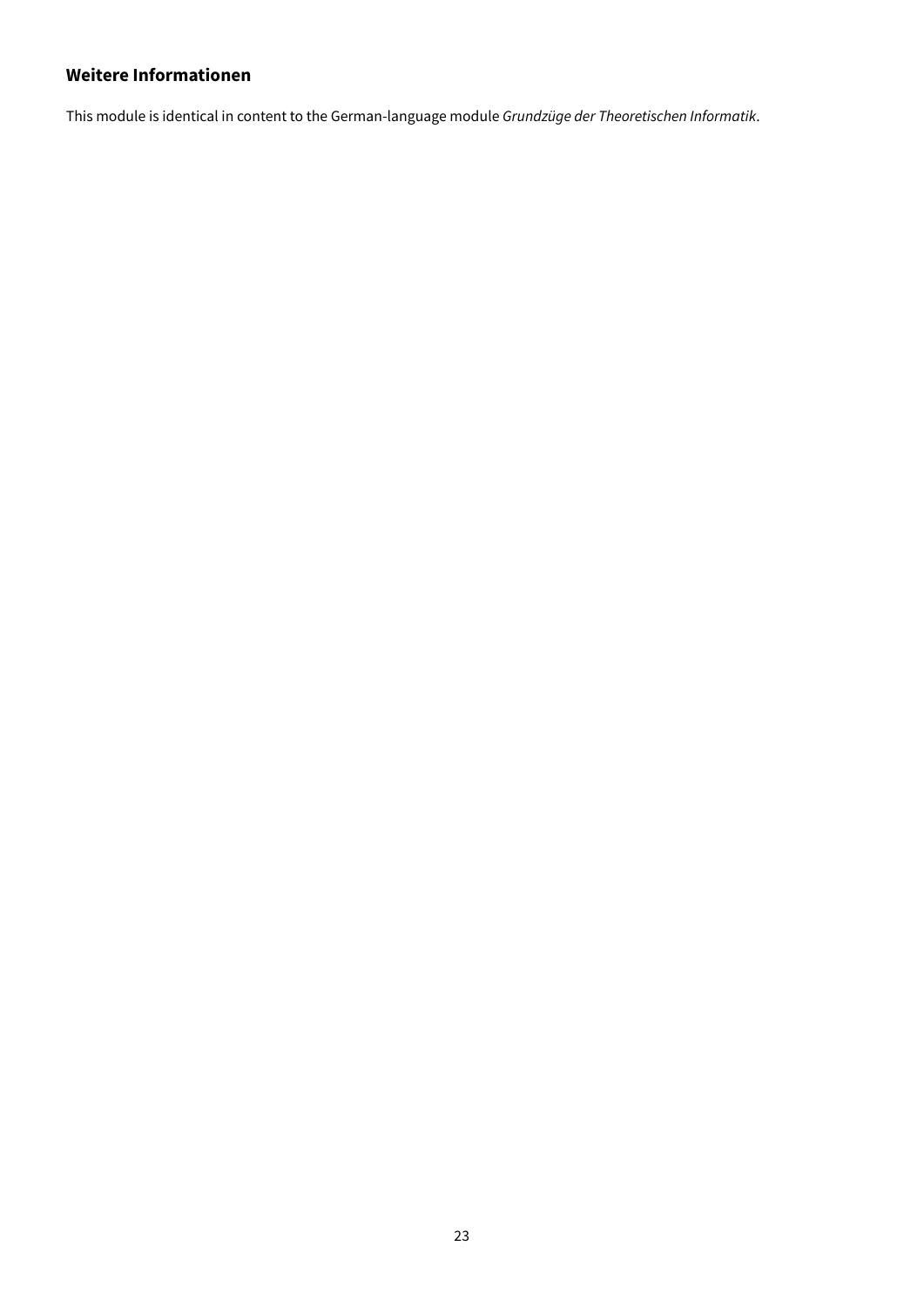<span id="page-24-0"></span>

| <b>Programming 1</b> |                                 |                                                                                                       |                     |                 | <b>Prog1</b>     |
|----------------------|---------------------------------|-------------------------------------------------------------------------------------------------------|---------------------|-----------------|------------------|
| Studiensem.          | Regelst.sem.<br>6               | <b>Turnus</b><br>every winter semester                                                                | Dauer<br>1 semester | <b>SWS</b><br>6 | <b>ECTS</b><br>9 |
|                      |                                 | Modulverantwortliche/r Prof. Dr. Gert Smolka                                                          |                     |                 |                  |
|                      |                                 | Dozent/inn/en Prof. Dr. Gert Smolka<br>Prof. Dr.-Ing. Holger Hermanns<br>Prof. Bernd Finkbeiner, Ph.D |                     |                 |                  |
|                      | Zulassungsvoraussetzungen keine |                                                                                                       |                     |                 |                  |
|                      | Leistungskontrollen / Prüfungen | • Weekly exercises / tests<br>• Midterm and endterm exam<br>• Re-examination at end of semester       |                     |                 |                  |
|                      | Lehrveranstaltungen / SWS       | 4 h lectures<br>+ 2 h tutorial<br>$= 6 h$ (weekly)                                                    |                     |                 |                  |
|                      | <b>Arbeitsaufwand</b>           | 90 h of classes<br>+ 180 h private study<br>$= 270$ h (= 9 ECTS)                                      |                     |                 |                  |
|                      |                                 | <b>Modulnote</b> Grade combines performance in exams and weekly exercises.                            |                     |                 |                  |

**Sprache** English

## **Lernziele / Kompetenzen**

- functional programming, higher-order and typed
- practical programming skills using an interpreter, debugging, testing
- recursive data structures and recursive algorithms (numbers, lists, trees)
- exceptions
- type abstraction and modularity
- data structures with mutable state, exceptions
- correctness proofs and runtime estimates
- structure of programming languages
- formal description of programming languages (syntax and semantics)
- implementation of programming languages (parsers, interpreters, compilers, stack machines)

#### **Inhalt**

see above

## **Literaturhinweise**

Will be announced before the start of the course on the course page on the Internet.

## **Weitere Informationen**

This module is identical in content to the German-language module Programmierung 1.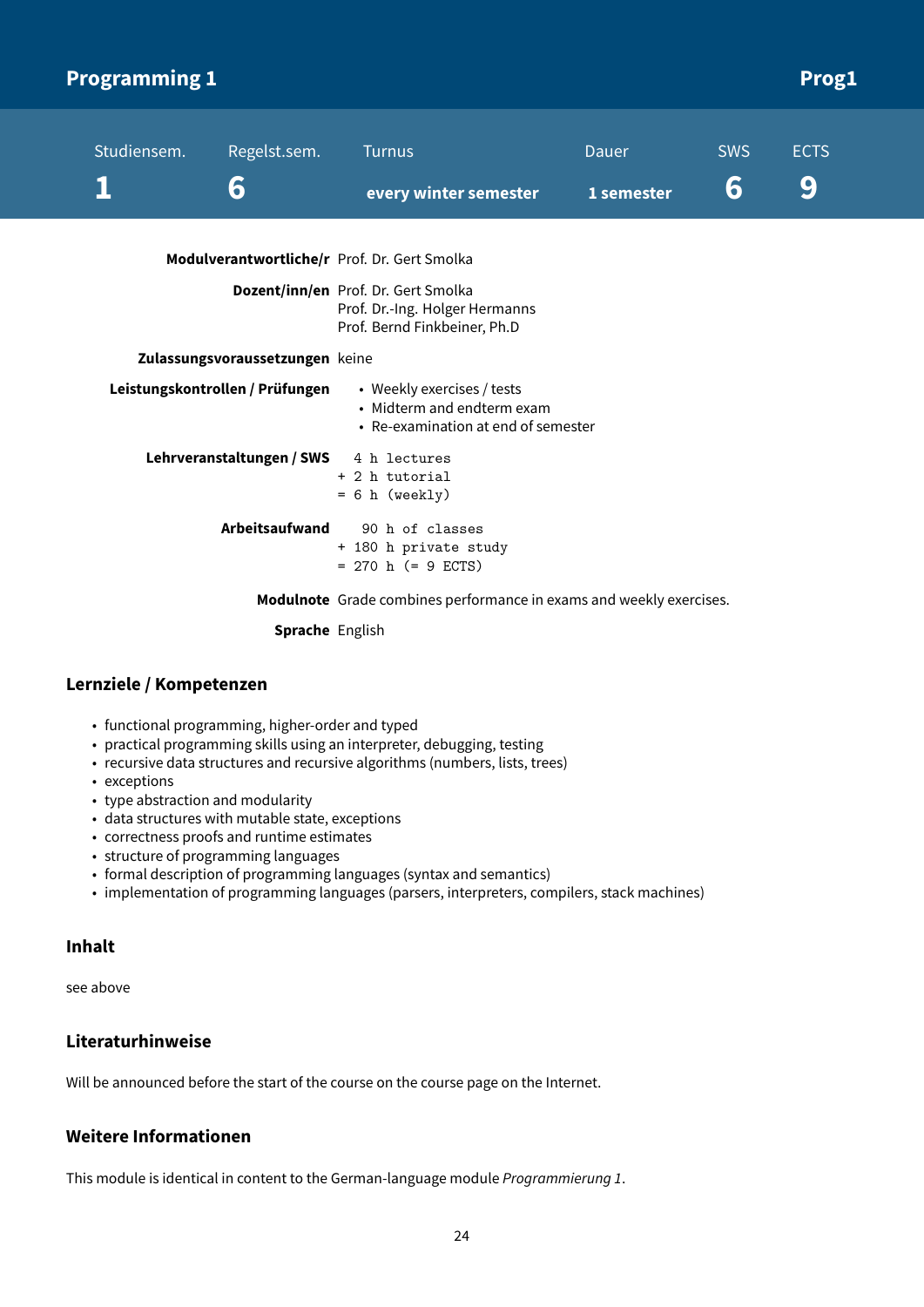<span id="page-25-0"></span>

| <b>Programming 2</b> |                                                                                                                                                                                                    |                           |                                                                                                                                                                                                                                                                                                                                                                                       |              |            | <b>Prog2</b> |
|----------------------|----------------------------------------------------------------------------------------------------------------------------------------------------------------------------------------------------|---------------------------|---------------------------------------------------------------------------------------------------------------------------------------------------------------------------------------------------------------------------------------------------------------------------------------------------------------------------------------------------------------------------------------|--------------|------------|--------------|
|                      | Studiensem.                                                                                                                                                                                        | Regelst.sem.              | <b>Turnus</b>                                                                                                                                                                                                                                                                                                                                                                         | <b>Dauer</b> | <b>SWS</b> | <b>ECTS</b>  |
|                      | 2                                                                                                                                                                                                  | 6                         | every summer semester                                                                                                                                                                                                                                                                                                                                                                 | 1 semester   | 6          | 9            |
|                      |                                                                                                                                                                                                    |                           | Modulverantwortliche/r Prof. Dr. Sebastian Hack                                                                                                                                                                                                                                                                                                                                       |              |            |              |
|                      |                                                                                                                                                                                                    |                           | Dozent/inn/en Prof. Dr. Sebastian Hack<br>Prof. Dr. Jörg Hoffmann                                                                                                                                                                                                                                                                                                                     |              |            |              |
|                      |                                                                                                                                                                                                    |                           | Zulassungsvoraussetzungen Programming 1 and Mathematics for Computer Scientists 1 and mathematics courses<br>in the study semester or comparable knowledge from other mathematics courses<br>(recommended)                                                                                                                                                                            |              |            |              |
|                      | Leistungskontrollen / Prüfungen Examination performances are given in two parts, which contribute equally to the<br>final grade. To pass the entire course, each part must be passed individually. |                           |                                                                                                                                                                                                                                                                                                                                                                                       |              |            |              |
|                      |                                                                                                                                                                                                    |                           | In the practical part, students must implement a series of programming tasks in-<br>dependently. These programming tasks allow students to practise language con-<br>cepts and also introduce more complex algorithms and data structures. Automatic<br>tests check the quality of the implementations. The grade of the practical part is<br>largely determined by the test results. |              |            |              |
|                      |                                                                                                                                                                                                    |                           | In the lecture part, students must complete written examinations and work on ex-<br>ercises. The exercises deepen the material of the lecture. Admission to the written<br>examination depends on the successful completion of the exercises.                                                                                                                                         |              |            |              |
|                      |                                                                                                                                                                                                    |                           | In the practical part, a follow-up task can be offered.                                                                                                                                                                                                                                                                                                                               |              |            |              |
|                      |                                                                                                                                                                                                    | Lehrveranstaltungen / SWS | 4 h lectures<br>+ 2 h tutorial<br>$= 6 h$ (weekly)                                                                                                                                                                                                                                                                                                                                    |              |            |              |
|                      |                                                                                                                                                                                                    | <b>Arbeitsaufwand</b>     | 90 h of classes<br>+ 180 h private study<br>$= 270$ h (= 9 ECTS)                                                                                                                                                                                                                                                                                                                      |              |            |              |
|                      |                                                                                                                                                                                                    |                           | Modulnote Will be determined from performance in exams, exercises and practical tasks. The<br>exact modalities will be announced at the beginning of the module.                                                                                                                                                                                                                      |              |            |              |
|                      |                                                                                                                                                                                                    | Sprache English           |                                                                                                                                                                                                                                                                                                                                                                                       |              |            |              |

#### **Lernziele / Kompetenzen**

This course teaches the foundations of imperative and object-oriented programming.

In more detail students learn:

\* how computers execute programs and how to write programs in assembly language \* to implement, debug, and test smaller C programs \* to design, implement, debug, and test mid-size Java programs \* the basics of object-oriented programming \* a basic understanding of formal semantics, type systems, correctness, testing, and verification of imperative languages

## **Inhalt**

- Programming at the machine level (assembly)
- Imperative programming
- Object-oriented programming
- Classes and objects
- Inheritance, sub-typing, and dynamic dispatch
- Formal semantics and a type system of a simple imperative language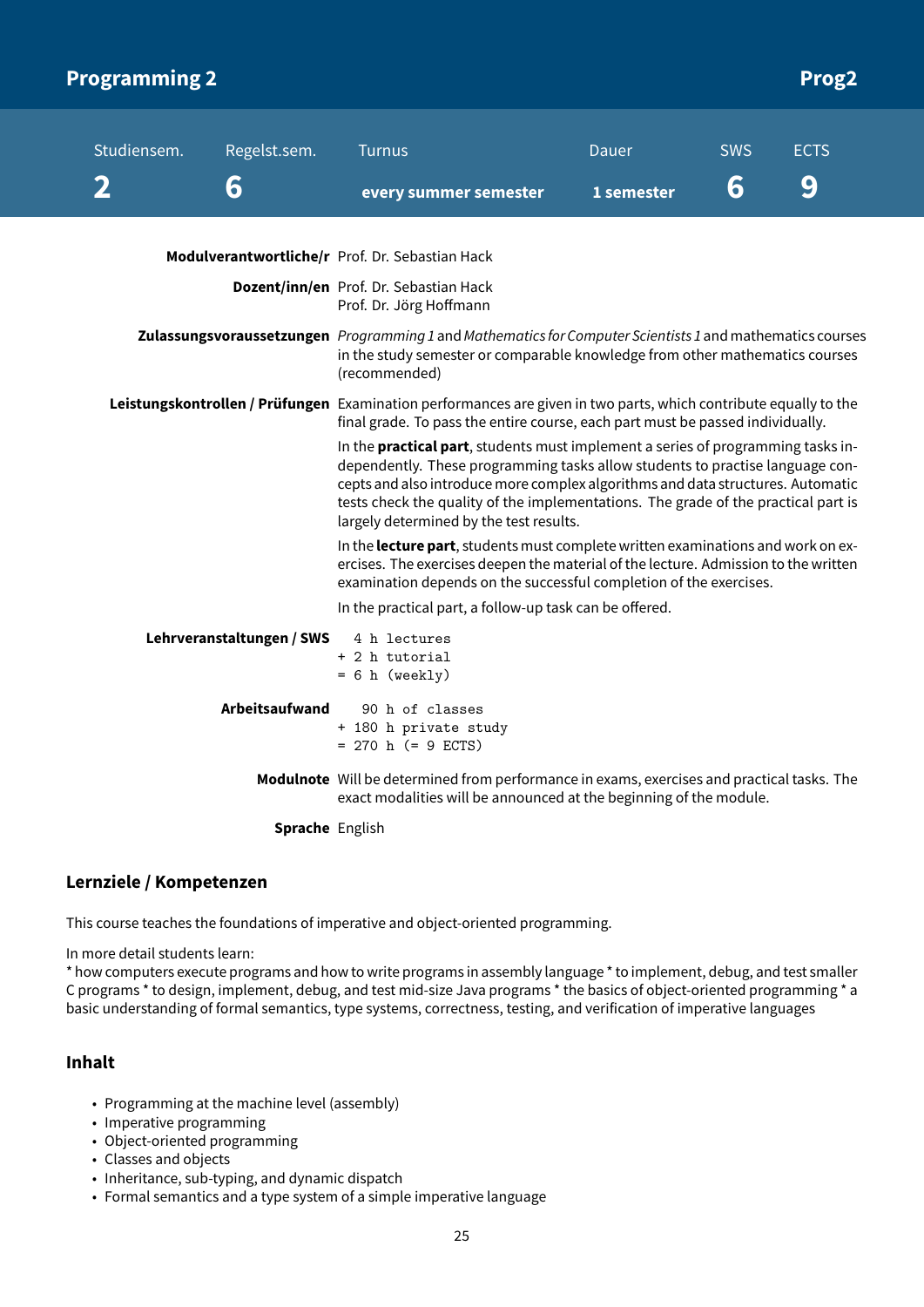- Type safety, undefined behavior and their implications
- Foundations of testing and verification

as well as lectures specifically designed for the individual programming tasks.

#### **Literaturhinweise**

Will be announced before the start of the course on the course page on the Internet.

## **Weitere Informationen**

This module is identical in content to the German-language module Programmierung 2.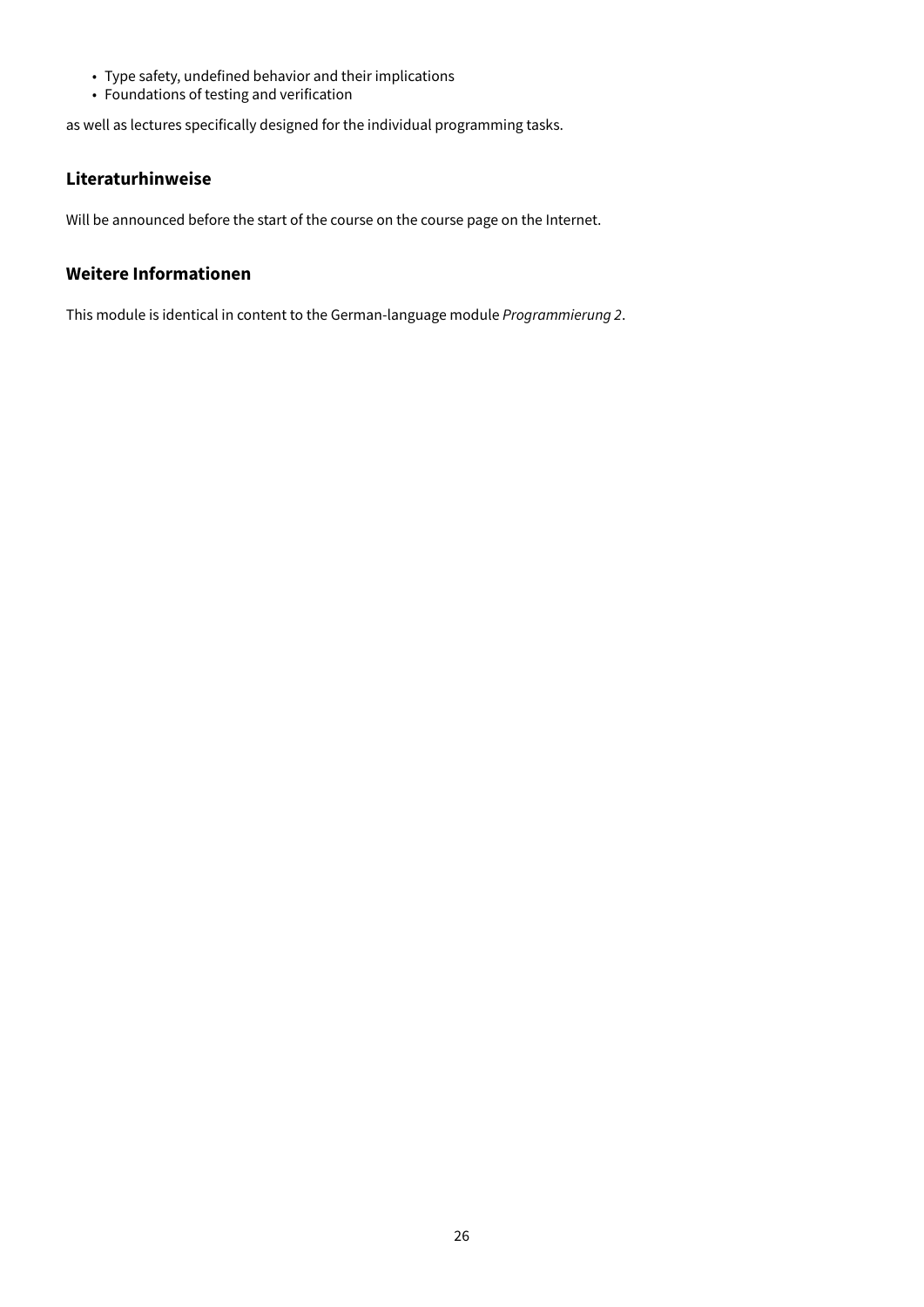# <span id="page-27-0"></span>**System Architecture and System Architecture SysArch**

| Studiensem. | Regelst.sem.                                                                                                                                                                                                                                  | <b>Turnus</b>                                                                                                                                                                                                                     | <b>Dauer</b> | <b>SWS</b> | <b>ECTS</b> |  |
|-------------|-----------------------------------------------------------------------------------------------------------------------------------------------------------------------------------------------------------------------------------------------|-----------------------------------------------------------------------------------------------------------------------------------------------------------------------------------------------------------------------------------|--------------|------------|-------------|--|
|             | 6                                                                                                                                                                                                                                             | every summer semester                                                                                                                                                                                                             | 1 semester   | 6          | 9           |  |
|             |                                                                                                                                                                                                                                               | Modulverantwortliche/r Prof. Dr. Jan Reineke                                                                                                                                                                                      |              |            |             |  |
|             |                                                                                                                                                                                                                                               | Dozent/inn/en Prof. Dr. Jan Reineke                                                                                                                                                                                               |              |            |             |  |
|             |                                                                                                                                                                                                                                               | Zulassungsvoraussetzungen Programming 1, Programming 2 (in the same semester), and Mathematics for Com-<br>puter Scientists 1 or comparable courses in mathematics are recommended.                                               |              |            |             |  |
|             |                                                                                                                                                                                                                                               | Leistungskontrollen / Prüfungen The course consists of two parts, which each have to be passed individually in or-<br>der pass the course as a whole.                                                                             |              |            |             |  |
|             |                                                                                                                                                                                                                                               | In the projects part, students have to independently implement a series of projects.<br>These projects deepen the practical comprehension of the lecture material in the<br>areas of computer architecture and operating systems. |              |            |             |  |
|             | In the lecture part, students must pass the written exams and work on written<br>assignments and/or quizzes. Successful completion of the written assignments<br>and/or the quizzes is a prerequisite for participation in the written exams. |                                                                                                                                                                                                                                   |              |            |             |  |
|             | Lehrveranstaltungen / SWS                                                                                                                                                                                                                     | 4 h lectures<br>+ 2 h tutorial<br>$= 6 h$ (weekly)                                                                                                                                                                                |              |            |             |  |
|             | <b>Arbeitsaufwand</b>                                                                                                                                                                                                                         | 90 h of classes<br>+ 180 h private study<br>$= 270$ h (= 9 ECTS)                                                                                                                                                                  |              |            |             |  |
|             |                                                                                                                                                                                                                                               | Modulnote Will be determined based on the performance in exams, exercises, and projects.<br>The exact modalities will be announced at the beginning of the module.                                                                |              |            |             |  |

**Sprache** English

#### **Lernziele / Kompetenzen**

Students shall understand the functionality and the most important properties of modern computer architectures and operating systems.

Furthermore students shall understand the design principles underlying their implementations.

#### **Inhalt**

- 1. Computer architecture
	- a. Boolean algebra and combinatorial circuits
	- b. Number representations and arithmetic circuits
	- c. Instruction set architectures
	- d. Microarchitectures, in particular, the design of a basic reduced instruction set machine, and performance optimizations such as pipelining and caches
- 2. Operating systems
	- a. Virtualization mechanisms
	- b. Scheduling algorithms
	- c. File systems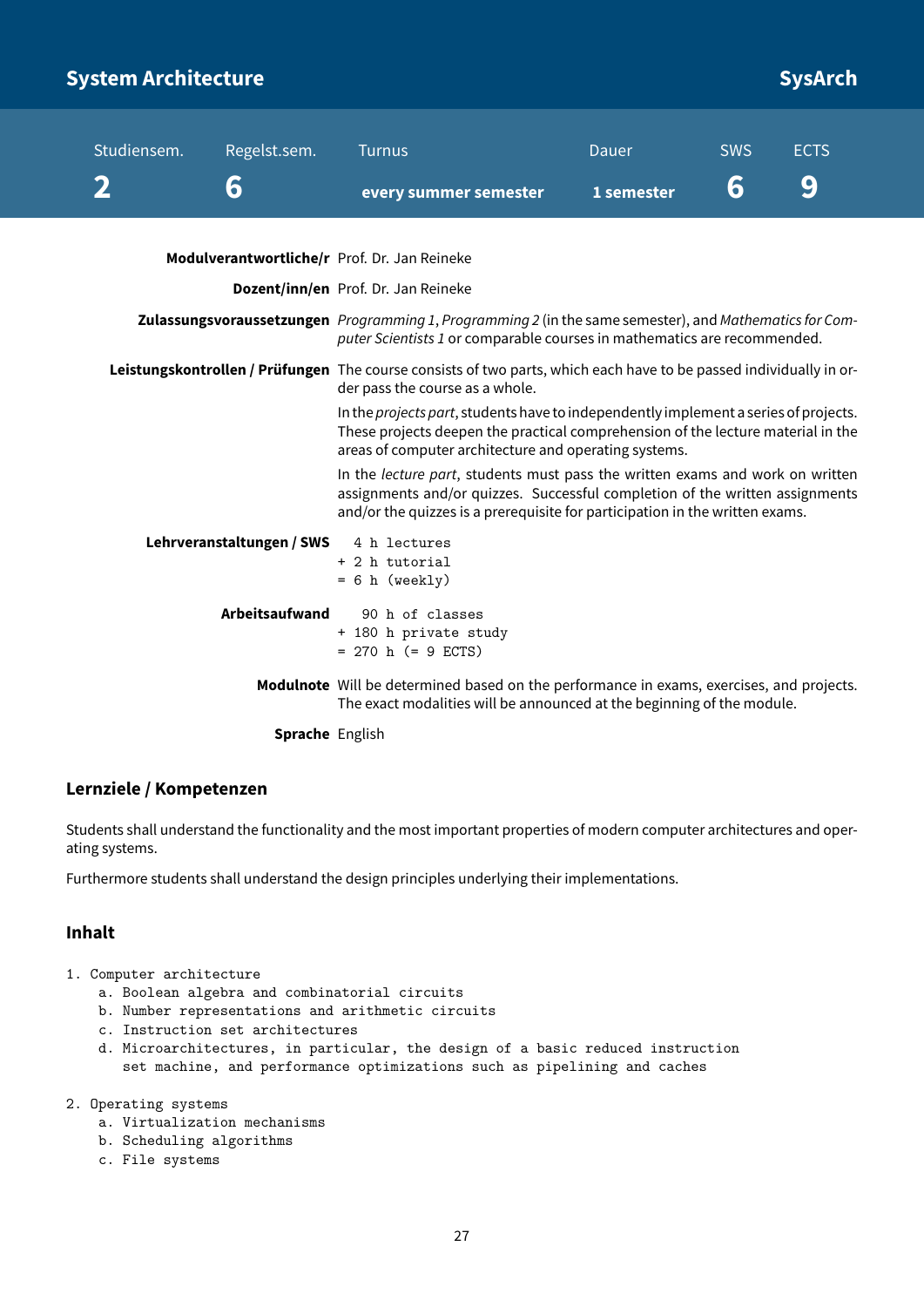Will be announced before the start of the course on the course page on the internet.

## **Weitere Informationen**

This module is identical in content to the German-language module Systemarchitektur.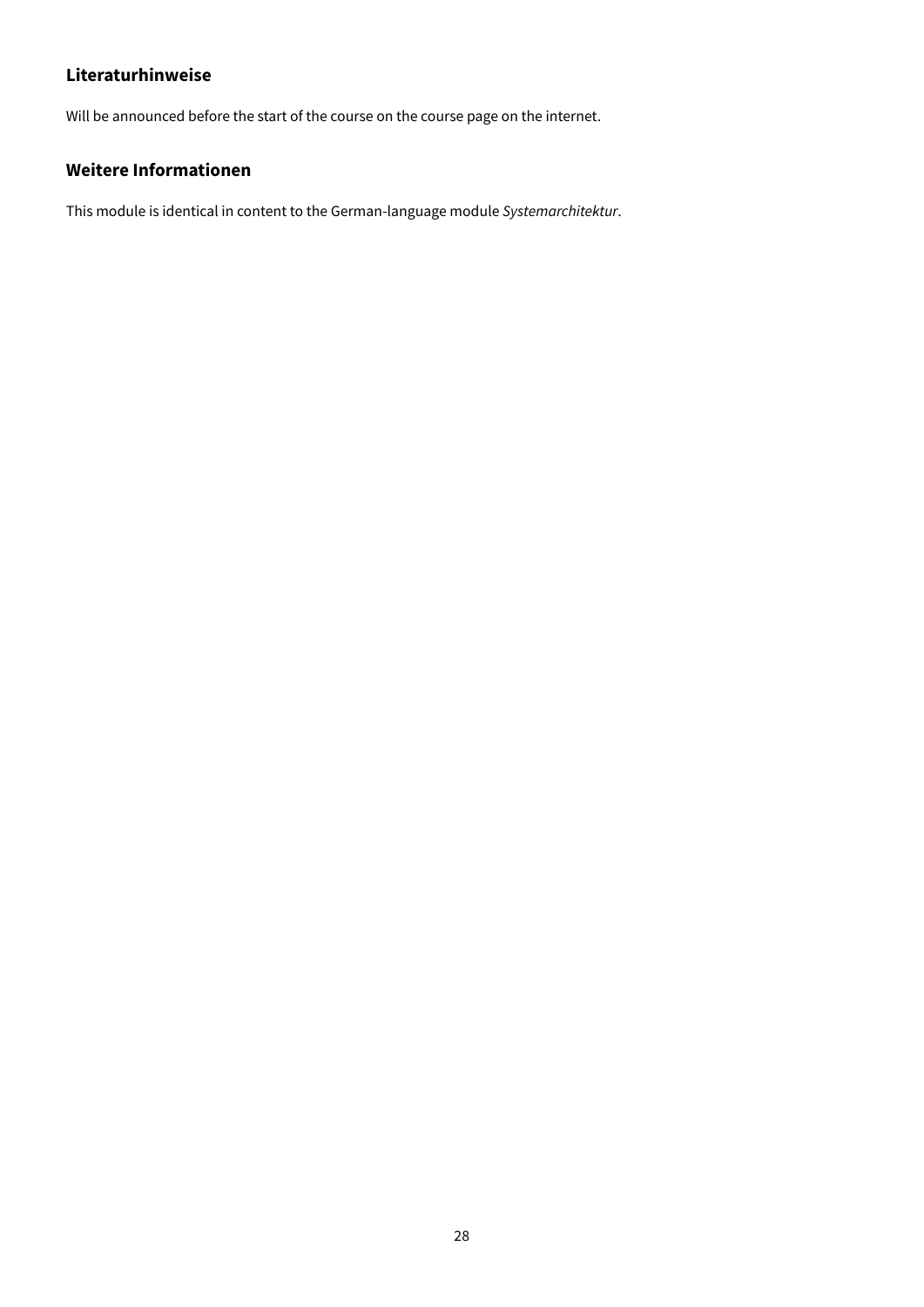<span id="page-29-0"></span>**Modulbereich 4**

**Praktika**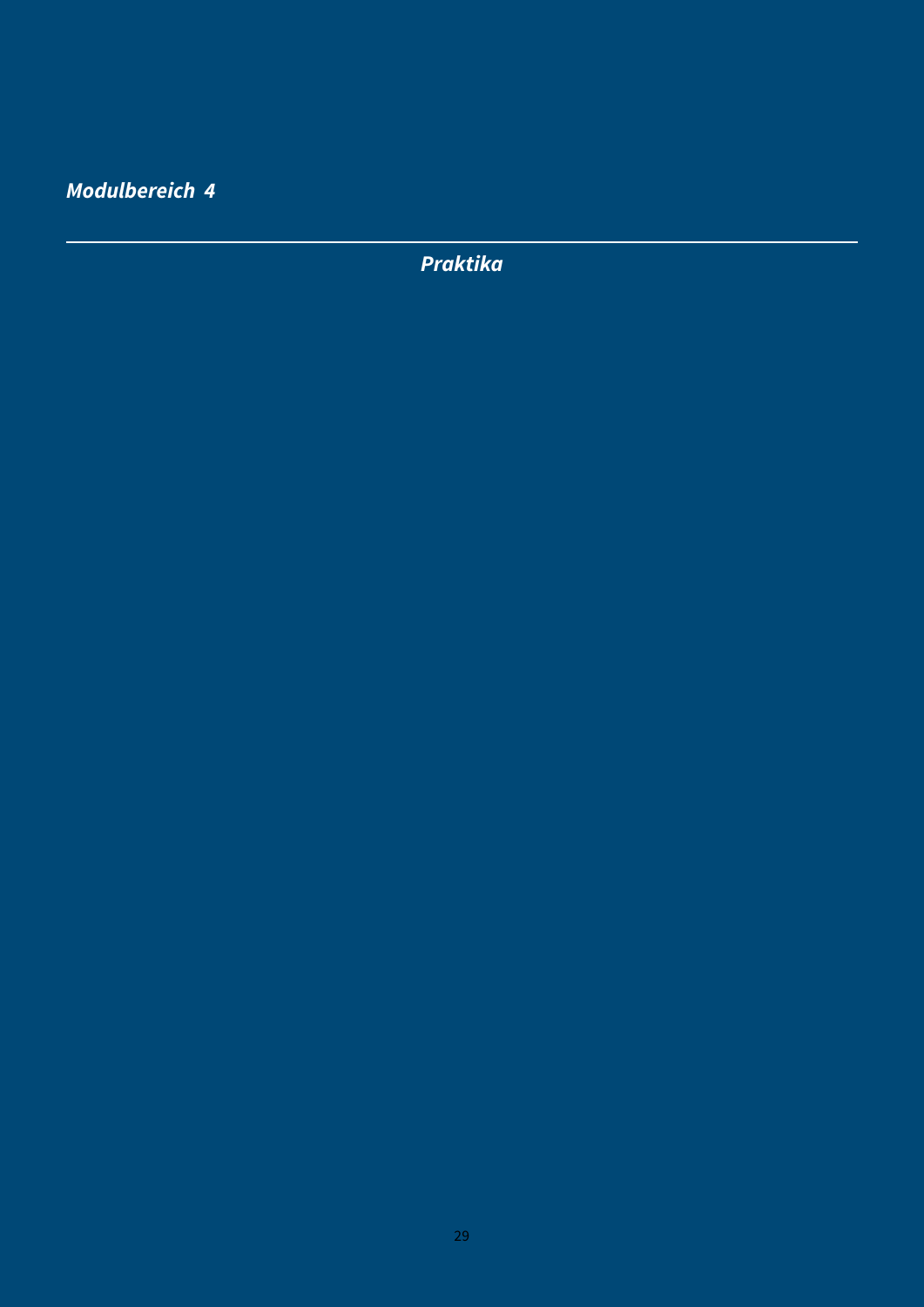# <span id="page-30-0"></span>**Software Engineering Lab** Software Engineering Lab

| Studiensem. | Regelst.sem.                               | <b>Turnus</b>                                                                                                                                                                                                                                                                                                                                                                                                                                             | Dauer          | <b>SWS</b>   | <b>ECTS</b> |  |  |
|-------------|--------------------------------------------|-----------------------------------------------------------------------------------------------------------------------------------------------------------------------------------------------------------------------------------------------------------------------------------------------------------------------------------------------------------------------------------------------------------------------------------------------------------|----------------|--------------|-------------|--|--|
| $2 - 3$     | 6                                          | lecture free time after SS                                                                                                                                                                                                                                                                                                                                                                                                                                | <b>7 weeks</b> | <b>BLOCK</b> | 9           |  |  |
|             |                                            |                                                                                                                                                                                                                                                                                                                                                                                                                                                           |                |              |             |  |  |
|             | Modulverantwortliche/r Prof. Dr. Sven Apel |                                                                                                                                                                                                                                                                                                                                                                                                                                                           |                |              |             |  |  |
|             |                                            | Dozent/inn/en Prof. Dr. Sven Apel                                                                                                                                                                                                                                                                                                                                                                                                                         |                |              |             |  |  |
|             |                                            | Zulassungsvoraussetzungen Participation in the Software Engineering Lab requires extensive programming skills<br>as taught in the courses Programming 1 and Programming 2.<br>Students are required to bring their own laptops.                                                                                                                                                                                                                           |                |              |             |  |  |
|             |                                            | Leistungskontrollen / Prüfungen The goal of the Software Engineering Lab is to develop a non-trivial software sys-<br>tem, partly in team effort and partly in individual effort. In this course, a number<br>of documents (design models, documentation, etc.) and artifacts (source code,<br>tests, etc.) need to be developed and submitted. Correctness, quality, and timely<br>submission of all documents and artifacts are major grading criteria. |                |              |             |  |  |
|             |                                            | The Software Engineering Lab consists of three phases: exercise, group, and in-<br>dividual phase. In the exercise phase, participants will complete an entry exam<br>(mini-tests), covering current topics from the lecture.                                                                                                                                                                                                                             |                |              |             |  |  |
|             |                                            | In the group phase, participants will design, implement, and test a substantial<br>software system in a team effort. Only participants that have passed the exercise<br>phase will be admitted to the group phase.                                                                                                                                                                                                                                        |                |              |             |  |  |
|             |                                            | In the individual phase, participants will design, develop, and test a smaller system<br>(or extension to a larger system) in an individual effort. Only participants that have<br>passed the group phase will be admitted to the individual phase.                                                                                                                                                                                                       |                |              |             |  |  |
|             |                                            | All documents (design models, documentation, etc.) and artifacts (source code,<br>tests, etc.) of the three phases will be evaluated based on the principles and quality<br>standard conveyed in the lectures. More details on the exams will be announced<br>at the beginning of the course.                                                                                                                                                             |                |              |             |  |  |
|             |                                            | Lehrveranstaltungen / SWS Daily exercises and lectures (first few weeks)<br>Daily project work with tutoring                                                                                                                                                                                                                                                                                                                                              |                |              |             |  |  |
|             | Arbeitsaufwand                             | 35 h of lectures and exercises<br>+ 235 h project work<br>$= 270$ h (= 9 ECTS)                                                                                                                                                                                                                                                                                                                                                                            |                |              |             |  |  |
|             | Modulnote ungraded                         |                                                                                                                                                                                                                                                                                                                                                                                                                                                           |                |              |             |  |  |
|             | <b>Sprache</b> English                     |                                                                                                                                                                                                                                                                                                                                                                                                                                                           |                |              |             |  |  |

#### **Lernziele / Kompetenzen**

Participants acquire the ability to solve complex software development problems individually and in teams.

Participants are aware of common problems and pitfalls of software development and know how to address them.

Participants are able to accomplish and coordinate software development tasks based on a set of given requirements. For this purpose, they are able to select proper methods and techniques to minimize risks and maximize software quality.

Participants know about foundations and principles of software design, including cohesion, coupling, modularity, encapsulation, abstraction, and information hiding. They are acquainted with a whole array of design patterns, knowing their aim and individual strengths and weaknesses. They are able to apply design patterns beneficially and to judge and improve the quality of software designs.

Participants master fundamental techniques and tools for software testing, debugging, and version control.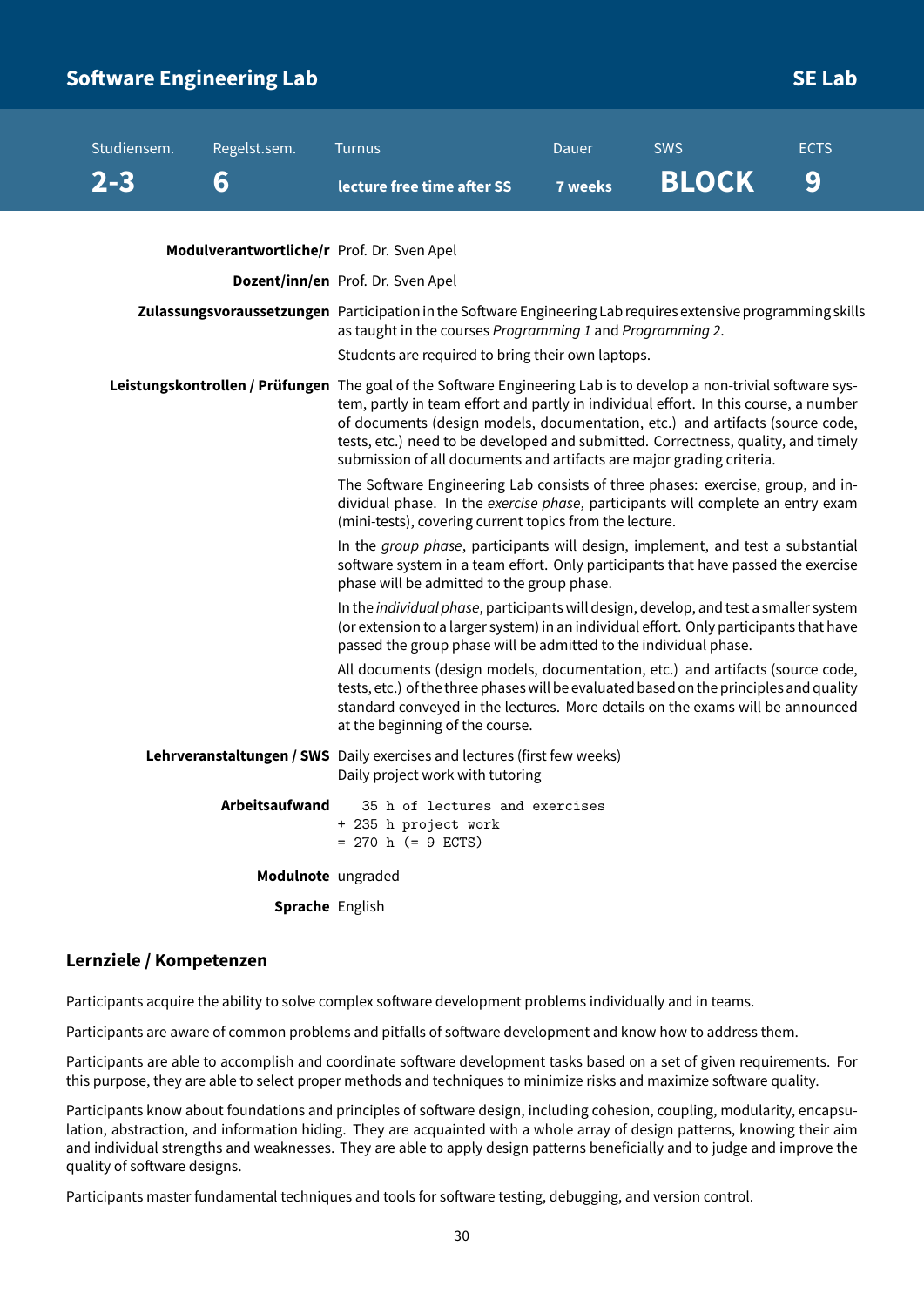## **Inhalt**

- Software design
- Software testing
- Team work
- Debugging

## **Literaturhinweise**

- Software Engineering. I. Sommerville, Addison-Wesley, 2004.
- Software Engineering: A Practioner's Approach. R. Pressman, McGraw Hill Text, 2001.
- Using UML: Software Engineering with Objects and Components. P. Stevens, et al., Addison-Wesley, 1999.
- UML Distilled. M. Fowler, et al., Addison-Wesley, 2000.
- Objects, Components and Frameworks with UML, D. D'Souza, et al., Addison-Wesley, 1999.
- Designing Object-Oriented Software. R. Wirfs-Brock, et al., Prentice Hall, 1990.
- Design Patterns. Elements of Reusable Object-Oriented Software. E. Gamma, et al., Addison-Wesley, 1995.
- Head First Design Patterns. E. Freeman, et al. O'Reilly, 2004.
- Software Architecture: Perspectives on an Emerging Discipline. M. Shaw, et al., Prentice-Hall, 1996.
- Refactoring: Improving the Design of Existing Code. M. Fowler, et al., Addison-Wesley, 1999.
- Software Testing and Analysis: Process, Principles and Techniques. M. Pezze, Wiley. 2007.

## **Weitere Informationen**

This module is identical in content to the German-language module Softwarepraktikum.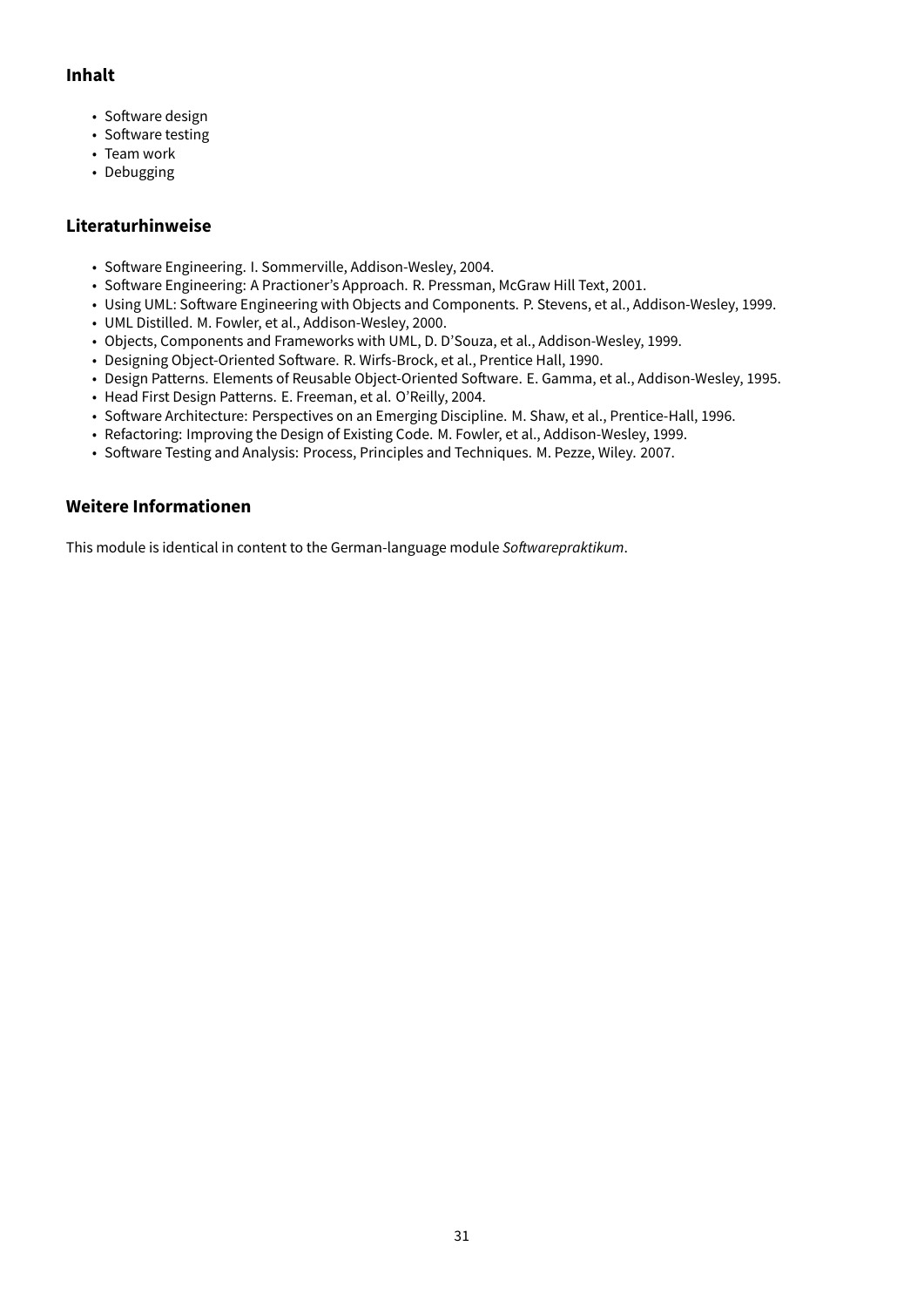<span id="page-32-0"></span>**Modulbereich 5**

**Seminare**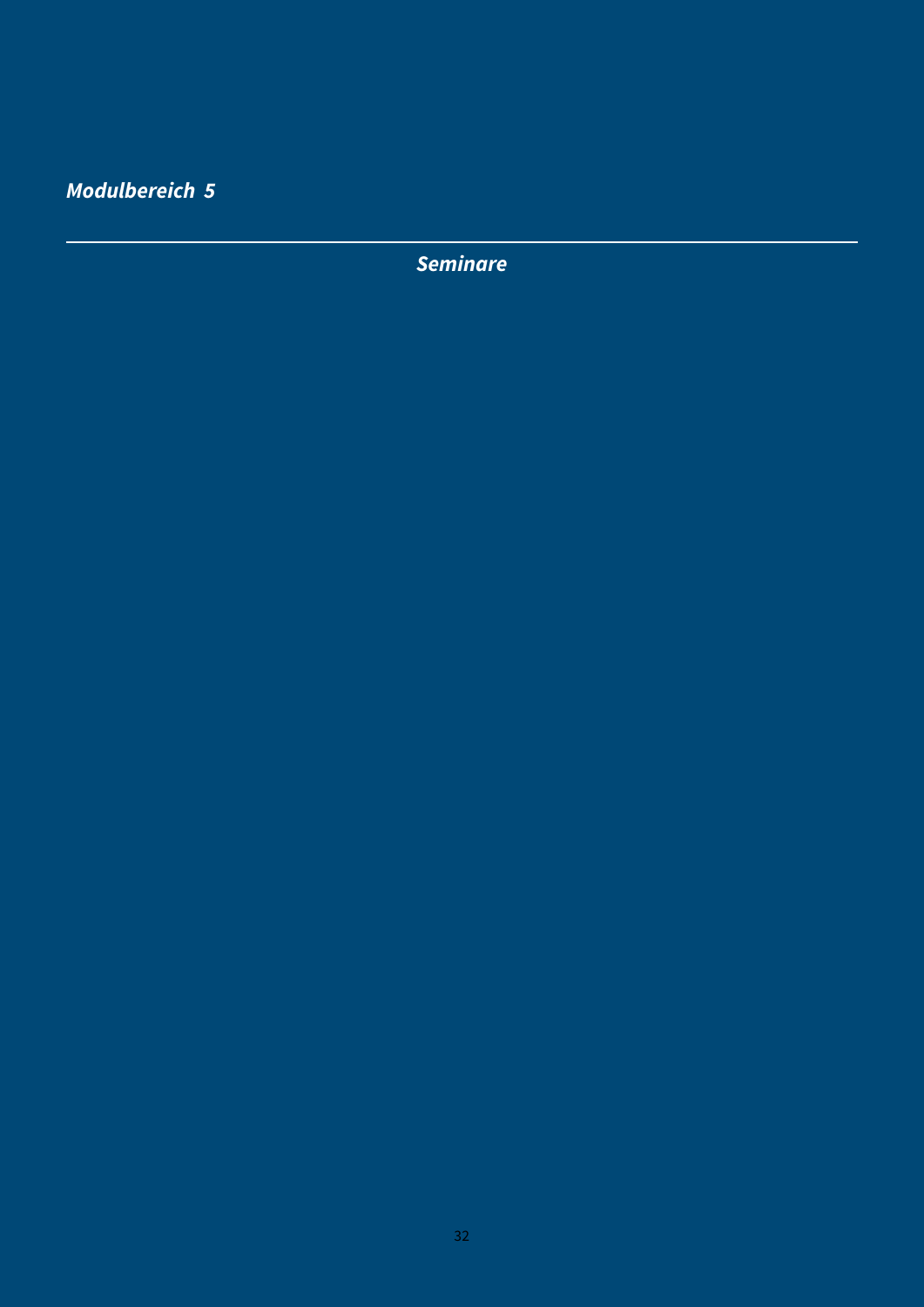# <span id="page-33-0"></span>**Proseminar**

| Studiensem.                               | Regelst.sem.<br>6                        | <b>Turnus</b>                                                                                                                                                                                         | <b>Dauer</b> | <b>SWS</b> | <b>ECTS</b><br>5 |  |
|-------------------------------------------|------------------------------------------|-------------------------------------------------------------------------------------------------------------------------------------------------------------------------------------------------------|--------------|------------|------------------|--|
|                                           |                                          | every semester                                                                                                                                                                                        | 1 semester   |            |                  |  |
|                                           |                                          | Modulverantwortliche/r Dean of Studies of the Faculty of Mathematics and Computer Science<br>Dean of Studies of the Department of Computer Science                                                    |              |            |                  |  |
| Dozent/inn/en Lecturers of the department |                                          |                                                                                                                                                                                                       |              |            |                  |  |
|                                           |                                          | Zulassungsvoraussetzungen Basic knowledge of the relevant sub-field of the study program.                                                                                                             |              |            |                  |  |
| Leistungskontrollen / Prüfungen           |                                          | • Thematic presentation with subsequent discussion<br>• Active participation in the discussion<br>• short written report and/or project possible                                                      |              |            |                  |  |
|                                           | Lehrveranstaltungen / SWS 2 h proseminar |                                                                                                                                                                                                       |              |            |                  |  |
|                                           | <b>Arbeitsaufwand</b>                    | 30 h of lectures and exercises<br>+ 120 h project work<br>$= 150$ h (= 5 ECTS)                                                                                                                        |              |            |                  |  |
|                                           |                                          | Modulnote Will be determined from the performance in the presentation and the written re-<br>port and/or the seminar project. The exact modalities will be announced by the<br>respective instructor. |              |            |                  |  |
|                                           | <b>Sprache</b> English or German         |                                                                                                                                                                                                       |              |            |                  |  |

## **Lernziele / Kompetenzen**

At the end of the proseminar, students have gained a basic understanding of current or fundamental aspects of a specific subfield of computer science.

In particular, they have gained basic competence in independent scientific research, classification, summarization, discussion, criticism and presentation of scientific findings.

Compared to the seminar, the focus of the proseminar is on the acquisition of basic scientific working methods.

#### **Inhalt**

With guidance, the following will be practiced hands-on:

- Reading and understanding scientific papers
- Discussion of the scientific work in the group
- Analyzing, summarizing and reporting the specific topic
- Presentation techniques

Specific in-depth study related to the individual topic of the seminar.

The typical procedure of a proseminar is usually as follows:

- Preparatory discussions for topic selection
- Regular meetings with discussion of selected contributions
- if applicable, work on a project related to the topic
- Presentation and, if necessary, writing a report on one of the presentations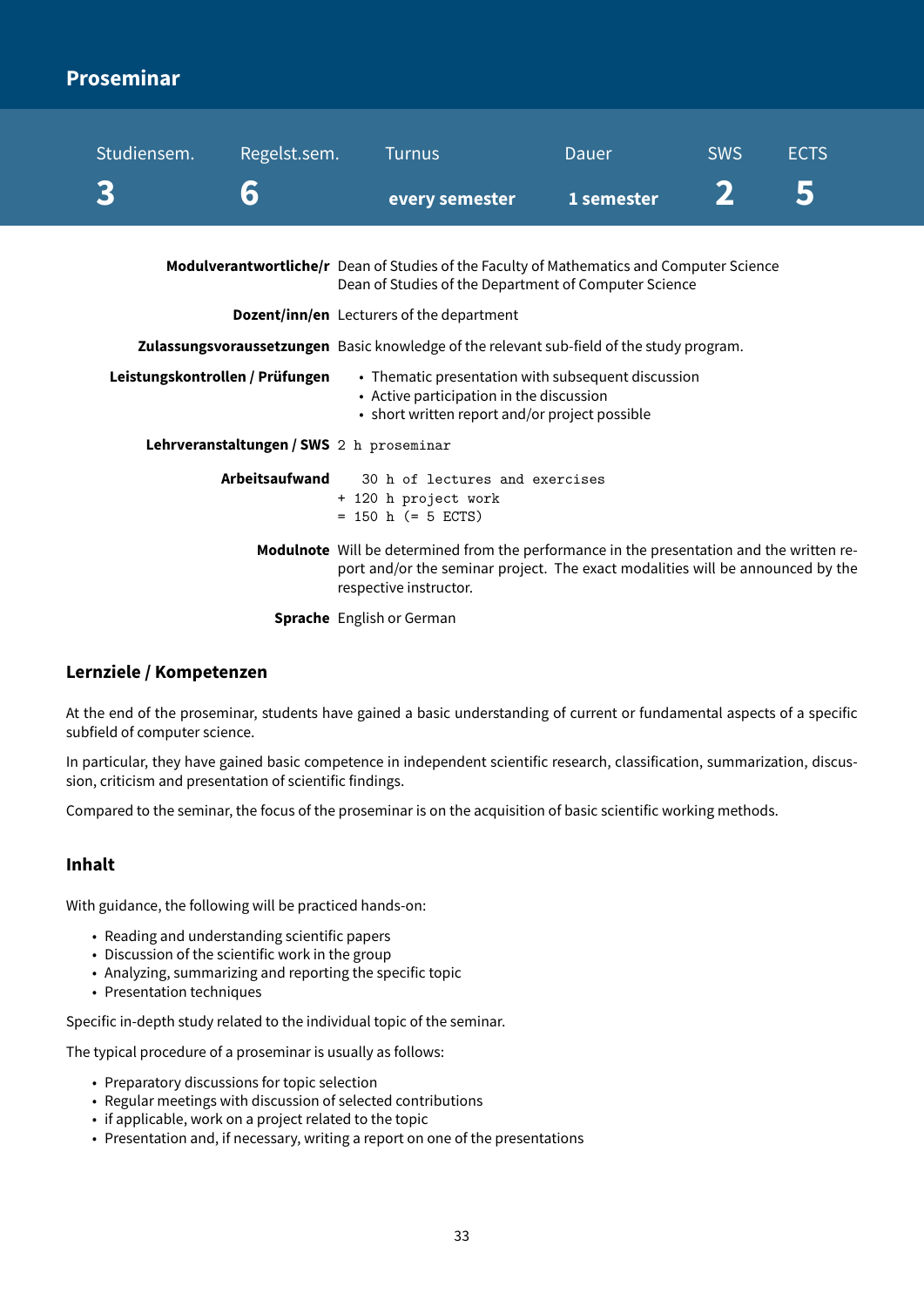Material is selected according to the topic.

# **Weitere Informationen**

The proseminars available will be announced prior to the beginning of the semester and will vary by study programme.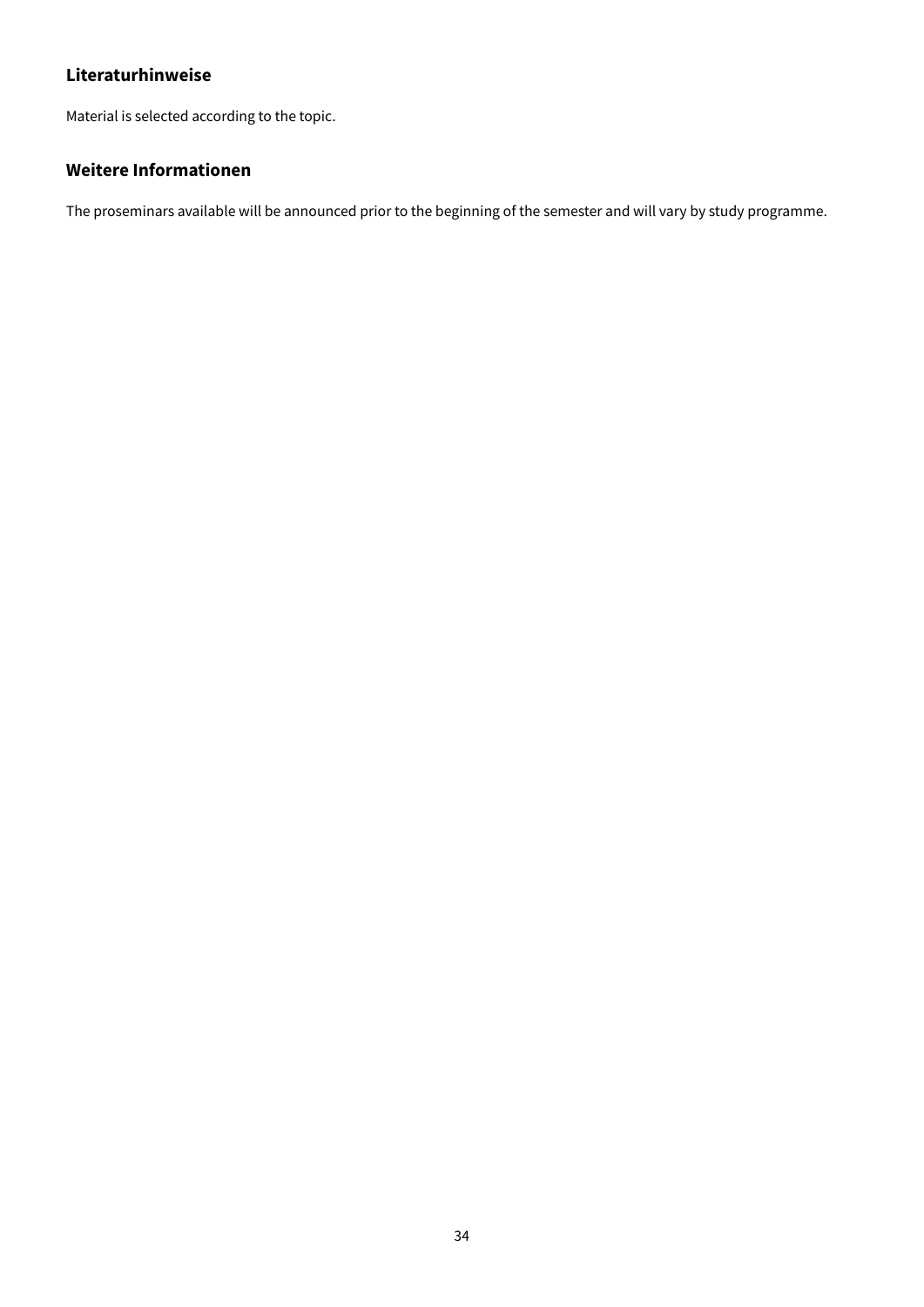# <span id="page-35-0"></span>**Seminar**

| Studiensem.                                                                                                                   | Regelst.sem.          | <b>Turnus</b>                                                                                                                                                                                         | Dauer                                              | <b>SWS</b> | <b>ECTS</b> |
|-------------------------------------------------------------------------------------------------------------------------------|-----------------------|-------------------------------------------------------------------------------------------------------------------------------------------------------------------------------------------------------|----------------------------------------------------|------------|-------------|
|                                                                                                                               | 6                     | every semester                                                                                                                                                                                        | 1 semester                                         |            |             |
|                                                                                                                               |                       | Modulverantwortliche/r Dean of Studies of the Faculty of Mathematics and Computer Science<br>Dean of Studies of the Department of Computer Science                                                    |                                                    |            |             |
| <b>Dozent/inn/en</b> Lecturers of the department                                                                              |                       |                                                                                                                                                                                                       |                                                    |            |             |
| Zulassungsvoraussetzungen Basic knowledge of the relevant sub-field of the study program.                                     |                       |                                                                                                                                                                                                       |                                                    |            |             |
| Leistungskontrollen / Prüfungen<br>• Active participation in the discussion<br>• short written report and/or project possible |                       |                                                                                                                                                                                                       | • Thematic presentation with subsequent discussion |            |             |
| Lehrveranstaltungen / SWS 2 h seminar (weekly)                                                                                |                       |                                                                                                                                                                                                       |                                                    |            |             |
|                                                                                                                               | <b>Arbeitsaufwand</b> | 30 h of lectures and exercises<br>+ 180 h project work<br>$= 210$ h (= 7 ECTS)                                                                                                                        |                                                    |            |             |
|                                                                                                                               |                       | Modulnote Will be determined from the performance in the presentation and the written re-<br>port and/or the seminar project. The exact modalities will be announced by the<br>respective instructor. |                                                    |            |             |
|                                                                                                                               |                       | <b>Sprache</b> English or German                                                                                                                                                                      |                                                    |            |             |

#### **Lernziele / Kompetenzen**

At the end of the seminar, students have primarily gained a deep understanding of current orfundamental aspects of a specific subfield of computer science.

They have gained further competence in independent scientific research, classifying, summarizing, discussing, criticizing and presenting scientific findings.

#### **Inhalt**

Largely independent research of the seminar topic:

- Reading and understanding of scientific papers
- Analysis and evaluation of scientific papers
- Discussion of the scientific work in the group
- Analyzing, summarizing and reporting the specific topic
- Developing common standards for scientific work
- Presentation techniques

Specific in-depth study related to the individual topic of the seminar.

The typical procedure of a seminar is usually as follows:

- Preparatory discussions for topic selection
- Regular meetings with discussion of selected presentations
- if applicable, work on a project related to the topic
- Presentation and, if necessary, writing a report on one of the presentations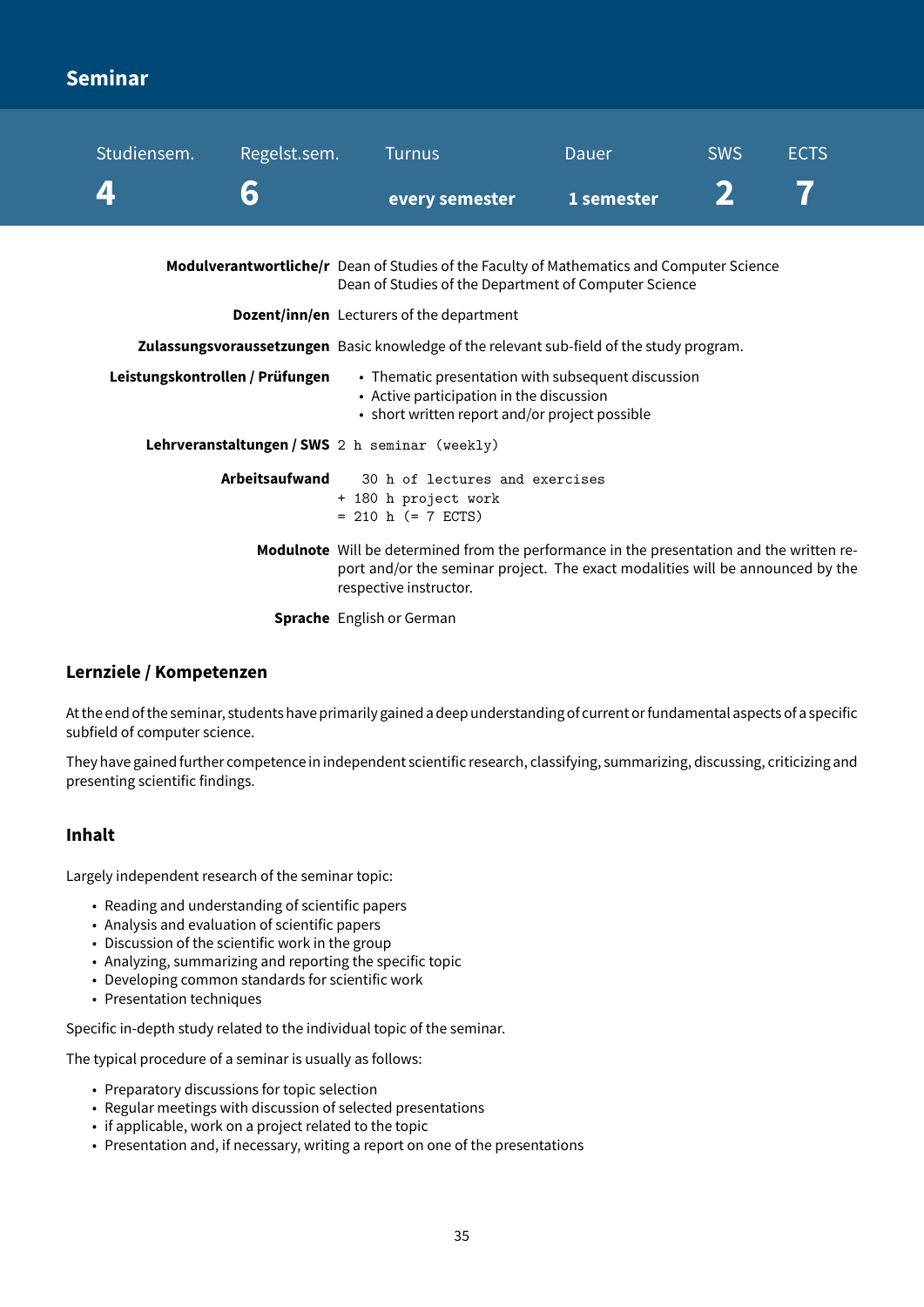Material is selected according to the topic.

### **Weitere Informationen**

The seminars available will be announced prior to the beginning of the semester and will vary by study programme.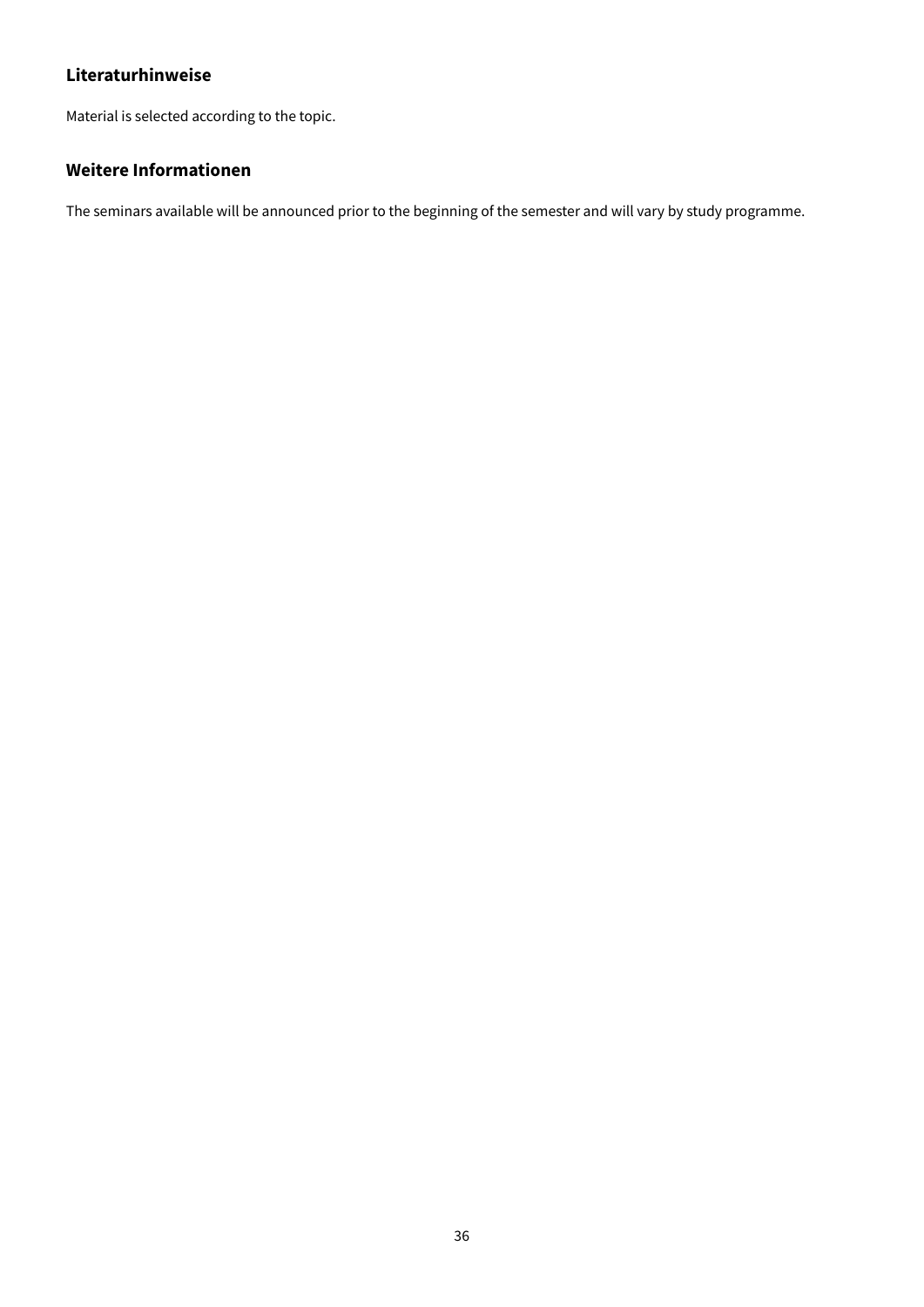**Modulbereich 6**

**Stammvorlesungen**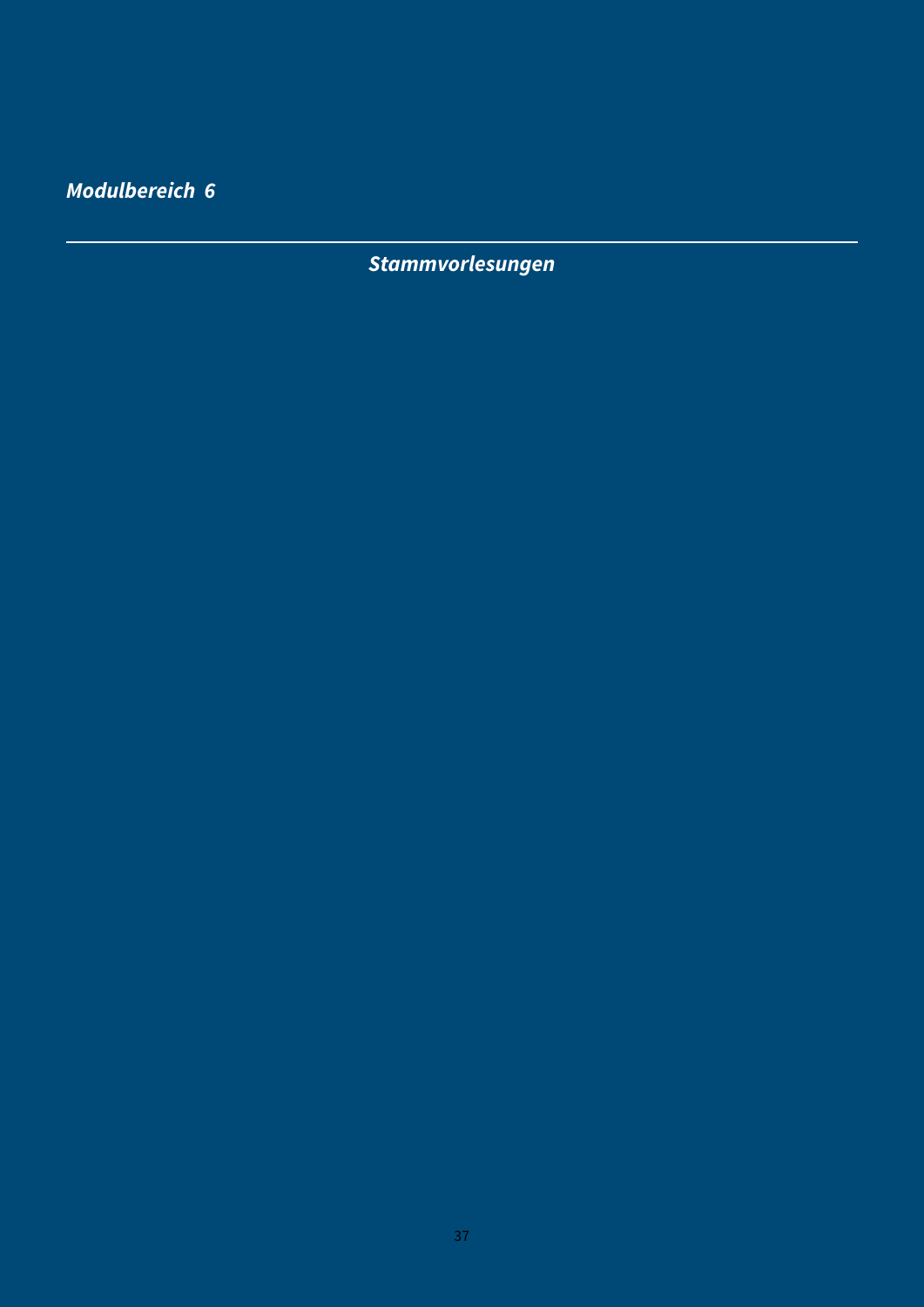### **Algorithms and Data Structures Algorithms and Data Structures Algorithms and Data Algorithms and Data Structures**

| Studiensem. | Regelst.sem.                    | <b>Turnus</b>                                                                                                                                                                                             | Dauer      | <b>SWS</b> | <b>ECTS</b> |
|-------------|---------------------------------|-----------------------------------------------------------------------------------------------------------------------------------------------------------------------------------------------------------|------------|------------|-------------|
| 4-6         | 6                               | at least every two years                                                                                                                                                                                  | 1 semester | 6          | 9           |
|             |                                 | Modulverantwortliche/r Prof. Dr. Kurt Mehlhorn                                                                                                                                                            |            |            |             |
|             |                                 | <b>Dozent/inn/en</b> Prof. Dr. Raimund Seidel<br>Prof. Dr. Kurt Mehlhorn                                                                                                                                  |            |            |             |
|             |                                 | <b>Zulassungsvoraussetzungen</b> For graduate students: C, C++, Java                                                                                                                                      |            |            |             |
|             | Leistungskontrollen / Prüfungen | • Regular attendance of classes and tutorials<br>• Passing the midterm and the final exam<br>• A re-exam takes place during the last two weeks before the start of lectures<br>in the following semester. |            |            |             |
|             | Lehrveranstaltungen / SWS       | 4 h lectures<br>+ 2 h tutorial<br>$= 6 h$ (weekly)                                                                                                                                                        |            |            |             |
|             | Arbeitsaufwand                  | 90 h of classes<br>+ 180 h private study<br>$= 270$ h ( $= 9$ ECTS)                                                                                                                                       |            |            |             |
|             |                                 | Modulnote Will be determined from performance in exams, exercises and practical tasks. The<br>exact modalities will be announced at the beginning of the module.                                          |            |            |             |
|             | <b>Sprache</b> English          |                                                                                                                                                                                                           |            |            |             |

#### **Lernziele / Kompetenzen**

The students know standard algorithms for typical problems in the area's graphs, computational geometry, strings and optimization. Furthermore, they master a number of methods and data-structures to develop efficient algorithms and analyze their running times.

#### **Inhalt**

- graph algorithms (shortest path, minimum spanning trees, maximal flows, matchings, etc.)
- computational geometry (convex hull, Delaunay triangulation, Voronoi diagram, intersection of line segments, etc.)
- strings (pattern matching, suffix trees, etc.)
- generic methods of optimization (tabu search, simulated annealing, genetic algorithms, linear programming, branchand-bound, dynamic programming, approximation algorithms, etc.)
- data-structures (Fibonacci heaps, radix heaps, hashing, randomized search trees, segment trees, etc.)
- methods for analyzing algorithms (amortized analysis, average-case analysis, potential methods, etc.

#### **Literaturhinweise**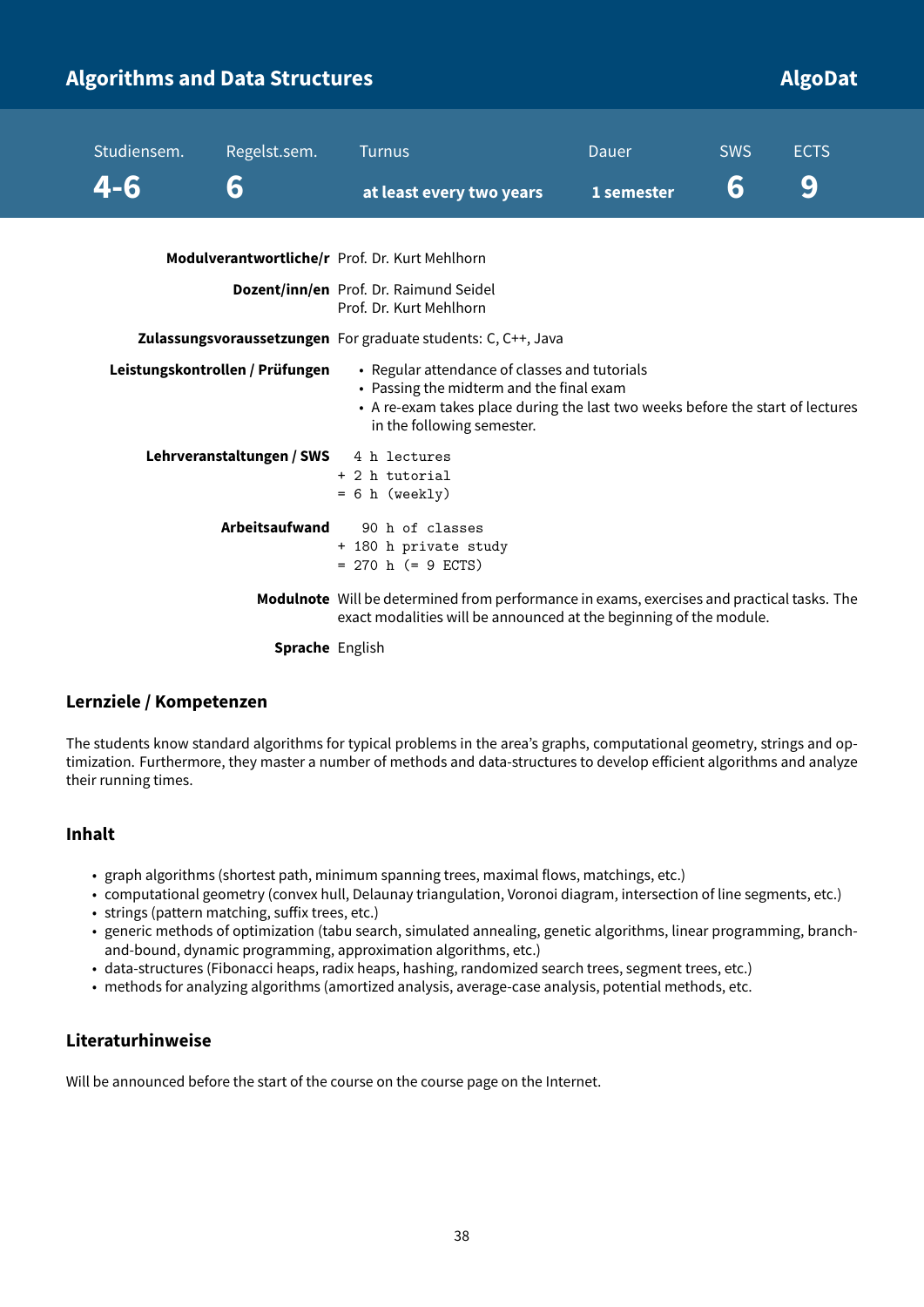## **Artificial Intelligence AI**

| Studiensem. | Regelst.sem.                    | <b>Turnus</b>                                                                                                                                                                                                                        | Dauer      | <b>SWS</b> | <b>ECTS</b> |
|-------------|---------------------------------|--------------------------------------------------------------------------------------------------------------------------------------------------------------------------------------------------------------------------------------|------------|------------|-------------|
| 4-6         | 6                               | at least every two years                                                                                                                                                                                                             | 1 semester | 6          | 9           |
|             |                                 | Modulverantwortliche/r Prof. Dr. Jörg Hoffmann                                                                                                                                                                                       |            |            |             |
|             |                                 | Dozent/inn/en Prof. Dr. Jörg Hoffmann<br>Prof. Dr. Jana Köhler                                                                                                                                                                       |            |            |             |
|             |                                 | Zulassungsvoraussetzungen For graduate students: none                                                                                                                                                                                |            |            |             |
|             | Leistungskontrollen / Prüfungen | • Regular attendance of classes and tutorials<br>• Solving of weekly assignments<br>• Passing the final written exam<br>• A re-exam takes place during the last two weeks before the start of lectures<br>in the following semester. |            |            |             |
|             | Lehrveranstaltungen / SWS       | 4 h lectures<br>+ 2 h tutorial<br>$= 6 h$ (weekly)                                                                                                                                                                                   |            |            |             |
|             | Arbeitsaufwand                  | 90 h of classes<br>+ 180 h private study<br>$= 270$ h (= 9 ECTS)                                                                                                                                                                     |            |            |             |
|             |                                 | Modulnote Will be determined from the performance in exams. The exact modalities will be<br>announced at the beginning of the module.                                                                                                |            |            |             |

**Sprache** English

#### **Lernziele / Kompetenzen**

Knowledge about basic methods in Artificial Intelligence

#### **Inhalt**

Problem-solving:

- Uninformed- and informed search procedures
- Adversarial search

Knowledge and reasoning:

- Propositional logic
- SAT
- First-order logic, Inference in first-order logic
- Knowledge representation, Semantic Web
- Default logic, rule-based mechanisms

Planning:

- STRIPS formalism and complexity
- Delete relaxation heuristics

Probabilistic reasoning:

- Basic probabilistic methods
- Bayesian networks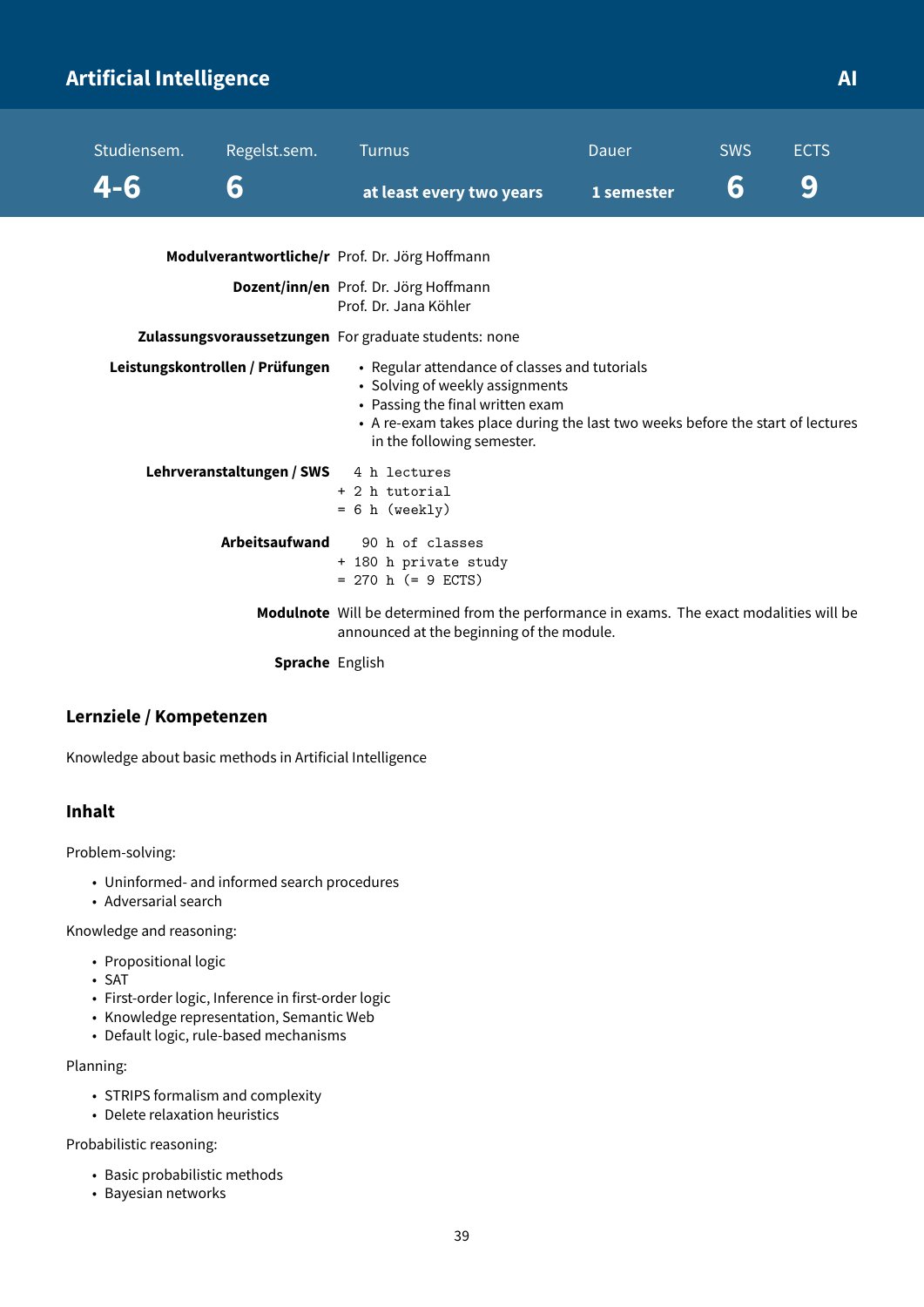Russel & Norvig Artificial Intelligence: A Modern Approach; further reading will be announced before the start of the course on the course page on the Internet.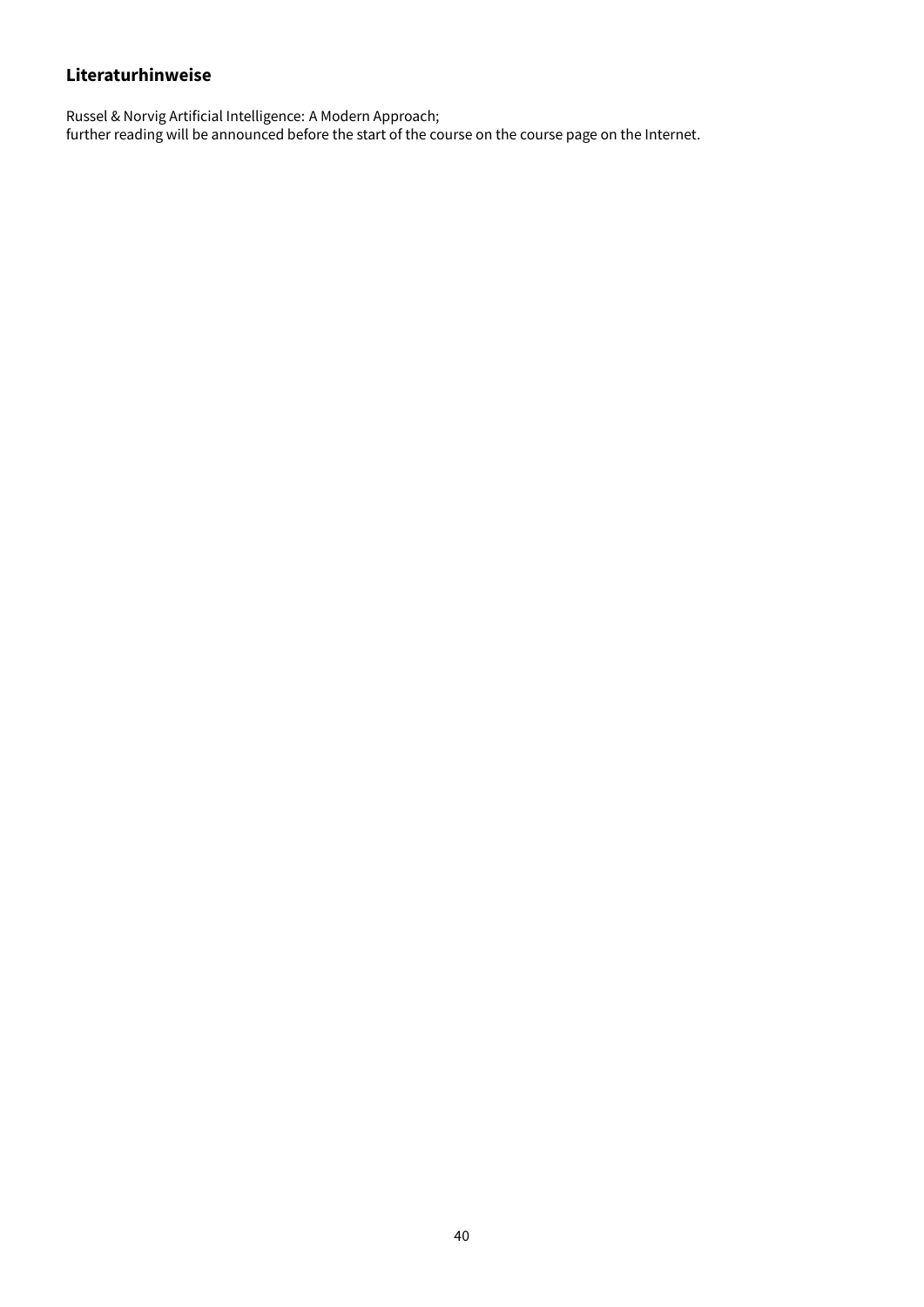### **Automated Reasoning AR**

| Studiensem. | Regelst.sem.                    | <b>Turnus</b>                                                                                                                                                                                                                                                   | Dauer      | <b>SWS</b> | <b>ECTS</b> |
|-------------|---------------------------------|-----------------------------------------------------------------------------------------------------------------------------------------------------------------------------------------------------------------------------------------------------------------|------------|------------|-------------|
| 4-6         | 6                               | at least every two years                                                                                                                                                                                                                                        | 1 semester | 6          | 9           |
|             |                                 | Modulverantwortliche/r Prof. Dr. Christoph Weidenbach                                                                                                                                                                                                           |            |            |             |
|             |                                 | Dozent/inn/en Prof. Dr. Christoph Weidenbach                                                                                                                                                                                                                    |            |            |             |
|             |                                 | Zulassungsvoraussetzungen Introduction to Computational Logic                                                                                                                                                                                                   |            |            |             |
|             | Leistungskontrollen / Prüfungen | • Regular attendance of classes and tutorials<br>• Weekly assignments<br>• Practical work with systems<br>• Passing the final and mid-term exam<br>• A re-exam takes place during the last two weeks before the start of lectures<br>in the following semester. |            |            |             |
|             | Lehrveranstaltungen / SWS       | 4 h lectures<br>+ 2 h tutorial<br>$= 6 h (weakly)$                                                                                                                                                                                                              |            |            |             |
|             | <b>Arbeitsaufwand</b>           | 90 h of classes<br>+ 180 h private study<br>$= 270$ h (= 9 ECTS)                                                                                                                                                                                                |            |            |             |
|             |                                 | Modulnote Will be determined from performance in exams, exercises and practical tasks. The<br>exact modalities will be announced at the beginning of the module.                                                                                                |            |            |             |
|             |                                 |                                                                                                                                                                                                                                                                 |            |            |             |

**Sprache** English

#### **Lernziele / Kompetenzen**

The goal of this course is to provide familiarity with logics, calculi, implementation techniques, and systems providing automated reasoning.

#### **Inhalt**

Propositional Logic – CDCL, Superposition - Watched Literals First-Order Logic without Equality – (Ordered) Resolution, Equations with Variables – Completion, Termination First-Order Logic with Equality – Superposition (SUP) - Indexing

### **Literaturhinweise**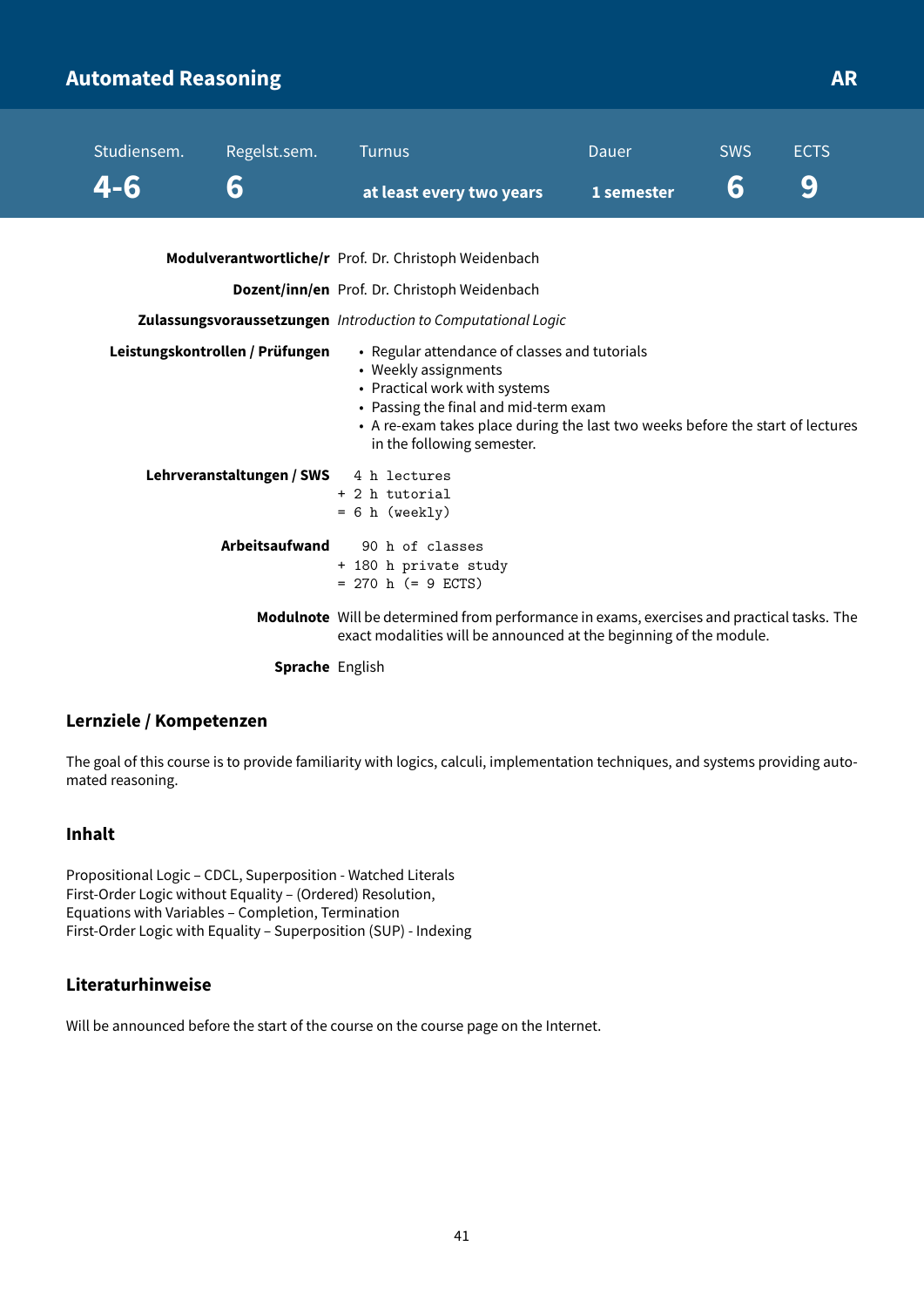### **Compiler Construction CCC COMPILER CONSTRUCTION**

| Studiensem. | Regelst.sem.                    | <b>Turnus</b>                                                                                                                                                                                                                                                         | <b>Dauer</b> | <b>SWS</b> | <b>ECTS</b> |
|-------------|---------------------------------|-----------------------------------------------------------------------------------------------------------------------------------------------------------------------------------------------------------------------------------------------------------------------|--------------|------------|-------------|
| 4-6         | 6                               | at least every two years                                                                                                                                                                                                                                              | 1 semester   | 6          | 9           |
|             |                                 |                                                                                                                                                                                                                                                                       |              |            |             |
|             |                                 | Modulverantwortliche/r Prof. Dr. Sebastian Hack                                                                                                                                                                                                                       |              |            |             |
|             |                                 | Dozent/inn/en Prof. Dr. Sebastian Hack                                                                                                                                                                                                                                |              |            |             |
|             |                                 | Zulassungsvoraussetzungen For graduate students: none                                                                                                                                                                                                                 |              |            |             |
|             | Leistungskontrollen / Prüfungen | • Regular attendance of classes and tutorials<br>• Written exam at the end of the course, theoretical exercises, and compiler-<br>laboratory project.<br>• A re-exam takes place during the last two weeks before the start of lectures<br>in the following semester. |              |            |             |
|             | Lehrveranstaltungen / SWS       | 4 h lectures<br>+ 2 h tutorial<br>$= 6 h$ (weekly)                                                                                                                                                                                                                    |              |            |             |
|             | Arbeitsaufwand                  | 90 h of classes<br>+ 180 h private study<br>$= 270$ h (= 9 ECTS)                                                                                                                                                                                                      |              |            |             |
|             |                                 | Modulnote Will be determined from performance in exams, exercises and practical tasks. The<br>exact modalities will be announced at the beginning of the module.                                                                                                      |              |            |             |

**Sprache** English

#### **Lernziele / Kompetenzen**

The students learn, how a source program is lexically, syntactically, and semantically analyzed, and how they are translated into semantically equivalent machine programs. They learn how to increase the efficiency by semantics-preserving transformations. They understand the automata-theoretic foundations of these tasks and learn, how to use the corresponding tools.

#### **Inhalt**

Lexical, syntactic, semantic analysis of source programs, code generationfor abstract and realmachines, efficiency-improving program transformations, foundations of program analysis.

#### **Literaturhinweise**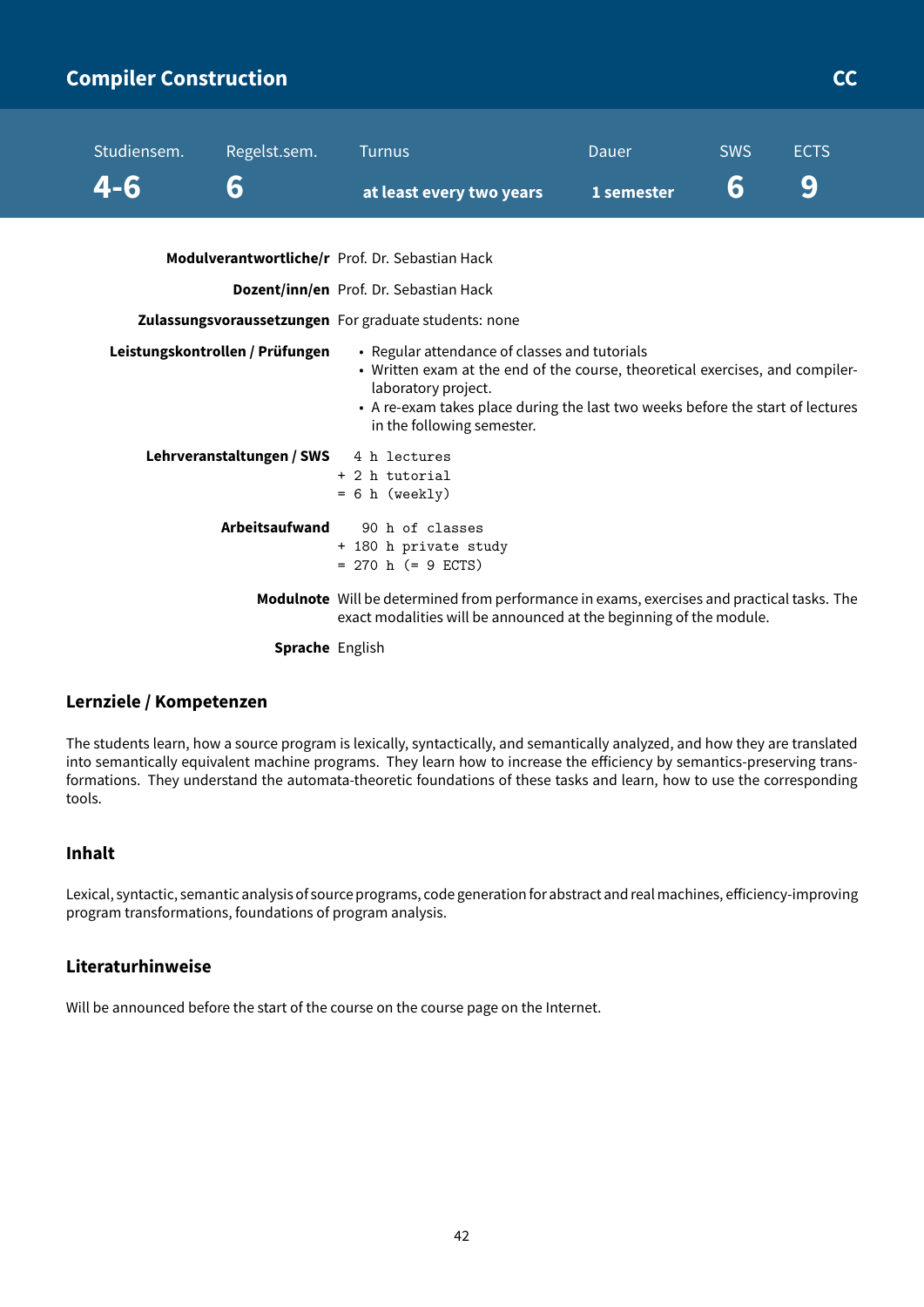### **Complexity Theory CT COMPLEXITY COMPLEXITY CT**

| Studiensem. | Regelst.sem.                    | <b>Turnus</b>                                                                                                                                   | Dauer      | <b>SWS</b> | <b>ECTS</b> |
|-------------|---------------------------------|-------------------------------------------------------------------------------------------------------------------------------------------------|------------|------------|-------------|
| 4-6         | 6                               | at least every two years                                                                                                                        | 1 semester | 6          | 9           |
|             |                                 | Modulverantwortliche/r Prof. Dr. Markus Bläser                                                                                                  |            |            |             |
|             |                                 | Dozent/inn/en Prof. Dr. Raimund Seidel<br>Prof. Dr. Markus Bläser                                                                               |            |            |             |
|             |                                 | Zulassungsvoraussetzungen undergraduate course on theory of computation (e.g. Grundzüge der Theoretis-<br>chen Informatik) is highly recommend. |            |            |             |
|             | Leistungskontrollen / Prüfungen | • Regular attendance of classes and tutorials<br>• assignments<br>• exams (written or oral)                                                     |            |            |             |
|             | Lehrveranstaltungen / SWS       | 4 h lectures<br>+ 2 h tutorial<br>$= 6 h$ (weekly)                                                                                              |            |            |             |
|             | Arbeitsaufwand                  | 90 h of classes<br>+ 180 h private study<br>$= 270$ h (= 9 ECTS)                                                                                |            |            |             |
|             |                                 | Modulnote Will be calculated from the results in the assignments and/or exams, as announced<br>by the Lecturer at the beginning of the course   |            |            |             |
|             | Sprache English                 |                                                                                                                                                 |            |            |             |

#### **Lernziele / Kompetenzen**

The aim of this lecture is to learn important concepts and methods of computational complexity theory. The student shall be enabled to understand recent topics and results in computational complexity theory.

#### **Inhalt**

Relation among resources like time, space, determinism, nondeterminism, complexity classes, reduction and completeness, circuits and nonuniform complexity classes, logarithmic space and parallel complexity classes, Immerman-Szelepcsenyi theorem, polynomial time hierarchy, relativization, parity and the polynomial methods, Valiant-Vazirani theorem, counting problems and classes, Toda's theorem, probabilistic computations, isolation lemma and parallel algorithms for matching, circuit identity testing, graph isomorphism and interactive proofs.

#### **Literaturhinweise**

Arora, Barak: Computational Complexity – A Modern Approach, Cambridge University Press Oded Goldreich: Computational Complexity – A Conceptual Approach, Cambridge University Press Dexter Kozen: Theory of Computation, Springer Schöning, Pruim: Gems of Theoretical Computer Science, Springer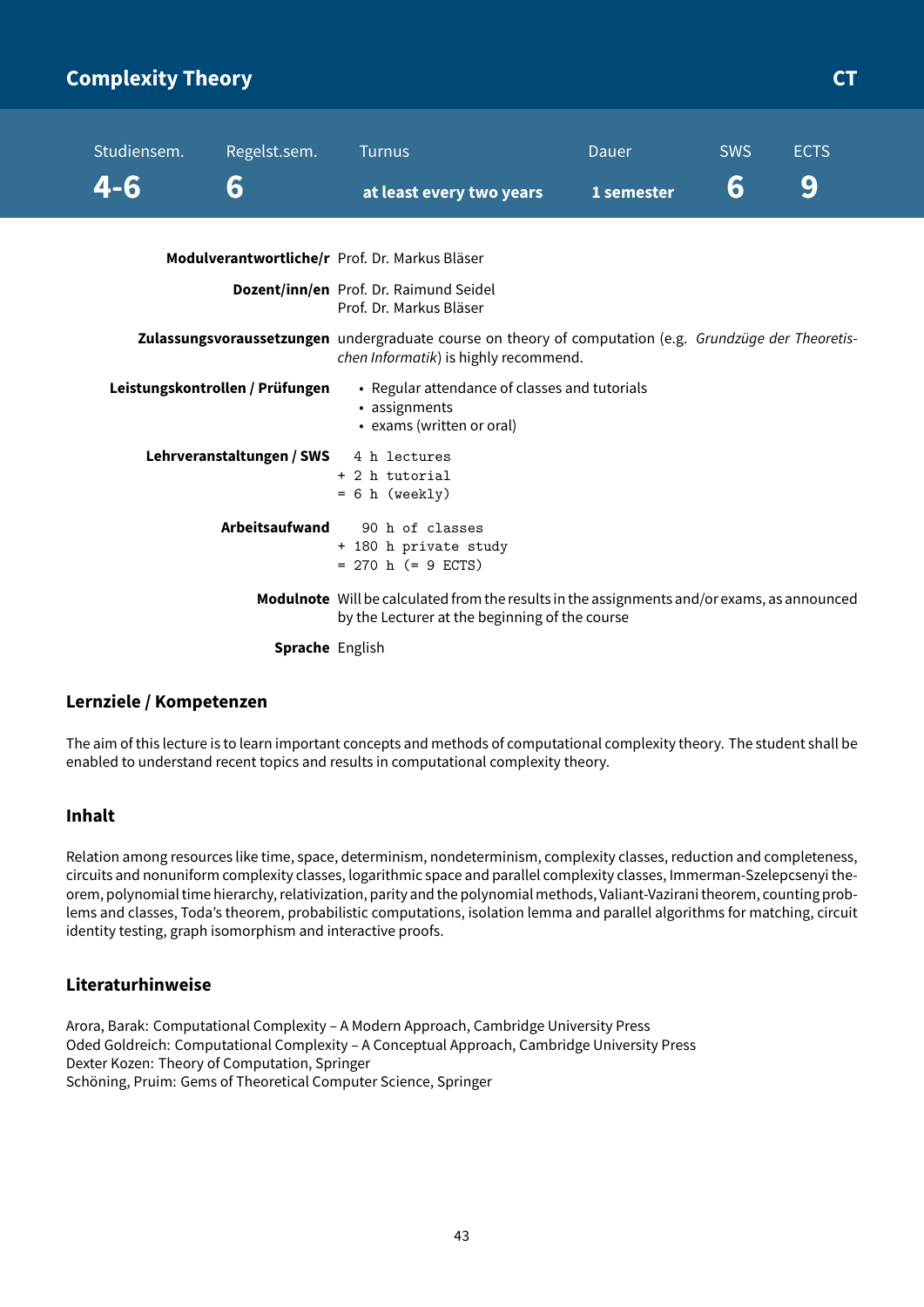### **Computer Algebra CA**

| Studiensem. | Regelst.sem.                    | <b>Turnus</b>                                                                                                                                                    | Dauer      | <b>SWS</b> | <b>ECTS</b> |
|-------------|---------------------------------|------------------------------------------------------------------------------------------------------------------------------------------------------------------|------------|------------|-------------|
| 4-6         | 6                               | at least every two years                                                                                                                                         | 1 semester | 6          | 9           |
|             |                                 | <b>Modulverantwortliche/r</b> Prof. Dr. Frank-Olaf Schreyer                                                                                                      |            |            |             |
|             |                                 | Dozent/inn/en Prof. Dr. Frank-Olaf Schreyer                                                                                                                      |            |            |             |
|             |                                 | Zulassungsvoraussetzungen For graduate students: none                                                                                                            |            |            |             |
|             | Leistungskontrollen / Prüfungen | • Regular attendance of classes and tutorials<br>• Solving the exercises, passing the midterm and the final exam.                                                |            |            |             |
|             | Lehrveranstaltungen / SWS       | 4 h lectures<br>+ 2 h tutorial<br>$= 6 h$ (weekly)                                                                                                               |            |            |             |
|             | Arbeitsaufwand                  | 90 h of classes<br>+ 180 h private study<br>$= 270$ h (= 9 ECTS)                                                                                                 |            |            |             |
|             |                                 | Modulnote Will be determined from performance in exams, exercises and practical tasks. The<br>exact modalities will be announced at the beginning of the module. |            |            |             |
|             | <b>Sprache English</b>          |                                                                                                                                                                  |            |            |             |

#### **Lernziele / Kompetenzen**

Solving problems occuring in computer algebra praxis The theory behind algorithms

#### **Inhalt**

Arithmetic and algebraic systems of equations in geometry, engineering and natural sciences

- integer and modular arithmetics, prime number tests
- polynomal arithmetics and factorization
- fast Fourier-transformation, modular algorithms
- resultants, Gröbnerbasen
- homotopy methods for numerical solving
- real solutions, Sturm chains and other rules for algebraic signs Arithmetic and algebraic systems of equations in geometry, engineering and natural sciences
- integer and modular arithmetics, prime number tests
- polynomal arithmetics and factorization
- fast Fourier-transformation, modular algorithms
- resultants, Gröbnerbasen
- homotopy methods for numerical solving
- real solutions, Sturm chains and other rules for algebraic signs

#### **Literaturhinweise**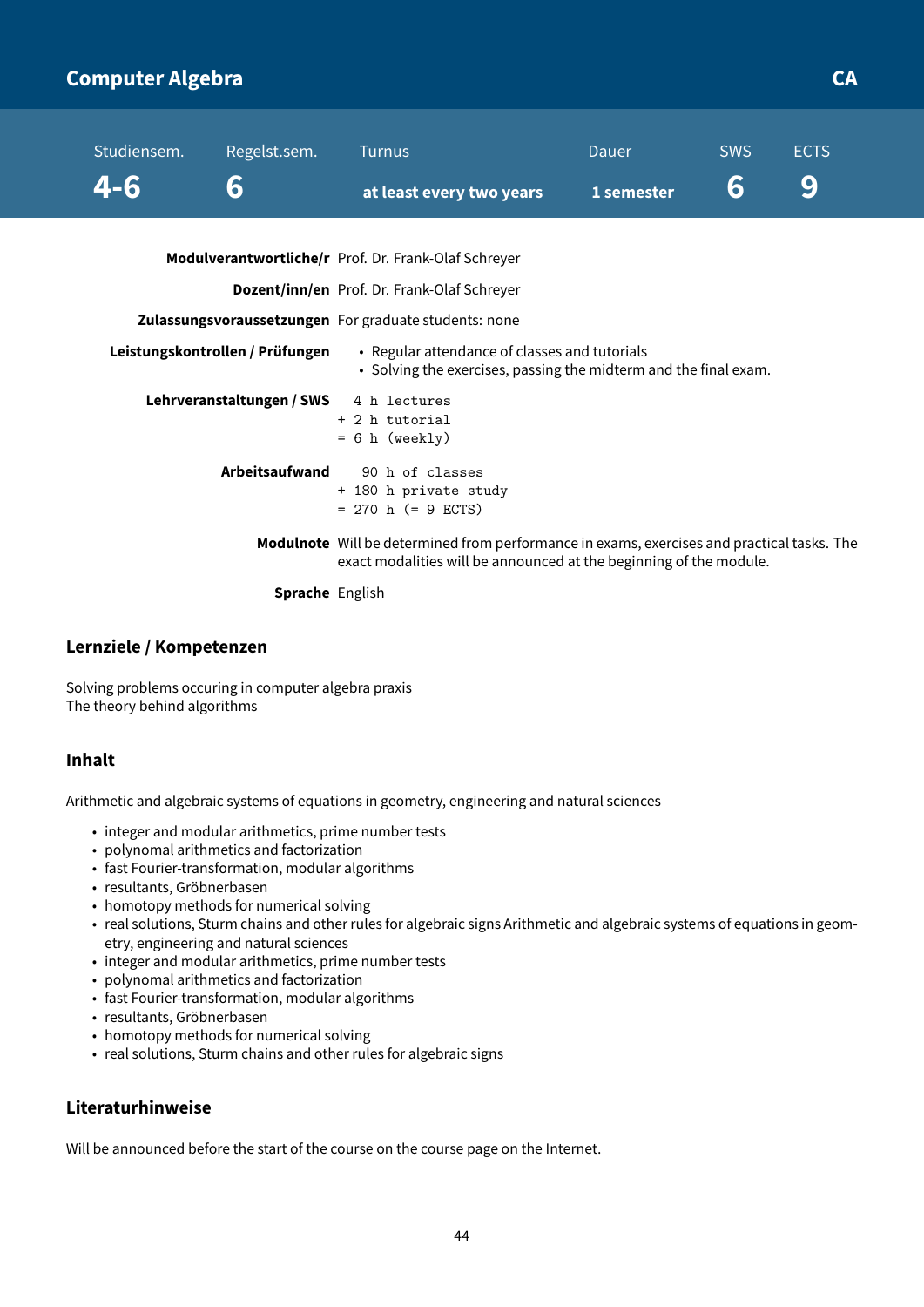### **Computer Graphics CG**

**Modulverantwortliche/r** Prof. Dr. Philipp Slusallek

**Dozent/inn/en** Prof. Dr. Philipp Slusallek

**Zulassungsvoraussetzungen** Solid knowledge of linear algebra is recommended.

| Leistungskontrollen / Prüfungen | • Successful completion of weekly exercises (30% of final grade)<br>• Successful participation in rendering competition (10%)<br>• Mid-term written exam (20%, final exam prerequisite)<br>• Final written exam $(40%)$<br>• In each of the above a minimum of 50% is required to pass |
|---------------------------------|----------------------------------------------------------------------------------------------------------------------------------------------------------------------------------------------------------------------------------------------------------------------------------------|
|                                 | A re-exam typically takes place during the last two weeks before the start of lec-<br>tures in the following semester.                                                                                                                                                                 |
| Lehrveranstaltungen / SWS       | 4 h lectures<br>+ 2 h tutorial<br>$= 6$ h (weekly)                                                                                                                                                                                                                                     |
| <b>Arbeitsaufwand</b>           | 90 h of classes<br>+ 180 h private study<br>$= 270$ h (= 9 ECTS)                                                                                                                                                                                                                       |
|                                 | <b>Modulnote</b> The grade is derived from the above assessments. Possible changes will be an-<br>nounced at the beginnning of each semester.                                                                                                                                          |

**Sprache** English

#### **Lernziele / Kompetenzen**

This course provides the theoretical and practical foundation for computer graphics. It gives a wide overview of topics, techniques, and approaches used in various aspects of computer graphics but has some focus on image synthesis or rendering. The first part of the course uses ray tracing as a driving applications to discuss core topics of computer graphics, from vector algebra all the way to sampling theory, the human visual system, sampling theory, and spline curves and surfaces. A second part then uses rasterization approach as a driving example, introducing the camera transformation, clipping, the OpenGL API and shading langue, plus advanced techniques.

As part of the practical exercises the students incrementally build their own ray tracing system. Once the basics have been covered, the students participate in a rendering competition. Here they can implement their favorite advanced algorithm and are asked to generate a high-quality rendered image that shows their techniques in action.

#### **Inhalt**

- Introduction
- Overview of Ray Tracing and Intersection Methods
- Spatial Index Structures
- Vector Algebra, Homogeneous Coordinates, and Transformations
- Light Transport Theory, Rendering Equation
- BRDF, Materials Models, and Shading
- Texturing Methods
- Spectral Analysis, Sampling Theory
- Filtering and Anti-Aliasing Methods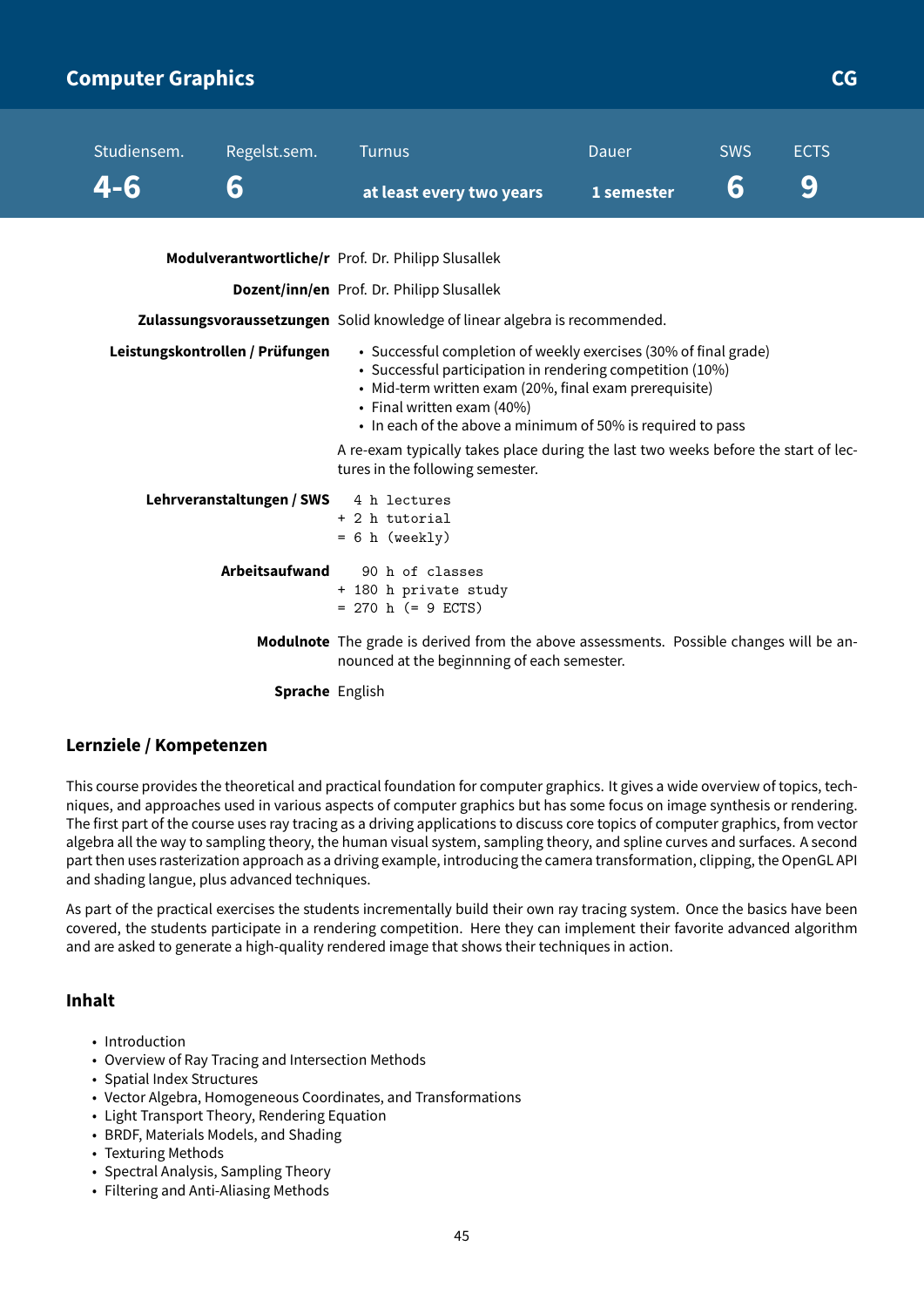- Recursive Ray Tracing & Distribution Ray-Tracing
- Human Visual System & Color Models
- Spline Curves and Surfaces
- Camera Transformations & Clipping
- Rasterization Pipeline
- OpenGL API & GLSL Shading
- Volume Rendering (opt.)

Will be announced in the lecture.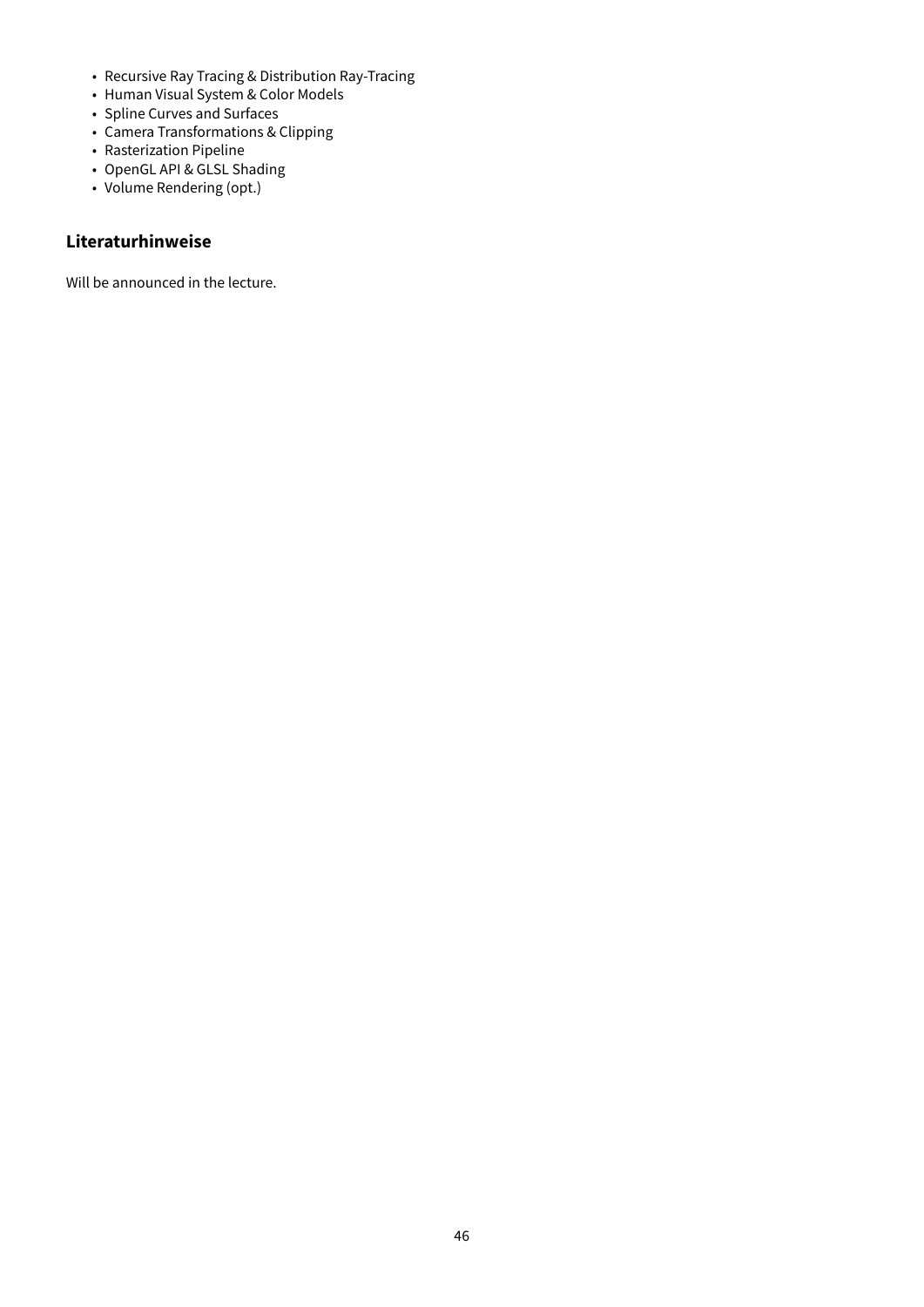| <b>Cryptography</b> |                                          |                                                                                                                                                                                   |              |            | <b>Crypto</b> |
|---------------------|------------------------------------------|-----------------------------------------------------------------------------------------------------------------------------------------------------------------------------------|--------------|------------|---------------|
| Studiensem.         | Regelst.sem.                             | <b>Turnus</b>                                                                                                                                                                     | <b>Dauer</b> | <b>SWS</b> | <b>ECTS</b>   |
| $-4 - 6$            | 6                                        | at least every two years                                                                                                                                                          | 1 semester   | 6          | 9             |
|                     | Modulverantwortliche/r Dr. Nico Döttling |                                                                                                                                                                                   |              |            |               |
|                     |                                          | <b>Dozent/inn/en</b> Prof. Dr. Cas Cremers<br>Dr. Nico Döttling<br>Dr. Antoine Joux<br>Dr. Lucjan Hanzlik<br>Dr. Julian Loss                                                      |              |            |               |
|                     |                                          | Zulassungsvoraussetzungen For graduate students: Basic knowledge in theoretical computer science required,<br>background knowledge in number theory and complexity theory helpful |              |            |               |
|                     | Leistungskontrollen / Prüfungen          | • Oral / written exam (depending on the number of students)<br>• A re-exam is normally provided (as written or oral examination).                                                 |              |            |               |
|                     | Lehrveranstaltungen / SWS                | 4 h lectures<br>+ 2 h tutorial<br>$= 6 h$ (weekly)                                                                                                                                |              |            |               |
|                     | <b>Arbeitsaufwand</b>                    | 90 h of classes<br>+ 180 h private study<br>$= 270$ h (= 9 ECTS)                                                                                                                  |              |            |               |
|                     |                                          | Modulnote Will be determined from performance in exams, exercises and practical tasks. The<br>exact modalities will be announced at the beginning of the module.                  |              |            |               |
|                     | <b>Sprache English</b>                   |                                                                                                                                                                                   |              |            |               |

#### **Lernziele / Kompetenzen**

The students will acquire a comprehensive knowledge of the basic concepts of cryptography and formal definitions. They will be able to prove the security of basic techniques.

#### **Inhalt**

- Symmetric and asymmetric encryption
- Digital signatures and message authentication codes
- Information theoretic and complexity theoretic definitions of security, cryptographic reduction proofs
- Cryptographic models, e.g. random oracle model
- Cryptographic primitives, e.g. trapdoor-one-way functions, pseudo random generators, etc.
- Cryptography in practice (standards, products)
- Selected topics from current research

#### **Literaturhinweise**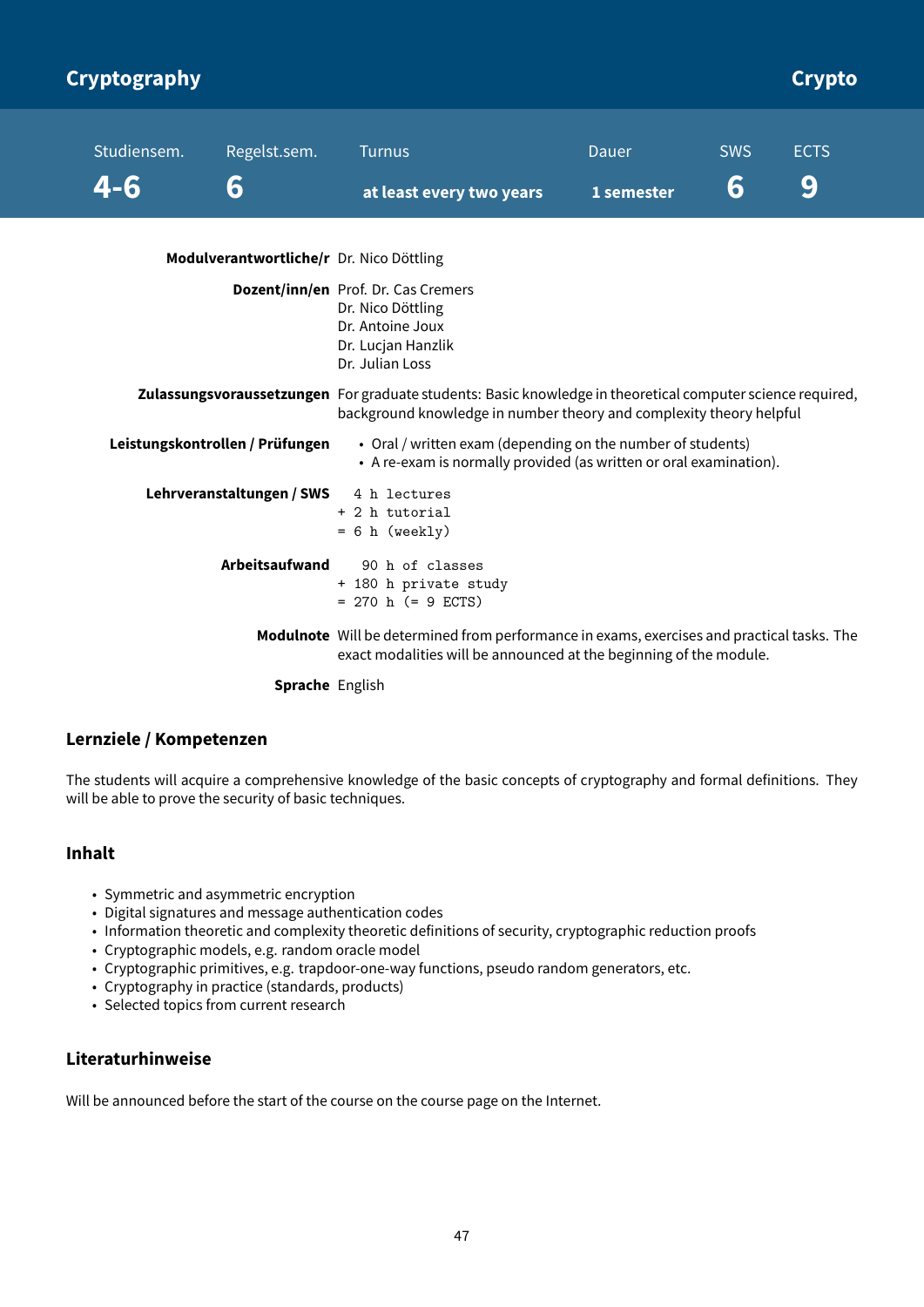### **Data Networks DN**

| Studiensem. | Regelst.sem.                    | <b>Turnus</b>                                                                                                                                                                                                                                                                                                       | Dauer      | <b>SWS</b> | <b>ECTS</b> |
|-------------|---------------------------------|---------------------------------------------------------------------------------------------------------------------------------------------------------------------------------------------------------------------------------------------------------------------------------------------------------------------|------------|------------|-------------|
| 4-6         | 6                               | at least every two years                                                                                                                                                                                                                                                                                            | 1 semester | 6          | 9           |
|             |                                 | Modulverantwortliche/r Prof. Dr.-Ing. Holger Hermanns                                                                                                                                                                                                                                                               |            |            |             |
|             |                                 | Dozent/inn/en Prof. Dr.-Ing. Holger Hermanns<br>Prof. Dr. Anja Feldmann                                                                                                                                                                                                                                             |            |            |             |
|             |                                 | Zulassungsvoraussetzungen For graduate students: none                                                                                                                                                                                                                                                               |            |            |             |
|             | Leistungskontrollen / Prüfungen | • Regular attendance of classes and tutorials<br>• Qualification for final exam through mini quizzes during classes<br>• Possibility to get bonus points through excellent homework<br>• Final exam<br>• A re-exam takes place during the last two weeks before the start of lectures<br>in the following semester. |            |            |             |
|             | Lehrveranstaltungen / SWS       | 4 h lectures<br>+ 2 h tutorial<br>$= 6 h$ (weekly)                                                                                                                                                                                                                                                                  |            |            |             |
|             | <b>Arbeitsaufwand</b>           | 90 h of classes<br>+ 180 h private study<br>$= 270$ h ( $= 9$ ECTS)                                                                                                                                                                                                                                                 |            |            |             |
|             |                                 | Modulnote Will be determined from performance in exams, exercises and practical tasks. The<br>exact modalities will be announced at the beginning of the module.                                                                                                                                                    |            |            |             |
|             | <b>Sprache English</b>          |                                                                                                                                                                                                                                                                                                                     |            |            |             |

#### **Lernziele / Kompetenzen**

After taking the course students have

- a thorough knowledge regarding the basic principles of communication networks,
- the fundamentals of protocols and concepts of protocol,
- Insights into fundamental motivations of different pragmatics of current network solutions,
- Introduction to practical aspects of data networks focusing on internet protocol hierarchies

#### **Inhalt**

Introduction and overview

Cross section:

- Stochastic Processes, Markov models,
- Fundamentals of data network performance assessment
- Principles of reliable data transfer
- Protokols and their elementary parts
- Graphs and Graphalgorithms (maximal flow, spanning tree)
- Application layer:
- Services and protocols
- FTP, Telnet
- Electronic Mail (Basics and Principles, SMTP, POP3, ..)
- World Wide Web (History, HTTP, HTML)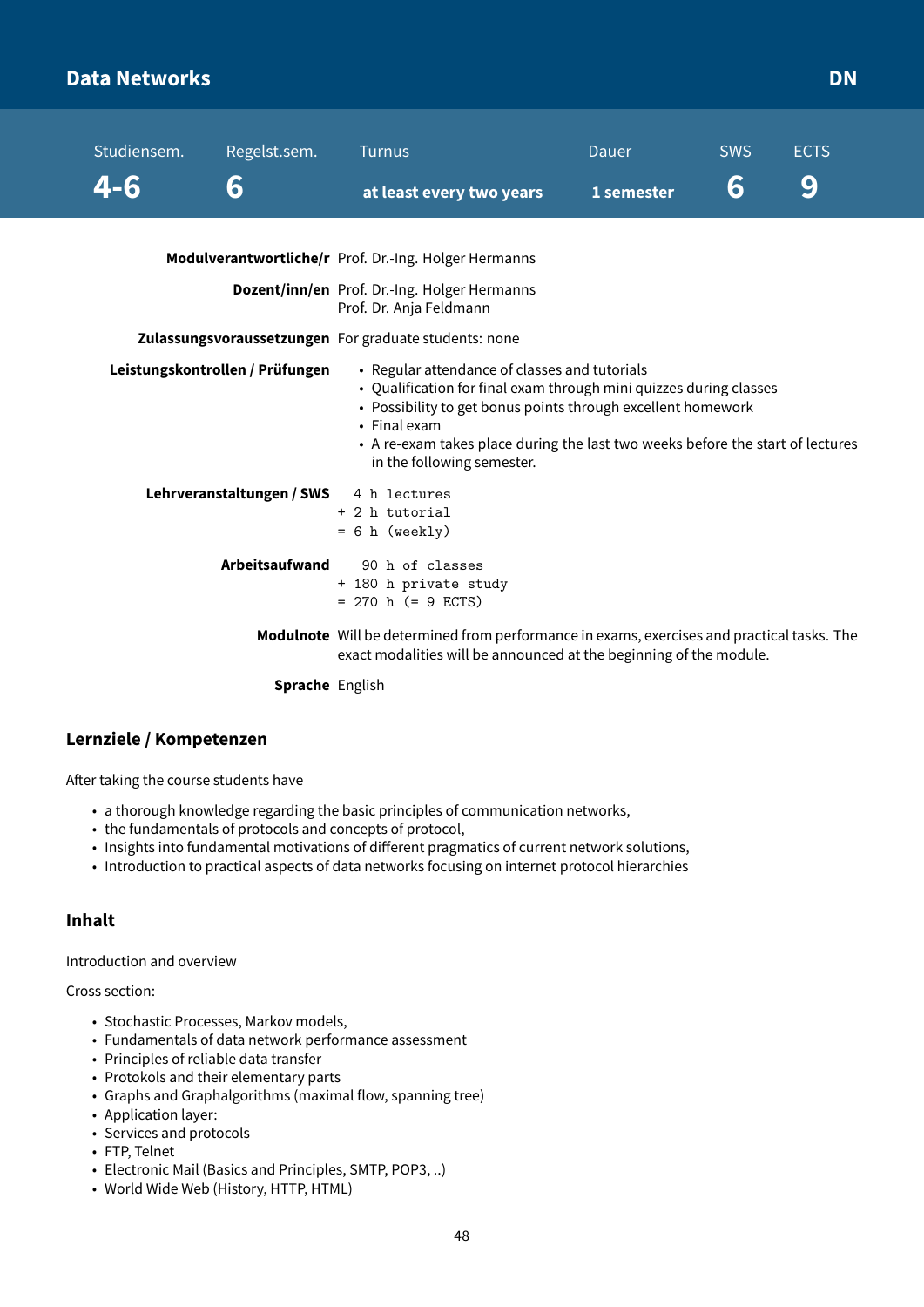- Transport Layer:
- Services and protocols
- Addressing
- Connections and ports
- Flow control
- QoS
- Transport Protocols (UDP, TCP, SCTP, Ports)
- Network layer:
- Services and protocols
- Routing algorithms
- Congestion Control
- Addressing
- Internet protocol (IP)
- Data link layer:
- Services and protocols
- Medium access protocols: Aloha, CSMA (-CD/CA), Token passing
- Error correcting codes
- Flow control
- Applications: LAN, Ethernet, Token Architectures, WLAN, ATM
- Physical layer
- Peer-to-Peer and Ad-hoc Networking Principles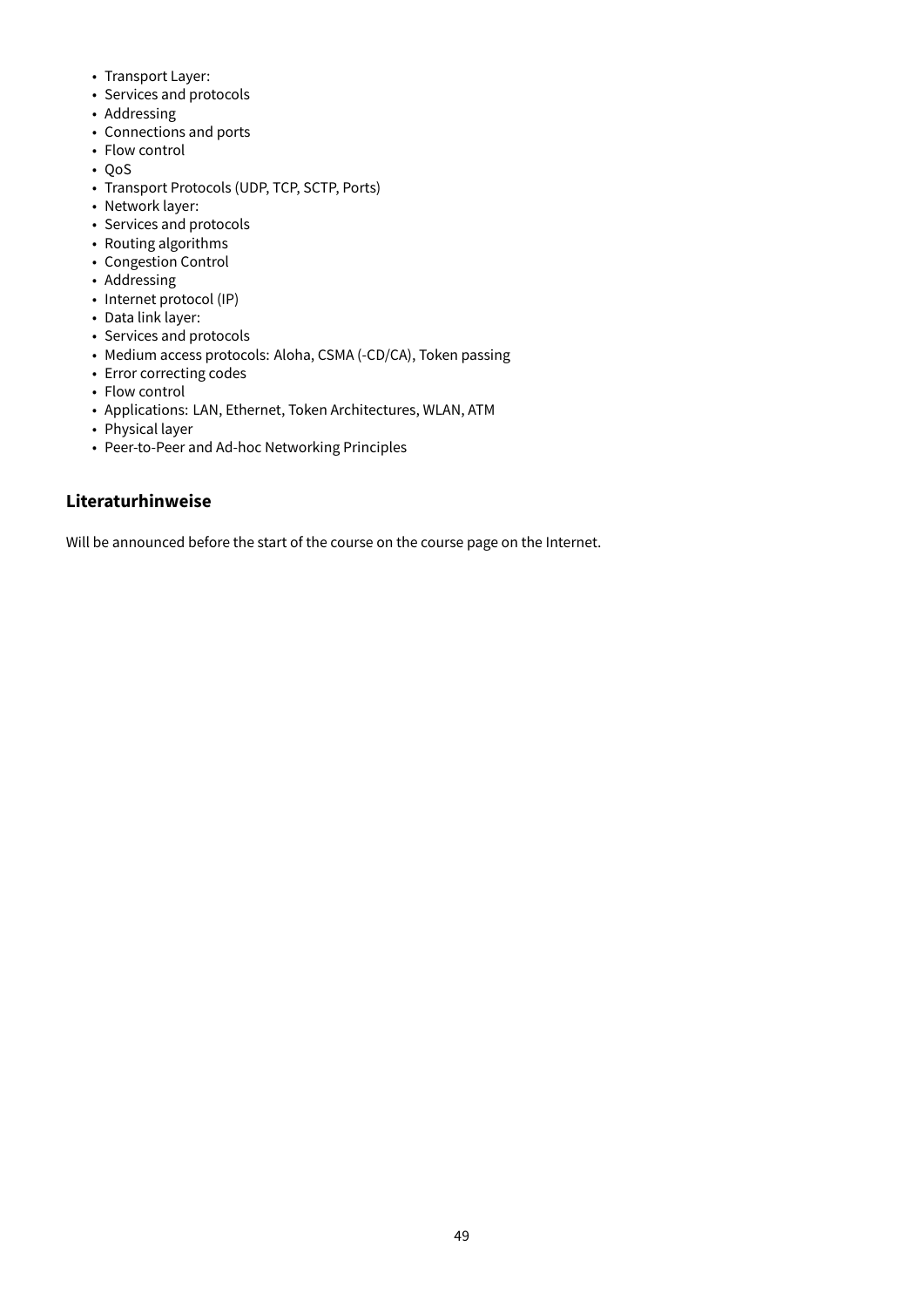### **Database Systems** DBS **Database Systems**

| Studiensem. | Regelst.sem.                    | <b>Turnus</b>                                                                                                                                                                                                                                                                                                | Dauer      | <b>SWS</b> | <b>ECTS</b> |  |
|-------------|---------------------------------|--------------------------------------------------------------------------------------------------------------------------------------------------------------------------------------------------------------------------------------------------------------------------------------------------------------|------------|------------|-------------|--|
| 4-6         | 6                               | at least every two years                                                                                                                                                                                                                                                                                     | 1 semester | 6          | 9           |  |
|             |                                 | Modulverantwortliche/r Prof. Dr. Jens Dittrich                                                                                                                                                                                                                                                               |            |            |             |  |
|             |                                 | Dozent/inn/en Prof. Dr. Jens Dittrich                                                                                                                                                                                                                                                                        |            |            |             |  |
|             |                                 | Zulassungsvoraussetzungen especially Saarland University CS department's undergraduate lecture Big Data<br>Engineering (former Informationssysteme), Programmierung 1 and 2, Algorithmen<br>und Datenstrukturen as well as Nebenläufige Programmierung                                                       |            |            |             |  |
|             |                                 | For graduate students:                                                                                                                                                                                                                                                                                       |            |            |             |  |
|             |                                 | • motivation for databases and database management systems;<br>• the relational data model;<br>· relational query languages, particularly relational algebra and SQL;<br>• solid programming skills in Java and/or C++<br>• undergrad courses in algorithms and data structures, concurrent program-<br>ming |            |            |             |  |
|             | Leistungskontrollen / Prüfungen | • Passing a two-hour written exam at the end of the semester<br>• Successful demonstration of programming project (teams of up to three stu-<br>dents are allowed); the project may be integrated to be part of the weekly<br>assignments                                                                    |            |            |             |  |
|             |                                 | Grades are based on written exam; 50% in weekly assignments (in paper and addi-<br>tionally paper or electronic quizzes) must be passed to participate in the final and<br>repetition exams.                                                                                                                 |            |            |             |  |
|             |                                 | A repetition exam takes place during the last two weeks before the start of lectures<br>in the following semester.                                                                                                                                                                                           |            |            |             |  |
|             | Lehrveranstaltungen / SWS       | 4 h lectures<br>+ 2 h tutorial<br>$= 6 h$ (weekly)                                                                                                                                                                                                                                                           |            |            |             |  |
|             |                                 | This class may be run as a flipped classroom, i.e. 2 hours of lectures may be re-<br>placed by self-study of videos/papers; the other 2 hours may be used to run a group<br>exercice supervised by the professor called "the LAB")                                                                           |            |            |             |  |
|             | Arbeitsaufwand                  | 90 h of classes<br>+ 180 h private study<br>$= 270$ h (= 9 ECTS)                                                                                                                                                                                                                                             |            |            |             |  |
|             |                                 | Modulnote Will be determined based on project, midterm and best of endterm and reexam.                                                                                                                                                                                                                       |            |            |             |  |

**Sprache** English

#### **Lernziele / Kompetenzen**

Database systems are the backbone of most modern information systems and a core technology without which today's economy – as well as many other aspects of our lifes – would be impossible in their present forms. The course teaches the architectural and algorithmic foundations of modern database management systems (DBMS), focussing on database systems internals rather than applications. Emphasis is made on robust and time-tested techniques that have led databases to be considered a mature technology and one of the greatest success stories in computer science. At the same time, opportunities for exciting research in this field will be pointed out.

In the exercise part of the course, important components of a DBMS will be treated and where possible implemented and their performance evaluated. The goal this is to work with the techniques introduced in the lecture and to understand them and their practical implications to a depth that would not be attainable by purely theoretical study.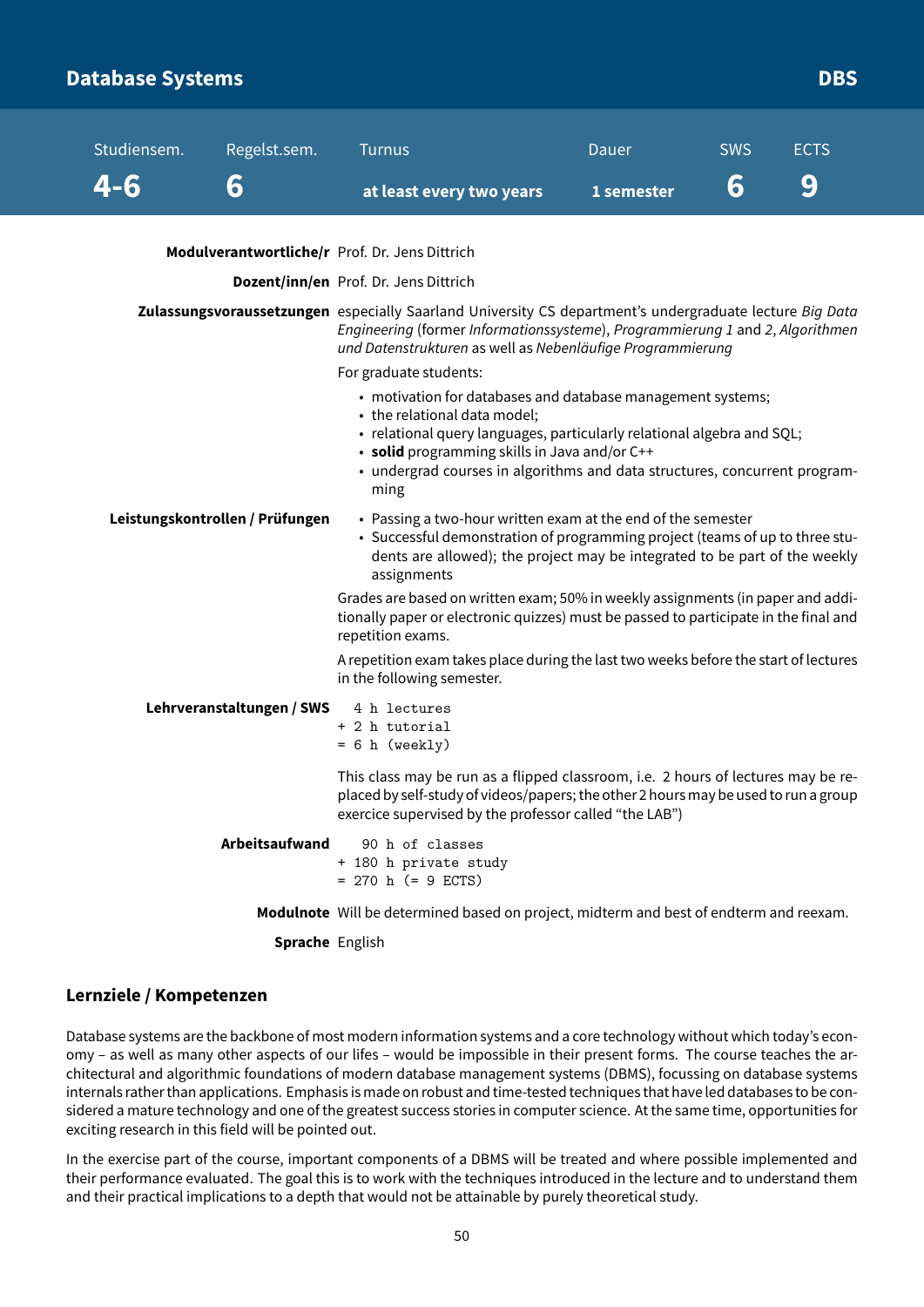### **Inhalt**

The course "Database Systems" will introduce students to the internal workings of a DBMS, in particular:

- storage media (disk, flash, main memory, caches, and any other future storage medium)
- data managing architectures (DBMS, streams, file systems, clouds, appliances)
- storage management (DB-file systems, raw devices, write-strategies, differential files, buffer management)
- data layouts (horizontal and vertical partitioning, columns, hybrid mappings, compression, defragmentation)
- indexing (one- and multidimensional, tree-structured, hash-, partition-based, bulk-loading and external sorting, differential indexing, read- and write-optimized indexing, data warehouse indexing, main-memory indexes, sparse and dense, direct and indirect, clustered and unclustered, main memory versus disk and/or flash-based)
- processing models (operator model, pipeline models, push and pull, block-based iteration, vectorization, query compilation)
- processing implementations (join algorithms for relational data, grouping and early aggregation, filtering)
- query processing (scanning, plan computation, SIMD)
- query optimization (query rewrite, cost models, cost-based optimization, join order, join graph, plan enumeration)
- data recovery (single versus multiple instance, logging, ARIES)
- parallelization of data and queries (horizontal and vertical partitioning, shared-nothing, replication, distributed query processing, NoSQL, MapReduce, Hadoop and/or similar and/or future systems)
- read-optimized system concepts (search engines, data warehouses, OLAP)
- write-optimized system concepts (OLTP, streaming data)
- management of geographical data (GIS, google maps and similar tools)
- main-memory techniques

#### **Literaturhinweise**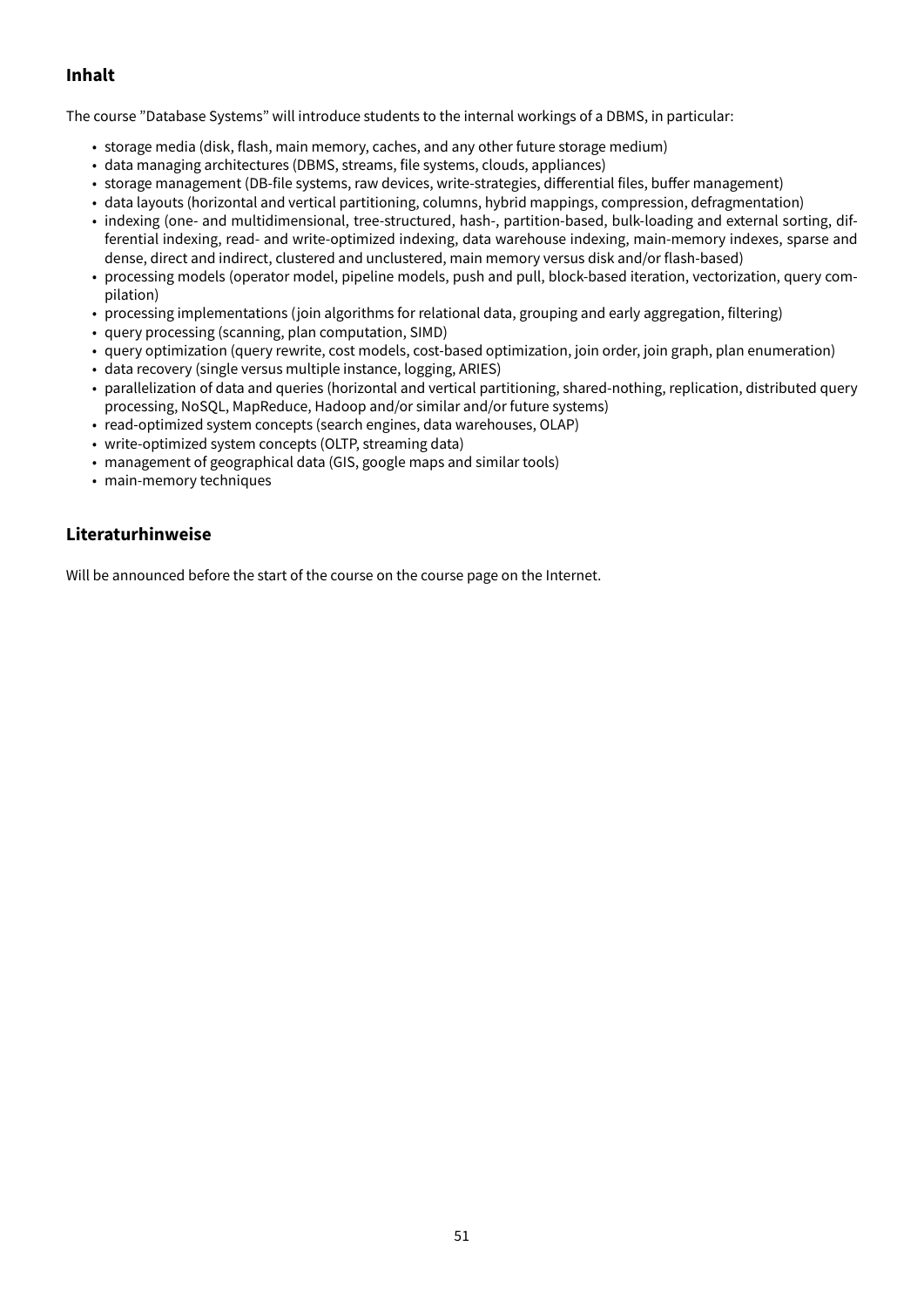# **Digital Signal Processing**

| 4-6 6 |  |  |
|-------|--|--|

**Modulverantwortliche/r Dozent/inn/en Zulassungsvoraussetzungen** keine **Leistungskontrollen / Prüfungen Lehrveranstaltungen / SWS Arbeitsaufwand Modulnote Sprache**

**Lernziele / Kompetenzen**

**Inhalt**

**Literaturhinweise**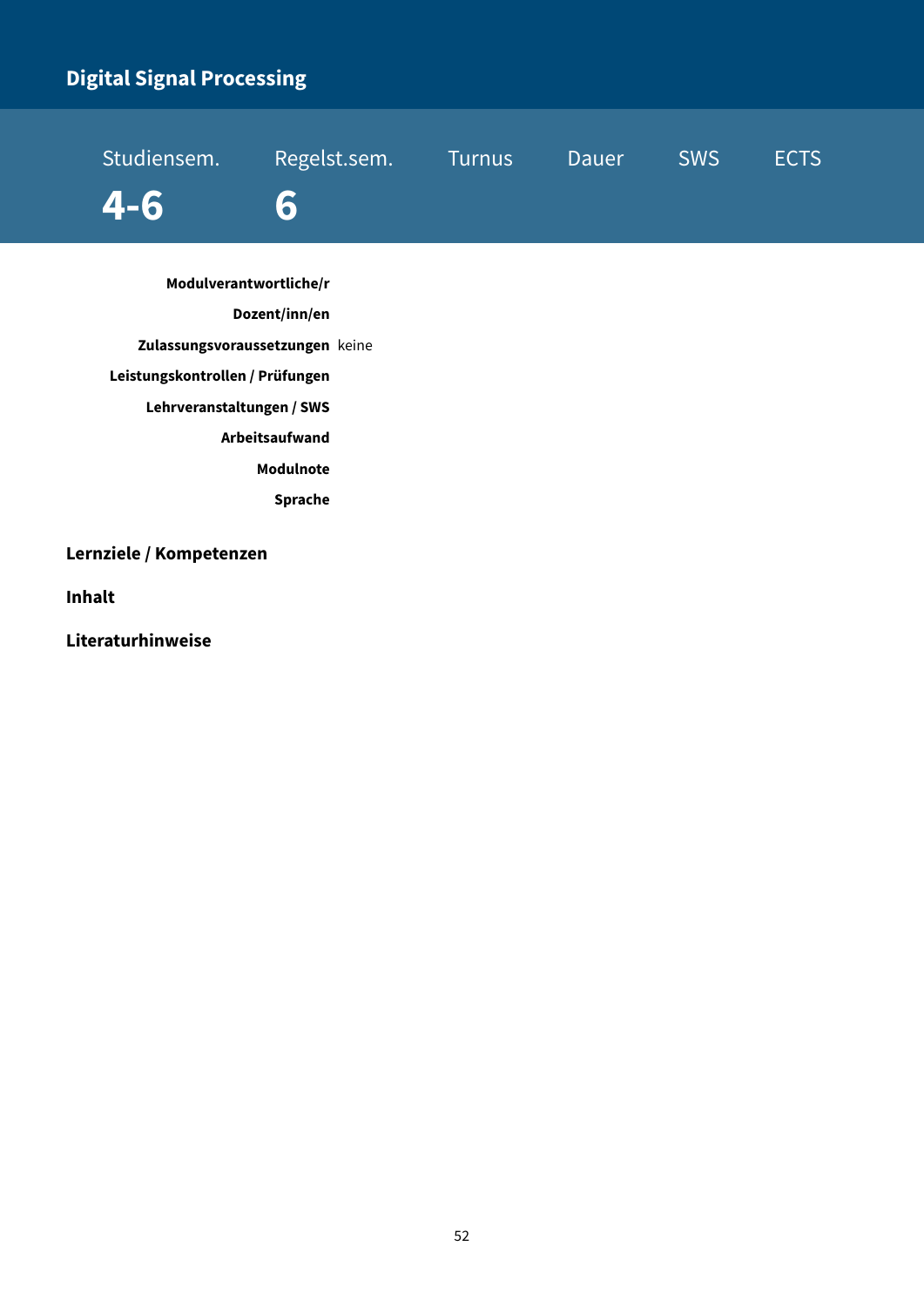### **Distributed Systems DS**

| Studiensem. | Regelst.sem.                    | <b>Turnus</b>                                                                                                                                                                                                                                                                                                                                                                                                                                 | Dauer      | <b>SWS</b> | <b>ECTS</b> |
|-------------|---------------------------------|-----------------------------------------------------------------------------------------------------------------------------------------------------------------------------------------------------------------------------------------------------------------------------------------------------------------------------------------------------------------------------------------------------------------------------------------------|------------|------------|-------------|
| 4-6         | 6                               | at least every two years                                                                                                                                                                                                                                                                                                                                                                                                                      | 1 semester | 6          | 9           |
|             |                                 | Modulverantwortliche/r Prof. Peter Druschel, Ph.D.                                                                                                                                                                                                                                                                                                                                                                                            |            |            |             |
|             |                                 | Dozent/inn/en Prof. Peter Druschel, Ph.D.<br>Allen Clement, Ph.D                                                                                                                                                                                                                                                                                                                                                                              |            |            |             |
|             |                                 | Zulassungsvoraussetzungen Operating Systems or Concurrent Programming                                                                                                                                                                                                                                                                                                                                                                         |            |            |             |
|             | Leistungskontrollen / Prüfungen | • Regular attendance at classes and tutorials.<br>• Successful completion of a course project in teams of 2 students. (Project<br>assignments due approximately every 2 weeks.)<br>• Passing grade on 2 out of 3 written exams: midterm, final exam, and a re-<br>exam that takes place during the last two weeks before the start of lectures<br>in the following semester.<br>• Final course grade: 50% project, 50% best 2 out of 3 exams. |            |            |             |
|             | Lehrveranstaltungen / SWS       | 4 h lectures<br>+ 2 h tutorial<br>$= 6 h$ (weekly)                                                                                                                                                                                                                                                                                                                                                                                            |            |            |             |
|             | Arbeitsaufwand                  | 90 h of classes<br>+ 180 h private study<br>$= 270$ h (= 9 ECTS)                                                                                                                                                                                                                                                                                                                                                                              |            |            |             |
|             |                                 | Modulnote Will be determined from performance in exams, exercises and practical tasks. The<br>exact modalities will be announced at the beginning of the module.                                                                                                                                                                                                                                                                              |            |            |             |
|             | Sprache English                 |                                                                                                                                                                                                                                                                                                                                                                                                                                               |            |            |             |

#### **Lernziele / Kompetenzen**

Introduction to the principles, design, and implementation of distributed systems.

#### **Inhalt**

- Communication: Remote procedure call, distributed objects, event notification, Inhalt dissemination, group communication, epidemic protocols.
- Distributed storage systems: Caching, logging, recovery, leases.
- Naming. Scalable name resolution.
- Synchronization: Clock synchronization, logical clocks, vector clocks, distributed snapshots.
- Fault tolerance: Replication protocols, consistency models, consistency versus availability trade-offs, state machine replication, consensus, Paxos, PBFT.
- Peer-to-peer systems: consistent hashing, self-organization, incentives, distributed hash tables, Inhalt distribution networks.
- Data centers. Architecture and infrastructure, distributed programming, energy efficiency.

#### **Literaturhinweise**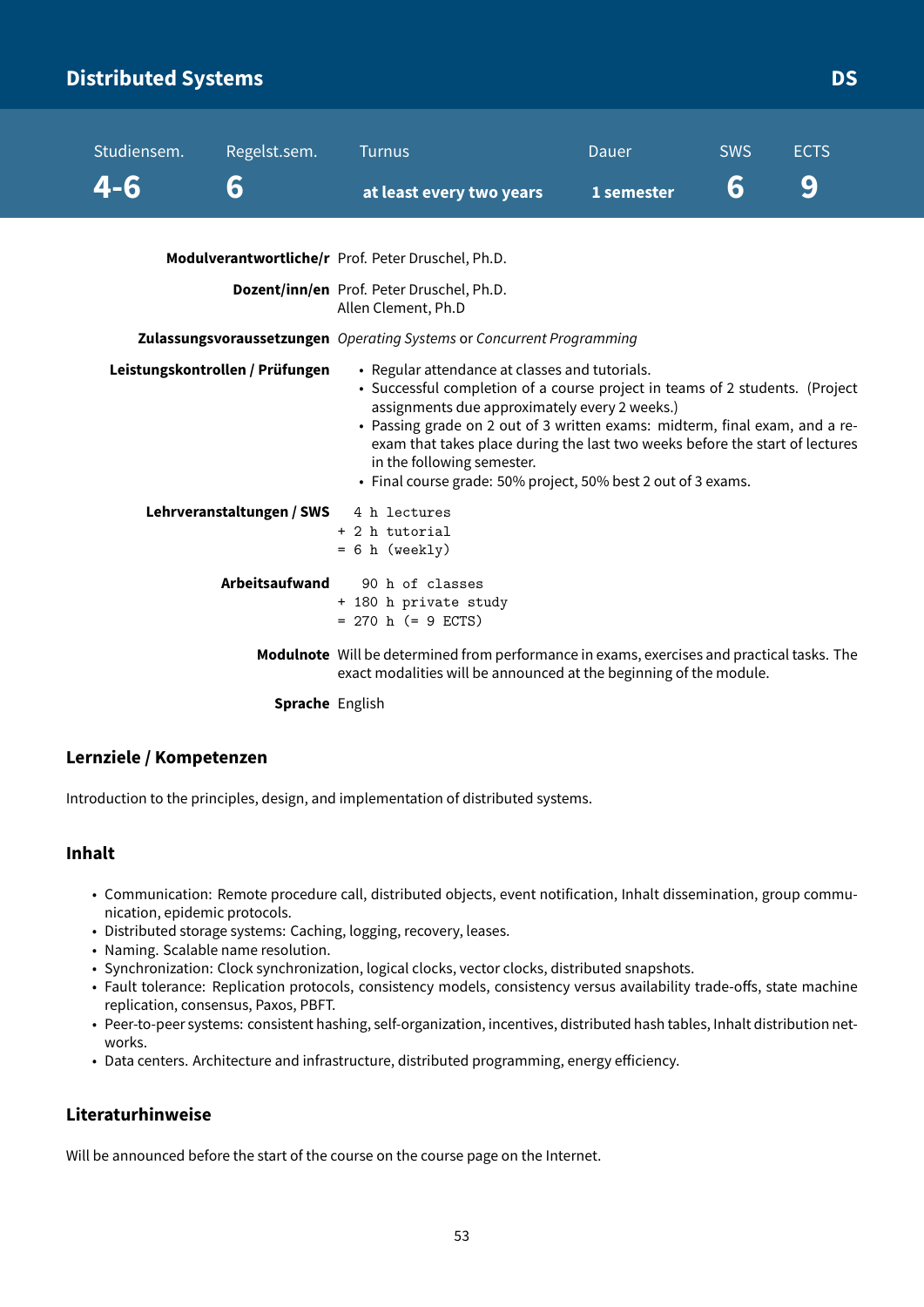### **Embedded Systems ES**

| Studiensem. | Regelst.sem.                    | <b>Turnus</b>                                                                                                                                                                                          | Dauer      | <b>SWS</b> | <b>ECTS</b> |
|-------------|---------------------------------|--------------------------------------------------------------------------------------------------------------------------------------------------------------------------------------------------------|------------|------------|-------------|
| 4-6         | 6                               | at least every two years                                                                                                                                                                               | 1 semester | 6          | 9           |
|             |                                 | Modulverantwortliche/r Prof. Bernd Finkbeiner, Ph.D                                                                                                                                                    |            |            |             |
|             |                                 | Dozent/inn/en Prof. Bernd Finkbeiner, Ph.D<br>Prof. Dr. Martina Maggio                                                                                                                                 |            |            |             |
|             | Zulassungsvoraussetzungen keine |                                                                                                                                                                                                        |            |            |             |
|             | Leistungskontrollen / Prüfungen | • Written exam at the end of the course.<br>• Demonstration of the implemented system.<br>• A re-exam takes place during the last two weeks before the start of lectures<br>in the following semester. |            |            |             |
|             | Lehrveranstaltungen / SWS       | 4 h lectures<br>+ 2 h tutorial<br>$= 6 h$ (weekly)                                                                                                                                                     |            |            |             |
|             |                                 | The course is accompanied by a laboratory project, in which a non-trivial embed-<br>ded system has to be realized.                                                                                     |            |            |             |
|             | Arbeitsaufwand                  | 90 h of classes<br>+ 180 h private study<br>$= 270$ h (= 9 ECTS)                                                                                                                                       |            |            |             |
|             |                                 | Modulnote Will be determined from performance in exams, exercises and practical tasks. The<br>exact modalities will be announced at the beginning of the module.                                       |            |            |             |
|             | <b>Sprache English</b>          |                                                                                                                                                                                                        |            |            |             |

#### **Lernziele / Kompetenzen**

The students should learn methods for the design, the implementation, and the validation of safety-critical embedded systems.

#### **Inhalt**

Embedded Computer Systems are components of a technical system, e.g. an air plane, a car, a household machine, a production facility. They control some part of this system, often called the plant, e.g. the airbag controller in a car controls one or several airbags. Controlling means obtaining sensor values and computing values of actuator signals and sending them.

Most software taught in programming courses is transformational, i.e. it is started on some input, computes the corresponding output and terminates. Embedded software is reactive, i.e. it is continuously active waiting for signals from the plant and issuing signals to the plant.

Many embedded systems control safety-critical systems, i.e. malfunctioning of the system will in general cause severe damage. In addition, many have to satisfy real-time requirements, i.e. their reactions to input have to be produced within fixed deadlines.

According to recent statistics, more than 99% of all processors are embedded. Processors in the ubiquitous PC are a negligible minority. Embedded systems have a great economical impact as most innovations in domains like avionics, automotive are connected to advances in computer control. On the other hand, failures in the design of such systems may have disastrous consequences for the functioning of the overall system. Therefore, formal specification techniques and automatic synthesis of software are used more than in other domains.

The course will cover most aspects of the design and implementation of embedded systems, e.g. specification mechanisms, embedded hardware, operating systems, scheduling, validation methods.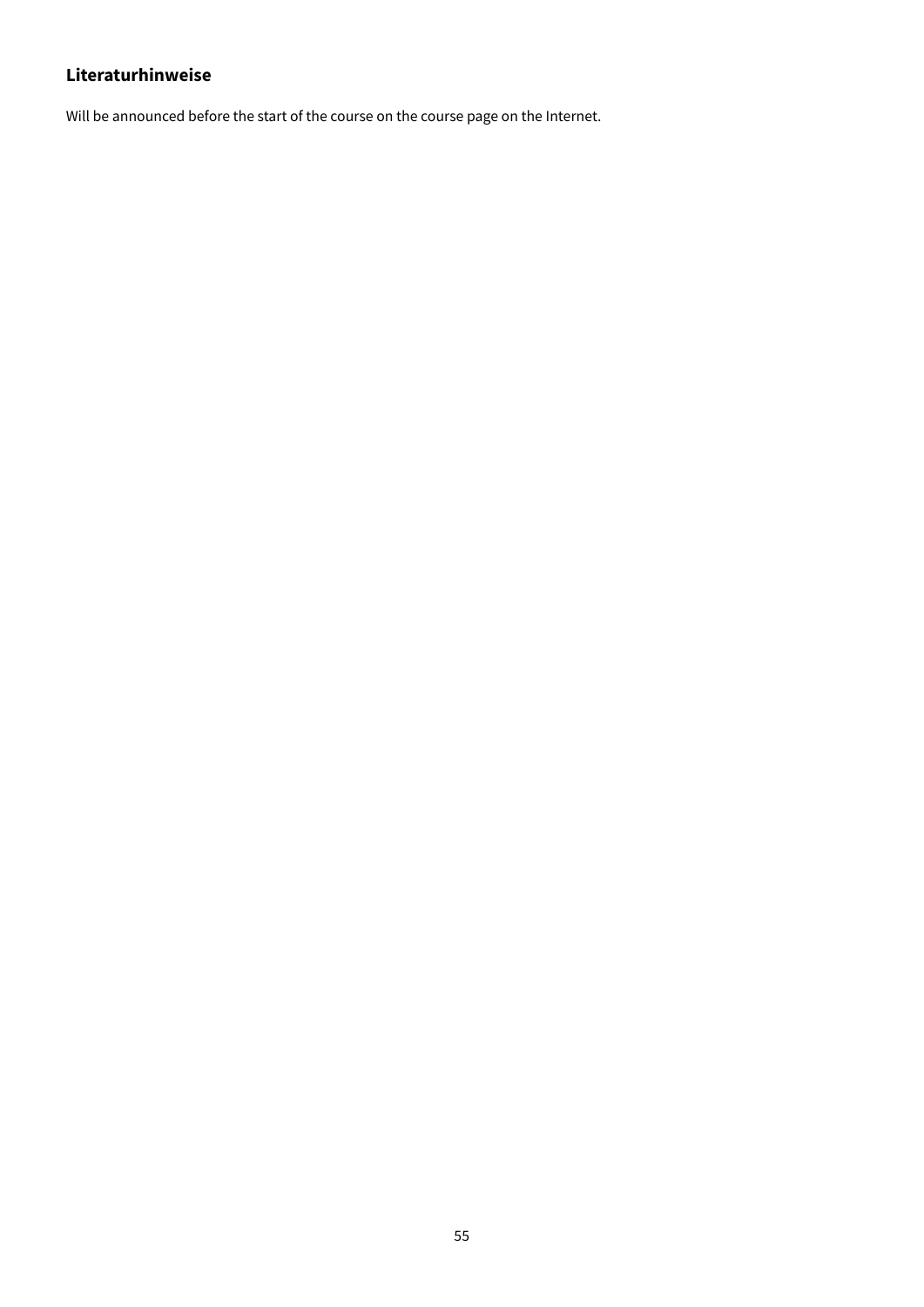### **Geometric Modelling GMA GMA GMA GMA GMA GMA**

| Studiensem.                     | Regelst.sem.              | <b>Turnus</b>                                                                                                                                                                                                                                                                                                                                                                                                                                  | Dauer      | <b>SWS</b> | <b>ECTS</b> |
|---------------------------------|---------------------------|------------------------------------------------------------------------------------------------------------------------------------------------------------------------------------------------------------------------------------------------------------------------------------------------------------------------------------------------------------------------------------------------------------------------------------------------|------------|------------|-------------|
| 4-6                             | 6                         | at least every two years                                                                                                                                                                                                                                                                                                                                                                                                                       | 1 semester | 6          | 9           |
|                                 |                           | Modulverantwortliche/r Prof. Dr. Hans-Peter Seidel                                                                                                                                                                                                                                                                                                                                                                                             |            |            |             |
|                                 |                           | Dozent/inn/en Prof. Dr. Hans-Peter Seidel<br>Dr. Rhaleb Zayer                                                                                                                                                                                                                                                                                                                                                                                  |            |            |             |
|                                 |                           | Zulassungsvoraussetzungen calculus and basic programming skills                                                                                                                                                                                                                                                                                                                                                                                |            |            |             |
| Leistungskontrollen / Prüfungen |                           | • Regular attendance and participation.<br>• Weekly Assignments (10% bonus towards the course grade; bonus points can<br>only improve the grade; they do not affect passing)<br>• Passing the written exams (mid-term and final exam).<br>• The mid-term and the final exam count for 50% each, but 10% bonus from<br>assignments will be added.<br>• A re-exam takes place at the end of the semester break or early in the next<br>semester. |            |            |             |
|                                 | Lehrveranstaltungen / SWS | 4 h lectures<br>+ 2 h tutorial<br>$= 6 h$ (weekly)                                                                                                                                                                                                                                                                                                                                                                                             |            |            |             |
|                                 |                           | Practical assignments in groups of 3 students (practice)<br>Tutorials consists of a mix of theoretical + practical assignments.                                                                                                                                                                                                                                                                                                                |            |            |             |
|                                 | Arbeitsaufwand            | 90 h of classes<br>+ 180 h private study<br>$= 270$ h (= 9 ECTS)                                                                                                                                                                                                                                                                                                                                                                               |            |            |             |
|                                 |                           | Modulnote Will be based on the performance in exams, exercises and practical tasks. The de-<br>tailed terms will be announced by the module coordinator.                                                                                                                                                                                                                                                                                       |            |            |             |
|                                 | Sprache English           |                                                                                                                                                                                                                                                                                                                                                                                                                                                |            |            |             |

#### **Lernziele / Kompetenzen**

Gaining knowledge of the theoretical aspect of geometric modelling problems, and the practical solutions used for modelling and manipulating curves and surfaces on a computer. From a broader perspective: Learning how to represent and interact with geometric models in a discretized, digital form (geometric representations by functions and samples; design of linear function spaces; finding "good" functions with respect to a geometric modelling task in such spaces).

#### **Inhalt**

- Differential geometry Fundamentals
- Interpolation and Approximation
- Polynomial Curves
- Bezier and Rational Bezier Curves
- B-splines, NURBS
- Spline Surfaces
- Subdivision and Multiresolution Modelling
- Mesh processing
- Approximation of differential operators
- Shape Analysis and Geometry Processing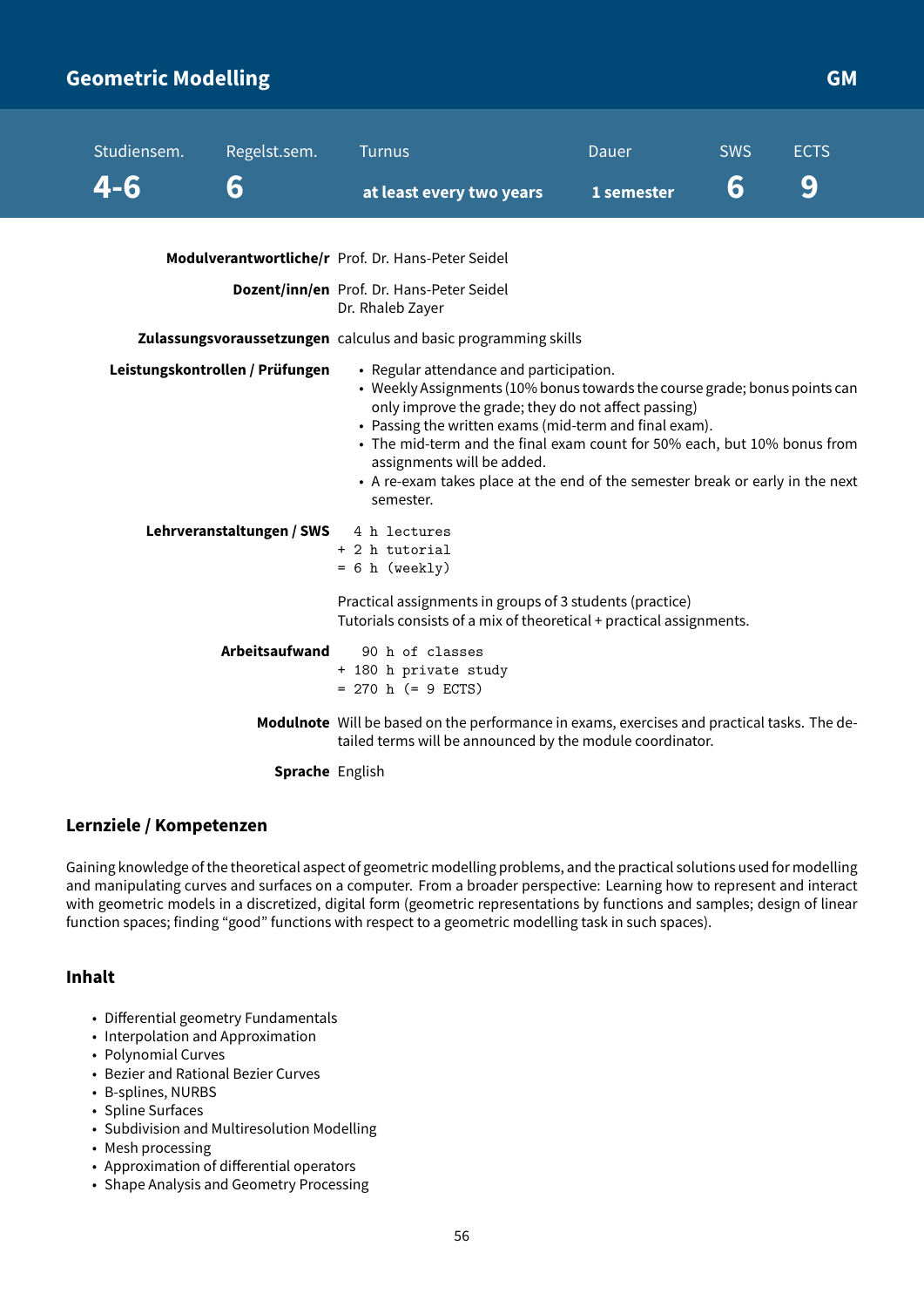Will be announced before the term begins on the lecture website.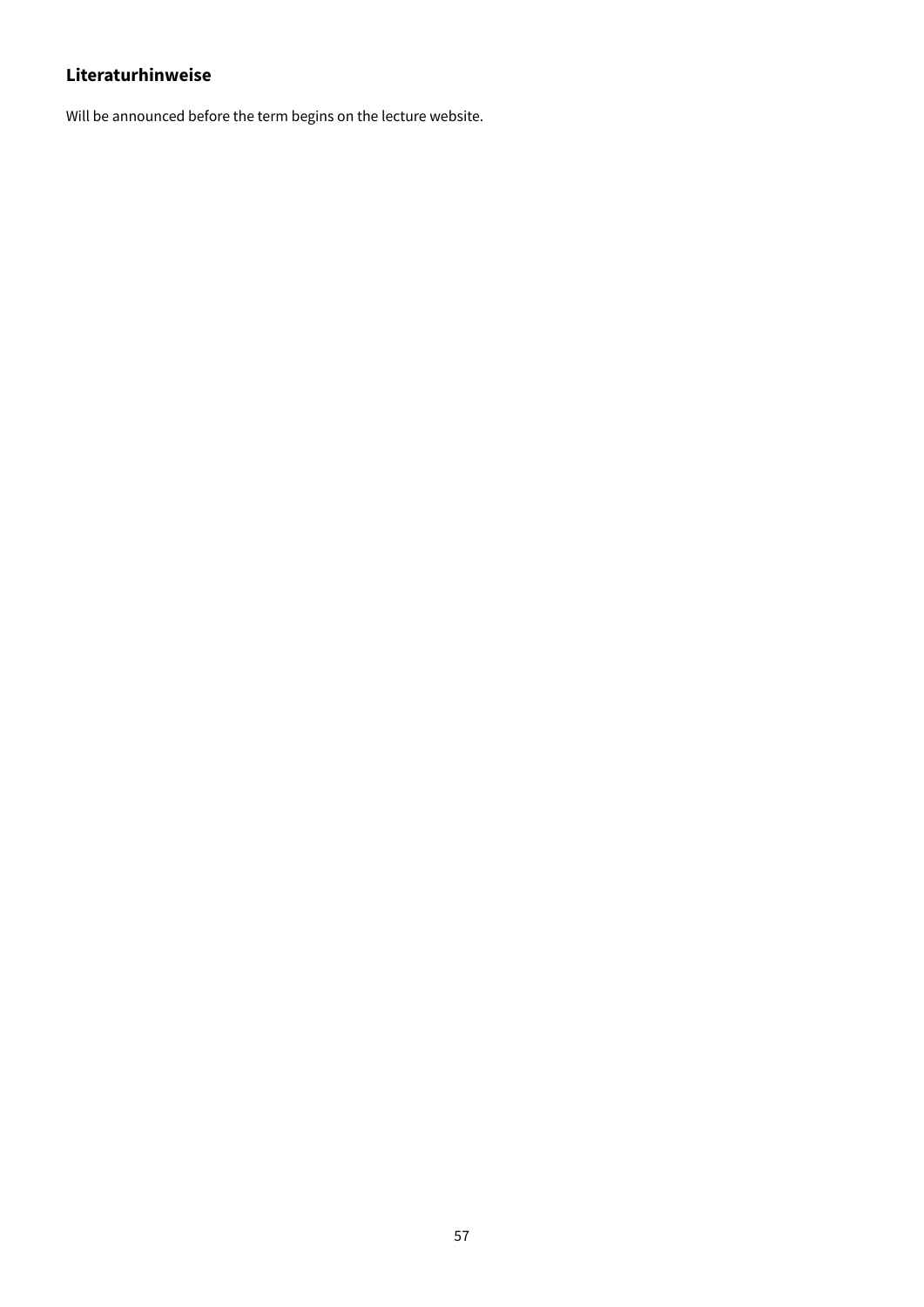### **Human Computer Interaction According to the CI and According to the HCI**

| Studiensem. | Regelst.sem.              | <b>Turnus</b>                                                                                                                                                                                                 | Dauer      | <b>SWS</b> | <b>ECTS</b> |
|-------------|---------------------------|---------------------------------------------------------------------------------------------------------------------------------------------------------------------------------------------------------------|------------|------------|-------------|
| 4-6         | 6                         | at least every two years                                                                                                                                                                                      | 1 semester | 6          | 9           |
|             |                           | Modulverantwortliche/r Prof. Dr. Jürgen Steimle                                                                                                                                                               |            |            |             |
|             |                           | Dozent/inn/en Prof. Dr. Jürgen Steimle                                                                                                                                                                        |            |            |             |
|             |                           | Zulassungsvoraussetzungen undergraduate students: Programmierung 1 and 2<br>graduate students: none                                                                                                           |            |            |             |
|             |                           | Leistungskontrollen / Prüfungen Regular attendance of classes and tutorials<br>Successful completion of exercises and course project<br>Final exam<br>A re-exam takes place (as written or oral examination). |            |            |             |
|             | Lehrveranstaltungen / SWS | 4 h lectures<br>+ 2 h tutorial<br>$= 6 h$ (weekly)                                                                                                                                                            |            |            |             |
|             | <b>Arbeitsaufwand</b>     | 90 h of classes<br>+ 180 h private study<br>$= 270$ h (= 9 ECTS)                                                                                                                                              |            |            |             |
|             |                           | Modulnote Will be determined from performance in exams, exercises and practical tasks. The<br>exact modalities will be announced at the beginning of the module.                                              |            |            |             |
|             | <b>Sprache English</b>    |                                                                                                                                                                                                               |            |            |             |

#### **Lernziele / Kompetenzen**

This course teaches the theoretical and practical foundations for human computer interaction. It covers a wide overview of topics, techniques and approaches used for the design and evaluation of modern user interfaces.

The course covers the principles that underlie successful user interfaces, provides an overview of input and output devices and user interface types, and familiarizes students with the methods for designing and evaluating user interfaces. Students learn to critically assess user interfaces, to design user interfaces themselves, and to evaluate them in empirical studies.

#### **Inhalt**

- Fundamentals of human-computer interaction
- User interface paradigms, input and output devices
- Desktop & graphical user interfaces
- Mobile user interfaces
- Natural user interfaces
- User-centered interaction design
- Design principles and guidelines
- Prototyping

#### **Literaturhinweise**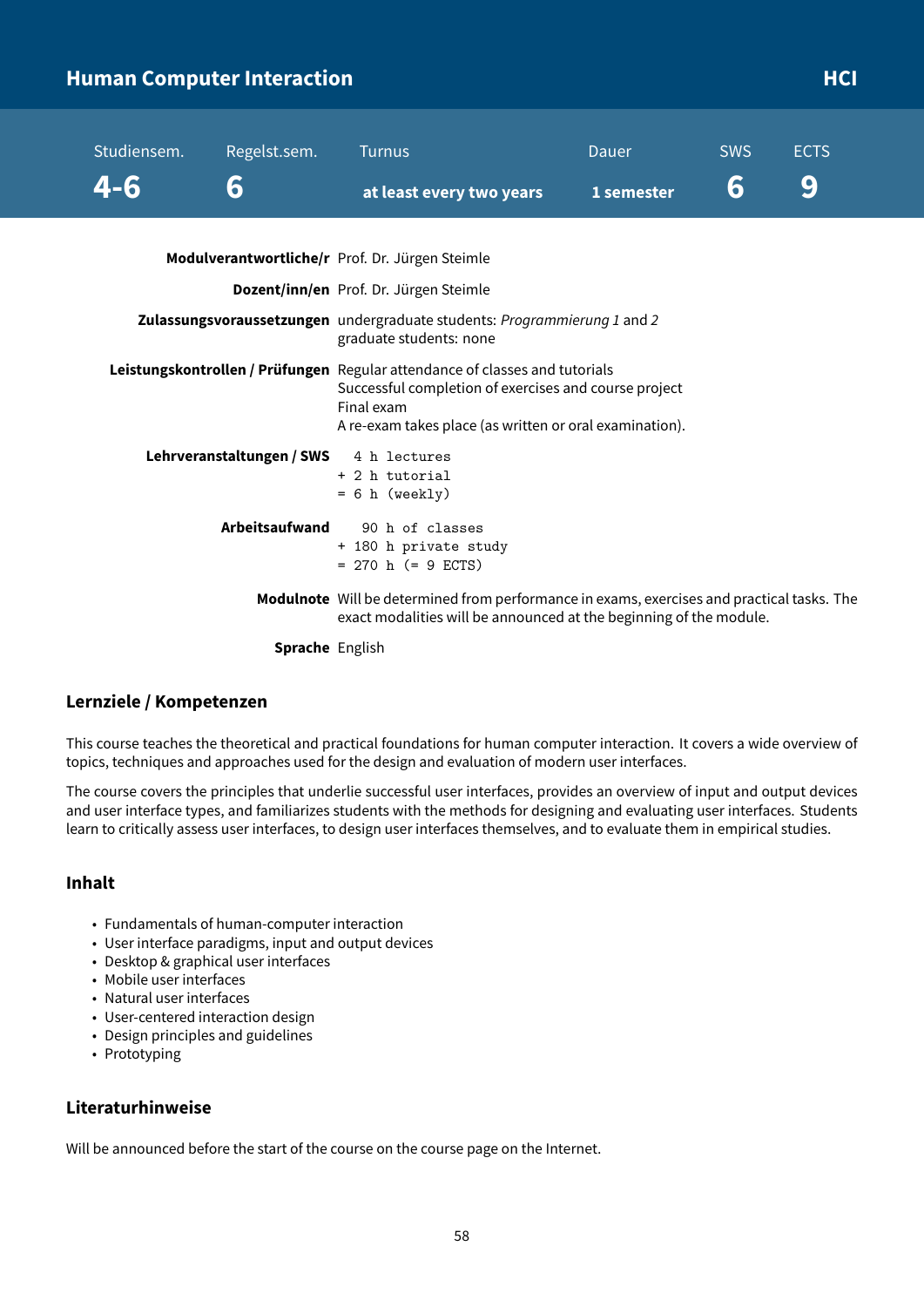### **Image Processing and Computer Vision IPCV IPCV**

| Studiensem. | Regelst.sem.                    | <b>Turnus</b>                                                                                                                                                                                                                                                                                                                                                                                                                                       | Dauer      | <b>SWS</b> | <b>ECTS</b> |
|-------------|---------------------------------|-----------------------------------------------------------------------------------------------------------------------------------------------------------------------------------------------------------------------------------------------------------------------------------------------------------------------------------------------------------------------------------------------------------------------------------------------------|------------|------------|-------------|
| 4-6         | 6                               | at least every two years                                                                                                                                                                                                                                                                                                                                                                                                                            | 1 semester | 6          | 9           |
|             |                                 | Modulverantwortliche/r Prof. Dr. Joachim Weickert                                                                                                                                                                                                                                                                                                                                                                                                   |            |            |             |
|             |                                 | Dozent/inn/en Prof. Dr. Joachim Weickert                                                                                                                                                                                                                                                                                                                                                                                                            |            |            |             |
|             |                                 | Zulassungsvoraussetzungen Undergraduate mathematics (e.g. Mathematik für Informatiker I-III) and elemen-<br>tary programming knowledge in C                                                                                                                                                                                                                                                                                                         |            |            |             |
|             | Leistungskontrollen / Prüfungen | • For the homework assignments one can obtain up to 24 points per week. Ac-<br>tively participating in the classroom assignments gives 12 more points per<br>week, regardless of the correctness of the solutions. To qualify for both ex-<br>ams one needs 2/3 of all possible points.<br>• Passing the final exam or the re-exam.<br>• A re-exam takes place during the last two weeks before the start of lectures<br>in the following semester. |            |            |             |
|             | Lehrveranstaltungen / SWS       | 4 h lectures<br>+ 2 h tutorial<br>$= 6 h$ (weekly)                                                                                                                                                                                                                                                                                                                                                                                                  |            |            |             |
|             | <b>Arbeitsaufwand</b>           | 90 h of classes<br>+ 180 h private study<br>$= 270$ h (= 9 ECTS)                                                                                                                                                                                                                                                                                                                                                                                    |            |            |             |
|             |                                 | Modulnote Will be determined from the performance in the exam or the re-exam. The better<br>grade counts.                                                                                                                                                                                                                                                                                                                                           |            |            |             |
|             | <b>Sprache English</b>          |                                                                                                                                                                                                                                                                                                                                                                                                                                                     |            |            |             |

#### **Lernziele / Kompetenzen**

Broad introduction to mathematical methods in image processing and computer vision. The lecture qualifies students for a bachelor thesis in this field. Together with the completion of advanced or specialised lectures (9 credits at least) it is the basis for a master thesis in this field.

#### **Inhalt**

Inhalt

- 1. Basics
	- 1.1 Image Types and Discretisation
	- 1.2 Degradations in Digital Images
- 2. Colour Perception and Colour Spaces
- 3. Image Transformations
	- 3.1 Continuous Fourier Transform
	- 3.2 Discrete Fourier Transform
	- 3.3 Image Pyramids
	- 3.4 Wavelet Transform
- 4. Image Compression
- 5. Image Interpolation
- 6. Image Enhancement
	- 6.1 Point Operations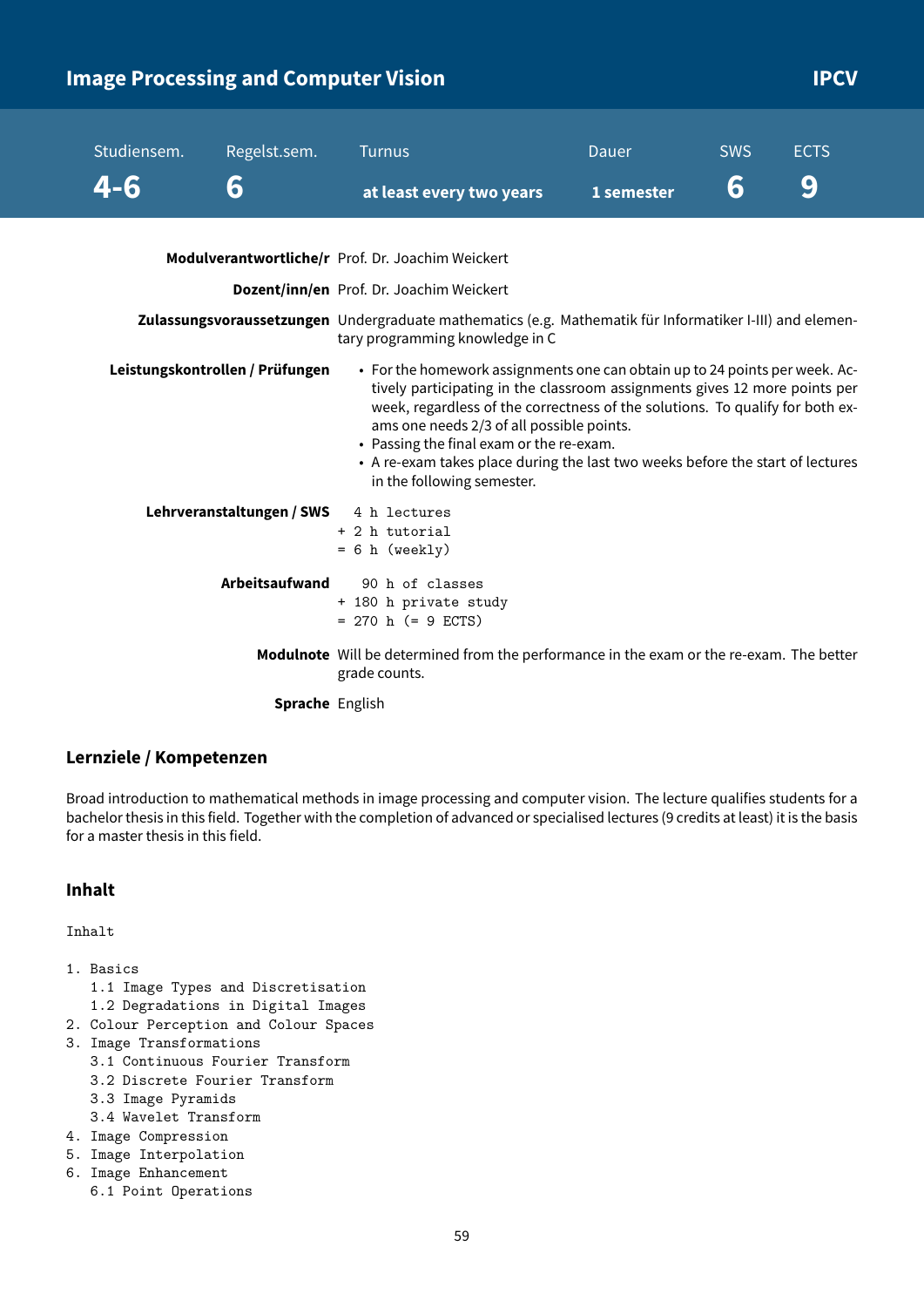- 6.2 Linear Filtering and Feature Detection
- 6.3 Morphology and Median Filters
- 6.3 Wavelet Shrinkage, Bilateral Filters, NL Means
- 6.5 Diffusion Filtering
- 6.6 Variational Methods
- 6.7 Deconvolution Methods
- 7. Texture Analysis
- 8. Segmentation
	- 8.1 Classical Methods
- 8.2 Variational Methods
- 9. Image Sequence Analysis
	- 9.1 Local Methods
- 9.2 Variational Methods
- 10. 3-D Reconstruction
	- 10.1 Camera Geometry
	- 10.2 Stereo
	- 10.3 Shape-from-Shading
- 11. Object Recognition
	- 11.1 Hough Transform
	- 11.2 Invariants
	- 11.3 Eigenspace Methods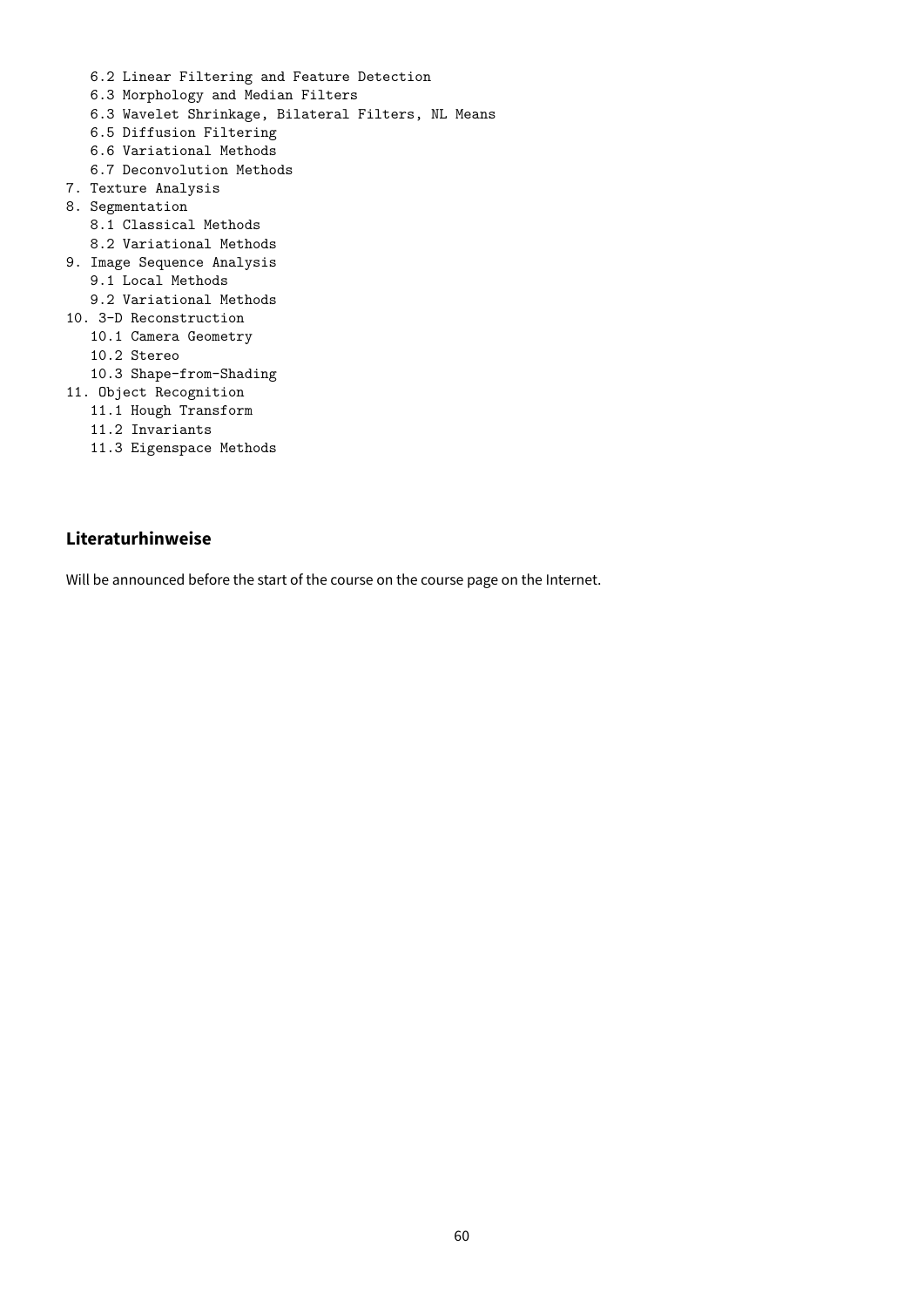|  | <b>Information Retrieval and Data Mining</b> |                                 |                                                                                                                                                                                                                               |            |            | <b>IRDM</b> |  |
|--|----------------------------------------------|---------------------------------|-------------------------------------------------------------------------------------------------------------------------------------------------------------------------------------------------------------------------------|------------|------------|-------------|--|
|  | Studiensem.                                  | Regelst.sem.                    | <b>Turnus</b>                                                                                                                                                                                                                 | Dauer      | <b>SWS</b> | <b>ECTS</b> |  |
|  | 4-6                                          | 6                               | at least every two years                                                                                                                                                                                                      | 1 semester | 6          | 9           |  |
|  |                                              |                                 | Modulverantwortliche/r Prof. Dr. Gerhard Weikum                                                                                                                                                                               |            |            |             |  |
|  |                                              |                                 | Dozent/inn/en Prof. Dr. Gerhard Weikum                                                                                                                                                                                        |            |            |             |  |
|  |                                              |                                 | Zulassungsvoraussetzungen Good knowledge of undergraduate mathematics (linear algebra, probability the-<br>ory) and basic algorithms.                                                                                         |            |            |             |  |
|  |                                              | Leistungskontrollen / Prüfungen | • Regular attendance of classes and tutor groups<br>• Presentation of solutions in tutor groups<br>• Passing 2 of 3 written tests (after each third of the semester)<br>• Passing the final exam (at the end of the semester) |            |            |             |  |
|  |                                              | Lehrveranstaltungen / SWS       | 4 h lectures<br>+ 2 h tutorial<br>$= 6 h$ (weekly)                                                                                                                                                                            |            |            |             |  |
|  |                                              | Arbeitsaufwand                  | 90 h of classes<br>+ 180 h private study<br>$= 270$ h (= 9 ECTS)                                                                                                                                                              |            |            |             |  |
|  |                                              |                                 | Modulnote Will be determined by the performance in written tests, tutor groups, and the final<br>exam. Details will be announced on the course web site.                                                                      |            |            |             |  |

**Sprache** English

#### **Lernziele / Kompetenzen**

The lecture teaches models and algorithms that form the basis for search engines and for data mining and data analysis tools.

#### **Inhalt**

Information Retrieval (IR) and Data Mining (DM) are methodologies for organizing, searching and analyzing digital Inhalts from the web, social media and enterprises as well as multivariate datasets in these contexts. IR models and algorithms include text indexing, query processing, search result ranking, and information extraction for semantic search. DM models and algorithms include pattern mining, rule mining, classification and recommendation. Both fields build on mathematical foundations from the areas of linear algebra, graph theory, and probability and statistics.

#### **Literaturhinweise**

Will be announced on the course web site.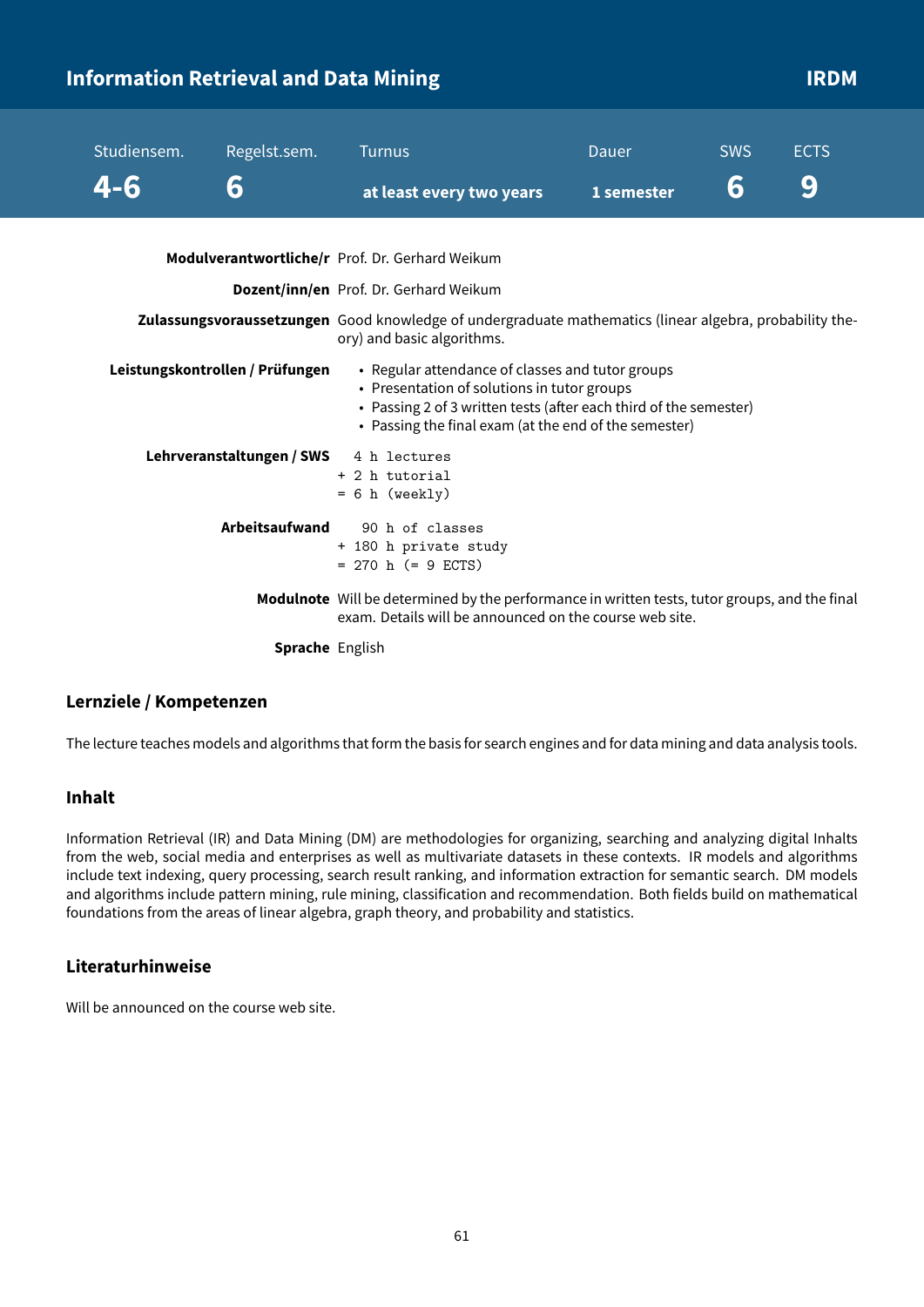### **Introduction to Computational Logic Computational Logic Computational Logic Computational CL**

| Studiensem.<br>4-6 | Regelst.sem.<br>6                                                  | <b>Turnus</b><br>at least every two years                                                                                                                        | <b>Dauer</b><br>1 semester | <b>SWS</b><br>6 | <b>ECTS</b><br>9 |
|--------------------|--------------------------------------------------------------------|------------------------------------------------------------------------------------------------------------------------------------------------------------------|----------------------------|-----------------|------------------|
|                    |                                                                    | Modulverantwortliche/r Prof. Dr. Gert Smolka<br><b>Dozent/inn/en</b> Prof. Dr. Gert Smolka                                                                       |                            |                 |                  |
|                    | Zulassungsvoraussetzungen keine<br>Leistungskontrollen / Prüfungen | • Regular attendance of classes and tutorials.<br>• Passing the midterm and the final exam.                                                                      |                            |                 |                  |
|                    | Lehrveranstaltungen / SWS                                          | 4 h lectures<br>$+$ 2 h tutorial<br>$= 6 h$ (weekly)                                                                                                             |                            |                 |                  |
|                    | Arbeitsaufwand                                                     | 90 h of classes<br>+ 180 h private study<br>$= 270$ h (= 9 ECTS)                                                                                                 |                            |                 |                  |
|                    | <b>Sprache English</b>                                             | Modulnote Will be determined from performance in exams, exercises and practical tasks. The<br>exact modalities will be announced at the beginning of the module. |                            |                 |                  |

#### **Lernziele / Kompetenzen**

- structure of logic languages based on type theory
- distinction notation / syntax / semantics
- structure and formal representation of mathematical statements
- structure and formal representation of proofs (equational and natural deduction)
- solving Boolean equations
- proving formulas with quantifiers
- implementing syntax and deduction

#### **Inhalt**

Type Theory:

- functional representation of mathematical statements
- simply typed lambda calculus, De Bruijn representation and substitution, normalization, elimination of lambdas
- Interpretations and semantic consequence
- Equational deduction, soundness and completeness
- Propositional Logic
- Boolean Axioms, completeness for 2-valued interpretation
- resolution of Boolean equations, canonical forms based on decision trees and resolution

Predicate Logic (higher-order):

- quantifier axioms
- natural deduction
- prenex and Skolem forms

#### **Literaturhinweise**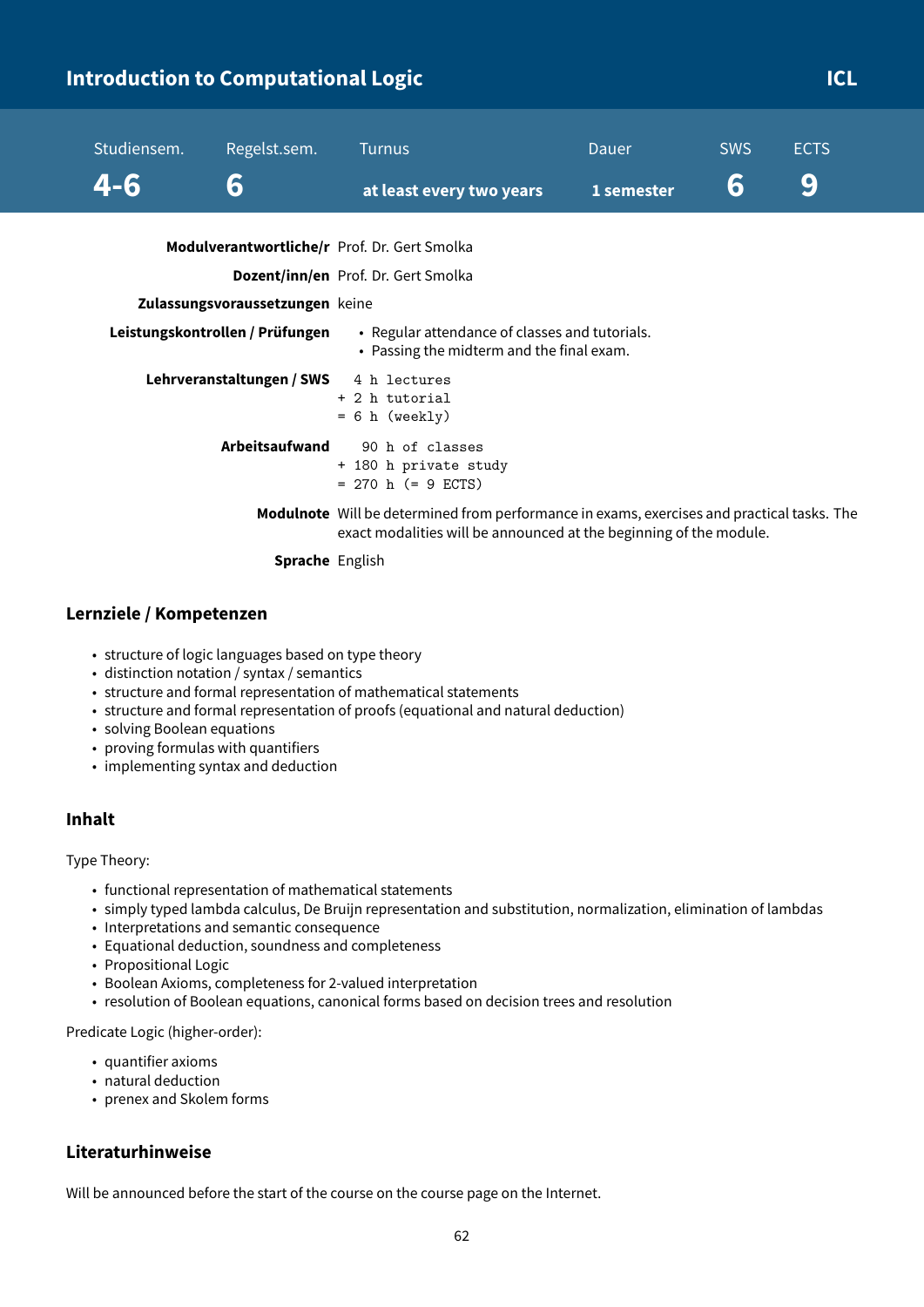### **Machine Learning Music Community of the Community Community Community Community Community Community Community**

| Studiensem. | Regelst.sem.                                   | <b>Turnus</b>                                                                                                                                                                                   | <b>Dauer</b>                                                                                                                                                                             | <b>SWS</b> | <b>ECTS</b> |  |
|-------------|------------------------------------------------|-------------------------------------------------------------------------------------------------------------------------------------------------------------------------------------------------|------------------------------------------------------------------------------------------------------------------------------------------------------------------------------------------|------------|-------------|--|
| 4-6         | 6                                              | at least every two years                                                                                                                                                                        | 1 semester                                                                                                                                                                               | 6          | 9           |  |
|             | Modulverantwortliche/r Prof. Dr. Isabel Valera |                                                                                                                                                                                                 |                                                                                                                                                                                          |            |             |  |
|             |                                                | <b>Dozent/inn/en</b> Prof. Dr. Isabel Valera                                                                                                                                                    |                                                                                                                                                                                          |            |             |  |
|             |                                                |                                                                                                                                                                                                 | Zulassungsvoraussetzungen The lecture gives a broad introduction into machine learning methods. After the<br>lecture the students should be able to solve and analyze learning problems. |            |             |  |
|             | Leistungskontrollen / Prüfungen                | • Regular attendance of classes and tutorials.<br>• 50% of all points of the exercises have to be obtained in order to qualify for<br>the exam.<br>• Passing 1 out of 2 exams (final, re-exam). |                                                                                                                                                                                          |            |             |  |
|             | Lehrveranstaltungen / SWS                      | 4 h lectures<br>+ 2 h tutorial<br>$= 6 h$ (weekly)                                                                                                                                              |                                                                                                                                                                                          |            |             |  |
|             | Arbeitsaufwand                                 | 90 h of classes<br>+ 180 h private study<br>$= 270$ h (= 9 ECTS)                                                                                                                                |                                                                                                                                                                                          |            |             |  |
|             |                                                | Modulnote Determined from the results of the exams, exercises and potential projects. The<br>exact grading modalities are announced at the beginning of the course.                             |                                                                                                                                                                                          |            |             |  |
|             | <b>Sprache English</b>                         |                                                                                                                                                                                                 |                                                                                                                                                                                          |            |             |  |

#### **Lernziele / Kompetenzen**

The lecture gives a broad introduction into machine learning methods. After the lecture the students should be able to solve and analyze learning problems.

#### **Inhalt**

- Bayesian decision theory
- Linear classification and regression
- Kernel methods
- Bayesian learning
- Semi-supervised learning
- Unsupervised learning
- Model selection and evaluation of learning methods
- Statistical learning theory
- Other current research topics

#### **Literaturhinweise**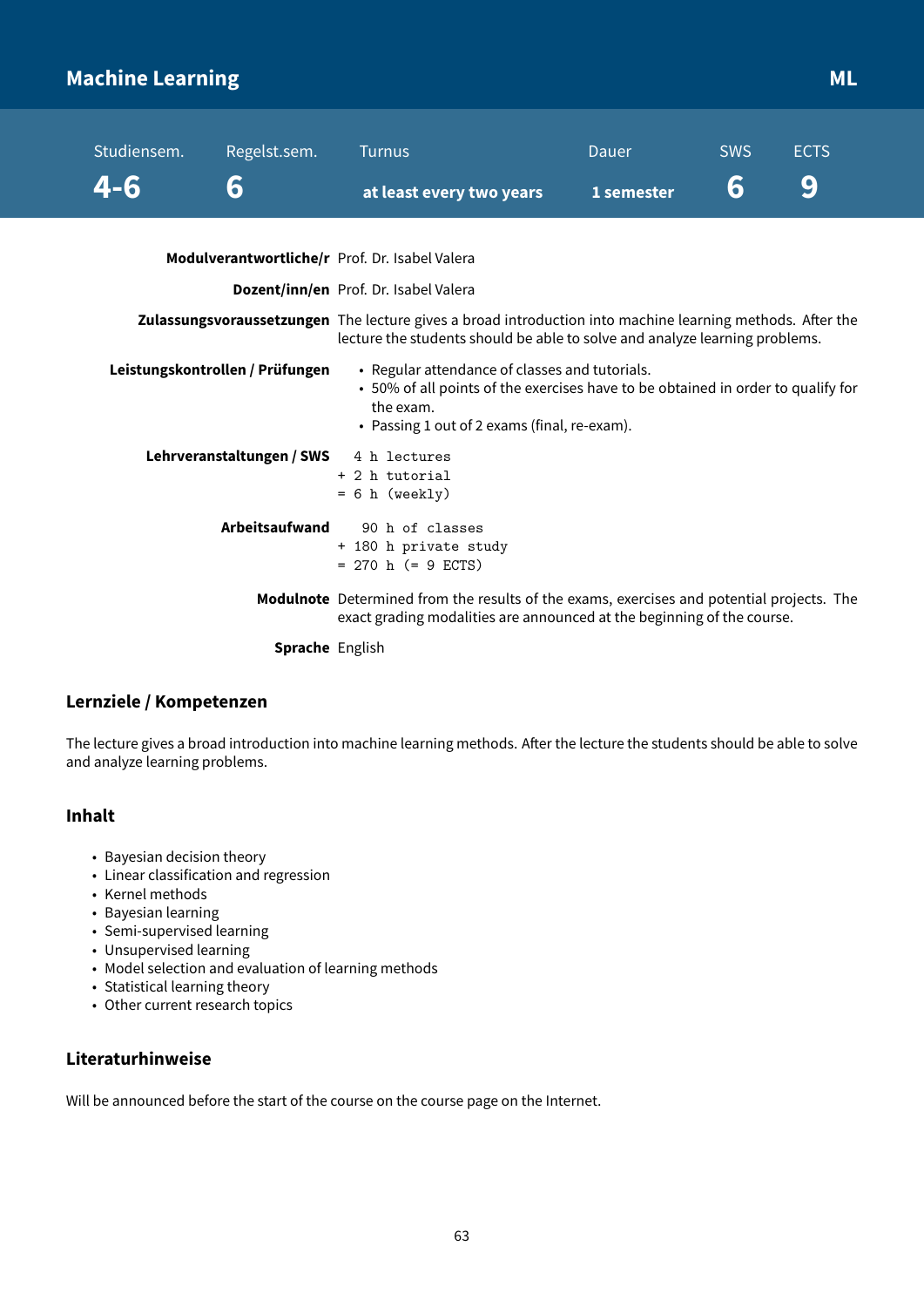### **Operating Systems Contract Contract Contract Contract Contract Contract Contract Contract Contract Contract Contract Contract Contract Contract Contract Contract Contract Contract Contract Contract Contract Contract Contr**

| Studiensem.                                                                                                                                                                                                                                                                                                       | Regelst.sem.                           | <b>Turnus</b>                                                                                                                                                    | Dauer      | <b>SWS</b> | <b>ECTS</b> |
|-------------------------------------------------------------------------------------------------------------------------------------------------------------------------------------------------------------------------------------------------------------------------------------------------------------------|----------------------------------------|------------------------------------------------------------------------------------------------------------------------------------------------------------------|------------|------------|-------------|
| 4-6                                                                                                                                                                                                                                                                                                               | 6                                      | at least every two years                                                                                                                                         | 1 semester | 6          | 9           |
|                                                                                                                                                                                                                                                                                                                   |                                        | Modulverantwortliche/r Prof. Peter Druschel, Ph.D.                                                                                                               |            |            |             |
|                                                                                                                                                                                                                                                                                                                   |                                        | Dozent/inn/en Prof. Peter Druschel, Ph.D.<br>Björn Brandenburg, Ph.D                                                                                             |            |            |             |
|                                                                                                                                                                                                                                                                                                                   |                                        | Zulassungsvoraussetzungen For graduate students: none                                                                                                            |            |            |             |
| Leistungskontrollen / Prüfungen Regular attendance at classes and tutorials<br>Successful completion of a course project in teams of 2 students<br>Passing 2 written exams (midterm and final exam)<br>A re-exam takes place during the last two weeks before the start of lectures in the<br>following semester. |                                        |                                                                                                                                                                  |            |            |             |
|                                                                                                                                                                                                                                                                                                                   | Lehrveranstaltungen / SWS 4 h lectures | + 2 h tutorial<br>$= 6 h$ (weekly)                                                                                                                               |            |            |             |
|                                                                                                                                                                                                                                                                                                                   | Arbeitsaufwand                         | 90 h of classes<br>+ 180 h private study<br>$= 270$ h (= 9 ECTS)                                                                                                 |            |            |             |
|                                                                                                                                                                                                                                                                                                                   |                                        | Modulnote Will be determined from performance in exams, exercises and practical tasks. The<br>exact modalities will be announced at the beginning of the module. |            |            |             |
|                                                                                                                                                                                                                                                                                                                   | Consider Facture                       |                                                                                                                                                                  |            |            |             |

**Sprache** English

#### **Lernziele / Kompetenzen**

Introduction to the principles, design, and implementation of operating systems

#### **Inhalt**

Process management:

- Threads and processes, synchronization
- Multiprogramming, CPU Scheduling
- Deadlock

Memory management:

- Dynamic storage allocation
- Sharing main memory
- Virtual memory

I/O management:

- File storage management
- Naming
- Concurrency, Robustness, Performance

Virtual machines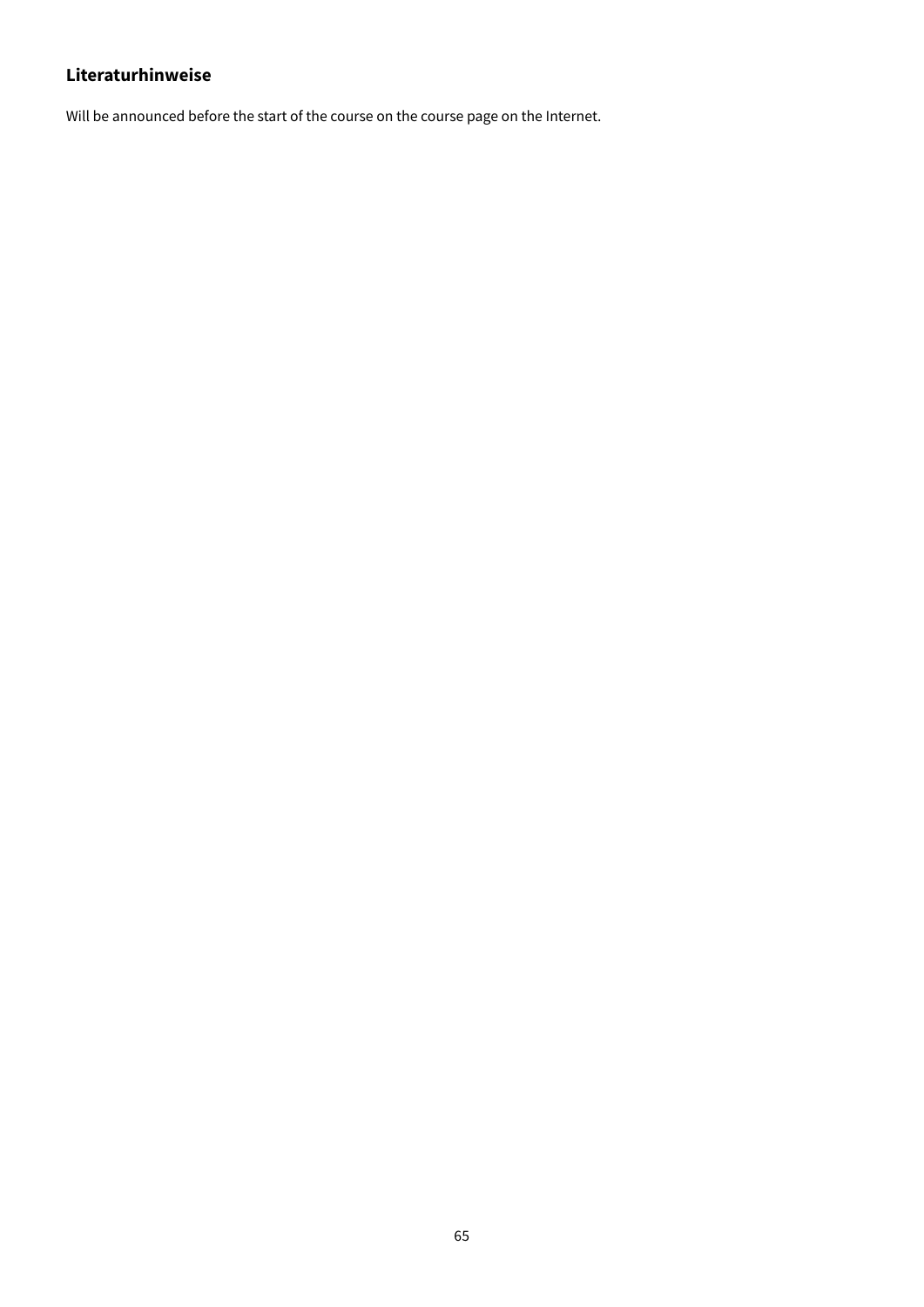| Optimization       |                                 |                                                                                                                                                                                                                                                                                                                                                                                                                                                |                     |                 | Opti             |
|--------------------|---------------------------------|------------------------------------------------------------------------------------------------------------------------------------------------------------------------------------------------------------------------------------------------------------------------------------------------------------------------------------------------------------------------------------------------------------------------------------------------|---------------------|-----------------|------------------|
| Studiensem.<br>4-6 | Regelst.sem.<br>6               | <b>Turnus</b><br>at least every two years                                                                                                                                                                                                                                                                                                                                                                                                      | Dauer<br>1 semester | <b>SWS</b><br>6 | <b>ECTS</b><br>9 |
|                    |                                 | Modulverantwortliche/r Prof. Dr. Kurt Mehlhorn                                                                                                                                                                                                                                                                                                                                                                                                 |                     |                 |                  |
|                    |                                 | Dozent/inn/en Prof. Dr. Kurt Mehlhorn<br>Dr. Andreas Karrenbauer                                                                                                                                                                                                                                                                                                                                                                               |                     |                 |                  |
|                    | Leistungskontrollen / Prüfungen | Zulassungsvoraussetzungen For graduate students: none<br>• Regular attendance of classes and tutorials<br>• Solving accompanying exercises, successful partcipation in midterm and fi-<br>nal exam<br>• Grades: Yes<br>• The grade is calculated from the above parameters according to the following<br>scheme: 20%, 30%, 50%<br>• A re-exam takes place during the last two weeks before the start of lectures<br>in the following semester. |                     |                 |                  |
|                    | Lehrveranstaltungen / SWS       | 4 h lectures<br>+ 2 h tutorial<br>$= 6 h$ (weekly)                                                                                                                                                                                                                                                                                                                                                                                             |                     |                 |                  |
|                    | Arbeitsaufwand                  | 90 h of classes<br>+ 180 h private study<br>$= 270$ h (= 9 ECTS)                                                                                                                                                                                                                                                                                                                                                                               |                     |                 |                  |
|                    |                                 | Modulnote Will be determined from performance in exams, exercises and practical tasks. The<br>exact modalities will be announced at the beginning of the module.                                                                                                                                                                                                                                                                               |                     |                 |                  |
|                    | <b>Sprache English</b>          |                                                                                                                                                                                                                                                                                                                                                                                                                                                |                     |                 |                  |

#### **Lernziele / Kompetenzen**

The students learn to model and solve optimization problems from theory as from the real world

#### **Inhalt**

Linear Programming: Theory of polyhedra, simplex algorithm, duality, ellipsoidmethod \* Integer linear programming: Branchand-Bound, cutting planes, TDI-Systems \* Network flow: Minimum cost network flow, minimum mean cycle cancellation algorithm, network simplex method \* Matchings in graphs: Polynomial matching algorithms in general graphs, integrality of the matching polytope, cutting planes \* Approximation algorithms: LP-Rounding, greedy methods, knapsack, bin packing, steiner trees and forests, survivable network design

#### **Literaturhinweise**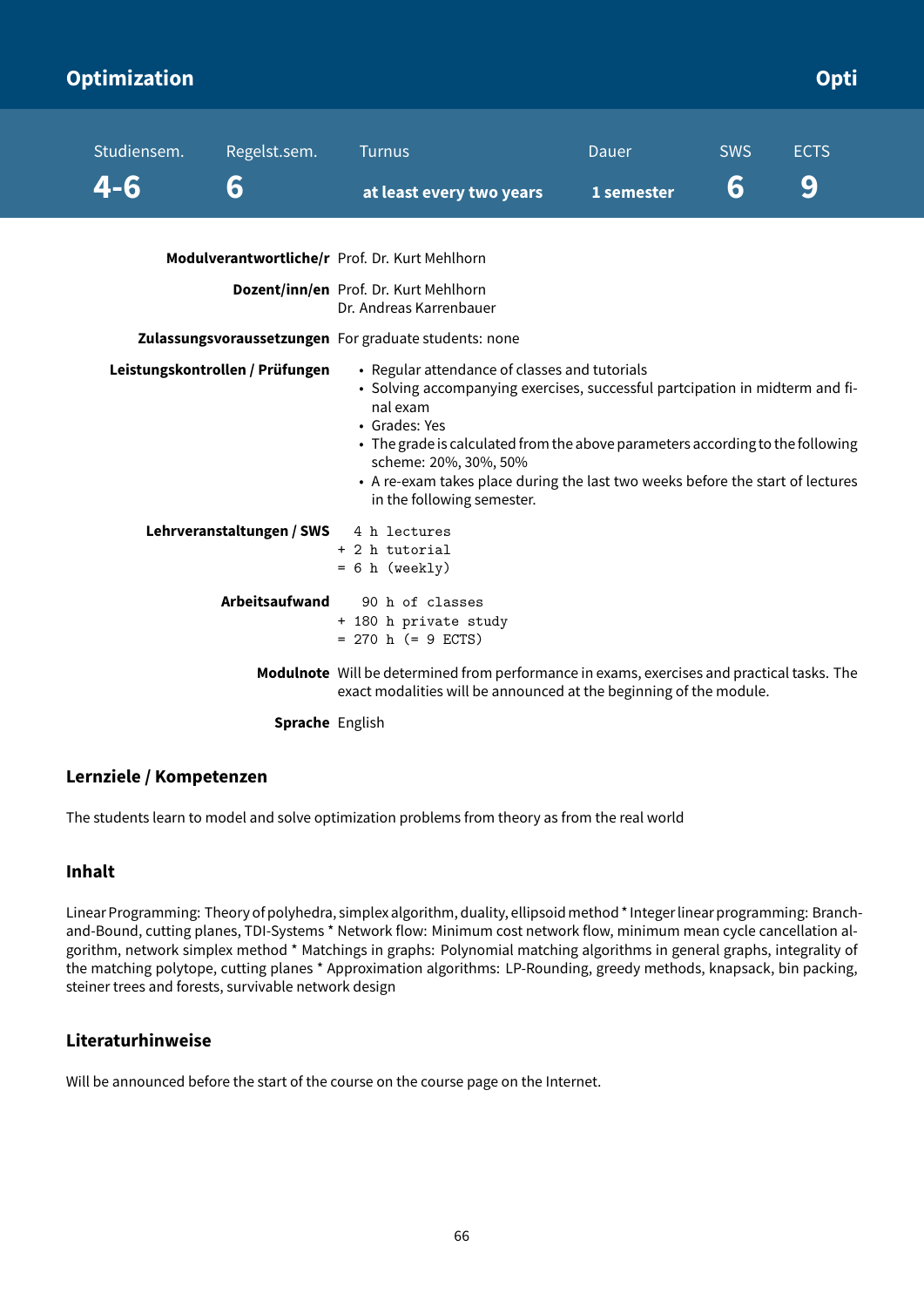## **Security Sec**

| Studiensem. | Regelst.sem. | Turnus                                                                                                             | <b>Dauer</b> | <b>SWS</b> | <b>ECTS</b> |  |
|-------------|--------------|--------------------------------------------------------------------------------------------------------------------|--------------|------------|-------------|--|
| 4-6         | 6            | at least every two years                                                                                           | 1 semester   | 6          | 9           |  |
|             |              | Modulverantwortliche/r Prof. Dr. Michael Backes<br>Dozent/inn/en Prof. Dr. Michael Backes<br>Prof. Dr. Cas Cremers |              |            |             |  |

**Zulassungsvoraussetzungen** For graduate students: none

| Leistungskontrollen / Prüfungen | • Regular attendance of classes and tutorials<br>• Passing the final exam<br>• A re-exam is normally provided (as written or oral examination).                                  |
|---------------------------------|----------------------------------------------------------------------------------------------------------------------------------------------------------------------------------|
| Lehrveranstaltungen / SWS       | 4 h lectures<br>+ 2 h tutorial<br>$= 6$ h (weekly)                                                                                                                               |
| Arbeitsaufwand                  | 90 h of classes<br>+ 180 h private study<br>$= 270$ h ( $= 9$ ECTS)                                                                                                              |
|                                 | <b>Modulnote</b> Will be determined by the performance in exams, tutor groups, and practical tasks.<br>Details will be announced by the lecturer at the beginning of the course. |

**Sprache** English

#### **Lernziele / Kompetenzen**

Description, assessment, development and application of security mechanisms, techniques and tools.

#### **Inhalt**

- Basic Cryptography,
- Specification and verification of security protocols,
- Security policies: access control, information flow analysis,
- Network security,
- Media security,
- Security engineering

### **Literaturhinweise**

Will be announced on the course website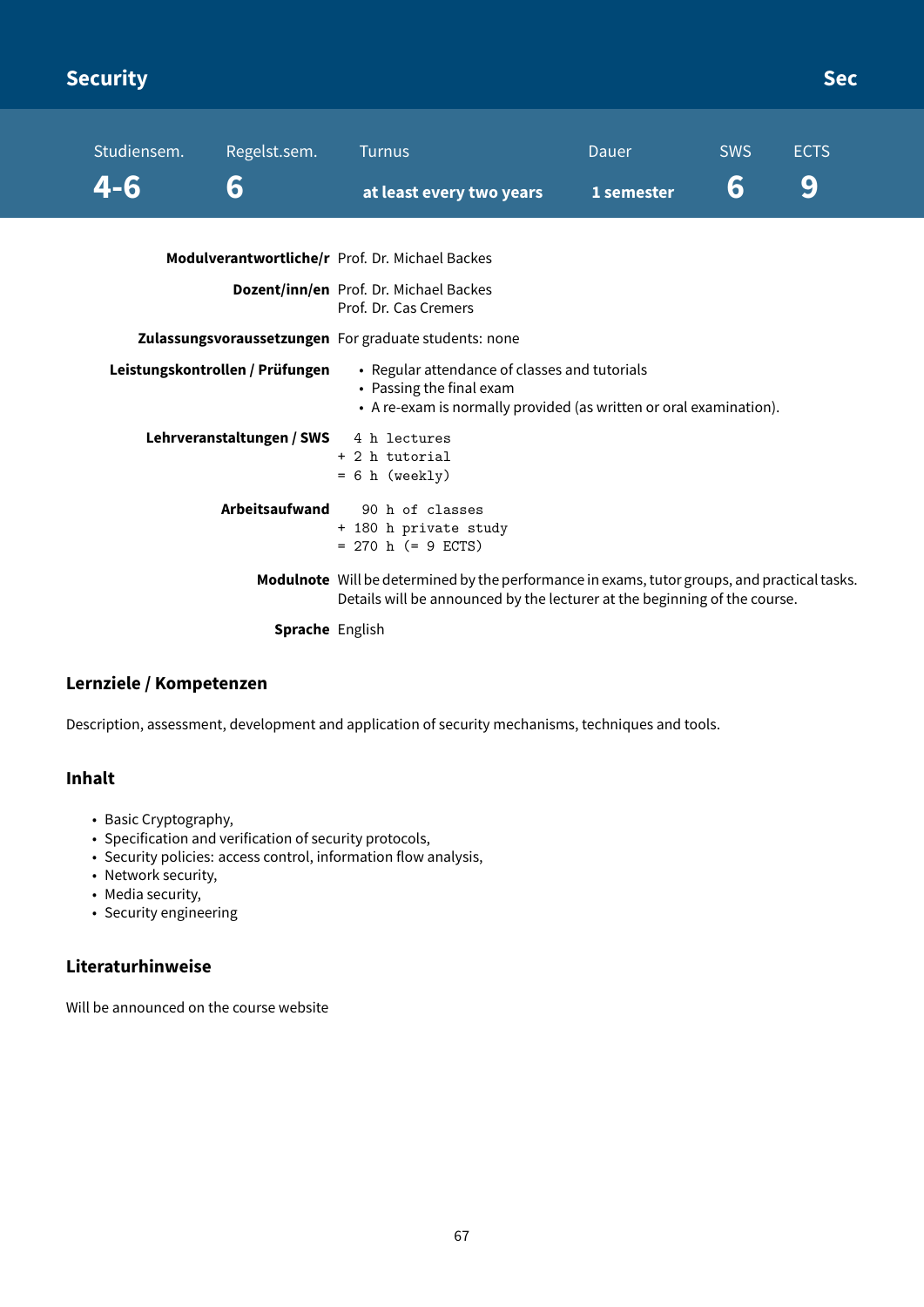### **Semantics**

| Studiensem. | Regelst.sem.                    | <b>Turnus</b>                                                                                                                                                    | Dauer      | <b>SWS</b> | <b>ECTS</b> |
|-------------|---------------------------------|------------------------------------------------------------------------------------------------------------------------------------------------------------------|------------|------------|-------------|
| 4-6         | 6                               | at least every two years                                                                                                                                         | 1 semester | 6          | 9           |
|             |                                 | Modulverantwortliche/r Prof. Dr. Gert Smolka                                                                                                                     |            |            |             |
|             |                                 | Dozent/inn/en Prof. Dr. Gert Smolka                                                                                                                              |            |            |             |
|             |                                 | Zulassungsvoraussetzungen For graduate students: core lecture Introduction to Computational Logic                                                                |            |            |             |
|             | Leistungskontrollen / Prüfungen | • Regular attendance of classes and tutorials.<br>• Passing the midterm and the final exam                                                                       |            |            |             |
|             | Lehrveranstaltungen / SWS       | 4 h lectures<br>+ 2 h tutorial<br>$= 6 h$ (weekly)                                                                                                               |            |            |             |
|             | Arbeitsaufwand                  | 90 h of classes<br>+ 180 h private study<br>$= 270$ h $(= 9$ ECTS)                                                                                               |            |            |             |
|             |                                 | Modulnote Will be determined from performance in exams, exercises and practical tasks. The<br>exact modalities will be announced at the beginning of the module. |            |            |             |
|             | <b>Sprache English</b>          |                                                                                                                                                                  |            |            |             |

#### **Lernziele / Kompetenzen**

Understanding of

- Logical structure of programming languages
- Formal models of programming languages
- Type and module systems for programming languages

#### **Inhalt**

Theory of programming languages, in particular:

- Formal models of functional and object-oriented languages
- Lambda Calculi (untyped, simply typed, System F, F-omega, Lambda Cube, subtyping, recursive types, Curry-Howard Correspondence)
- Algorithms for type checking and type reconstruction

#### **Literaturhinweise**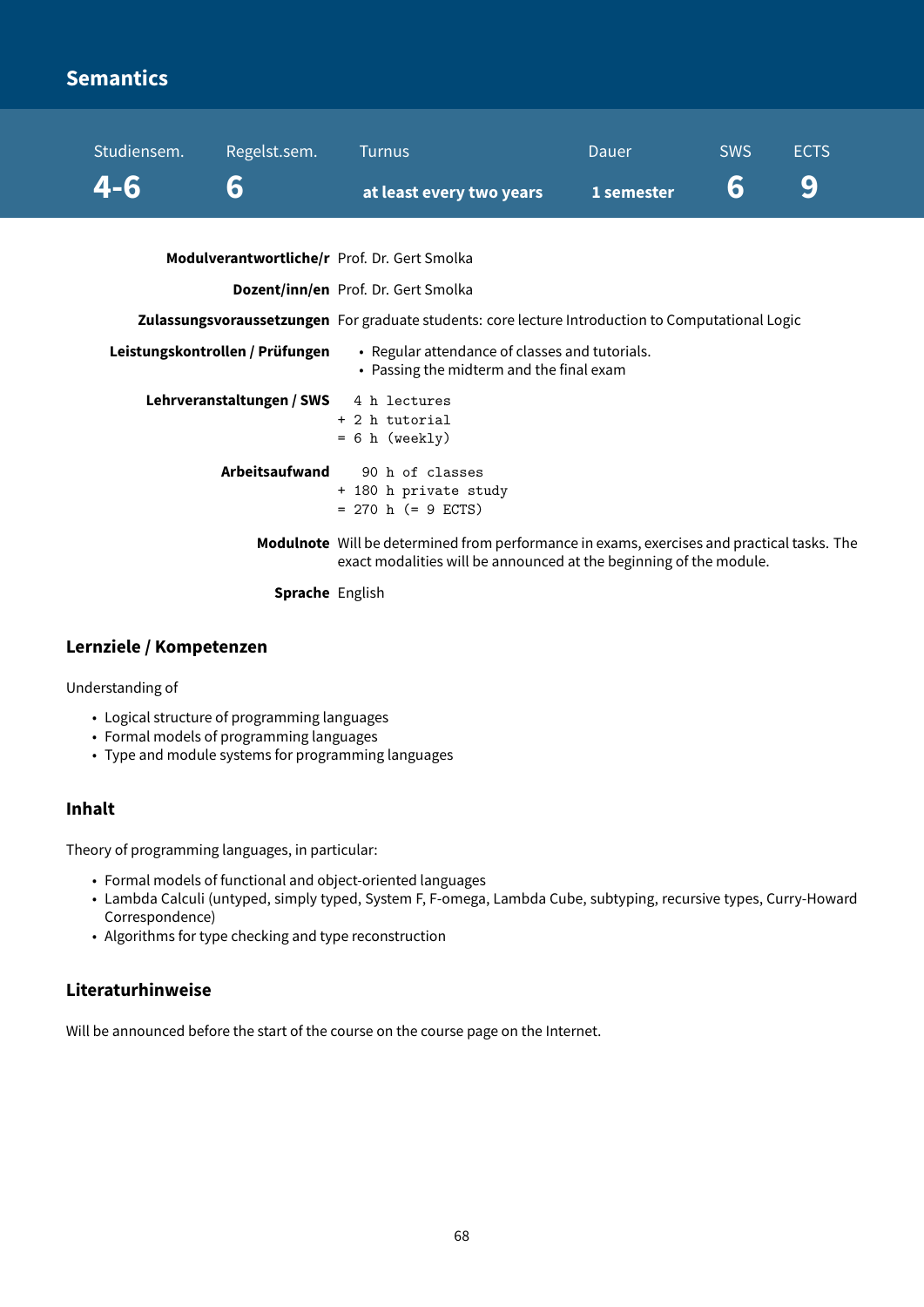### **Software Engineering Security and SE**

| Studiensem.<br>4-6        | Regelst.sem. | Turnus<br>at least every two years                                                                                                                                                                                                                                                                                                                                                                                                                                                                                                                             | <b>Dauer</b><br>1 semester | <b>SWS</b><br>6 | <b>ECTS</b><br>g |  |  |
|---------------------------|--------------|----------------------------------------------------------------------------------------------------------------------------------------------------------------------------------------------------------------------------------------------------------------------------------------------------------------------------------------------------------------------------------------------------------------------------------------------------------------------------------------------------------------------------------------------------------------|----------------------------|-----------------|------------------|--|--|
|                           |              | Modulverantwortliche/r Prof. Dr. Sven Apel                                                                                                                                                                                                                                                                                                                                                                                                                                                                                                                     |                            |                 |                  |  |  |
|                           |              | Dozent/inn/en Prof. Dr. Sven Apel                                                                                                                                                                                                                                                                                                                                                                                                                                                                                                                              |                            |                 |                  |  |  |
| Zulassungsvoraussetzungen |              | • Knowledge of programming concepts (as taught in the lectures Programmierung<br>1 and Programmierung 2)<br>• Basic knowledge of software processes, design, and testing (as taught and<br>applied in the lecture Softwarepraktikum)                                                                                                                                                                                                                                                                                                                           |                            |                 |                  |  |  |
|                           |              | Leistungskontrollen / Prüfungen Beside the lecture and weekly practical exercises, there will be a number of assign-<br>ments in the form of mini-projects for each student to work on (every two to three<br>weeks). The assignments will be assessed based on the principles covered in the<br>lecture. Passing all assignments is a prerequisite for taking the final written exam.<br>The final grade is determined only by the written exam. Further examination de-<br>tails will be announced by the lecturer at the beginning of the course. In short: |                            |                 |                  |  |  |

• Passing all assignments (prerequisite for the written exam) • Passing the written exam **Lehrveranstaltungen / SWS** 4 h lectures + 2 h exercises  $= 6 h$  (weekly) **Arbeitsaufwand** 90 h of classes and exercises + 180 h private study and assignments  $= 270$  h  $(= 9$  ECTS) **Modulnote** The grade is determined by the written exam. Passing all assignments is a prerequisite for taking the written exam. The assignments do not contribute to the final grade. Further examination details will be announced by the lecturer at the

beginning of the course.

**Sprache** English

#### **Lernziele / Kompetenzen**

- The students know and apply modern software development techniques.
- They are aware of key factors contributing to the complexity of real-world software systems, in particular, software variability, configurability, feature interaction, crosscutting concerns, and how to address them.
- They know how to apply established design and implementation techniques to master software complexity.
- They are aware of advanced design and implementation techniques, including collaboration-based design, mixins/traits, aspects, pointcuts, advice.
- They are aware of advanced quality assurance techniques that take the complexity of real-world software systems into account: variability-aware analysis, sampling, feature-interaction detection, predictive performance modeling, etc.
- They appreciate the role of non-functional properties and know how to predict and optimize software systems regarding these properties.
- They are able to use formal methods to reason about key techniques and properties covered in the lecture.

#### **Inhalt**

- Domain analysis, feature modeling
- Automated reasoning about software configuration using SAT solvers

69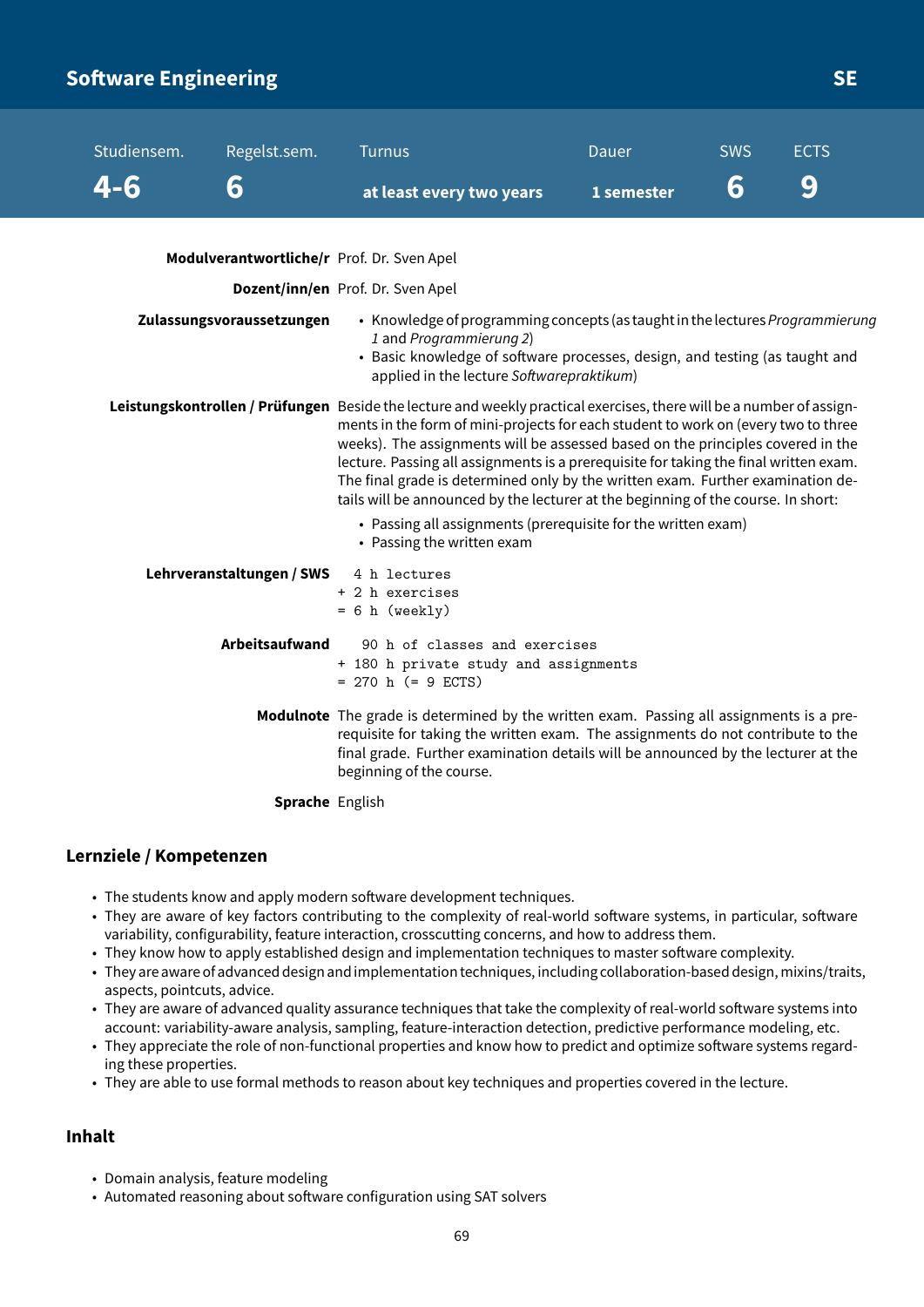- Runtime parameters, design patterns, frameworks
- Version control, build systems, preprocessors
- Collaboration-based design
- Aspects, pointcuts, advice
- Expression problem, preplanning problem, code scattering & tangling, tyranny of the dominant decomposition, inheritance vs. delegation vs. mixin composition
- Feature interaction problem (structural, control- & data-flow, behavioral, non-functional feature interactions)
- Variability-aware analysis and variational program representation (with applications to type checking and static program analysis)
- Sampling (random, coverage)
- Machine learning for software performance prediction and optimization

- Feature-Oriented Software Product Lines: Concepts and Implementation. S. Apel, et al., Springer, 2013.
- Generative Programming: Methods, Tools, and Applications: Methods, Techniques and Applications. K. Czarnecki, et al., Addison-Wesley, 2000.
- Mastering Software Variability with FeatureIDE. J. Meinicke, et al., Springer, 2017.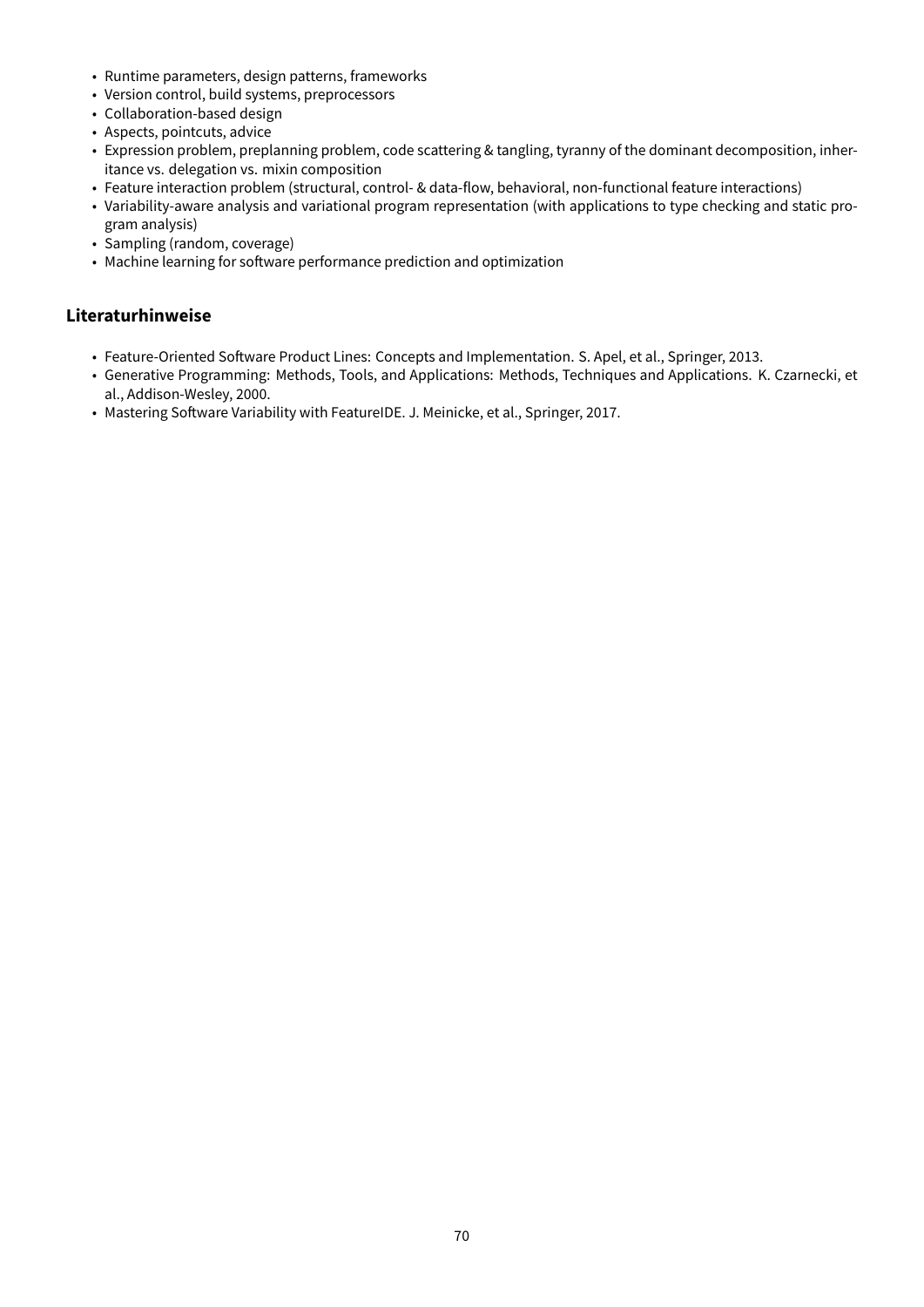### **Verification Veri**

| Studiensem. | Regelst.sem.                    | <b>Turnus</b>                                                                                                                                                                             | Dauer      | <b>SWS</b> | <b>ECTS</b> |
|-------------|---------------------------------|-------------------------------------------------------------------------------------------------------------------------------------------------------------------------------------------|------------|------------|-------------|
|             | 6                               | at least every two years                                                                                                                                                                  | 1 semester | 6          | 9           |
|             |                                 | Modulverantwortliche/r Prof. Dr.-Ing. Holger Hermanns                                                                                                                                     |            |            |             |
|             |                                 | Dozent/inn/en Prof. Dr.-Ing. Holger Hermanns<br>Prof. Bernd Finkbeiner, Ph.D                                                                                                              |            |            |             |
|             |                                 | Zulassungsvoraussetzungen For graduate students: none                                                                                                                                     |            |            |             |
|             | Leistungskontrollen / Prüfungen | • Regular attendance of classes and tutorials<br>• Passing the final exam<br>• A re-exam takes place during the last two weeks before the start of lectures<br>in the following semester. |            |            |             |
|             | Lehrveranstaltungen / SWS       | 4 h lectures<br>+ 2 h tutorial<br>$= 6 h$ (weekly)                                                                                                                                        |            |            |             |
|             | Arbeitsaufwand                  | 90 h of classes<br>+ 180 h private study<br>$= 270$ h (= 9 ECTS)                                                                                                                          |            |            |             |
|             |                                 | Modulnote Will be determined from performance in exams, exercises and practical tasks. The<br>exact modalities will be announced at the beginning of the module.                          |            |            |             |
|             | <b>Sprache</b> English          |                                                                                                                                                                                           |            |            |             |

#### **Lernziele / Kompetenzen**

The students become familiar with the standard methods in computer-aided verification. They understand the theoretical foundations and are able to assess the advantages and disadvantages of different methods for a specific verification project. The students gain first experience with manual correctness proofs and with the use of verification tools.

#### **Inhalt**

- models of computation and specification languages: temporal logics, automata over infinite objects, process algebra
- deductive verification: proof systems (e.g., Floyd, Hoare, Manna/Pnueli), relative completeness, compositionality
- model checking: complexity of model checking algorithms, symbolic model checking, abstraction case studies

#### **Literaturhinweise**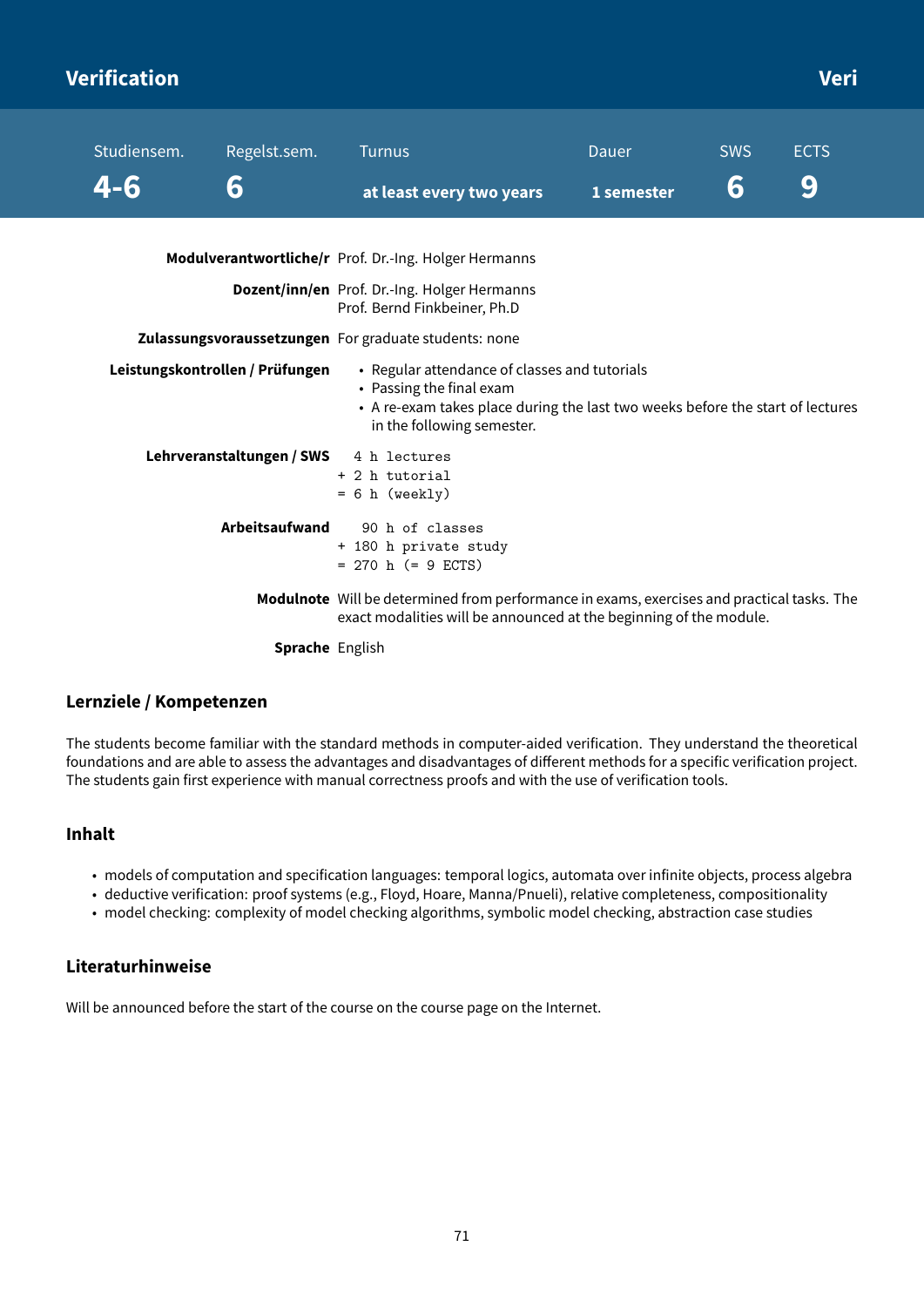**Modulbereich 7**

**Vertiefungsvorlesungen**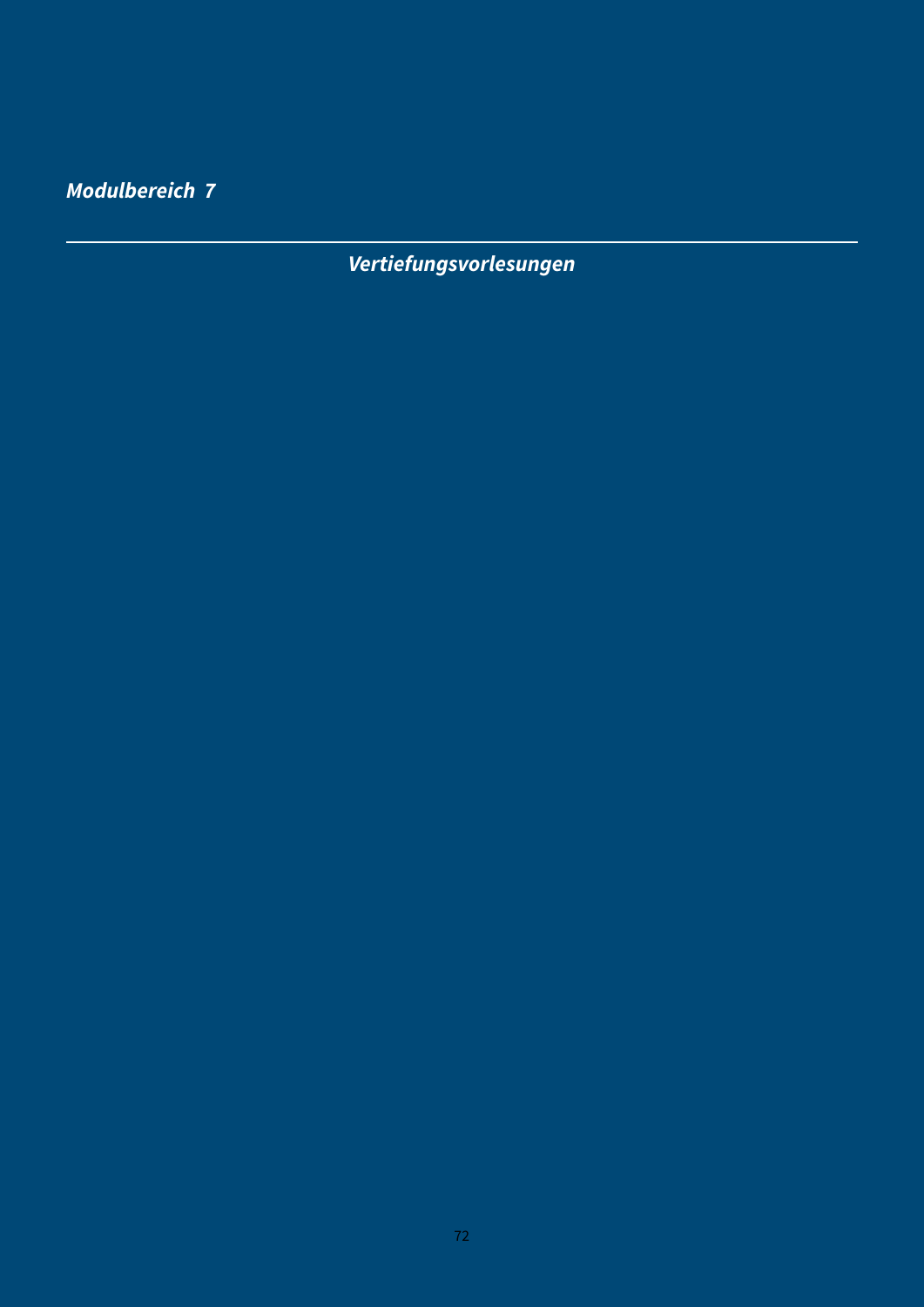# **AI Planning AP APP APPLICATES AT A REPORT OF A SET AND APPLICATES APPLICATION**

| 9<br>6<br>6<br>winter semester<br>1 semester<br>Modulverantwortliche/r Prof. Dr. Jörg Hoffmann<br>Dozent/inn/en Prof. Dr. Jörg Hoffmann<br>Zulassungsvoraussetzungen For graduate students: none<br>Leistungskontrollen / Prüfungen Regular attendance of classes and tutorial<br>Paper as well as programming exercises for exam qualification<br>Final exam<br>A re-exam takes place before the start of lectures in the following semester.<br>Lehrveranstaltungen / SWS 4 h lectures<br>+ 2 h tutorial<br>$= 6 h$ (weekly)<br>Arbeitsaufwand<br>90 h of classes<br>+ 180 h private study<br>$= 270$ h (= 9 ECTS)<br>Modulnote Will be determined from performance in exams, exercises and practical tasks. The<br>exact modalities will be announced at the beginning of the module. | Studiensem. | Regelst.sem. | <b>Turnus</b> | Dauer | <b>SWS</b> | <b>ECTS</b> |  |
|------------------------------------------------------------------------------------------------------------------------------------------------------------------------------------------------------------------------------------------------------------------------------------------------------------------------------------------------------------------------------------------------------------------------------------------------------------------------------------------------------------------------------------------------------------------------------------------------------------------------------------------------------------------------------------------------------------------------------------------------------------------------------------------|-------------|--------------|---------------|-------|------------|-------------|--|
|                                                                                                                                                                                                                                                                                                                                                                                                                                                                                                                                                                                                                                                                                                                                                                                          | $5 - 6$     |              |               |       |            |             |  |
|                                                                                                                                                                                                                                                                                                                                                                                                                                                                                                                                                                                                                                                                                                                                                                                          |             |              |               |       |            |             |  |
|                                                                                                                                                                                                                                                                                                                                                                                                                                                                                                                                                                                                                                                                                                                                                                                          |             |              |               |       |            |             |  |
|                                                                                                                                                                                                                                                                                                                                                                                                                                                                                                                                                                                                                                                                                                                                                                                          |             |              |               |       |            |             |  |
|                                                                                                                                                                                                                                                                                                                                                                                                                                                                                                                                                                                                                                                                                                                                                                                          |             |              |               |       |            |             |  |
|                                                                                                                                                                                                                                                                                                                                                                                                                                                                                                                                                                                                                                                                                                                                                                                          |             |              |               |       |            |             |  |
|                                                                                                                                                                                                                                                                                                                                                                                                                                                                                                                                                                                                                                                                                                                                                                                          |             |              |               |       |            |             |  |
|                                                                                                                                                                                                                                                                                                                                                                                                                                                                                                                                                                                                                                                                                                                                                                                          |             |              |               |       |            |             |  |

**Sprache** English

### **Lernziele / Kompetenzen**

The students will gain a deep understanding of algorithms used in Automatic Planning for the efficient exploration of large state spaces, from both a theoretical and practical point of view. The programming exercises will familiarize them with the main implementation basis in Automatic Planning. The search algorithms are generic and are relevant also in other CS subareas in which large transition systems need to be analyzed.

### **Inhalt**

Automatic Planning is one of thefundamental sub-areas of Artificial Intelligence, concerned with algorithms that can generate strategies of action for arbitrary autonomous agents in arbitrary environments. The course examines the technical core of the current research on solving this kind of problem, consisting of paradigms for automatically generating heuristic functions (lower bound solution cost estimators), as well as optimality-preserving pruning methods. Apart from understanding these techniques themselves, the course explains how to analyze, combine, and compare them.

Starting from an implementation basis provided, students implement their own planning system as part of the course. The course is concluded by a competition between these student systems.

## **Literaturhinweise**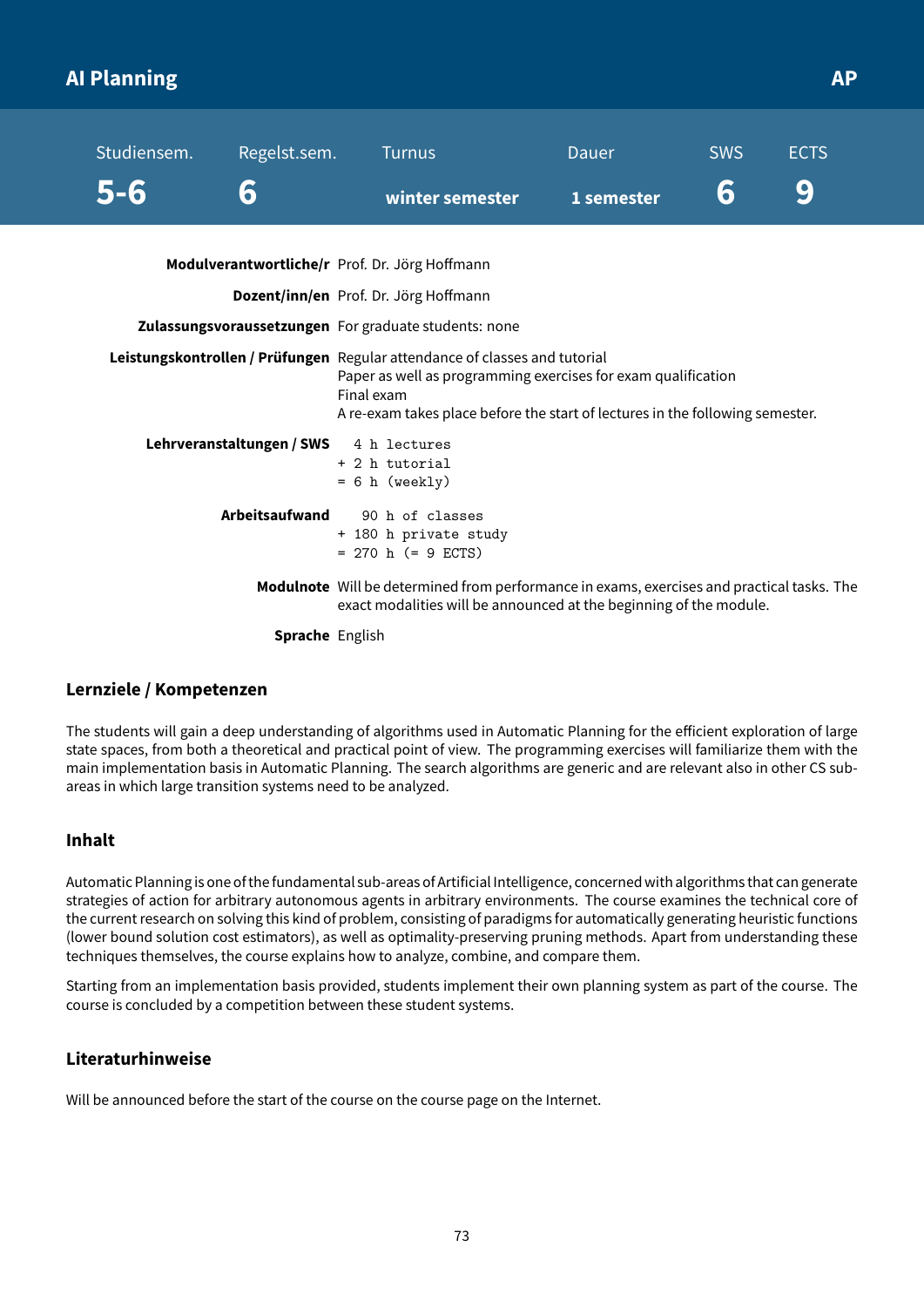# **Audio/Visual Communication and Networks AVCN**

| Studiensem.<br>5-6 | Regelst.sem.<br>6                      | <b>Turnus</b><br>at least every two years                                                                                                                                                                                                                                                                                                                                                                                                                         | Dauer<br>1 semester | <b>SWS</b><br>6 | <b>ECTS</b><br>9 |
|--------------------|----------------------------------------|-------------------------------------------------------------------------------------------------------------------------------------------------------------------------------------------------------------------------------------------------------------------------------------------------------------------------------------------------------------------------------------------------------------------------------------------------------------------|---------------------|-----------------|------------------|
|                    |                                        | Modulverantwortliche/r Prof. Dr.-Ing. Thorsten Herfet                                                                                                                                                                                                                                                                                                                                                                                                             |                     |                 |                  |
|                    |                                        | Dozent/inn/en Prof. Dr.-Ing. Thorsten Herfet                                                                                                                                                                                                                                                                                                                                                                                                                      |                     |                 |                  |
|                    |                                        | Zulassungsvoraussetzungen Solid foundation of mathematics (differential and integral calculus) and probabil-<br>ity theory. The course will build on the mathematical concepts and tools taught<br>in TC I while trying to enable everyone to follow and to fill gaps by an accelerated<br>study of the accompanying literature. Signals and Systems as well as Digital Trans-<br>mission and Signal Processing (TC I) are strongly recommended but not required. |                     |                 |                  |
|                    |                                        | Leistungskontrollen / Prüfungen Regular attendance of classes and tutorials Passing the final exam<br>Oral exam directly succeeding the course. Eligibility: Weekly excersises / task sheets,<br>grouped into two blocks corresponding to first and second half of the lecture.<br>Students must provide min. 50% grade in each of the two blocks to be eligible for<br>the exam.                                                                                 |                     |                 |                  |
|                    | Lehrveranstaltungen / SWS 4 h lectures | + 2 h tutorial<br>$= 6 h$ (weekly)                                                                                                                                                                                                                                                                                                                                                                                                                                |                     |                 |                  |
|                    | <b>Arbeitsaufwand</b>                  | 90 h of classes<br>+ 180 h private study<br>$= 270$ h (= 9 ECTS)                                                                                                                                                                                                                                                                                                                                                                                                  |                     |                 |                  |
|                    |                                        | <b>Modulnote</b> Final Exam Mark                                                                                                                                                                                                                                                                                                                                                                                                                                  |                     |                 |                  |
|                    | Sprache English                        |                                                                                                                                                                                                                                                                                                                                                                                                                                                                   |                     |                 |                  |

### **Lernziele / Kompetenzen**

AVCN will deepen the students' knowledge on modern communications systems and will focus on wireless systems.

Since from a telecommunications perspective the combination of audio/visual data – meaning inherently high data rate and putting high requirements on the realtime capabilities of the underlying network – and wireless transmission – that is unreliable and highly dynamic with respect to the channel characteristics and its capacity – is the most demanding application domain.

### **Inhalt**

As the basic principle the course will study and introduce the building blocks of wireless communication systems. Multiple access schemes like TDMA, FDMA, CDMA and SDMA are introduced, antennas and propagation incl. link budget calculations are dealt with and more advanced channel models like MIMO are investigated. Modulation and error correction technologies presented in Telecommunications I will be expanded by e.g. turbo coding and receiver architectures like RAKE and BLAST will be introduced. A noticeable portion of the lecture will present existing and future wireless networks and their extensions for audio/visual data. Examples include 802.11n and the terrestrial DVB system (DVB-T2).

### **Literaturhinweise**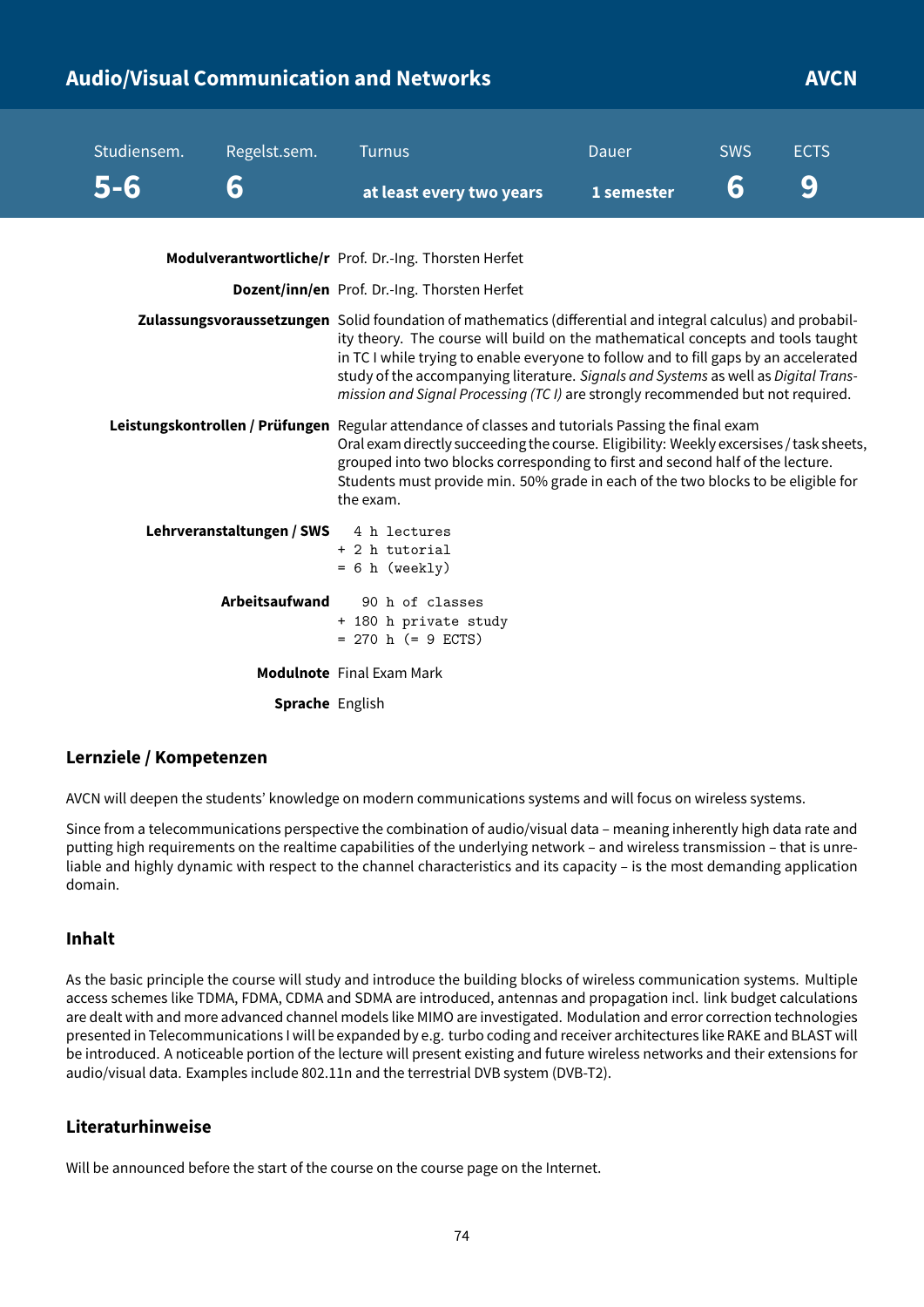# **Weitere Informationen**

This module was formerly also known as Telecommunications II.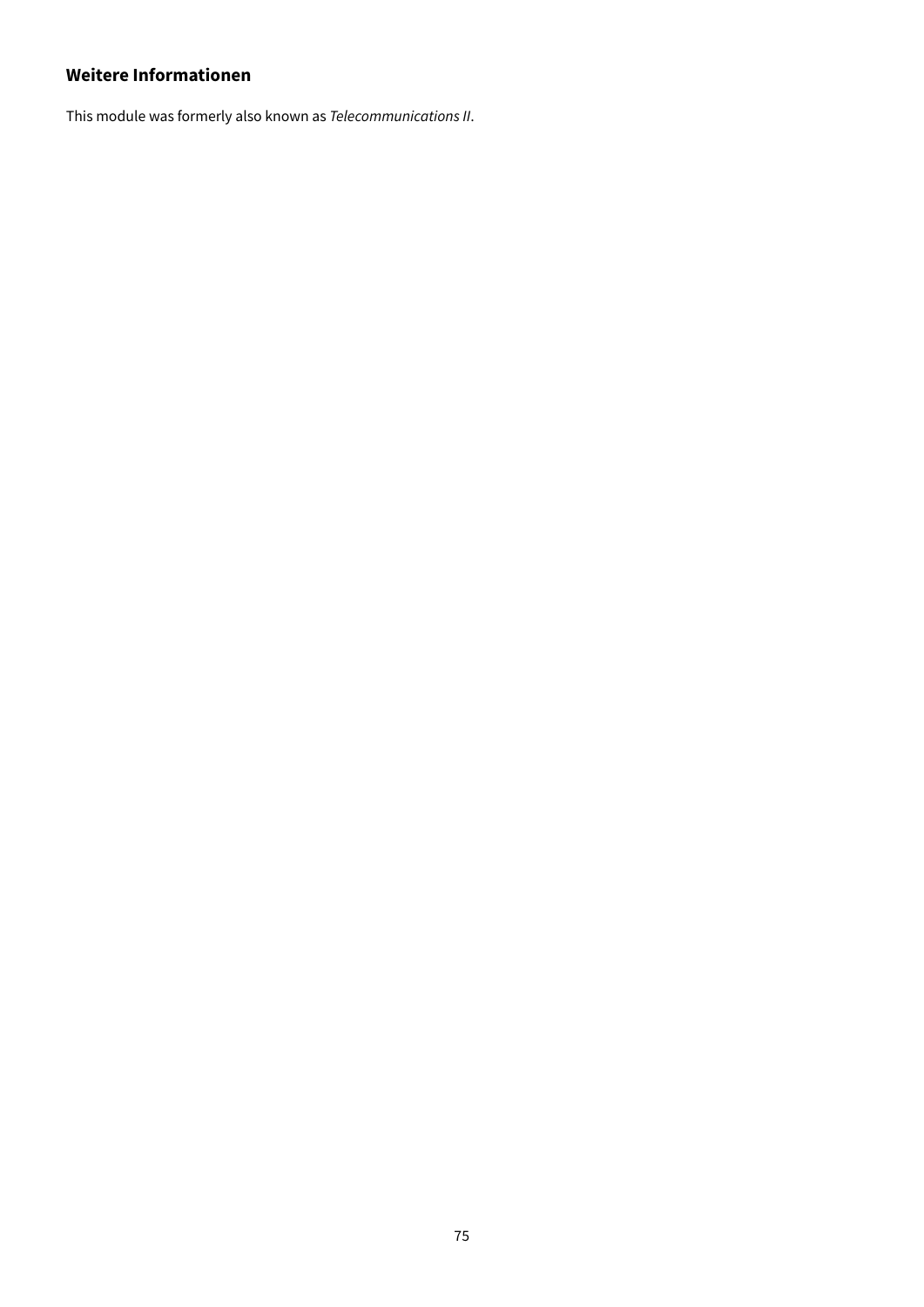| <b>Automata, Games and Verification</b> |                                 |                                                                                                                                                                              |              |            | <b>AGV</b>  |
|-----------------------------------------|---------------------------------|------------------------------------------------------------------------------------------------------------------------------------------------------------------------------|--------------|------------|-------------|
| Studiensem.                             | Regelst.sem.                    | <b>Turnus</b>                                                                                                                                                                | <b>Dauer</b> | <b>SWS</b> | <b>ECTS</b> |
| $5 - 6$                                 | 6                               | at least every two years                                                                                                                                                     | 1 semester   | 4          | 6           |
|                                         |                                 | Modulverantwortliche/r Prof. Bernd Finkbeiner, Ph.D                                                                                                                          |              |            |             |
|                                         |                                 | Dozent/inn/en Prof. Bernd Finkbeiner, Ph.D                                                                                                                                   |              |            |             |
|                                         | Zulassungsvoraussetzungen keine |                                                                                                                                                                              |              |            |             |
|                                         | Leistungskontrollen / Prüfungen | • Regular attendance of classes and tutorial<br>• Final exam<br>• A re-exam takes place during the last two weeks before the start of lectures<br>in the following semester. |              |            |             |
|                                         | Lehrveranstaltungen / SWS       | 2 h lectures<br>+ 2 h tutorial<br>$= 4 h (weakly)$                                                                                                                           |              |            |             |
|                                         | Arbeitsaufwand                  | 60 h of classes<br>+ 120 h private study<br>$= 180$ h (= 6 ECTS)                                                                                                             |              |            |             |
|                                         |                                 | Modulnote Will be determined from performance in exams, exercises and practical tasks. The<br>exact modalities will be announced at the beginning of the module.             |              |            |             |

**Sprache** English

## **Lernziele / Kompetenzen**

The students will gain a deep understanding of the automata-theoretic background of automated verification and program synthesis.

### **Inhalt**

The theory of automata over infinite objects provides a succinct, expressive and formal framework for reasoning about reactive systems, such as communication protocols and control systems. Reactive systems are characterized by their nonterminating behaviour and persistent interaction with their environment.

In this course we study the main ingredients of this elegant theory, and its application to automatic verification (model checking) and program synthesis.

- Automata over infinite words and trees (omega-automata)
- Infinite two-person games
- Logical systems for the specification of nonterminating behavior
- Transformation of automata according to logical operations

### **Literaturhinweise**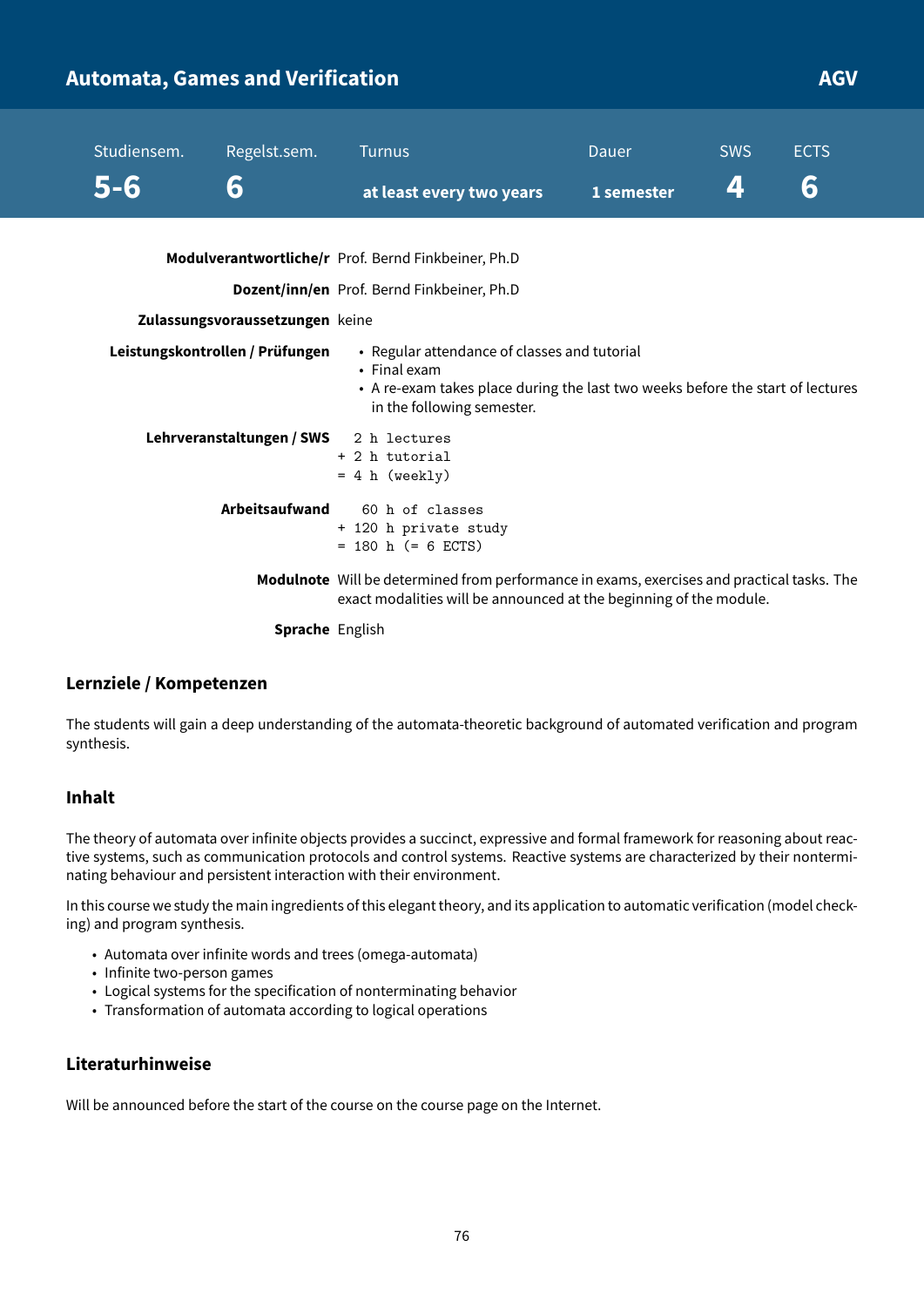# **Automated Debugging**



|                | $= 4 h (weekly)$ |  |                       |
|----------------|------------------|--|-----------------------|
| Arbeitsaufwand |                  |  | 60 h of classes       |
|                |                  |  | + 120 h private study |
|                |                  |  | $= 180$ h (= 6 ECTS)  |

**Modulnote** Themodule is passed in its entirety if the examination performance has been passed.

**Sprache** English

#### **Lernziele / Kompetenzen**

Finding and fixing software bugs can involve lots of effort. This course addresses this problem by automating software debugging, specifically identifying failure causes, locating bugs, and fixing them. Students learn the basics of systematic debugging, and explore tools and techniques for automated debugging.

### **Inhalt**

- Tracking Problems
- The Scientific Method
- Cause-Effect Chains
- Building a Debugger
- Tracking Inputs
- Assertions and Sanitizers
- Detecting Anomalies
- Statistical Fault Localization
- Generating Tests
- Reducing Failure-Inducing Inputs
- Mining Software Archives
- Fixing the Defect
- Repairing Bugs Automatically
- Managing Bugs

## **Literaturhinweise**

The teachingmaterial consists of text, Python code, and Jupyter Notebooksfrom the textbook "The Debugging Book" (https://www.debuggingbook.org/), also in English.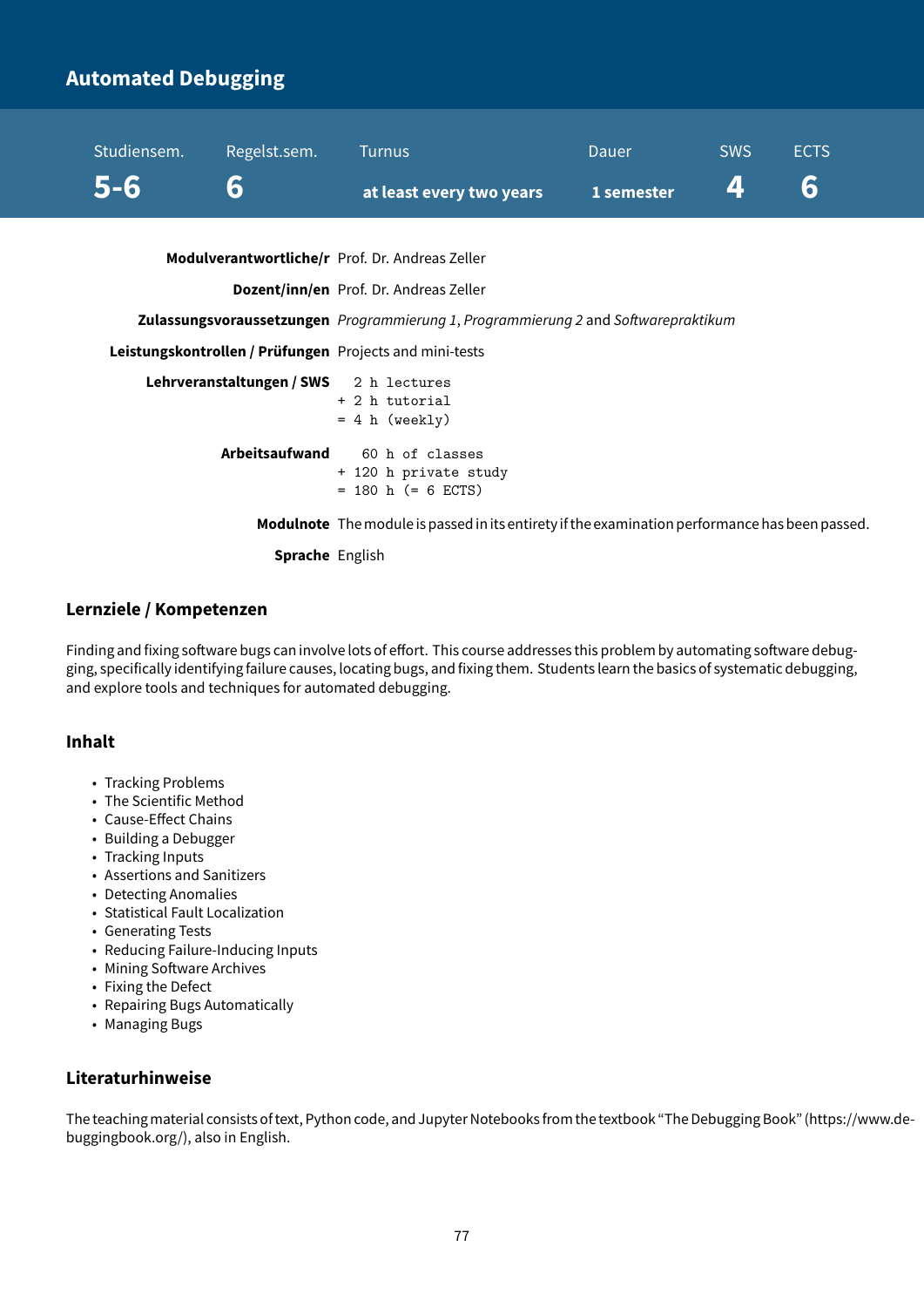|                                 | <b>Correspondence Problems in Computer Vision</b>                                                           |                                                                  |                                                                                                                                              |            | <b>CoPCV</b> |  |
|---------------------------------|-------------------------------------------------------------------------------------------------------------|------------------------------------------------------------------|----------------------------------------------------------------------------------------------------------------------------------------------|------------|--------------|--|
| Studiensem.                     | Regelst.sem.                                                                                                | <b>Turnus</b>                                                    | <b>Dauer</b>                                                                                                                                 | <b>SWS</b> | <b>ECTS</b>  |  |
| 5-6                             | 6                                                                                                           | occasional                                                       | 1 semester                                                                                                                                   | 4          | 6            |  |
|                                 | Modulverantwortliche/r Prof. Dr. Joachim Weickert                                                           |                                                                  |                                                                                                                                              |            |              |  |
|                                 | Dozent/inn/en Dr. Pascal Peter                                                                              |                                                                  |                                                                                                                                              |            |              |  |
|                                 | Zulassungsvoraussetzungen Undergraduate mathematics (e.g. "Mathematik für Informatiker I-III") is required, |                                                                  | as well as elementary C knowledge (for the programming assignments). Knowl-<br>edge in image processing or differential equations is useful. |            |              |  |
| Leistungskontrollen / Prüfungen |                                                                                                             | • Regular attendance of lecture and tutorial                     | • Written or oral exam and the end of the course                                                                                             |            |              |  |
|                                 | Lehrveranstaltungen / SWS                                                                                   | 2 h lectures<br>+ 2 h tutorial<br>$= 4 h$ (weekly)               |                                                                                                                                              |            |              |  |
|                                 | Arbeitsaufwand                                                                                              | 60 h of classes<br>+ 120 h private study<br>$= 180$ h (= 6 ECTS) |                                                                                                                                              |            |              |  |
|                                 |                                                                                                             | nounced at the beginning of the module.                          | Modulnote Will be determined from performance in exams. The exact modalities will be an-                                                     |            |              |  |

**Sprache** English

## **Lernziele / Kompetenzen**

Correspondence problems are a central topic in computer vision. Thereby, one is interested in identifying and matching corresponding features in different images/views of the same scene. Typical corresondence problems are the estimation of motion information from consecutive frames of an image sequence (optic flow), the reconstruction of a 3-D scene from a stereo image pair and the registration of medical image data from different modalities (e.g. CT and MRT). Central part of this lecture is the discussion of the most important correspondence problems as well as the modelling of suitable algorithms for solving them.

## **Inhalt**

- 1. Introduction and Overview
- 2. General Matching Concepts
	- 2.1 Block Matching
	- 2.2 Correlation Techniques
	- 2.3 Interest Points
	- 2.4 Feature-Based Methods
- 3. Optic Flow I
	- 3.1 Local Differential Methods 3.2 Parameterisation Models
- 4. Optic Flow II 4.1 Global Differential Methods
	- 4.2 Horn and Schunck
- 5. Optic Flow III 5.1 Advanced Constancy Assumptions 5.2 Large Motion
- 6. Optic Flow IV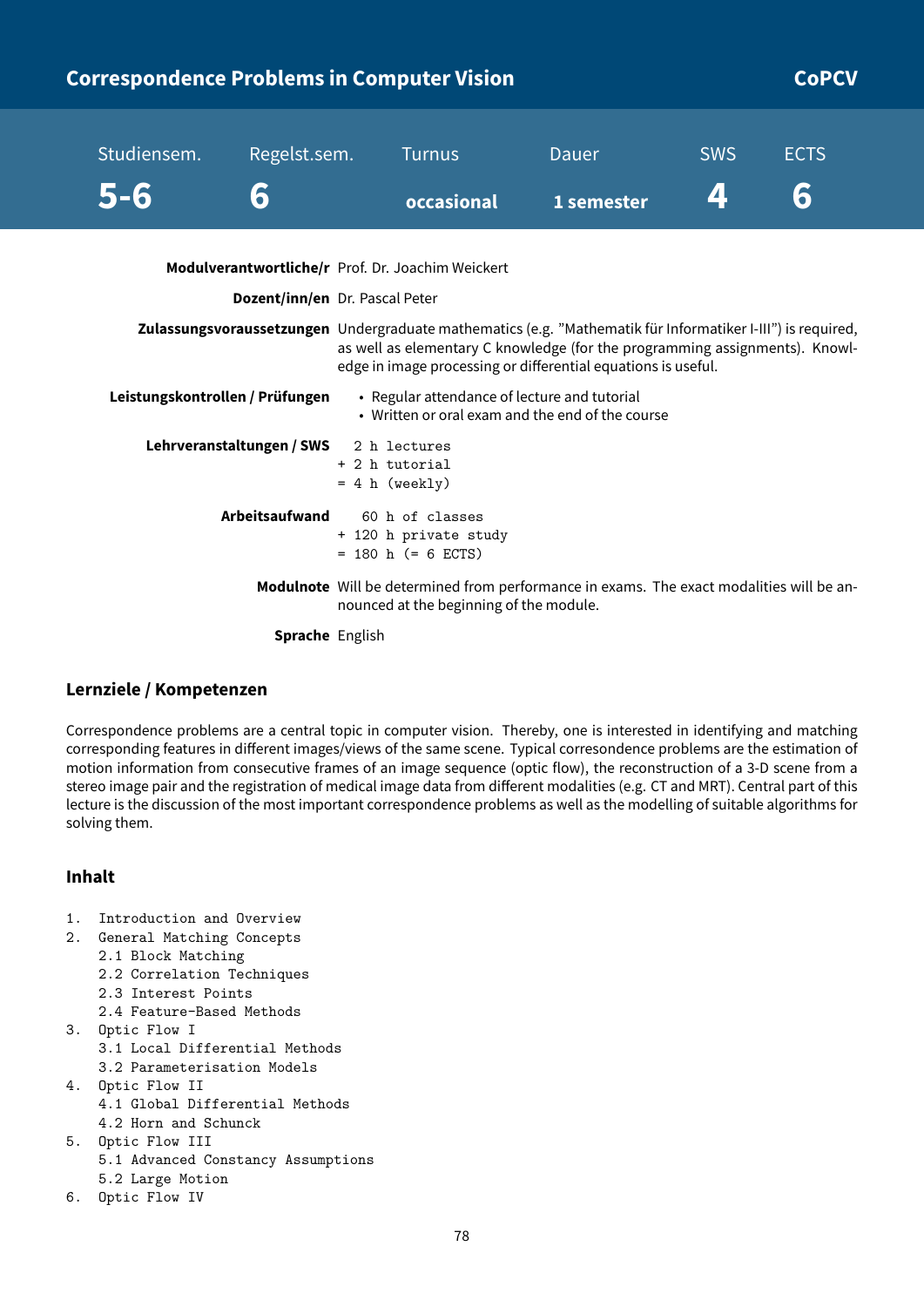6.1 Robust Data Terms 6.2 Discontinuity-Preserving Smoothness Terms 7. Optic Flow V 7.1 High Accuracy Methods 7.2 SOR and Lienar Multigrid 8. Stereo Matching I 8.1 Projective Geometry 8.2 Epipolar Geometry 9. Stereo Matching II 9.1 Estimation of the Fundamental Matrix 10. Stereo Matching III 10.1 Correlation Methods 10.2 Variational Approaches 10.3 Graph Cuts 11. Medical Image Registration 11.1 Mutual Information 11.2 Elastic and Curvature Based Registration 11.3 Landmarks 12. Particle Image Velocimetry 12.1 Div-Curl-Regularisation

# 12.2 Incompressible Navier Stokes Prior

### **Literaturhinweise**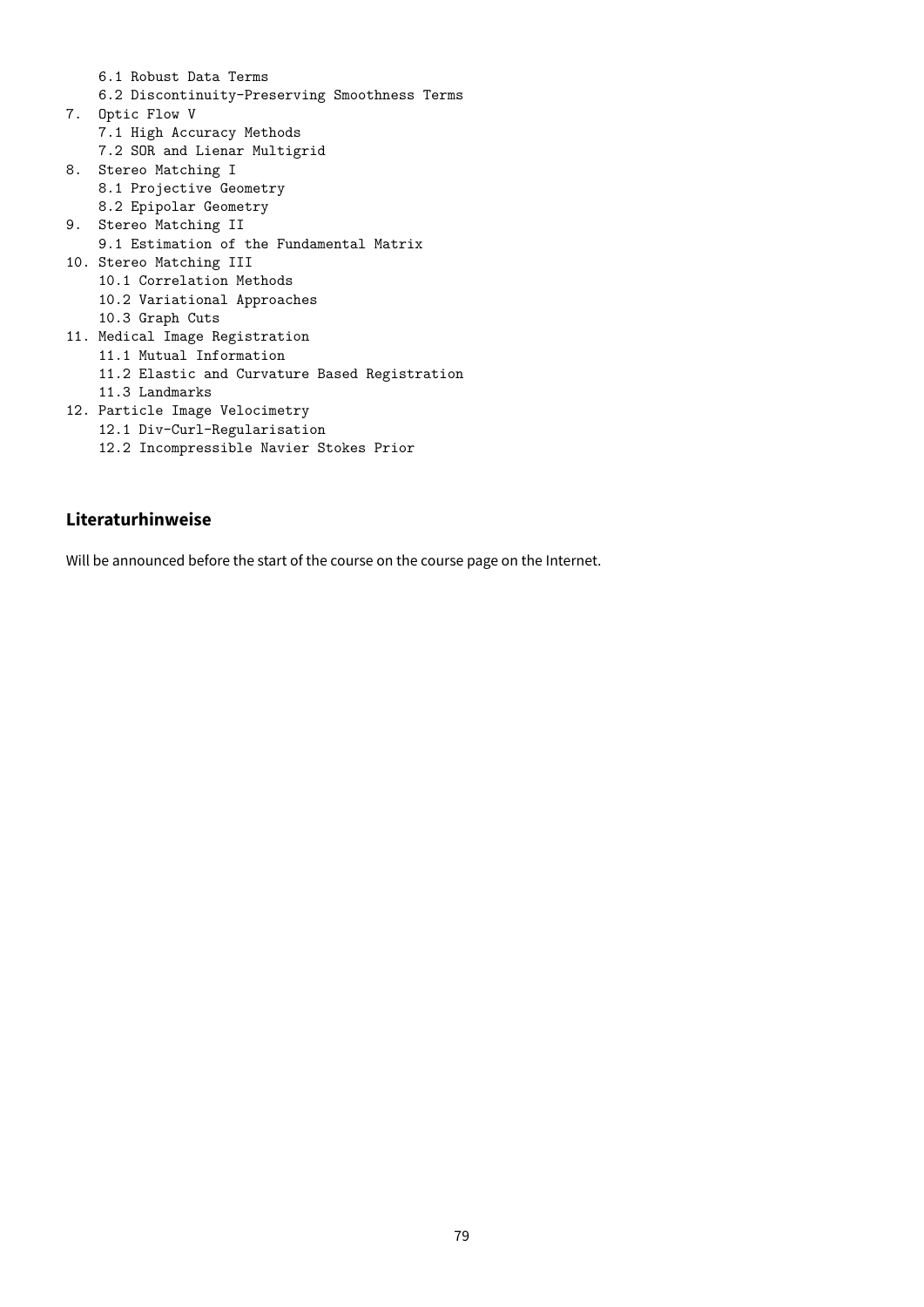# **Differential Equations in Image Processing and Computer Vision DIC**

| Studiensem. | Regelst.sem.                    | <b>Turnus</b>                                                                                                                                                                                                                                                                                                                                                                                                                                         | Dauer      | <b>SWS</b> | <b>ECTS</b> |  |  |
|-------------|---------------------------------|-------------------------------------------------------------------------------------------------------------------------------------------------------------------------------------------------------------------------------------------------------------------------------------------------------------------------------------------------------------------------------------------------------------------------------------------------------|------------|------------|-------------|--|--|
| $5 - 6$     | 6                               | at least every two years                                                                                                                                                                                                                                                                                                                                                                                                                              | 1 semester | 6          | 9           |  |  |
|             |                                 | Modulverantwortliche/r Prof. Dr. Joachim Weickert                                                                                                                                                                                                                                                                                                                                                                                                     |            |            |             |  |  |
|             |                                 | Dozent/inn/en Prof. Dr. Joachim Weickert                                                                                                                                                                                                                                                                                                                                                                                                              |            |            |             |  |  |
|             |                                 | Zulassungsvoraussetzungen Undergraduate mathematics (e.g. "Mathematik für Informatiker I-III") and some<br>elementary programming knowledge in C is required. Prior participation in "Image<br>Processing and Computer Vision" is useful.                                                                                                                                                                                                             |            |            |             |  |  |
|             | Leistungskontrollen / Prüfungen | • For the homework assignments one can obtain up to 24 points per week. Ac-<br>tively participating in the classroom assignments gives 12 more points per<br>week, regardless of the correctness of the solutions. To qualify for both ex-<br>ams one needs 2/3 of all possible points.<br>• Passing the final exam or the re-exam.<br>• The re-exam takes place during the last two weeks before the start of lectures<br>in the following semester. |            |            |             |  |  |
|             | Lehrveranstaltungen / SWS       | 4 h lectures<br>+ 2 h tutorial<br>$= 6 h$ (weekly)                                                                                                                                                                                                                                                                                                                                                                                                    |            |            |             |  |  |
|             |                                 | Homework assignments (theory and programming) and classroom assignments.                                                                                                                                                                                                                                                                                                                                                                              |            |            |             |  |  |
|             | <b>Arbeitsaufwand</b>           | 90 h of classes<br>+ 180 h private study<br>$= 270$ h (= 9 ECTS)                                                                                                                                                                                                                                                                                                                                                                                      |            |            |             |  |  |
|             |                                 | Modulnote Will be determined from the performance in the exam or the re-exam. The better<br>grade counts.                                                                                                                                                                                                                                                                                                                                             |            |            |             |  |  |
|             | <b>Sprache English</b>          |                                                                                                                                                                                                                                                                                                                                                                                                                                                       |            |            |             |  |  |

### **Lernziele / Kompetenzen**

Many modern techniques in image processing and computer vision make use of methods based on partial differential equations (PDEs) and variational calculus. Moreover, many classical methods may be reinterpreted as approximations of PDEbased techniques. In this course the students will get an in-depth insight into these methods. For each of these techniques, they will learn the basic ideas as well as theoretical and algorithmic aspects. Examples from the fields of medical imaging and computer aided quality control will illustrate the various application possibilities.

### **Inhalt**

- 1. Introduction and Overview
- 2. Linear Diffusion Filtering
	- 2.1 Basic Concepts
	- 2.2 Numerics
	- 2.3 Limitations and Alternatives
- 3. Nonlinear Isotropic Diffusion Filtering
	- 3.1 Modeling
	- 3.2 Continuous Theory
	- 3.2 Semidiscete Theory
	- 3.3 Discrete Theory
	- 3.4 Efficient Sequential and Parallel Algorithms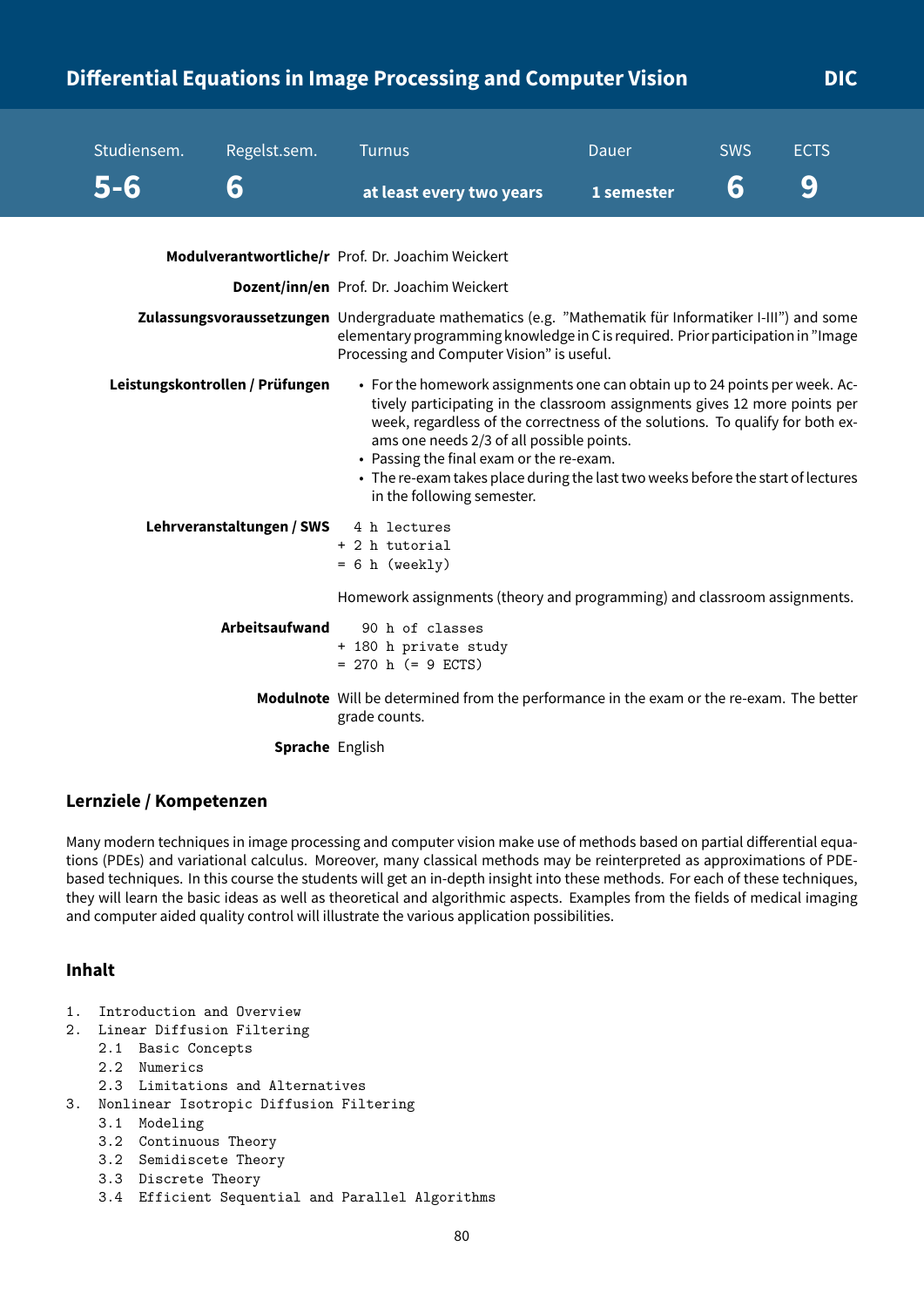- 4. Nonlinear Anisotropic Diffusion Filtering
	- 4.1 Modeling
	- 4.2 Continuous Theory
	- 4.3 Discrete Aspects
	- 4.4 Efficient Algorithms
- 5. Parameter Selection
- 6. Variational Methods
	- 6.1 Basic Ideas
		- 6.2 Discrete Aspects
		- 6.3 TV Regularisation and Primal-Dual Methods
		- 6.4 Functionals of Two Variables
- 7. Vector- and Matrix-Valued Images
- 8. Unification of Denoising Methods
- 9. Osmosis
	- 9.1 Continuous Theory and Modelling
	- 9.2 Discrete Theory and Efficient Algorithms
- 10. Image Sequence Analysis
	- 10.1 Models for the Smoothness Term
	- 10.2 Models for the Data Term
	- 10.3 Practical Aspects
	- 10.4 Numerical Methods
- 11. Continuous-Scale Morphology
	- 11.1 Basic Ideas
	- 11.2 Shock Filters and Nonflat Morphology
- 12. Curvature-Based Morphology
	- 12.1 Mean Curvature Motion
	- 12.2 Affine Morphological Scale-Space
- 13. PDE-Based Image Compression
	- 13.1 Data Selection
	- 13.2 Optimised Encoding and Better PDEs

### **Literaturhinweise**

- J. Weickert: Anisotropic Diffusion in Image Processing. Teubner, Stuttgart, 1998.
- G. Aubert and P. Kornprobst: Mathematical Problems in Image Processing: Partial Differential Equations and the Calculus of Variations. Second Edition, Springer, New York, 2006.
- T. F. Chan and J. Shen: Image Processing and Analysis: Variational, PDE, Wavelet, and Stochastic Methods. SIAM, Philadelphia, 2005.
- F. Cao: Geometric Curve Evolutions and Image Processing. Lecture Notes in Mathematics, Vol. 1805, Springer, Berlin, 2003.
- R. Kimmel: The Numerical Geometry of Images. Springer, New York, 2004.
- G. Sapiro: Geometric Partial Differential Equations in Image Analysis. Cambridge University Press, 2001.
- Articles from journals and conferences.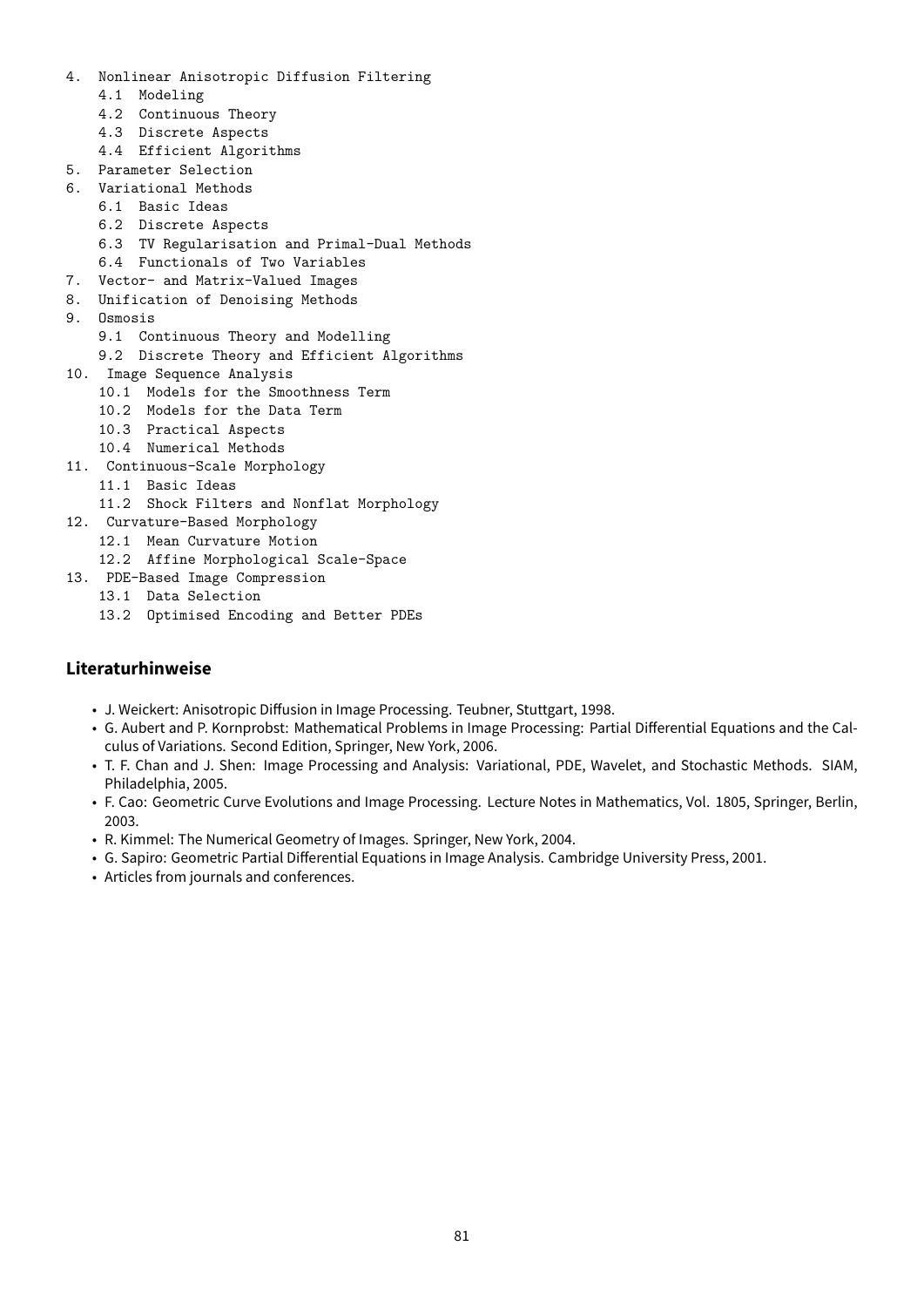# **Ethics for Nerds E4N**

| Studiensem. | Regelst.sem.              | <b>Turnus</b>                                                                                                                                                                               | Dauer      | <b>SWS</b> | <b>ECTS</b> |  |  |
|-------------|---------------------------|---------------------------------------------------------------------------------------------------------------------------------------------------------------------------------------------|------------|------------|-------------|--|--|
| $5 - 6$     | 6                         | occasional / summer semester                                                                                                                                                                | 1 semester | 4          | 6           |  |  |
|             |                           |                                                                                                                                                                                             |            |            |             |  |  |
|             |                           | Modulverantwortliche/r Prof. Dr.-Ing. Holger Hermanns                                                                                                                                       |            |            |             |  |  |
|             |                           | Dozent/inn/en Prof. Dr.-Ing. Holger Hermanns<br>Kevin Baum<br>Sarah Sterz                                                                                                                   |            |            |             |  |  |
|             |                           | Zulassungsvoraussetzungen We expect basic knowledge of propositional and first-order logic, an open mind,<br>and interest to look at computer science in ways you probably are not used to. |            |            |             |  |  |
|             |                           | Leistungskontrollen / Prüfungen The details of exam admission and grading are announced at the beginning of each<br>iteration. Typically, participant are graded based on                   |            |            |             |  |  |
|             |                           | • an exam or a re-exam (the better mark counts),<br>• a short essay where the participant has to argue for or against a moral claim<br>in a topic from computer science.                    |            |            |             |  |  |
|             |                           | To get the exam admission, participants usually have to get 50% of the points on<br>weekly exercise sheets.                                                                                 |            |            |             |  |  |
|             | Lehrveranstaltungen / SWS | 2 h lectures                                                                                                                                                                                |            |            |             |  |  |
|             |                           | + 2 h tutorial<br>$= 4 h (weakly)$                                                                                                                                                          |            |            |             |  |  |
|             |                           | (may be adjusted before the start of each iteration of the course)                                                                                                                          |            |            |             |  |  |
|             | <b>Arbeitsaufwand</b>     | 60 h of classes<br>+ 120 h private study                                                                                                                                                    |            |            |             |  |  |
|             |                           | $= 180$ h (= 6 ECTS)                                                                                                                                                                        |            |            |             |  |  |
|             |                           | Modulnote Will be determined based on exam performance, essay performance, and possibly<br>exercise outcomes. The exact modalities will be announced at the beginning of<br>the module.     |            |            |             |  |  |
|             | <b>Sprache English</b>    |                                                                                                                                                                                             |            |            |             |  |  |

### **Lernziele / Kompetenzen**

Many computer scientists will be confronted with morally difficult situations at some point in their career – be it in research, in business, or in industry. This module equips participants with the crucial assets enabling them to recognize such situations and to devise ways to arrive at a justified moral judgment regarding the question what one is permitted to do and what one should better not do. For that, participants will be made familiar with moral theories from philosophy, as well as different Codes of Ethics for computer scientists. Since one can quickly get lost when talking about ethics and morals, it is especially important to talk and argue clearly and precisely. In order to do prepare for that, the module offers substantial training regarding formal and informal argumentation skills enabling participants to argue beyond the level of everyday discussions at bars and parties. In the end, succesful participants are able to assess a morally controversial topic from computer science on their own and give a convincing argument for their respective assessments.

The module is intended to always be as clear, precise, and analytic as possible. What you won't find here is the meaningless bla-bla, needlessly poetic language, and vague and wordy profundity that some people tend to associate with philosophy.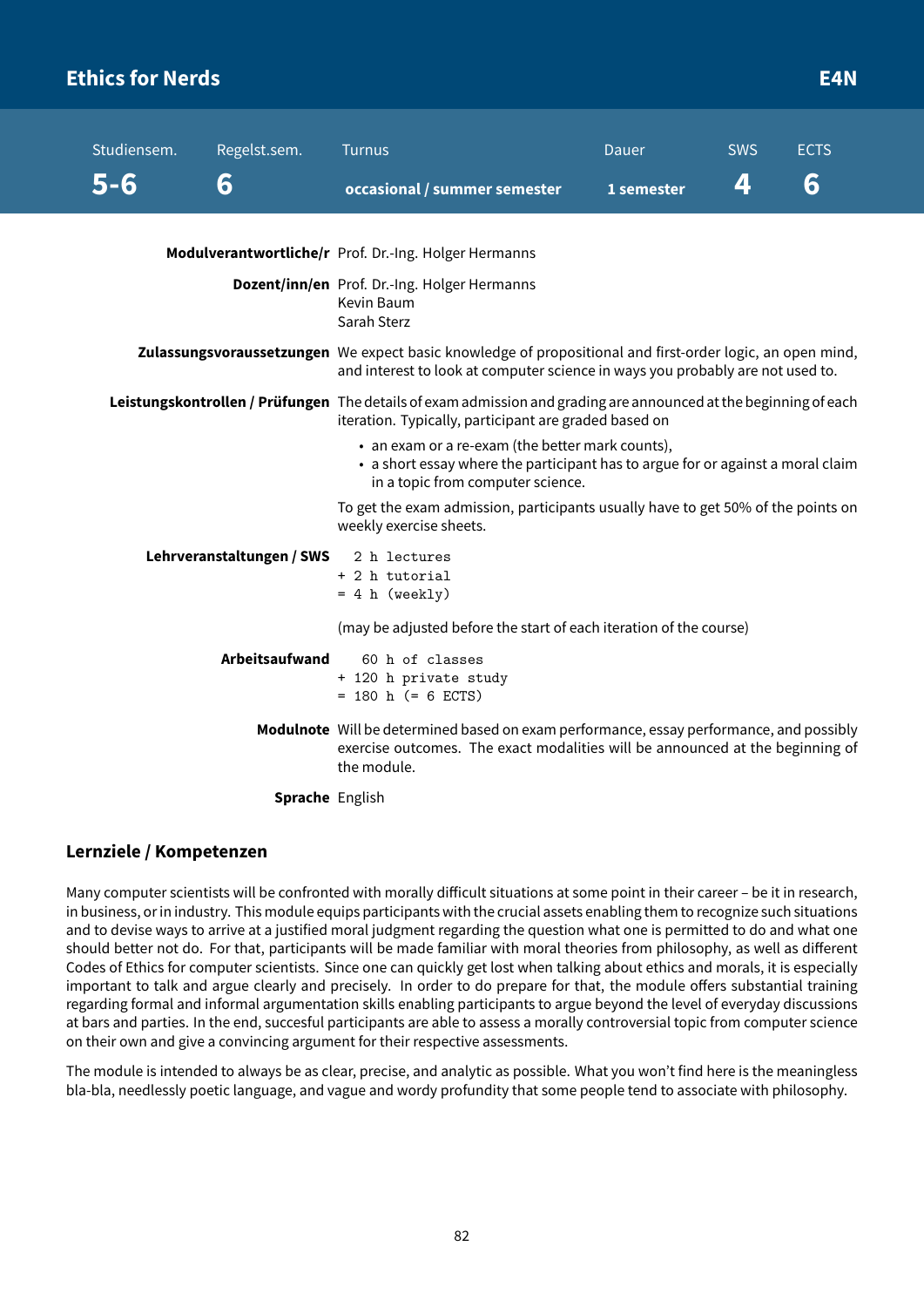# **Inhalt**

This course covers:

- an introduction to the methods of philosophy, argumentation theory, and the basics of normative as well as applied ethics;
- relevant moral codices issued by professional associations like the ACM, the IEEE, and more;
- starting points to evaluate practices and technologies already in use or not that far away, including for instance: filter bubbles and echo chambers, ML-algorithms as predictive tools, GPS-tracking, CCTV and other tools from surveillance, fitness trackers, big data analysis, autonomous vehicles, lethal autonomous weapons systems and so on;
- an outlook on more futuristic topics like machine ethics, roboethics, and superintelligences;
- and more.

The content of the course is updated regularly to always be up-to-date and cover the currently most relevant topics, technologies, policies, and developments.

## **Literaturhinweise**

Will be announced before the start of the course on the course page.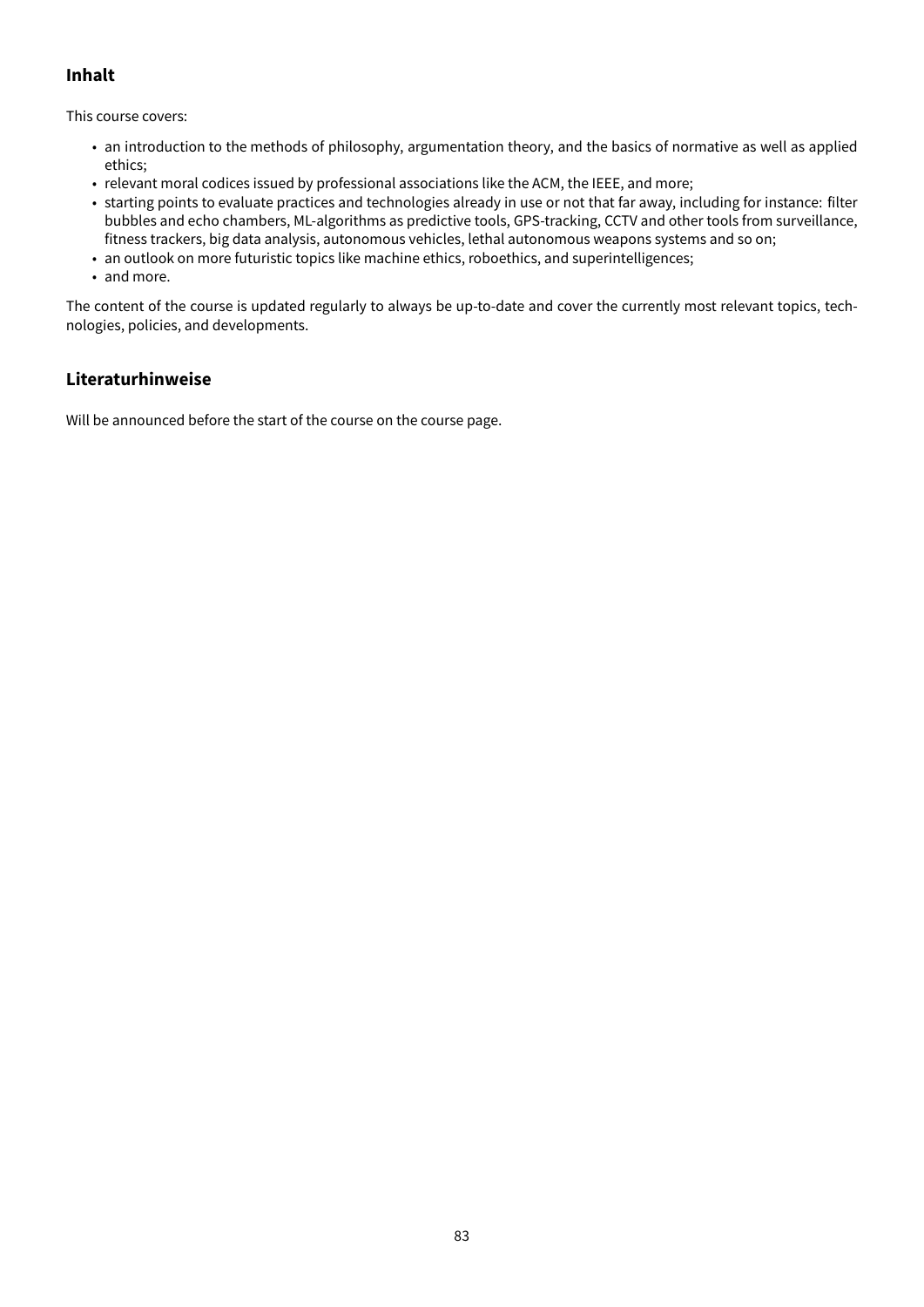# **Introduction to Image Acquisition Methods IIAM**

| Studiensem.<br>5-6 | Regelst.sem.<br>6               | <b>Turnus</b><br>at least every two years                                                                                                                        | Dauer<br>1 semester | <b>SWS</b> | <b>ECTS</b><br>4! |  |  |
|--------------------|---------------------------------|------------------------------------------------------------------------------------------------------------------------------------------------------------------|---------------------|------------|-------------------|--|--|
|                    | Dozent/inn/en N.N.              | Modulverantwortliche/r Prof. Dr. Joachim Weickert                                                                                                                |                     |            |                   |  |  |
|                    |                                 | Zulassungsvoraussetzungen Related core lecture Computer Vision                                                                                                   |                     |            |                   |  |  |
|                    | Leistungskontrollen / Prüfungen | • Written or oral exam at end of course<br>• A re-exam takes place during the last two weeks before the start of lectures<br>in the following semester.          |                     |            |                   |  |  |
|                    | Lehrveranstaltungen / SWS       | 2 h lectures (weekly)                                                                                                                                            |                     |            |                   |  |  |
|                    | Arbeitsaufwand                  | 30 h of classes<br>+ 90 h private study<br>$= 120$ h (= 4 ECTS)                                                                                                  |                     |            |                   |  |  |
|                    |                                 | Modulnote Will be determined from performance in exams, exercises and practical tasks. The<br>exact modalities will be announced at the beginning of the module. |                     |            |                   |  |  |
|                    |                                 | .                                                                                                                                                                |                     |            |                   |  |  |

**Sprache** English

### **Lernziele / Kompetenzen**

The course is designed as a supplement for image processing lectures, to be attended before, after or parallel to them.

Participants shall understand

- what are digital images
- how they are acquired
- what they encode and what they mean
- which limitations are introduced by the image acquisition.

This knowledge will be helpful in selecting adequate methods for processing image data arising from different methods.

#### **Inhalt**

A broad variety of image acquisition methods is described, including imaging by virtually all sorts of electromagnetic waves, acoustic imaging, magnetic resonance imaging and more. While medical imaging methods play an important role, the overview is not limited to them.

Starting from physical foundations, description of each image acquisition method extends via aspects of technical realisation to mathematical modelling and representation of the data.

### **Literaturhinweise**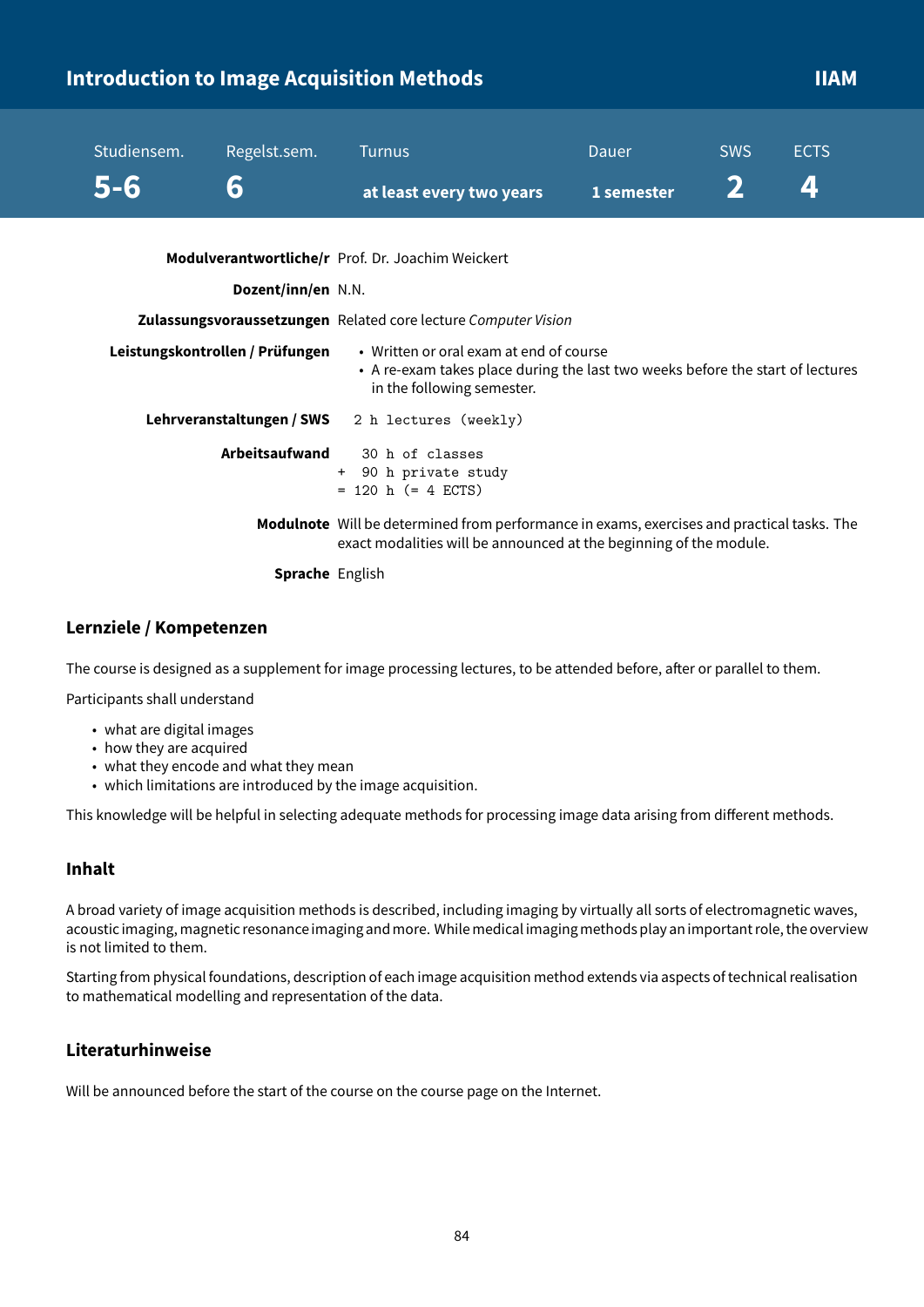# **Multimedia Transport MT**

| Studiensem. | Regelst.sem.                           | <b>Turnus</b>                                                                                                                                                                                                                              | Dauer      | <b>SWS</b> | <b>ECTS</b> |
|-------------|----------------------------------------|--------------------------------------------------------------------------------------------------------------------------------------------------------------------------------------------------------------------------------------------|------------|------------|-------------|
| 5-6         | 6                                      | winter semester                                                                                                                                                                                                                            | 1 semester | 4          | 9           |
|             |                                        | Modulverantwortliche/r Prof. Dr.-Ing. Thorsten Herfet                                                                                                                                                                                      |            |            |             |
|             |                                        | Dozent/inn/en Prof. Dr.-Ing. Thorsten Herfet                                                                                                                                                                                               |            |            |             |
|             |                                        | Zulassungsvoraussetzungen For graduate students: none                                                                                                                                                                                      |            |            |             |
|             |                                        | Leistungskontrollen / Prüfungen Regular attendance of classes and tutorial.<br>Paper as well as programming exercises for exam qualification<br>Final exam<br>A re-exam takes place before the start of lectures in the following semester |            |            |             |
|             | Lehrveranstaltungen / SWS 3 h lectures | + 1 h tutorial<br>$= 4 h$ (weekly)                                                                                                                                                                                                         |            |            |             |
|             | Arbeitsaufwand<br>$+$                  | 60 h of classes<br>90 h private study                                                                                                                                                                                                      |            |            |             |

+ 120 h programming exercise  $= 270$  h ( $= 9$  ECTS)

**Modulnote** Graded absolute 1.0-n.b. and relative A-F

**Sprache** English

### **Lernziele / Kompetenzen**

The course deals with Media Transport over the Internet. After the course students know how data- and mediatransport is solved in today's Internet and have a good understanding of so called erasure channels. Besides the pure transport protocol design the course complements the fundaments laid in TCI and TCII be introducing stateof-the-art error codes (Van-der-Monde-Codes, Fountain Codes) and by engineering tasks like the design of a Digital PLL.

### **Inhalt**

The course introduces media transmission over packet channels, specifically the Internet. After establishing a Quality of Service framework built on ITU requirements the course models erasure channels without and with memory. Key characteristics like the channel capacity and the minimum redundancy information are derived.

The second part of the course introduces current media transport protocol suites (TCP, UDP, RTP, RTSP) and middleware (ISMA, DLNA, UPnP, DVB-IPI).

In the second half of the course audiovisual coders used in the Internet are introduced (H.264, AAC), state-of-the-art forward error coding schems (Van-der-Monde-Codes, Fountain Codes) are explained and essential elements like a Digital Phaselocked Loop are developed.

## **Literaturhinweise**

The course will come with a self contained manuscript. The most essential monographs used for and referenced within the manuscript are available in the Computer Science Library of Saarland University.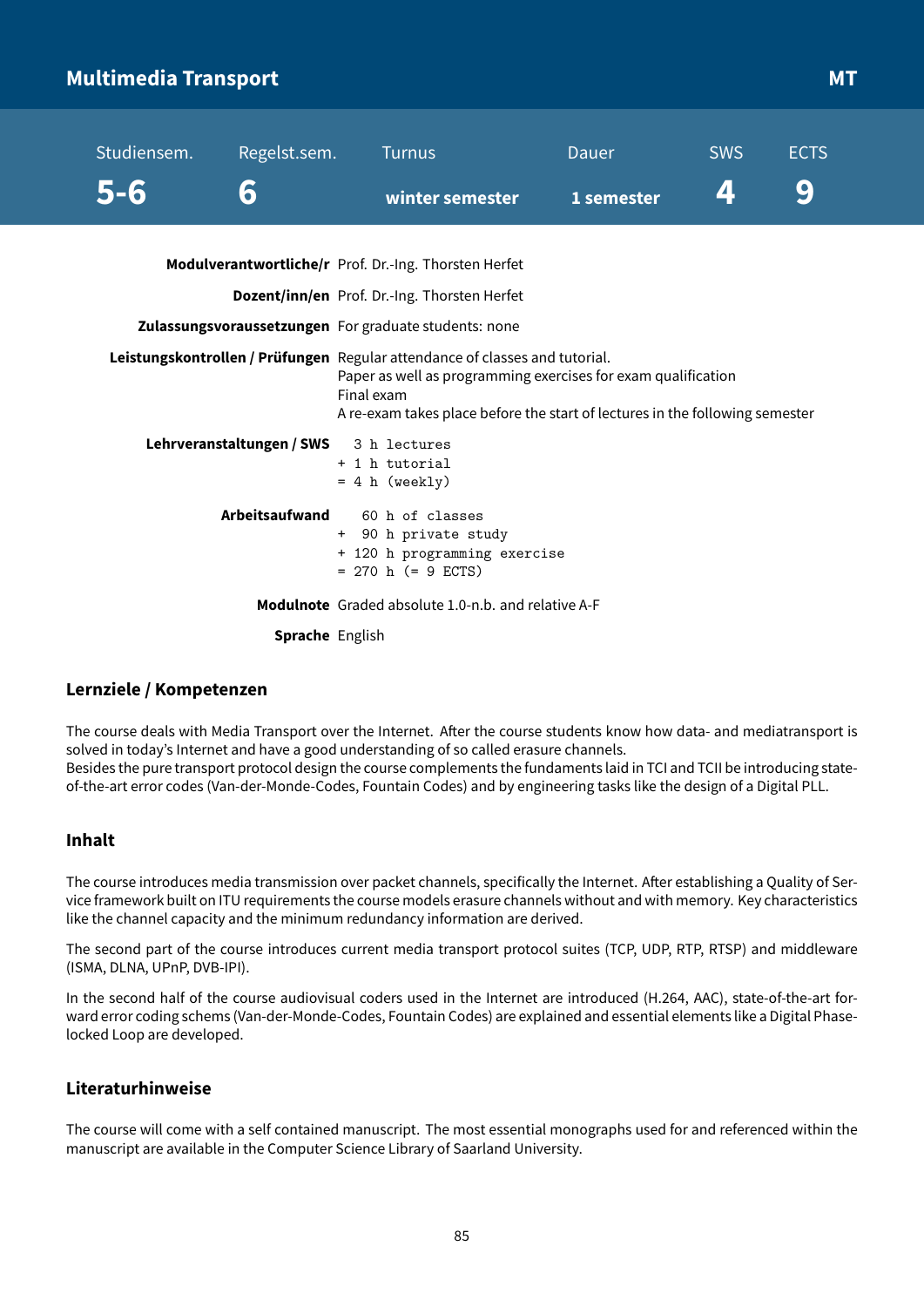# **Weitere Informationen**

This module was formerly also known as Future Media Internet.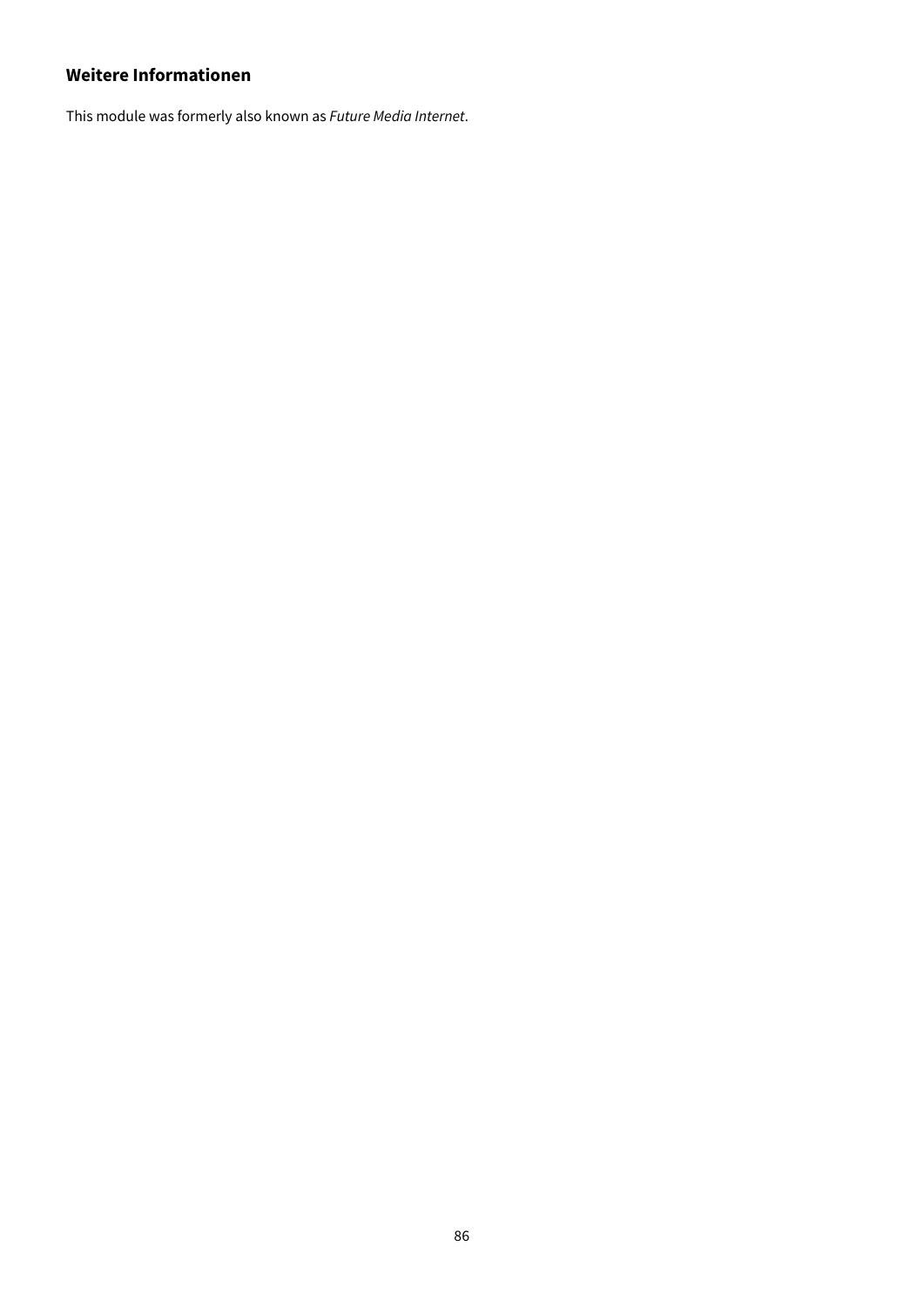# **Realistic Image Synthesis Risk and Synthesis RIS**

| Studiensem.<br>5-6 | Regelst.sem.<br>6               | <b>Turnus</b><br>at least every two years                                                                                                                                                                                                                                           | Dauer<br>1 semester | <b>SWS</b><br>6 | <b>ECTS</b><br>9 |
|--------------------|---------------------------------|-------------------------------------------------------------------------------------------------------------------------------------------------------------------------------------------------------------------------------------------------------------------------------------|---------------------|-----------------|------------------|
|                    |                                 | Modulverantwortliche/r Prof. Dr. Philipp Slusallek                                                                                                                                                                                                                                  |                     |                 |                  |
|                    |                                 | Dozent/inn/en Prof. Dr. Philipp Slusallek<br>Dr. Karol Myszkowski<br><b>Guprit Singh</b>                                                                                                                                                                                            |                     |                 |                  |
|                    |                                 | Zulassungsvoraussetzungen Related core lecture: Computer Graphics.                                                                                                                                                                                                                  |                     |                 |                  |
|                    | Leistungskontrollen / Prüfungen | • Theoretical and practical exercises (50% of the final grade)<br>• Final oral exam (other 50%)<br>• A minimum of 50% of needs to be achieved in each part to pass.<br>• A re-exam takes place during the last two weeks before the start of lectures<br>in the following semester. |                     |                 |                  |
|                    | Lehrveranstaltungen / SWS       | 4 h lectures<br>+ 2 h tutorial<br>$= 6 h$ (weekly)                                                                                                                                                                                                                                  |                     |                 |                  |
|                    | Arbeitsaufwand                  | 90 h of classes<br>+ 180 h private study<br>$= 270$ h (= 9 ECTS)                                                                                                                                                                                                                    |                     |                 |                  |
|                    |                                 | <b>Modulnote</b> The final grade is be based on the assessments above. Any changes will be an-<br>nounced at the beginning of the semester.                                                                                                                                         |                     |                 |                  |

**Sprache** English

## **Lernziele / Kompetenzen**

At the core of computer graphics is the requirement to render highly realistic and often even physically-accurate images of virtual 3D scenes. In this lecture students will learn about physically-based lighting simulation techniques to compute the distribution of light even in complex environment. The course also covers issues of perception of images, including also HDR technology, display technology, and related topics.

After this course students should be able to build their own highly realistic but also efficient rendering system.

### **Inhalt**

- Rendering Equation
- Radiosity and Finite-Element Techniques
- Probability Theory
- Monte-Carlo Integration & Importance Sampling
- Variance Reduction & Advanced Sampling Techniques
- BRDFs and Inversion Methods
- Path Tracing & \* Bidirectional Path Tracing
- Virtual Point-Light Techniques
- Density Estimation & Photon Mapping
- Vertex Connection & Merging
- Path Guiding
- Spatio-Temporal Sampling & Reconstruction
- Approaches for Interactive Global Illumination
- Machine Learning Techniques in Rendering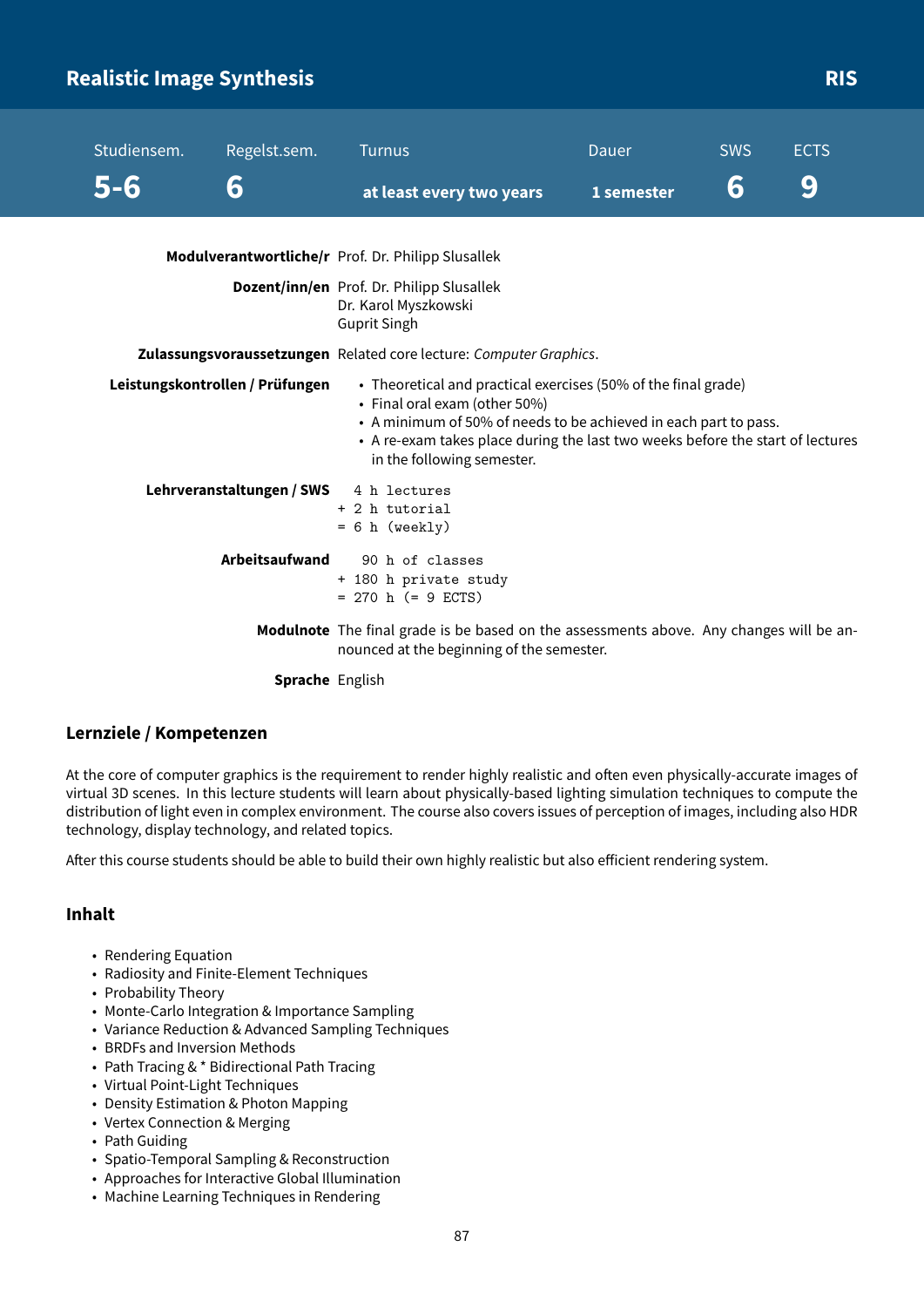- Human Perception
- HDR & Tone-Mapping
- Modern Display Technology
- Perception-Based Rendering

## **Literaturhinweise**

Litrature will be announced in the first lecture of the semester.

But here are some relevant text books:

- Pharr, Jakob, Humphreys, Physically Based Rendering : From Theory to Implementation, Morgan Kaufmann
- Shirley et al., Realistic Ray Tracing, 2. Ed., AK. Peters, 2003
- Jensen, Realistic Image Synthesis Using Photon Mapping, AK. Peters, 2001
- Dutre, at al., Advanced Global Illumition, AK. Peters, 2003
- Cohen, Wallace, Radiosity and Realistic Image Synthesis, Academic Press, 1993
- Apodaca, Gritz, Advanced Renderman: Creating CGI for the Motion Pictures, Morgan Kaufmann, 1999
- Ebert, Musgrave, et al., Texturing and Modeling, 3. Ed., Morgan Kaufmann, 2003
- Reinhard, Ward, Pattanaik, Debevec, Heidrich, Myszkowski, High Dynamic Range Imaging, Morgan Kaufmann Publishers, 2nd edition, 2010.
- Myszkowski, Mantiuk, Krawczyk. High Dynamic Range Video. Synthesis Digital Library of Engineering and Computer Science. Morgan & Claypool Publishers, San Rafael, USA, 2008.
- Glassner, Principles of Digital Image Synthesis, 2 volumes, Morgan Kaufman, 1995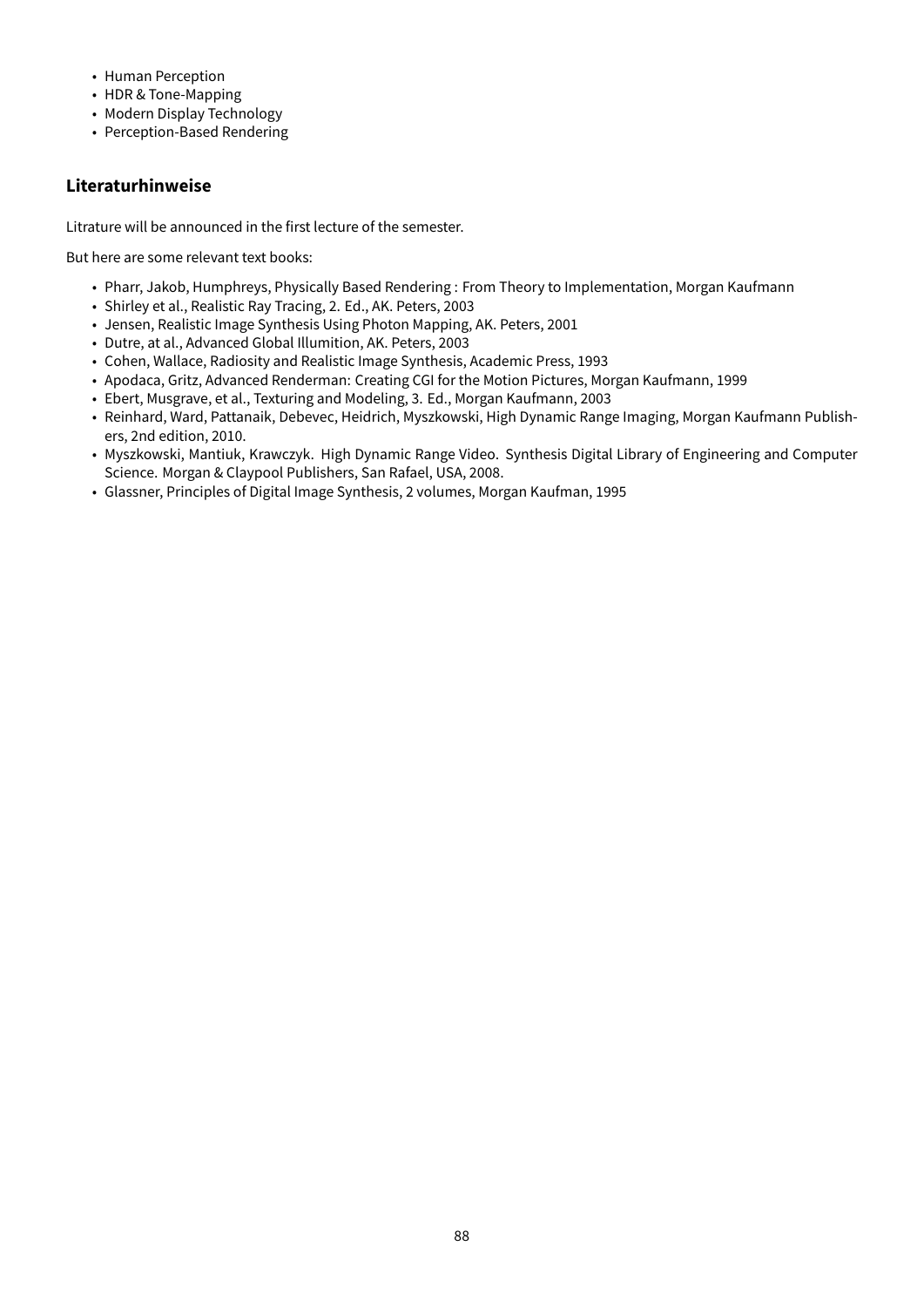**Modulbereich 8**

**Bachelor-Seminar und -Arbeit**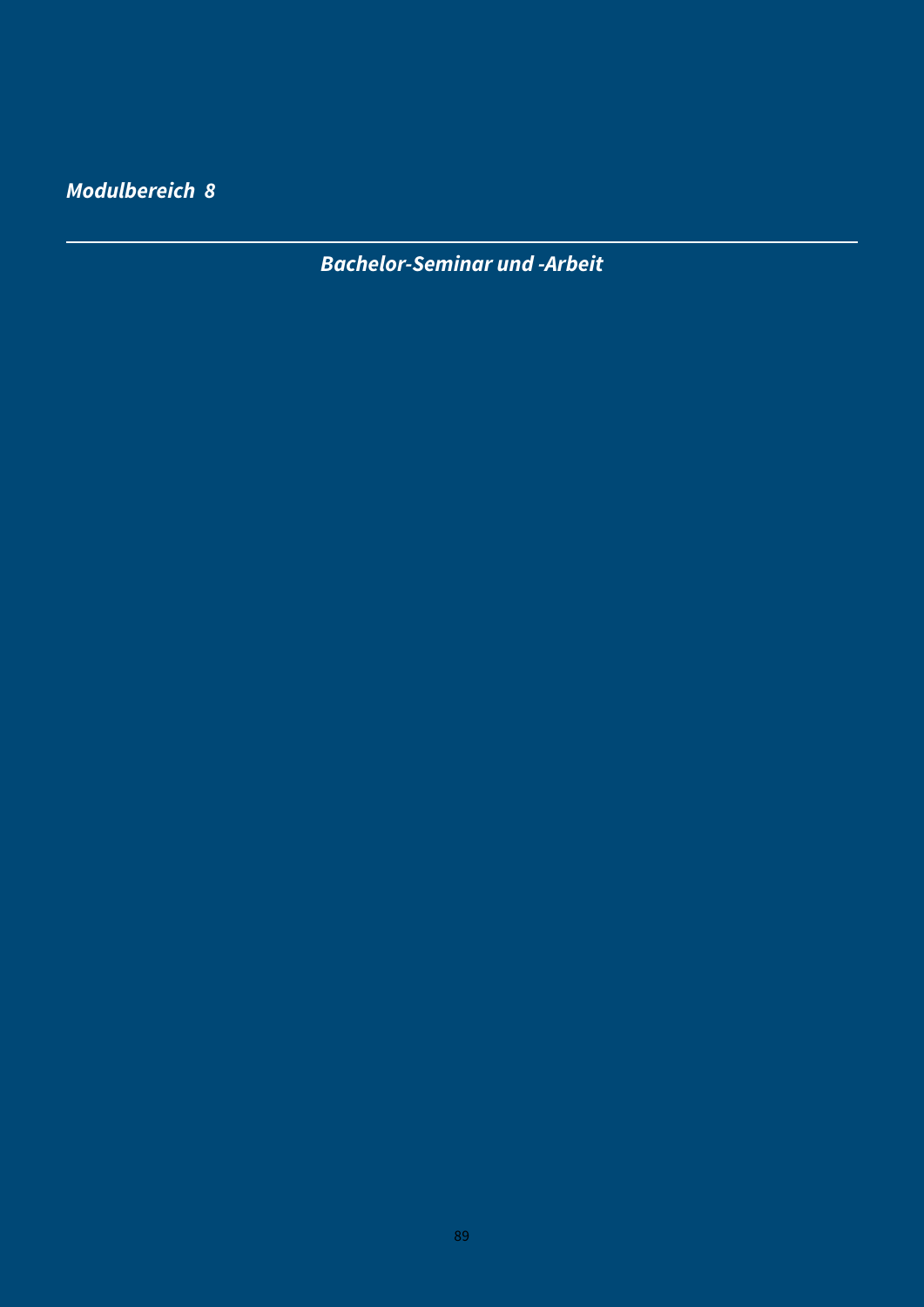# **Bachelor's Seminar**

| Studiensem. | Regelst.sem.<br>6                                                                                                                                                                                                                                             | <b>Turnus</b><br>every semester                                                                                                                                         | Dauer<br>1 semester | <b>SWS</b> | <b>ECTS</b><br>9 |  |
|-------------|---------------------------------------------------------------------------------------------------------------------------------------------------------------------------------------------------------------------------------------------------------------|-------------------------------------------------------------------------------------------------------------------------------------------------------------------------|---------------------|------------|------------------|--|
|             |                                                                                                                                                                                                                                                               | Modulverantwortliche/r Dean of Studies of the Faculty of Mathematics and Computer Science<br>Dean of Studies of the Department of Computer Science                      |                     |            |                  |  |
|             |                                                                                                                                                                                                                                                               | <b>Dozent/inn/en</b> Lecturers of the department                                                                                                                        |                     |            |                  |  |
|             |                                                                                                                                                                                                                                                               | Zulassungsvoraussetzungen Minimum acquisition of 120 CP.                                                                                                                |                     |            |                  |  |
|             | • Written formulation of the task of the bachelor's thesis and the relevant sci-<br>Leistungskontrollen / Prüfungen<br>entific literature.<br>• Presentation of the planned assignment with subsequent discussion<br>• Active participation in the discussion |                                                                                                                                                                         |                     |            |                  |  |
|             | Lehrveranstaltungen / SWS                                                                                                                                                                                                                                     | 2 h seminar                                                                                                                                                             |                     |            |                  |  |
|             | Arbeitsaufwand                                                                                                                                                                                                                                                | 30 h of classes (seminar)<br>+ 30 h mentoring by the chair<br>+ 210 h private study<br>$= 270$ h (= 9 ECTS)                                                             |                     |            |                  |  |
|             |                                                                                                                                                                                                                                                               | <b>Modulnote</b> Will be determined from the performance in the lecture and the written report.<br>The exact modalities will be announced by the respective instructor. |                     |            |                  |  |

**Sprache** English or German

### **Lernziele / Kompetenzen**

In the Bachelor's seminar, the student acquires the ability to work scientifically in the context of an appropriate subject area under supervision.

At the end of the Bachelor's seminar, the foundations for the successful completion of the Bachelor's thesis are laid and essential approaches to solving the problem are already determined.

The Bachelor's seminar thus prepares the topic and execution of the Bachelor's thesis.

It also teaches practical skills of scientific discourse. These skills are taught through active participation in a reading circle, in which the discussion of scientifically challenging topics is practised.

### **Inhalt**

Familiarisation with a scientific subject area within the field of computer science.

Preparation of a written elaboration of the task of the Bachelor thesis and the relevant scientific literature.

Presentation of the subject area and the planned task of the Bachelor's thesis.

The topic is defined in close consultation with the supervising lecturer.

## **Literaturhinweise**

Scientific articles appropriate to the subject area in close consultation with the supervising lecturer